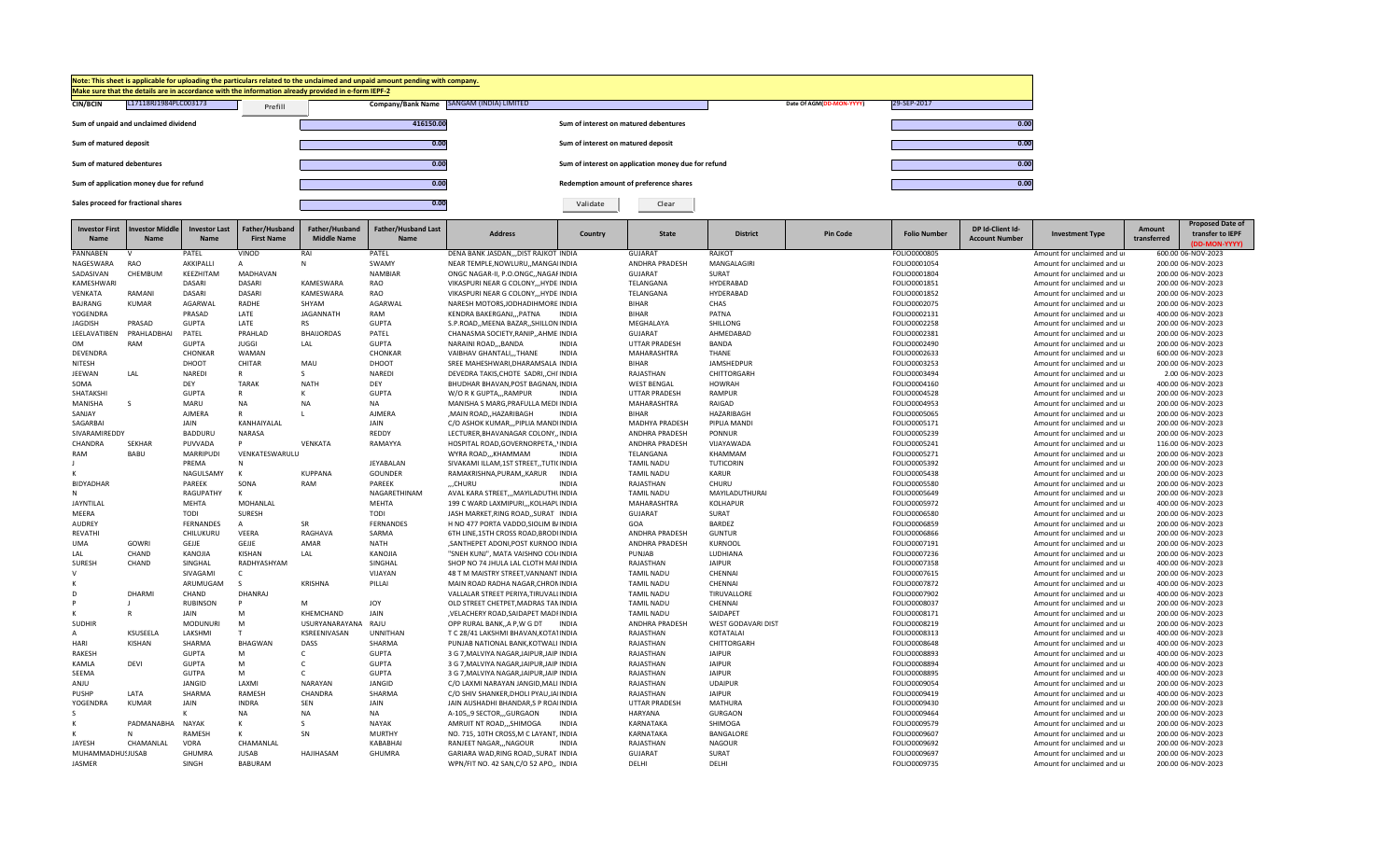| <b>RAM</b>       | <b>KISHOR</b>        | YADAV           | RAMSHARAN          |                 | YADAV             | 92 SQN AIR FORCE, C\O 52 APO,, INDIA      | DFLHI                 | DFLHI            | FOLIO0009736 | Amount for unclaimed and ur | 200.00 06-NOV-2023 |
|------------------|----------------------|-----------------|--------------------|-----------------|-------------------|-------------------------------------------|-----------------------|------------------|--------------|-----------------------------|--------------------|
| SAROJ            | BALA                 | <b>MOHANTY</b>  | L.                 | M               | <b>MOHANTY</b>    | 72 R K PURAM, SECTOR X, , NEW DEL INDIA   | DELHI                 | DELHI            | FOLIO0009767 | Amount for unclaimed and ur | 200.00 06-NOV-2023 |
| KAMALA           | <b>DEVI</b>          | <b>JAIN</b>     | LILAMCHAND         |                 |                   | JAIN TRADERS SARAFA BAZAR,,,SURINDIA      | <b>GUJARAT</b>        | SURAT            | FOLIO0009850 | Amount for unclaimed and ur | 200.00 06-NOV-2023 |
| SAJJAN           |                      | <b>KUMAR</b>    | PARTAP             |                 | SINGH             | UPS SECTION, 272 SU, AF, C/O 56 AFINDIA   | DELHI                 | DELHI            | FOLIO0009886 | Amount for unclaimed and ur | 600.00 06-NOV-2023 |
| PADMAVATHI       |                      | SIMHADRI        | KRISHNA            |                 | RAO               | W/O KRISHNA RAO G.E.O., SUJATHAINDIA      | ANDHRA PRADESH        | VISHAKHAPATNAM   | FOLIO0009910 | Amount for unclaimed and ur | 200.00 06-NOV-2023 |
| SIRIGIREDDY      | RAMAMOHAN            | REDDY           | SIRIGIREDDY        | NARAYANA        | REDDY             | ,AGADUR SO PULIVENDULA,,CUDD.INDIA        | ANDHRA PRADESH        | <b>KADAPA</b>    | FOLIO0009913 | Amount for unclaimed and ur | 200.00 06-NOV-2023 |
| <b>BANGARA</b>   | RAJUNALLAPA          | RAJU            |                    | VSURYANARAYANA  | RAJU              | KALAWACHARLA,E G DIST,, KALAWAINDIA       | ANDHRA PRADESH        | KALAWACHARLA     | FOLIO0009936 | Amount for unclaimed and ur | 200.00 06-NOV-2023 |
| SAFDAR           | AHMED                | SHEIG           | KHADER             | <b>MOHIDDIN</b> | SHEIK             | SREE LAXMI, NARSIMHASWAMY CO INDIA        | TELANGANA             | SECUNDERABAD     | FOLIO0009976 | Amount for unclaimed and ur | 200.00 06-NOV-2023 |
|                  | G                    | HEGDE           | G                  |                 | HEGDE             | SOUTH EASTERN ROADWAYS, 72(2), INDIA      | MAHARASHTRA           | <b>BASTI</b>     | FOLIO0009999 | Amount for unclaimed and ur | 200.00 06-NOV-2023 |
| MANGALA          |                      | SHINDE          | SAMBHAJI           |                 | SHINDE            | SUCHAK APARTMENT, NEAR WASANINDIA         | MAHARASHTRA           | THANE            | FOLIO0010018 | Amount for unclaimed and ur | 200.00 06-NOV-2023 |
| YAKUB            | <sub>S</sub>         | KAPASI          | SULATAN            | <b>BHAI</b>     | <b>KAPASI</b>     | OPP S B S MAIN BRANCH, , SHAHJAI INDIA    | UTTAR PRADESH         | SHAHJAHANPUR     | FOLIO0010087 | Amount for unclaimed and ur | 400.00 06-NOV-2023 |
|                  |                      |                 |                    |                 |                   |                                           |                       |                  |              |                             |                    |
| RAM              | PRASAD               | VERMA           | <b>HARIDAS</b>     |                 |                   | UNION BANK OF INDIA, STATION RCINDIA      | UTTAR PRADESH         | <b>TUNDLA</b>    | FOLIO0010163 | Amount for unclaimed and ur | 200.00 06-NOV-2023 |
| <b>BAL</b>       | <b>KRISHAN</b>       | MAHAJAN         | DESRAJ             |                 | MAHAJAN           | INDHRA COLONY GALI NO 1,,,PATH/INDIA      | PUNJAB                | PATHANKOT        | FOLIO0010214 | Amount for unclaimed and ur | 200.00 06-NOV-2023 |
| <b>SANGITA</b>   |                      | <b>SINHA</b>    | SANJAY             | KUMAR           | <b>SINHA</b>      | TARALAY NEW JAKKANPUR, ,, PATANINDIA      | <b>GUJARAT</b>        | PATAN            | FOLIO0010307 | Amount for unclaimed and ur | 200.00 06-NOV-2023 |
| <b>KRISHNA</b>   |                      | RANJAN          | HARI               | <b>NARAYAN</b>  | AGRAWAL           | BHCHHAWAN GOPALI,,,BHOJPUR INDIA          | <b>BIHAR</b>          | <b>BHOJPUR</b>   | FOLIO0010315 | Amount for unclaimed and ur | 200.00 06-NOV-2023 |
| KAMINI           |                      | RANJAN          | KAMAL              |                 | RANJAN            | BHCHHAWAN GOPALI,,,BHOJPUR INDIA          | <b>BIHAR</b>          | <b>BHOJPUR</b>   | FOLIO0010316 | Amount for unclaimed and ur | 200.00 06-NOV-2023 |
| MANISH           |                      | AGRAWAL         | ARUN               | <b>KRISHNA</b>  | DAS               | C/O A K DAS, STATION ROAD, , PATN/INDIA   | <b>BIHAR</b>          | PATNA            | FOLIO0010332 | Amount for unclaimed and ur | 200.00 06-NOV-2023 |
| SATISH           | CHANDRA              | ROY             | <b>BRAJ</b>        | <b>KISHOR</b>   | ROY               | ISLAMPUR, DISTT NALANDA, , ISLAMI INDIA   | <b>BIHAR</b>          | <b>ISLAMPUR</b>  | FOLIO0010333 | Amount for unclaimed and ur | 200.00 06-NOV-2023 |
| SANDEEP          |                      | <b>KUMAR</b>    | MADAN              | <b>MOHAN</b>    | LAL               | RAJBHANSHI NAGAR,,,DARBHANGAINDIA         | <b>BIHAR</b>          | DARBHANGA        | FOLIO0010338 | Amount for unclaimed and ur | 200.00 06-NOV-2023 |
| <b>JAGTAR</b>    |                      | SINGH           | S                  | DALIP           | SINGH             | INCOME TAX OFFICER, TAGORE NACINDIA       | PUNJAB                | LUDHIANA         | FOLIO0010415 | Amount for unclaimed and ur | 400.00 06-NOV-2023 |
| SUSHILA          | DEBI                 | BHUWANIA        | PAWAN              | <b>KUMAR</b>    | BHUWANIA          | SCHEME VII M 1ST FLOOR,, ULTADA INDIA     | <b>WEST BENGAL</b>    | KOLKATA          | FOLIO0010569 | Amount for unclaimed and ur | 200.00 06-NOV-2023 |
| KANUBHAI         | MOHANLAL             | <b>BHAVSAR</b>  | MOHANLAL           |                 | <b>MORARDAS</b>   | BHAVSARWADA KHADIYA CHOWK., INDIA         | MADHYA PRADESH        | <b>INDORE</b>    | FOLIO0010737 | Amount for unclaimed and ur | 400.00 06-NOV-2023 |
| DEVJIBHAI        | <b>JESHINGBHAI</b>   | PATEL           | <b>JESHINGBHAI</b> | <b>MOTIBHAI</b> | PATEL             | TA MODASA, DIST SABARKANTHA, , NINDIA     | <b>GUJARAT</b>        | MODASA           |              |                             | 200.00 06-NOV-2023 |
|                  |                      |                 |                    |                 |                   |                                           |                       |                  | FOLIO0010826 | Amount for unclaimed and ur |                    |
| DILIPKUMAR       |                      | PATEL           | BAVALAL            |                 | PATEL             | G H COLONEY, SARASPUR, , AHMEDAINDIA      | <b>GUJARAT</b>        | AHMEDABAD        | FOLIO0010864 | Amount for unclaimed and ur | 200.00 06-NOV-2023 |
| RAJESH           | <sub>S</sub>         | RAHUL           | S.                 | <sub>S</sub>    | RAHUL             | KALPTARU APPARTMENT, B/H PATE INDIA       | <b>GUJARAT</b>        | AHMEDABAD        | FOLIO0011001 | Amount for unclaimed and ur | 200.00 06-NOV-2023 |
|                  | CVIJAY               | <b>KUMAR</b>    | S.                 |                 | CHANNAVEERAPPA    | MRITUNJAY NIWAS.MAJESTIC CIRCLINDIA       | <b>ANDHRA PRADESH</b> | CHITTOR          | FOLIO0012039 | Amount for unclaimed and u  | 200.00 06-NOV-2023 |
| SAVITHA          |                      | <b>MORF</b>     | <b>ASHOK</b>       |                 |                   | APPAJI COMPOUND, DESH PUNDER INDIA        | ANDHRA PRADESH        | HUBLI            | FOLIO0012053 | Amount for unclaimed and ur | 200.00 06-NOV-2023 |
|                  |                      | SHARMA          | KALU               | RAM             | SHARMA            | JANTA CLINUIC, KAPASAN, CHITTOR(INDIA     | RAJASTHAN             | CHITTORGARH      | FOLIO0012237 | Amount for unclaimed and ur | 200.00 06-NOV-2023 |
| ARCHANA          |                      | KABARA          | SHANKER            | LAL             | <b>MAHESHWARI</b> | D/O SHANKER LAL MAHESHWARI, PINDIA        | RAJASTHAN             | AJMER            | FOLIO0012262 | Amount for unclaimed and ur | 200.00 06-NOV-2023 |
| MOHAMMED         | <b>JAHIR</b>         | KHAN            | MOHAMMED           | <b>JARIE</b>    | KHAN              | GOVT. SECONDARY SCHOOL, RUPAI INDIA       | RAJASTHAN             | BHILWARA         | FOLIO0012333 | Amount for unclaimed and ur | 200.00 06-NOV-2023 |
| PARAS            | YESHWANT             | CHOUDHARY       | YESHWANT           | GOVIND          | CHOUDHARY         | ANAND BHUVAN MANGALWADI, 1S INDIA         | MAHARASHTRA           | MUMBAI           | FOLIO0012448 | Amount for unclaimed and ur | 200.00 06-NOV-2023 |
| RAJENDRA         | PRASAD               | MAHESHWARI      | RAM                | <b>NARAYAN</b>  | MAHESHWARI        | RAJARAM ROAD, ICHALKARANJI, DIS INDIA     | MAHARASHTRA           | ICHALKARANJI     | FOLIO0012471 | Amount for unclaimed and ur | 200.00 06-NOV-2023 |
| <b>SUNITA</b>    |                      | KABRA           | <b>NA</b>          | <b>NA</b>       | <b>NA</b>         | RAJARAM ROAD, POST., ICHALKAR/INDIA       | MAHARASHTRA           | ICHALKARANJI     | FOLIO0012472 | Amount for unclaimed and ur | 400.00 06-NOV-2023 |
| GOUTAM           | CHAND                | SHAH            | DEVICHAND          |                 |                   | SHAHI BAUGHAHMEDABAD<br><b>INDIA</b>      | GUJARAT               | AHMEDABAD        | FOLIO0012780 | Amount for unclaimed and ur | 200.00 06-NOV-2023 |
| HULASHI          |                      | DEVI            | BANDMAL            |                 | LUNKED            | NILESHKUMAR SHANTILAL, AZAD CI INDIA      | MAHARASHTRA           | <b>JALGAON</b>   | FOLIO0012811 | Amount for unclaimed and ur | 200.00 06-NOV-2023 |
|                  |                      |                 | M                  |                 |                   |                                           |                       |                  |              |                             |                    |
|                  | HARISCHANDRA SHETTY  |                 |                    | <b>GUNAPALA</b> | SHETTY            | ,BETKERI ROAD,,MOODBIDRI<br>INDIA         | KARNATAKA             | <b>MOODBIDRI</b> | FOLIO0013618 | Amount for unclaimed and ur | 400.00 06-NOV-2023 |
| VASUMATI         | H                    | SUKHADIA        | HASMUKHLAL         |                 | SUKHADIA          | 520 HARINAGAR 3-OPP BRC GATE, AINDIA      | <b>GUJARAT</b>        | SURAT            | FOLIO0013742 | Amount for unclaimed and ur | 200.00 06-NOV-2023 |
| <b>TEJABHAI</b>  |                      | <b>TADHA</b>    | LAKHABHAI          |                 |                   | SHYAM SOCIETY,,,SURAT<br><b>INDIA</b>     | <b>GUJARAT</b>        | SURAT            | FOLIO0013874 | Amount for unclaimed and ur | 400.00 06-NOV-2023 |
| SALMA            |                      | PARVEEN         | <b>MD</b>          |                 | RAHMATULLAH       | MD RAHMATULLAH, SOUTH SHIBPUINDIA         | <b>WEST BENGAL</b>    | <b>HOWRAH</b>    | FOLIO0013943 | Amount for unclaimed and ur | 400.00 06-NOV-2023 |
| <b>BIMLA</b>     | <b>DEVI</b>          | <b>DALMIA</b>   | SITARAM            |                 | <b>DALMIA</b>     | C/O SITARAM DALMIA.NEW ROAD IINDIA        | <b>BIHAR</b>          | PATNA            | FOLIO0014024 | Amount for unclaimed and ur | 400.00 06-NOV-2023 |
| KALEEM           | AHMED                | KHAN            | LATE               | IQBALAHMED      | KHAN              | MUFFAR HOUSE, NOOR MEHAL ROAINDIA         | MADHYA PRADESH        | UJJAIN           | FOLIO0014120 | Amount for unclaimed and ur | 400.00 06-NOV-2023 |
| ZUBIN            |                      | RATWANI         | <b>NA</b>          | <b>NA</b>       | <b>NA</b>         | 74 POLO ROAD, DELHI CANTT,, N DEIINDIA    | DELHI                 | DELHI            | FOLIO0014276 | Amount for unclaimed and ur | 200.00 06-NOV-2023 |
| LALIT            | <b>MOHAN</b>         | <b>MOHANTY</b>  | LATE               | KB              | <b>MOHANTY</b>    | Q NO 103 R K PURAM, SEC XI, N DELINDIA    | DELHI                 | DELHI            | FOLIO0014281 | Amount for unclaimed and ur | 200.00 06-NOV-2023 |
|                  |                      | <b>BHATI</b>    | RAGHUBIR           |                 | SINGH             | <b>INDIA</b><br>PO DADRIGHAZIABAD         | UTTAR PRADESH         | GHAZIABAD        | FOLIO0014360 | Amount for unclaimed and ur | 200.00 06-NOV-2023 |
| RAJESH           |                      | <b>KUMAR</b>    | SURINDER           |                 | <b>KUMAR</b>      | DDA S MIG FLATS, LONI ROAD CHITFINDIA     | DELHI                 | DELHI            | FOLIO0014416 | Amount for unclaimed and ur | 200.00 06-NOV-2023 |
|                  |                      | VAID            | BK                 | LM              | VAID              | CENTRAL ACADEMY,,,PANIPAT<br><b>INDIA</b> | <b>HARYANA</b>        | PANIPAT          | FOLIO0014454 | Amount for unclaimed and ur | 200.00 06-NOV-2023 |
| SURYAKANT        |                      | KOTHARI         | PRANJIVAN          |                 | DAS               | GEB COLONY, TA THASRA,, THASRA INDIA      | <b>GUJARAT</b>        | <b>THASRA</b>    | FOLIO0014562 | Amount for unclaimed and ur | 200.00 06-NOV-2023 |
| SAYEEDA          |                      | KHAN            | <b>NAZIR</b>       |                 | <b>KHAN</b>       | KAPADIA NAGAR, KURLA W,, MUMB INDIA       | MAHARASHTRA           | MUMBAI           |              | Amount for unclaimed and ur | 200.00 06-NOV-2023 |
|                  |                      |                 |                    |                 |                   |                                           |                       |                  | FOLIO0014686 |                             |                    |
| MANOJ            | DALICHAND            | OSWAL           | DALICHAND          | VARDICHAND      | OSWAL             | GANDHI CHOWK,,,SANGLI<br><b>INDIA</b>     | MAHARASHTRA           | SANGLI           | FOLIO0014688 | Amount for unclaimed and ur | 200.00 06-NOV-2023 |
| <b>GURVINDER</b> |                      | KAUR            | <b>NA</b>          | <b>NA</b>       | <b>NA</b>         | VAIBHAV NAGAR, NEAR LODO WALINDIA         | PUNJAB                | <b>JALANDHAR</b> | FOLIO0014891 | Amount for unclaimed and ur | 200.00 06-NOV-2023 |
| SARLA            |                      | <b>GANDHI</b>   | <b>NA</b>          | <b>NA</b>       | <b>NA</b>         | ADAMPURJALANDHAR<br><b>INDIA</b>          | PUNJAB                | <b>JALANDHAR</b> | FOLIO0014892 | Amount for unclaimed and ur | 400.00 06-NOV-2023 |
| PRITPAL          |                      | SINGH           | NA                 | <b>NA</b>       | <b>NA</b>         | TEH & DIST-JALANDHAR,,,JALANDH.INDIA      | PUNJAB                | JALANDHAR        | FOLIO0014900 | Amount for unclaimed and ur | 200.00 06-NOV-2023 |
| M                |                      | RAMANATHAN      | MUTHUKARUPPAN      |                 |                   | POOSARI KADU STREET, SURAMPAT INDIA       | ANDHRA PRADESH        | <b>GUNTUR</b>    | FOLIO0014947 | Amount for unclaimed and ur | 200.00 06-NOV-2023 |
|                  |                      | MALARURHI       | G                  |                 | SIVAMANI          | SIVA FIBRE PRODUCTS, , NAGPUR INDIA       | MAHARASHTRA           | <b>NAGPUR</b>    | FOLIO0014949 | Amount for unclaimed and ur | 400.00 06-NOV-2023 |
| DURGAMBA         |                      | <b>BATTINA</b>  | RAMA               | MOHANARAO       | $\mathsf{A}$      | PWD QUARTERS, VENKATE SWARAPINDIA         | TELANGANA             | HYDERABAD        | FOLIO0015060 | Amount for unclaimed and ur | 200.00 06-NOV-2023 |
| VIJAYA           | BHASKARAVARM POTHURI |                 | VENKATA            | <b>KRISHNAM</b> | RAJU              | CHINA KOTHA LANKA PO,,, MUMMI INDIA       | ANDHRA PRADESH        | MUMMIDIVARAM     | FOLIO0015082 | Amount for unclaimed and ur | 200.00 06-NOV-2023 |
| SEETHARAMAYYA\   |                      | $\mathsf{V}$    | APPA               |                 | <b>RAO</b>        | PRATHAPNAGAR,,,KAKINADA<br><b>INDIA</b>   | ANDHRA PRADESH        | KAKINADA         | FOLIO0015090 | Amount for unclaimed and ur | 200.00 06-NOV-2023 |
| PAWAN            | <b>KUMAR</b>         | AGRAWAL         | KHEMCHAND          |                 | AGRAWAL           | KUMAR MEDICAL AGENCY,,,SAMBAINDIA         | ORISSA                | SAMBALPUR        | FOLIO0015111 | Amount for unclaimed and ur | 400.00 06-NOV-2023 |
| CHHAYA           |                      | KHANDALIKAR     | ANIL               |                 | <b>RAO</b>        | 104 GANDHI ROAD,,,PANDHARPUR INDIA        | MAHARASHTRA           | PANDHARPUR       | FOLIO0015119 | Amount for unclaimed and ur | 200.00 06-NOV-2023 |
| M                | <b>VS</b>            | MUTHUVALE       | M                  |                 | SHUNMUGOVALE      | 16 SOUTH RAJA STREET, , TUTICORINIDIA     | <b>TAMIL NADU</b>     | TUTICORIN        | FOLIO0015168 | Amount for unclaimed and ur | 200.00 06-NOV-2023 |
| SUDHAKAR         |                      | VUDUTHA         | JAGADEESWARAIAH    |                 |                   | ,BIBINAGAR DIST NALGONDA,A P,BIINDIA      | ANDHRA PRADESH        | BIBINAGAR        | FOLIO0015190 | Amount for unclaimed and ur | 200.00 06-NOV-2023 |
|                  |                      |                 |                    |                 |                   |                                           |                       |                  |              |                             |                    |
|                  | MANGALA              | <b>GOWRI</b>    | N                  |                 | RADHAKRISHNAN     | LAKSHMI VILAS.NORTH PETSATHY.INDIA        | <b>TAMIL NADU</b>     | SATHYAMANGALAM   | FOLIO0015211 | Amount for unclaimed and ur | 400.00 06-NOV-2023 |
|                  |                      | KAMALAVENI      | M                  | NATARAJA        | MURTHY            | R S ROAD, PERUNDURAI T K,, PERIYA INDIA   | <b>TAMIL NADU</b>     | PERIYAR          | FOLIO0015212 | Amount for unclaimed and ur | 200.00 06-NOV-2023 |
| GOPAL            | LAL                  | SWARNKAR        | <b>BHAGWAN</b>     | LAL             | SWARNKAR          | GOPAL LAL SWARNKAR BUS STOP,,, INDIA      | RAJASTHAN             | DAUSA            | FOLIO0015406 | Amount for unclaimed and ur | 400.00 06-NOV-2023 |
| RAM              | <b>BHAROSI</b>       | SWARNKAR        | <b>BHAGWAN</b>     | LAL             | SWARNKAR          | RAM BHAROSI SWARNKAR BUS STAINDIA         | RAJASTHAN             | DAUSA            | FOLIO0015407 | Amount for unclaimed and ur | 400.00 06-NOV-2023 |
| HANSHABEN        |                      | GAJIPARA        | <b>HARSUKH</b>     |                 |                   | OPP CO-OP SOCIETY, NEAR JAMADAINDIA       | <b>GUJARAT</b>        | BHAVNAGAR        | FOLIO0015511 | Amount for unclaimed and ur | 200.00 06-NOV-2023 |
| <b>JANAK</b>     |                      | <b>GAJIPARA</b> | JAGJIVAN           |                 |                   | OPP CO-OP SOCIETY, NEAR JAMADAINDIA       | GUJARAT               | BHAVNAGAR        | FOLIO0015512 | Amount for unclaimed and ur | 200.00 06-NOV-2023 |
| <b>KISHOR</b>    |                      | <b>GAJIPARA</b> | CHUNILAL           |                 |                   | OPP CO-OP SOCIETY, JAMADAR WAIINDIA       | <b>GUJARAT</b>        | <b>BHAVNAGAR</b> | FOLIO0015513 | Amount for unclaimed and ur | 200.00 06-NOV-2023 |
|                  |                      |                 |                    |                 |                   |                                           |                       |                  |              |                             |                    |
| <b>INDIRA</b>    | <b>NAND</b>          | LAL             | <b>NANDLAL</b>     |                 |                   | OPP CO-OP SOCIETY, JAMADAR WAIINDIA       | <b>GUJARAT</b>        | <b>BHAVNAGAR</b> | FOLIO0015514 | Amount for unclaimed and ur | 200.00 06-NOV-2023 |
| <b>JAGJIVAN</b>  | ANAND                | <b>BHAI</b>     | ANANDBHAI          |                 |                   | OPP CO-OP SOCIETY, JAMADAR WAIINDIA       | <b>GUJARAT</b>        | <b>BHAVNAGAR</b> | FOLIO0015515 | Amount for unclaimed and ur | 200.00 06-NOV-2023 |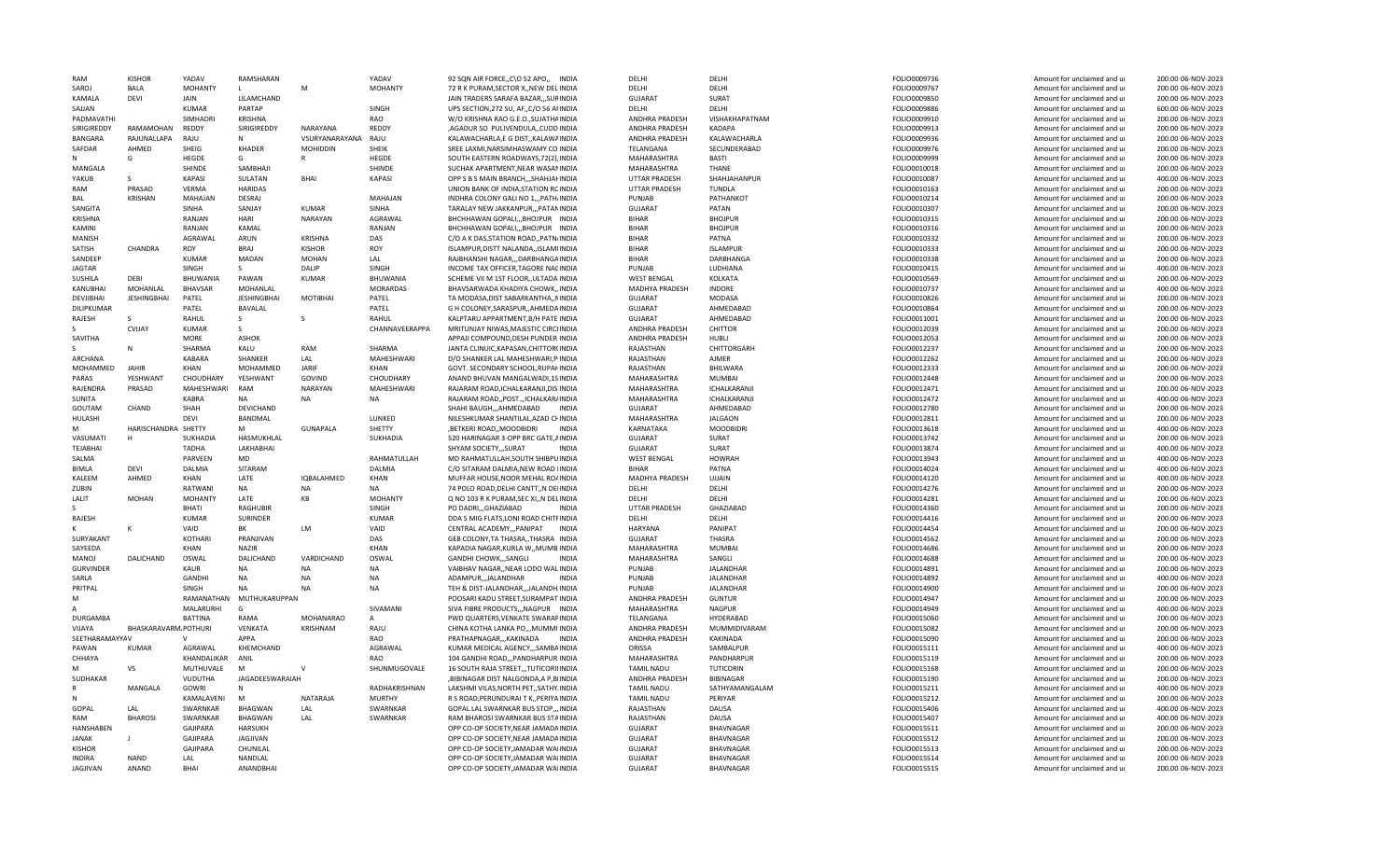| NIRMALA          |                    | KISHORBHAI      | <b>KISHOR</b>            |                          |                | OPP CO-OP SOCIETY, JAMADAR WAIINDIA                   | <b>GUJARAT</b>       | BHAVNAGAR         | FOLIO0015516 | Amount for unclaimed and ur                     | 200.00 06-NOV-2023  |
|------------------|--------------------|-----------------|--------------------------|--------------------------|----------------|-------------------------------------------------------|----------------------|-------------------|--------------|-------------------------------------------------|---------------------|
| <b>HARSUKH</b>   |                    | <b>GAJIPARA</b> | CHUNILAL                 |                          |                | OPP CO-OP SOCIETY, JAMADAR WAIINDIA                   | <b>GUJARAT</b>       | BHAVNAGAR         | FOLIO0015517 | Amount for unclaimed and ur                     | 200.00 06-NOV-2023  |
| <b>JASHVANTI</b> |                    | PATEL           | JAYANTILAL               |                          |                | KHALAVAD PLOT, KHIJDA STREET, , DIINDIA               | GUJARAT              | DHORAJI           | FOLIO0015525 | Amount for unclaimed and ur                     | 600.00 06-NOV-2023  |
| <b>JAYANTI</b>   | LALV               | PATEL           | VRAJLAL                  |                          |                | KHALAVAD PLOT, KHIJDA STREET, , DIINDIA               | <b>GUJARAT</b>       | DHORAJI           | FOLIO0015526 | Amount for unclaimed and ur                     | 600.00 06-NOV-2023  |
| HINABEN          |                    | PATEL           | VIRENDRA                 |                          |                | KHALAVAD PLOT, KHIJDA STREET, , DIINDIA               | <b>GUJARAT</b>       | DHORAJI           | FOLIO0015527 | Amount for unclaimed and ur                     | 600.00 06-NOV-2023  |
| ANWER            | HUSSAIN            | ALI             |                          | <b>HUNNUR</b>            | SAHEB          | NO 21/225, PALEM PAPAIAH STREETINDIA                  | ANDHRA PRADESH       | KANDUKUR          | FOLIO0015544 | Amount for unclaimed and ur                     | 400.00 06-NOV-2023  |
|                  |                    |                 | BALAKRISHNAN SUBRAMANIAN |                          |                | PLOT 11 G BLOCK 1ST STREET 5,AV .INDIA                | <b>TAMIL NADU</b>    | CHENNAI           | FOLIO0015546 | Amount for unclaimed and ur                     | 400.00 06-NOV-2023  |
|                  |                    | VANDHANA        |                          | $\mathsf{C}$             | JAIN           | NO 123 PALAYAKAR STREET, AYANA INDIA                  | <b>TAMIL NADU</b>    | CHENNAI           | FOLIO0015553 | Amount for unclaimed and ur                     | 200.00 06-NOV-2023  |
|                  | SALAMCHAND         | <b>JAIN</b>     | RANGLALJI                |                          |                | NO 123 PALAYAKAR STREET, AYANA INDIA                  | <b>TAMIL NADU</b>    | CHENNAI           | FOLIO0015555 | Amount for unclaimed and ur                     | 200.00 06-NOV-2023  |
| SREEVANI         |                    | MANNEM          | M                        | <b>NAGESH</b>            | REDDY          | Z P COLONYNELLORE<br><b>INDIA</b>                     | ANDHRA PRADESH       | NELLORE           | FOLIO0015571 | Amount for unclaimed and u                      | 200.00 06-NOV-2023  |
| RAMAKRISHNA      |                    |                 | MUNISONAPPA              |                          |                | J E CIVIL,,,SIMOGA<br><b>INDIA</b>                    | KARNATAKA            | SIMOGA            | FOLIO0015576 | Amount for unclaimed and ur                     | 200.00 06-NOV-2023  |
|                  | RAMACHANDRA MURTHY |                 | LATE                     | PCHANDRASEKHARA SASTRY   |                | V B MAIN ROAD, YELAHANKA NEW 1INDIA                   | KARNATAKA            | BANGALORE         | FOLIO0015586 | Amount for unclaimed and ur                     | 400.00 06-NOV-2023  |
|                  | SANDHYA            | BAI             | $\mathsf{R}$             |                          | BABU           | DOOR NO. 1316/2, 2ND CROSS ROAINDIA                   | KARNATAKA            | <b>KOLAR</b>      | FOLIO0015590 | Amount for unclaimed and ur                     | 400.00 06-NOV-2023  |
|                  | <b>BABU</b>        | RAO             | LATEM                    | RAMAKRISHNA              | RAO            | DOOR NO. 1316/2, 2ND CROSS ROAINDIA                   | KARNATAKA            | KOLAR             | FOLIO0015591 | Amount for unclaimed and ur                     | 400.00 06-NOV-2023  |
| VASANTH          |                    | <b>KUMAR</b>    | GHEESU                   |                          | LAL            | RAMESH JEWELLERY MART,,, HASSAINDIA                   | KARNATAKA            | <b>HASSAN</b>     | FOLIO0015593 | Amount for unclaimed and ur                     | 400.00 06-NOV-2023  |
| <b>ROOPA</b>     |                    | <b>BHASKAR</b>  | SINGIRI                  |                          | <b>BHASKAF</b> | ADI KRUPA I FLOOR, UTTARADI MUTINDIA                  | KARNATAKA            | BANGALORE         | FOLIO0015605 | Amount for unclaimed and ur                     | 200.00 06-NOV-2023  |
| SHRIPAD          |                    | <b>BHAT</b>     | PARAMESHWARA             |                          | BHAT           | S N HEGDE D NO 468 13THA-CROSSINDIA                   | Guiarat              | <b>BHAVNAGAR</b>  | FOLIO0015608 | Amount for unclaimed and ur                     | 200.00 06-NOV-2023  |
|                  |                    | <b>INDIRA</b>   | $\mathsf{C}$             |                          | SURESH         | 77 KOUNDINYA 6TH FLOOR, GOUNIINDIA                    | <b>BIHAR</b>         | PATNA             | FOLIO0015611 | Amount for unclaimed and ur                     | 200.00 06-NOV-2023  |
| KAMALA           | DEVI               | AVULA           |                          | BABU                     | RAO            | H NO 36-2, MAHAKALESHWAR COLCINDIA                    | MADHYA PRADESH       | <b>BHOPAL</b>     | FOLIO0015688 | Amount for unclaimed and ur                     | 400.00 06-NOV-2023  |
| <b>ADI</b>       | REDDY              | EDA             | RAMAKRISHNA              | PRASAD                   | REDDY          | S/O E K R PRASAD REDDY, ASHOK N/INDIA                 | KFRALA               | TRIVENDRAM        | FOLIO0015699 | Amount for unclaimed and ur                     | 200.00 06-NOV-2023  |
| KIRAN            | <b>KUMAR</b>       | CHERUKU         | NARASIMHA                |                          | REDDY          | 545 SANJAY COLONY, BIKANER INDIA                      | RAJASTHAN            | <b>BIKANER</b>    | FOLIO0015702 | Amount for unclaimed and ur                     | 200.00 06-NOV-2023  |
| <b>VENKATA</b>   | RAMANA             | SEELA           | KRISHNA                  | <b>MOORTHY</b>           | SEELA          | STATE BANK OF INDIA, MAIN BRANCINDIA                  | RAJASTHAN            | PALI              | FOLIO0015703 | Amount for unclaimed and ur                     | 200.00 06-NOV-2023  |
| SREENIVASA       | CHARYRAMADU GU     |                 | NAGABUSHANA              | CHARY                    | RAMAGUDU       | GOUTHAM NAGAR COLLONY, H N-6 INDIA                    | ANDHRA PRADESH       | ANAND             | FOLIO0015706 | Amount for unclaimed and ur                     | 200.00 06-NOV-2023  |
| SAROJ            | <b>DEEPAK</b>      | SHAH            | DEEPAK                   | CHHABILDAS               | SHAH           | 211, MAHESH NAGAR, "SHRI GANGAINDIA                   | RAJASTHAN            | SRI GANGANAGAR    | FOLIO0016395 | Amount for unclaimed and ur                     | 200.00 06-NOV-2023  |
| PRITIMA          | <b>HITENDRA</b>    | SHAH            | <b>HITENDRA</b>          | CHHABILDAS               | SHAH           | 211, MAHESH NAGAR, ,, SHRI GANGAINDIA                 | RAJASTHAN            | SRI GANGANAGAR    | FOLIO0016397 | Amount for unclaimed and ur                     | 400.00 06-NOV-2023  |
| SARUP            | CHAND              | DHIR            | LATE                     | CL.                      | DHIR           | H NO 1013 BLOCK-10, WEA ABDULA INDIA                  | DELHI                | DELHI             | FOLIO0016491 | Amount for unclaimed and ur                     | 200.00 06-NOV-2023  |
| SHIVALEELA       | VISWANATH          | SAVAKAR         | VISHWANATH               | <b>GURUSHIDHAPPA</b>     | SAVAD          | R G SAVADKAR ADARSH, ATHANI, BIINDIA                  | KARNATAKA            | BELGAUM           | FOLIO0016613 | Amount for unclaimed and ur                     | 200.00 06-NOV-2023  |
| SURESH           |                    | LAL             | SHIVAGOBIND              |                          | PRASAD         | 12 BARADWARI FLATS.SAKCHI.JAMINDIA                    | <b>BIHAR</b>         | <b>JAMSHEDPUR</b> | FOLIO0016621 | Amount for unclaimed and ur                     | 400.00 06-NOV-2023  |
| RAJESH           |                    | AGARWAL         | <b>BISWANATH</b>         |                          | AGARWALLA      | C/O ANAND, TAXI STAND, , CALCUTT/INDIA                | <b>WEST BENGAL</b>   | KOLKATA           | FOLIO0016622 | Amount for unclaimed and ur                     | 600.00 06-NOV-2023  |
| BASANT           | <b>KUMAR</b>       | KASHYAP         | GHAMANDI                 |                          | RAMA           | KEDAR KUNJ NO 2,,, PATNA<br><b>INDIA</b>              | <b>BIHAR</b>         | PATNA             | FOLIO0016623 | Amount for unclaimed and ur                     | 400.00 06-NOV-2023  |
| KUNTI            |                    | KASHYAP         | <b>BASANT</b>            | KUMAR                    | <b>KASHYAP</b> | KEDAR KUNJ NO 2,,, PATNA<br><b>INDIA</b>              | <b>BIHAR</b>         | PATNA             | FOLIO0016624 | Amount for unclaimed and ur                     | 600.00 06-NOV-2023  |
|                  |                    | BHATTATHIRIPADK |                          | <b>KKRISHNAN</b>         | BHATTATHIRIPAD | PO & DAPPALLUY DEVANKHLANGAIINDIA                     | KERALA               | COCHIN            | FOLIO0016638 | Amount for unclaimed and ur                     | 400.00 06-NOV-2023  |
| SAMPAT           | LAL                | CHAPLOT         | SH                       | VL                       | CHAPLOT        | 265 BHUPALPURA.O-ROADUDAIPUNDIA                       | RAJASTHAN            | <b>UDAIPUR</b>    | FOLIO0017277 | Amount for unclaimed and ur                     | 200.00 06-NOV-2023  |
| MOTI             | LAL                | <b>MUNDRA</b>   | RAJMAL                   |                          | <b>MUNDRA</b>  | 3, HIRAN MAGRI, SCHOOL MARG, U INDIA                  | RAJASTHAN            | <b>UDAIPUR</b>    | FOLIO0017313 | Amount for unclaimed and ur                     | 200.00 06-NOV-2023  |
| SHOYEB           |                    | KHODA           | YAKUB                    |                          | KHODA          | AT PO,,, NADIAD<br><b>INDIA</b>                       | <b>GUJARAT</b>       | <b>NADIAD</b>     | FOLIO0017385 | Amount for unclaimed and ur                     | 800.00 06-NOV-2023  |
| SURESH           | <b>KUMAR</b>       | AGARWAL         | SH                       | RAMDATT                  | AGARWAL        | TYNDI ROAD,,,,DHANBAD<br><b>INDIA</b>                 | <b>BIHAR</b>         | <b>DHANBAD</b>    | FOLIO0017620 | Amount for unclaimed and ur                     | 400.00 06-NOV-2023  |
| RAKESH           | ĸ                  | GOEL            | <b>NA</b>                | <b>NA</b>                | <b>NA</b>      | POCKET F, MAYUR VIHAR II, , DELHI INDIA               | DELHI                | DELHI             | FOLIO0018062 | Amount for unclaimed and ur                     | 400.00 06-NOV-2023  |
| NFFTRAVATI       |                    | HEBBAR          | <b>NA</b>                | <b>NA</b>                | <b>NA</b>      | C/O I S HEBBAR, ALTINHO PANAJI,, GINDIA               | GOA                  | PANAI             | FOLIO0018066 | Amount for unclaimed and ur                     | 200.00 06-NOV-2023  |
| AMRITH           |                    | LAL             | <b>NA</b>                | <b>NA</b>                | <b>NA</b>      | NAMBOOR MARKET, TN SETTY LAN INDIA                    | KARNATAKA            | BANGALORE         | FOLIO0018154 | Amount for unclaimed and ur                     | 200.00 06-NOV-2023  |
| <b>NAHARMAI</b>  | M                  | JAIN            | <b>NA</b>                | <b>NA</b>                | <b>NA</b>      | NAMBOOR MARKET, TN SETTY LAN INDIA                    | KARNATAKA            | BANGALORE         | FOLIO0018155 | Amount for unclaimed and ur                     | 200.00 06-NOV-2023  |
|                  | DRAMACHANDRA HEGDE |                 | <b>NA</b>                | NA                       | <b>NA</b>      | ,SAGAR TALUK,DIST,SHIMOGA<br><b>INDIA</b>             | KARNATAKA            | SHIMOGA           | FOLIO0018172 | Amount for unclaimed and ur                     | 200.00 06-NOV-2023  |
| PRAKASH          |                    | RANBIR          | <b>NA</b>                | <b>NA</b>                | <b>NA</b>      | FEET ROAD, RAJAJI NAGAR, DR RAJ HNDIA                 | KARNATAKA            | BANGALORE         | FOLIO0018214 | Amount for unclaimed and ur                     | 200.00 06-NOV-2023  |
| SURESH           |                    | KUMAR           | <b>NA</b>                | <b>NA</b>                | <b>NA</b>      | SHA HIRACHAND, D S LANE CHICKPIINDIA                  | KARNATAKA            | BANGALORE         | FOLIO0018222 | Amount for unclaimed and ur                     | 200.00 06-NOV-2023  |
| м                | CHANDRA            | KAANTHA         | <b>NA</b>                | <b>NA</b>                | <b>NA</b>      | II FLOOR 26TH B CROSS, 5TH BLOCK INDIA                | KARNATAKA            | BANGALORE         | FOLIO0018278 | Amount for unclaimed and ur                     | 200.00 06-NOV-2023  |
| KUNHAMED         |                    |                 | <b>NA</b>                | <b>NA</b>                | <b>NA</b>      | P P KUNHAMED, POST BOX NO 3115QATAR                   | <b>NA</b>            | <b>NA</b>         | FOLIO0018538 | Amount for unclaimed and ur                     | 630.00 06-NOV-2023  |
| HUNED            |                    | BAHRAINWALA     | <b>NA</b>                | <b>NA</b>                | <b>NA</b>      | ANAND CHAMBERS, IST FLOOR NO. 1 INDIA                 | MAHARASHTRA          | <b>MUMBAI</b>     | FOLIO0018606 | Amount for unclaimed and ur                     | 200.00 06-NOV-2023  |
| VINOD            |                    | AJMERA          | <b>NA</b>                | <b>NA</b>                | <b>NA</b>      | N/1 MLA FLATS BAJAJ NAGAR,,,JAIFINDIA                 | RAIASTHAN            | <b>JAIPUR</b>     | FOLIO0018730 | Amount for unclaimed and ur                     | 630.00 06-NOV-2023  |
|                  | SURESH             | <b>KUMAR</b>    | <b>NA</b>                | <b>NA</b>                | <b>NA</b>      | C/O GAJENDRA TEX,11 GODOWN S'INDIA                    | <b>TAMIL NADU</b>    | CHENNAI           | FOLIO0019011 | Amount for unclaimed and ur                     | 200.00 06-NOV-2023  |
| <b>VILAS</b>     |                    | THANKI          | <b>NA</b>                | <b>NA</b>                | <b>NA</b>      | ISHWARKRUPA NEAR A C ROADCHNDIA                       | <b>GUJARAT</b>       | CHHAYA            | FOLIO0019142 | Amount for unclaimed and ur                     | 200.00 06-NOV-2023  |
| ANIL             |                    | RATHI           | <b>NA</b>                | <b>NA</b>                | <b>NA</b>      | 38, RING ROAD, , SURAT<br><b>INDIA</b>                | <b>GUJARAT</b>       | SURAT             | FOLIO0019149 | Amount for unclaimed and ur                     | 200.00 06-NOV-2023  |
| <b>MAMTA</b>     |                    | AGARWAL         | <b>NA</b>                | <b>NA</b>                | <b>NA</b>      | M 203 MANOJ VIHAR, INDIAN PURA INDIA                  | <b>UTTAR PRADESH</b> | GHAGIALAD         | FOLIO0019206 | Amount for unclaimed and ur                     | 200.00 06-NOV-2023  |
| SANJAY           | <b>MANOHAR</b>     | GADRE           | <b>NA</b>                | <b>NA</b>                | NA             | PANCHARATNA MANPADA ROAD, OINDIA                      | MAHARASHTRA          | THANE             | FOLIO0019215 | Amount for unclaimed and ur                     | 300.00 06-NOV-2023  |
| <b>SUDHIR</b>    |                    | <b>JOSHI</b>    | <b>MOHAN</b>             | LAL                      | <b>JOSHI</b>   | 203, SAI SADAN, 76/78, MODY STRE INDIA                | MAHARASHTRA          | <b>MUMBAI</b>     | FOLIO0024368 | Amount for unclaimed and ur                     | 200.00 06-NOV-2023  |
|                  |                    | KHANDELWAL      | RAMCHARAN                |                          | KHANDELWAL     | .75. INDIRA COLONY BHARAT PUR INDIA                   | RAJASTHAN            | <b>BHARATPUR</b>  | FOLIO0024529 | Amount for unclaimed and u                      | 200.00 06-NOV-2023  |
|                  | <b>RSHASHI</b>     | KAMALA          | к                        | $\mathbb N$              | RAMESH         | NO.71, MAIN ROAD, III BLOCK, JAYA INDIA               | KARNATAKA            | BANGALORE         | FOLIO0024636 | Amount for unclaimed and ur                     | 200.00 06-NOV-2023  |
| RAJESH           |                    | JAIN            | -S                       |                          | JAIN           | 1 R 11 GAUATRI NAGAR, SECTOR 5, HNDIA                 | RAJASTHAN            | <b>UDAIPUR</b>    | FOLIO0025050 | Amount for unclaimed and ur                     | 200.00 06-NOV-2023  |
| SHANTI           |                    | BHANUSHALI      | KANJI                    |                          |                | SHIVAJI NAGAR, LINK ROAD, GHATK INDIA                 | MAHARASHTRA          | <b>MUMBAI</b>     | FOLIO0025132 | Amount for unclaimed and ur                     | 600.00 06-NOV-2023  |
| <b>JAYANTI</b>   |                    | GADA            | <b>NAGSI</b>             |                          | GADA           | 601 GANESH VIHAR, RAM MANDIR FINDIA                   | MAHARASHTRA          | <b>MUMBAI</b>     | FOLIO0025253 | Amount for unclaimed and ur                     | 800.00 06-NOV-2023  |
| HITESH           | GOPALDAS           | PAREKH          | GOPAL                    | DASV                     | PAREKH         | 61, CHAKALA STREET, MUSZID BUNLINDIA                  | MAHARASHTRA          | MUMBAI            | FOLIO0025750 | Amount for unclaimed and ur                     | 200.00 06-NOV-2023  |
|                  | VL                 | RAJYAM          | <b>KRISHNA</b>           | MURTHYSASTRISISTU TRANSM |                | H.NO. 12-28, P & T COLONY, DILKHLINDIA                | TELANGANA            | HYDERABAD         | FOLIO0025983 | Amount for unclaimed and ur                     | 200.00 06-NOV-2023  |
| NILESH           | CHAUDHARI          | HUF             | NA                       | <b>NA</b>                | <b>NA</b>      | 11, BARWARA HOUSE, CIVIL LINES, AINDIA                | RAJASTHAN            | <b>JAIPUR</b>     |              | DPID-CLID-120292000CAmount for unclaimed and ur | 3000.00 06-NOV-2023 |
| SARWAN           |                    | MEENA           | wo                       | SHBHARAT                 | MEENA          | 5/4 MALVIYA NAGAR, JAIPUR, JAIPUINDIA                 | RAJASTHAN            | <b>JAIPUR</b>     | FOLIO0017200 | Amount for unclaimed and ur                     | 3000.00 06-NOV-2023 |
| <b>SMIRITI</b>   |                    | MEENA           | <b>NA</b>                | <b>NA</b>                | <b>NA</b>      | C/O SH. BHARAT MEENA, 5/4 MALV INDIA                  | RAJASTHAN            | <b>JAIPUR</b>     | FOLIO0017201 | Amount for unclaimed and ur                     | 3000.00 06-NOV-2023 |
| <b>ABDUL</b>     |                    | HAMEED          | ABDUL                    |                          | HAKEEM         | DISPENSAR ASSA MORIYA, ALRASS KSAUDI ARABIA           | <b>NA</b>            | <b>NA</b>         | FOLIO0016682 | Amount for unclaimed and ur                     | 400.00 06-NOV-2023  |
| NIRMAL           | CHAND              | SACHETI         | <b>JATAN</b>             | CHAND                    | SACHETI        | COLLEGE OF SCIENCE.SULTAN QAB(OMAN                    | <b>NA</b>            | <b>NA</b>         | FOLIO0016699 | Amount for unclaimed and ur                     | 1200.00 06-NOV-2023 |
| PRITHVI          |                    | RAI             | LATE                     | <b>MRUTTAM</b>           | CHAND          | MABATI ROLLING MILLS LTD, PO BO KENYA                 | <b>NA</b>            | NΔ                | FOLIO0016700 | Amount for unclaimed and ur                     | 1400.00 06-NOV-2023 |
|                  |                    | RAMALINGAM      | N                        |                          | SWAMINATHAN    | P O BOX 26, RABIGH 21911, K S A, RASAUDI ARABIA       | <b>NA</b>            | <b>NA</b>         | FOLIO0016705 | Amount for unclaimed and ur                     | 400.00 06-NOV-2023  |
| ALI              |                    | SHER            | LATE                     | ABDUL                    | LATIF          | POST BOX NO 35180, SHAAB 36052, KUWAIT                | <b>NA</b>            | <b>NA</b>         | FOLIO0016731 | Amount for unclaimed and ur                     | 600.00 06-NOV-2023  |
| THIRUVENGADANN   |                    |                 | RAJAGOPALACHARIAR        |                          | <b>TN</b>      | ARAB INSURANCE GROUP, PO BOX 2BAHRAIN                 | <b>NA</b>            | <b>NA</b>         | FOLIO0016736 | Amount for unclaimed and ur                     | 400.00 06-NOV-2023  |
| MAHESH           |                    | <b>KARNA</b>    | $\mathbb{R}$             |                          | <b>KARNA</b>   | SHEELAS FASHION P O BOX 402, HEINETHERLANDS ANTILL NA |                      | <b>NA</b>         | FOLIO0016751 | Amount for unclaimed and ur                     | 400.00 06-NOV-2023  |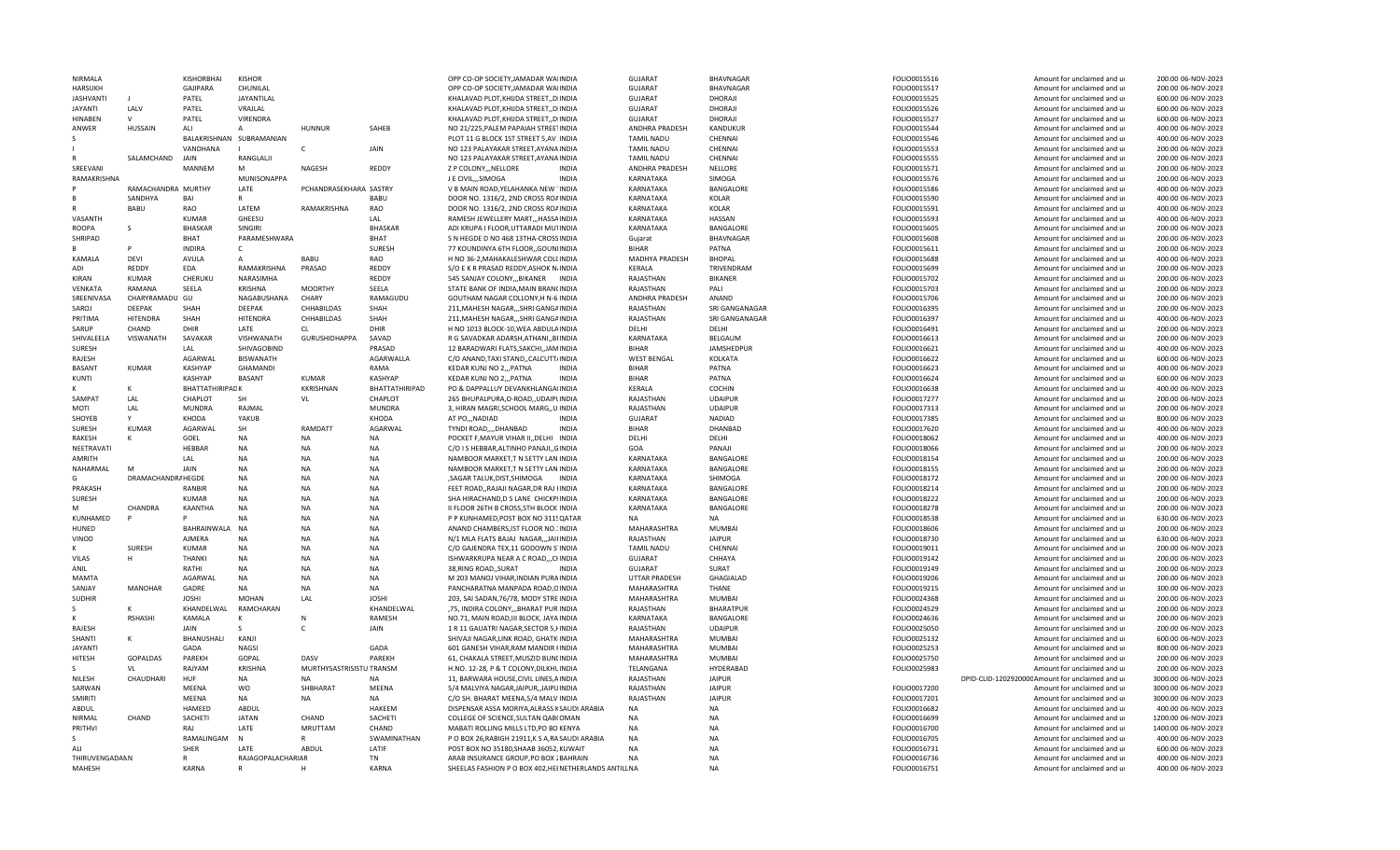| RAJAMONI           |                       | <b>KAMATH</b>          | THULASIDAS           |                  | KAMATH          | R T KAMATH, PO BOX 50067 DUBAI, UNITED ARAB EMIRAT NA                                                      |                   | NA               |       | FOLIO0016786                 | Amount for unclaimed and u                      | 600.00 06-NOV-2023                       |
|--------------------|-----------------------|------------------------|----------------------|------------------|-----------------|------------------------------------------------------------------------------------------------------------|-------------------|------------------|-------|------------------------------|-------------------------------------------------|------------------------------------------|
|                    | MANJUNATH             | KAMATH                 | К                    | <b>VITTALDAS</b> | KAMATH          | C/O ALYOUSEF INTERNATIONAL, PO OMAN                                                                        | <b>NA</b>         | <b>NA</b>        |       | FOLIO0016788                 | Amount for unclaimed and ur                     | 1200.00 06-NOV-2023                      |
| ZACHARIA           |                       | MATHEW                 | LATE                 | КC               | MATHEW          | POST BOX 1703, RUWI, P.C. 112, ., SIOMAN                                                                   | <b>NA</b>         | <b>NA</b>        |       | FOLIO0016789                 | Amount for unclaimed and ur                     | 1466.00 06-NOV-2023                      |
| <b>BHARAT</b>      |                       |                        | MAGANLAL             |                  |                 |                                                                                                            |                   | <b>NA</b>        |       |                              |                                                 |                                          |
|                    |                       | PATEL                  |                      |                  | PATEL           | 6150 BISCAYNE BLYD, MIAMI FL 331 UNITED STATES OF ANNA                                                     |                   |                  |       | FOLIO0016805                 | Amount for unclaimed and ur                     | 400.00 06-NOV-2023                       |
| AJIT               |                       | <b>THOMAS</b>          | NA                   | NA               | <b>NA</b>       | P.O.BOX NO. 3323,, POSTAL CODE NOMAN                                                                       | <b>NA</b>         | <b>NA</b>        |       | FOLIO0016816                 | Amount for unclaimed and ur                     | 600.00 06-NOV-2023                       |
|                    | SNAINA                | MOHAMED                | SEYED                | <b>IBRAHIM</b>   | SAHIB           | C/O AL MULLA JEWELLERY, P O BOX UNITED ARAB EMIRAT NA                                                      |                   | NA               |       | FOLIO0016817                 | Amount for unclaimed and ur                     | 400.00 06-NOV-2023                       |
| <b>DEVSHI</b>      | RAMJI                 | PINDORIA               | RAMJI                | <b>JADVA</b>     | PINDORIA        | P O BOX 3491.RUWL.MUSCAT<br>OMAN                                                                           | <b>NA</b>         | <b>NA</b>        |       | FOLIO0016851                 | Amount for unclaimed and u                      | 400.00 06-NOV-2023                       |
| MOHAMMED           | <b>NIZART</b>         | M                      | LATE                 |                  | K               | KAZEROONI BROS EST P O BOX 584 BAHRAIN                                                                     | <b>NA</b>         | <b>NA</b>        |       |                              | Amount for unclaimed and ur                     | 400.00 06-NOV-2023                       |
|                    |                       |                        |                      | ABDULAZIZT       |                 |                                                                                                            |                   |                  |       | FOLIO0016870                 |                                                 |                                          |
| <b>JATIN</b>       | KALABHAI              | PATEL                  | KALABHAI             |                  | <b>BAPUBHAI</b> | 4343 TUCKER N C T, TUCKER GA 300 UNITED STATES OF ANNA                                                     |                   | <b>NA</b>        |       | FOLIO0016879                 | Amount for unclaimed and ur                     | 600.00 06-NOV-2023                       |
| GIGY               |                       | GFORGE                 | KURIEN               |                  | GEORGE          | A L SHAMSI CO,P O BOX 5738, DUB UNITED ARAB EMIRAT NA                                                      |                   | <b>NA</b>        |       | FOLIO0016904                 | Amount for unclaimed and ur                     | 800.00 06-NOV-2023                       |
|                    |                       | <b>HANEEFA</b>         | P                    |                  | <b>KUNHIMON</b> | WATER DEPT DISTRIBUTION, P O BOQATAR                                                                       | <b>NA</b>         | <b>NA</b>        |       | FOLIO0016914                 | Amount for unclaimed and ur                     | 1000.00 06-NOV-2023                      |
| KARUNAKARAN        |                       | KALATHIL               | P                    | MADHAVAN         | <b>NAIR</b>     | C/O HSBC P.O.BOX 240, POSTAL COIOMAN                                                                       | <b>NA</b>         | <b>NA</b>        |       | FOLIO0016924                 | Amount for unclaimed and ur                     | 800.00 06-NOV-2023                       |
|                    |                       |                        |                      |                  |                 |                                                                                                            |                   |                  |       |                              |                                                 |                                          |
|                    | <b>MSAYFDRAHIM</b>    | SHAH                   | <b>RSYED</b>         | MOHIDEEN         | SHAH            | P O BOX 50001 QAFCO,U M M SAIDQATAR                                                                        | <b>NA</b>         | <b>NA</b>        |       | FOLIO0016925                 | Amount for unclaimed and ur                     | 800.00 06-NOV-2023                       |
| CHANDU             | GUL                   | PUNJWANI               | <b>NA</b>            | <b>NA</b>        | <b>NA</b>       | 3334 VISTA LAKE DR SUGAR LAND. TUNITED STATES OF ANNA                                                      |                   | <b>NA</b>        |       | FOLIO0016954                 | Amount for unclaimed and u                      | 1000.00 06-NOV-2023                      |
| KOPPU              | CHAND                 | <b>BASHA</b>           | ĸ                    | KHAJA            | MEAH            | POST BOX NO 2490. HAIL KIOOGDOISAUDI ARABIA                                                                | <b>NA</b>         | <b>NA</b>        |       | FOLIO0016966                 | Amount for unclaimed and ur                     | 400.00 06-NOV-2023                       |
| PRAKASA            | <b>RAOP</b>           | $\vee$                 | CHENNAIAH            |                  | SETTY           | C/O ADDALA D S, NO 7 WOOD THOFUNITED KINGDOM                                                               | <b>NA</b>         | <b>NA</b>        |       | FOLIO0016970                 | Amount for unclaimed and ur                     | 400.00 06-NOV-2023                       |
| KARIM              | н                     | PIPLODWALA             | <b>HATIMBHAI</b>     |                  | PIPLODWALA      | P O BOX 23691 SAFAT.13097KUW/KUWAIT                                                                        | <b>NA</b>         | <b>NA</b>        |       | FOLIO0016971                 | Amount for unclaimed and ur                     | 400.00 06-NOV-2023                       |
|                    |                       |                        |                      |                  |                 |                                                                                                            |                   |                  |       |                              |                                                 |                                          |
| <b>MAHFNDRA</b>    |                       | <b>GANATRA</b>         | <b>JAYANTILAL</b>    |                  |                 | 211 HERONSWOOD RD, WELWYN G UNITED KINGDOM                                                                 | <b>NA</b>         | <b>NA</b>        |       | FOLIO0016975                 | Amount for unclaimed and ur                     | 400.00 06-NOV-2023                       |
| SHILA              | N                     | THAKRAR                | NAYAN                |                  | <b>KUMAR</b>    | 40 COVENDISH SQ, SWINDON SN 3 {UNITED KINGDOM                                                              | <b>NA</b>         | <b>NA</b>        |       | FOLIO0016982                 | Amount for unclaimed and ur                     | 400.00 06-NOV-2023                       |
| <b>TARAK</b>       | <b>NATH</b>           | DAS                    |                      |                  | DAS             | QASCO ENERGY DEPTT W & G, POSTQATAR                                                                        | <b>NA</b>         | <b>NA</b>        |       | FOLIO0016994                 | Amount for unclaimed and ur                     | 400.00 06-NOV-2023                       |
| VANITA             | KAMALNATH             | SHENOY                 | KAMALNAIN            |                  | SHENOY          | MUSCAT FINANCE CO LTD.P BOX 310MAN                                                                         | <b>NA</b>         | <b>NA</b>        |       | FOLIO0017000                 | Amount for unclaimed and ur                     | 400.00 06-NOV-2023                       |
|                    |                       |                        | E.                   | $\mathsf{V}$     |                 |                                                                                                            |                   |                  |       |                              |                                                 |                                          |
| SHIBU              | THFKKFTHALA           | <b>ANTONY</b>          |                      |                  | <b>ANTONY</b>   | NPCC QAS, P O BOX 20188, ABU DH UNITED ARAB EMIRAT NA                                                      |                   | <b>NA</b>        |       | FOLIO0017004                 | Amount for unclaimed and ur                     | 200.00 06-NOV-2023                       |
| SURENDRA           | SINGH                 | YADAV                  | SUKHDEV              | SINGH            | YADAV           | C/O JOHN TAYLOR & SONS, P O BOXUNITED ARAB EMIRAT NA                                                       |                   | <b>NA</b>        |       | FOLIO0017034                 | Amount for unclaimed and ur                     | 800.00 06-NOV-2023                       |
| <b>NAYANA</b>      | <b>ASHOK</b>          | PATEL                  | <b>ASHOK</b>         |                  | PATEL           | NIKINS EXPORT 1 ALBERT ROAD, UPIUNITED KINGDOM                                                             | <b>NA</b>         | <b>NA</b>        |       | FOLIO0017052                 | Amount for unclaimed and ur                     | 400.00 06-NOV-2023                       |
| PANDHAI            | к                     | SURAN                  |                      |                  | <b>KOCHUNNY</b> | ALDHAFRA P BOX 270, ADCO ASAB / UNITED ARAB EMIRAT NA                                                      |                   | NΔ               |       | FOLIO0017057                 | Amount for unclaimed and ur                     | 400.00 06-NOV-2023                       |
|                    |                       |                        |                      |                  |                 |                                                                                                            |                   |                  |       |                              |                                                 |                                          |
| MOHAMOOD           |                       |                        | <b>NA</b>            | <b>NA</b>        | <b>NA</b>       | POST BOX NO. 31153, DOHA QATAR QATAR                                                                       | <b>NA</b>         | <b>NA</b>        |       | FOLIO0017070                 | Amount for unclaimed and ur                     | 400.00 06-NOV-2023                       |
|                    |                       | KRISHNAN               | $\mathsf{V}$         | S                | VENKATRAMAN     | 11/33 FORSTER STREET, WEST RYDE AUSTRALIA                                                                  | <b>NA</b>         | NA               |       | FOLIO0017072                 | Amount for unclaimed and ur                     | 400.00 06-NOV-2023                       |
| PULAGAM            | GANGI                 | REDDY                  | KFSAVA               |                  | REDDY           | NATIONAL CEMENT CO LTD, P O BO. UNITED ARAB EMIRAT NA                                                      |                   | <b>NA</b>        |       | FOLIO0017103                 | Amount for unclaimed and ur                     | 400.00 06-NOV-2023                       |
| KEERTI             | К                     | WADHAWAN               | <b>MOHAN</b>         | LAL              | WADMAWAN        | UNICEF POST BOX NO 1169, ADDIS / ETHIOPIA                                                                  | <b>NA</b>         | <b>NA</b>        |       | FOLIO0017115                 | Amount for unclaimed and ur                     | 400.00 06-NOV-2023                       |
|                    |                       |                        |                      |                  |                 |                                                                                                            |                   |                  |       |                              |                                                 |                                          |
| RAMACHANDRA REDDY  |                       | <b>GOLLAPUDI</b>       | G                    | <b>NARWYAN</b>   | REDDY           | G N R REDDY C/O GWUFF INGENEILZAMBIA                                                                       | <b>NA</b>         | <b>NA</b>        |       | FOLIO0017119                 | Amount for unclaimed and ur                     | 1200.00 06-NOV-2023                      |
| C.                 | SUPENDRA              | PADMONKAR              | $\mathsf{C}$         |                  | SUVYAPRABHA     | 143 AVENUE DE ST OVER, 75017 PAIFRANCE                                                                     | <b>NA</b>         | <b>NA</b>        |       | FOLIO0017120                 | Amount for unclaimed and ur                     | 1000.00 06-NOV-2023                      |
| INDERBETHAL        | SINGH                 | THAKRAL                | <b>KARTAR</b>        | SINGH            | THAKRAL         | 6/F HONGKONG PACIFIC CENTRE, 28 HONG KONG                                                                  | <b>NA</b>         | <b>NA</b>        |       | FOLIO0017125                 | Amount for unclaimed and ur                     | 200.00 06-NOV-2023                       |
| NAVDEEP            |                       | <b>SINGH</b>           | <b>TARLOK</b>        |                  | SINGH           | 11 DORSET AVNEW SOUTH, WIGSTCUNITED KINGDOM                                                                | <b>NA</b>         | <b>NA</b>        |       | FOLIO0017157                 | Amount for unclaimed and ur                     | 400.00 06-NOV-2023                       |
| PRABHA             |                       | SHAH                   | BIPINCHANDRA         |                  | SHAH            | 1830 EDOUARD LAURIN BLVD, ST LACANADA                                                                      | <b>NA</b>         | NA               |       | FOLIO0017175                 | Amount for unclaimed and ur                     | 800.00 06-NOV-2023                       |
|                    |                       |                        |                      |                  |                 |                                                                                                            |                   |                  |       |                              |                                                 |                                          |
| PARAMJEET          | SINGH                 | <b>BEDI</b>            | MAI                  | GS               | <b>BEDI</b>     | BIETILA VEIEN 14,9800 VADSQ,, NOI UNITED KINGDOM                                                           | <b>NA</b>         | <b>NA</b>        |       | FOLIO0016698                 | Amount for unclaimed and ur                     | 2000.00 06-NOV-2023                      |
| <b>BHAGWAN</b>     | DASK                  | KRIPALANI              | <b>KUNDAN</b>        | <b>DASK</b>      | KRIPLANI        | BLOCK N 1/713 TELEFORD GARDEN HONG KONG                                                                    | <b>NA</b>         | <b>NA</b>        |       | FOLIO0016714                 | Amount for unclaimed and ur                     | 2000.00 06-NOV-2023                      |
| LEELAVATIBEN       | PRAHLADBHAI           | PATEL                  | PRAHLAD              | BHAIJORDAS       | PATEL           | CHANASMA SOCIETY, RANIP, , AHME INDIA                                                                      | <b>GUJARAT</b>    | AHMEDABAD        |       | FOLIO0002381                 | Amount for unclaimed and ur                     | 200.00 06-NOV-2023                       |
|                    |                       | RAGUPATHY              | $\mathsf{K}$         |                  | NAGARETHINAM    | AVAL KARA STREET,,, MAYILADUTHLINDIA                                                                       | <b>TAMIL NADU</b> | MAYILADUTHURAI   |       | FOLIO0005649                 | Amount for unclaimed and ur                     | 200.00 06-NOV-2023                       |
|                    |                       |                        |                      |                  |                 |                                                                                                            |                   |                  |       |                              |                                                 |                                          |
| DEVARAJULU         |                       | MEDASANI               | M                    | RAMACHANDRA      | <b>NAIDU</b>    | LECTURER,S V UNIVERSITY,,TIRUPA INDIA                                                                      | ANDHRA PRADESH    | TIRUPATI         |       | FOLIO0005655                 | Amount for unclaimed and ur                     | 200.00 06-NOV-2023                       |
| SAWAILAL           |                       | <b>NAHAR</b>           | SUGANCHAND           |                  |                 | VENKATARAYAN LANE, PARK TOWN INDIA                                                                         | <b>TAMIL NADU</b> | CHENNAI          |       | FOLIO0008108                 | Amount for unclaimed and ur                     | 200.00 06-NOV-2023                       |
| DAKHAKANWAR        |                       |                        | SAWAILAL             |                  | <b>NAHAR</b>    | VENKATARAYAN LANE, PARK TOWN INDIA                                                                         | <b>TAMIL NADU</b> | CHENNAI          |       | FOLIO0008109                 | Amount for unclaimed and ur                     | 200.00 06-NOV-2023                       |
| <b>BASANT</b>      | <b>KUMAR</b>          | <b>JAIN</b>            | LADULAL              |                  | JAIN            | VENKATARAYAN LANE, PARK TOWN INDIA                                                                         | <b>TAMIL NADU</b> | CHENNAI          |       | FOLIO0008111                 | Amount for unclaimed and ur                     | 200.00 06-NOV-2023                       |
| SANTOSH            |                       | KUMARI                 | <b>BASARB</b>        |                  | <b>KUMAR</b>    | VENKATARAYAN LANE, PARK TOWN INDIA                                                                         | <b>TAMIL NADU</b> | CHENNAI          |       | FOLIO0008112                 | Amount for unclaimed and ur                     | 200.00 06-NOV-2023                       |
|                    |                       |                        |                      |                  |                 |                                                                                                            |                   |                  |       |                              |                                                 |                                          |
| GANGA              | DFVI                  | CHANDAK                | LATE                 | SITARAM          | CHANDAK         | C/O C M ENTERPRISES, 4TH LANE, ,, EINDIA                                                                   | KARNATAKA         | <b>BANGALORE</b> |       | FOLIO0010557                 | Amount for unclaimed and ur                     | 400.00 06-NOV-2023                       |
| LAKSHMINARAYA BABU |                       | <b>BRUNDAVANAM B</b>   |                      |                  |                 | KRISHNAMACHARYULU B L NARAYANA BABU SRILAKSHMI NINDIA                                                      | ANDHRA PRADESH    | <b>KRISHNA</b>   |       | FOLIO0015081                 | Amount for unclaimed and ur                     | 200.00 06-NOV-2023                       |
| RADHA              | KRISHNAN              | M                      | <b>KRISHNA</b>       |                  | <b>UARRIER</b>  | ELECTRICITY NET WORKS, P O BOX 6QATAR                                                                      | <b>NA</b>         | NA               |       | FOLIO0017116                 | Amount for unclaimed and ur                     | 400.00 06-NOV-2023                       |
| SUBASH             |                       | MADHUSOODAN, PAPPU     |                      |                  | MADYUSOODANAN   | SAUDI OGER ROYAL DIWAN OFFICE SAUDI ARABIA                                                                 | <b>NA</b>         | <b>NA</b>        |       | FOLIO0017180                 | Amount for unclaimed and ur                     | 400.00 06-NOV-2023                       |
|                    |                       |                        |                      |                  |                 |                                                                                                            |                   |                  |       |                              |                                                 |                                          |
| RAJESH             | <b>KUMAR</b>          | <b>VERMA</b>           | <b>NA</b>            | <b>NA</b>        | NA              | IV/II. CENTRAL REVENUE COLONYJINDIA                                                                        | RAIASTHAN         | <b>JAIPUR</b>    |       |                              | DPID-CLID-120177010CAmount for unclaimed and ur | 2000.00 06-NOV-2023                      |
|                    |                       | <b>THOMAS</b>          | BALASWAMY            |                  |                 | M/V PUERTO CORTES PACIFICA, SHI SINGAPORE                                                                  | <b>NA</b>         | NA               | 105   | FOLIO0017054                 | Amount for unclaimed and ur                     | 600.00 06-NOV-2023                       |
| c                  | DP                    | RAJENDRAN              | <b>DWAKARA</b>       |                  | PRABHU          | HANOVER MANAGEMANT CONSUL SINGAPORE                                                                        | <b>NA</b>         | NA               | 617   | FOLIO0017190                 | Amount for unclaimed and ur                     | 1000.00 06-NOV-2023                      |
|                    | <b>JAYA</b>           | KUMAR                  |                      |                  | NATARAJAN       | HOUSE NO 74 LORONG -19, GEYLANSINGAPORE                                                                    | <b>NA</b>         | <b>NA</b>        | 1438  | FOLIO0017176                 | Amount for unclaimed and ur                     | 400.00 06-NOV-2023                       |
| <b>DINESH</b>      |                       | KATARIA                | <b>NA</b>            | <b>NA</b>        | <b>NA</b>       | C/O ANIL KUMAR ASHOK KUMAR.KIINDIA                                                                         | MADHYA PRADESH    | <b>GWALIOR</b>   |       |                              |                                                 | 200.00 06-NOV-2023                       |
|                    |                       |                        |                      |                  |                 |                                                                                                            |                   |                  |       | FOLIO0006919                 | Amount for unclaimed and ur                     |                                          |
| PRABUDHAN          | <b>N</b>              | KRISHNAN               | $\mathsf{K}$         |                  | KRISHNAN        | ABB ELECTRICAL INDUSTRIES, P B 87SAUDI ARABIA                                                              | <b>NA</b>         | NA               | 11492 | FOLIO0016932                 | Amount for unclaimed and ur                     | 400.00 06-NOV-2023                       |
| LALITHA            |                       | KAMINI                 | SATYA                | <b>MURTHY</b>    | ALLURI          | PO BOX NO 90128, DLETA POLY CLINSAUDI ARABIA                                                               | <b>NA</b>         | <b>NA</b>        | 11613 | FOLIO0016721                 | Amount for unclaimed and ur                     | 400.00 06-NOV-2023                       |
| <b>SURESH</b>      |                       | <b>BALIJA</b>          | RAMA                 | <b>KRISHNA</b>   | RAO             | DR SAAD ALGWAIZ POLYCLINIC.P O SAUDI ARABIA                                                                | <b>NA</b>         | <b>NA</b>        | 11622 | FOLIO0016780                 | Amount for unclaimed and ur                     | 400.00 06-NOV-2023                       |
| <b>BANGAF</b>      | RAJU                  | <b>MUDUNURI</b>        | GANNIRAJU            |                  | <b>MUDUNURI</b> | P B NO 100 ALMUZA MIYAM, TEBRASAUDI ARABIA                                                                 | <b>NA</b>         | <b>NA</b>        | 11972 | FOLIO0017088                 | Amount for unclaimed and ur                     | 400.00 06-NOV-2023                       |
|                    |                       |                        |                      |                  |                 |                                                                                                            |                   |                  |       |                              |                                                 |                                          |
| VEERA              | VENKATA               | SATYANARAYANA KAMARAJU |                      |                  | NAGAVARAPU      | P B NO 100 ALMUZAMIYAM, TEBRAISAUDI ARABIA                                                                 | <b>NA</b>         | <b>NA</b>        | 11972 | FOLIO0017122                 | Amount for unclaimed and ur                     | 400.00 06-NOV-2023                       |
| JAMIL              | AHMEDSHARFUD RAJIWATE |                        | SHARFUDDIN           | ABDULLA          | RAJIWATE        | BADER ALMULLA & BROS CO, SHOP KUWAIT                                                                       | <b>NA</b>         | <b>NA</b>        | 13034 | FOLIO0016745                 | Amount for unclaimed and ur                     | 400.00 06-NOV-2023                       |
| MARIA              | <b>JOAQUINA</b>       | <b>DSOUZA</b>          | MATHEW               | D.               | SOUZA           | AL RABIAH LIGHTING CO,P O BOX 2 KUWAIT                                                                     | <b>NA</b>         | NΔ               | 13082 | FOLIO0017058                 | Amount for unclaimed and ur                     | 400.00 06-NOV-2023                       |
| HASSAN             | SAEED                 | BAJHAO                 | SAEED                | YESLAM           | <b>BAJHAO</b>   | BIN LADEN RD P O BOX 31917, JEDDSAUDI ARABIA                                                               | <b>NA</b>         | <b>NA</b>        | 21418 | FOLIO0016911                 | Amount for unclaimed and ur                     | 400.00 06-NOV-2023                       |
| SAEED              | YESLAM                | <b>BAJHAO</b>          | YESLAM               | NASEER           | <b>BAJHAO</b>   | NCB COMP CNTRE P O BOX 3555, JE SAUDI ARABIA                                                               | <b>NA</b>         | <b>NA</b>        | 21481 | FOLIO0016910                 | Amount for unclaimed and ur                     | 400.00 06-NOV-2023                       |
|                    |                       |                        |                      |                  |                 |                                                                                                            |                   |                  |       |                              |                                                 |                                          |
|                    | SAMBATH               | <b>KUMAR</b>           | R                    | C                | RAJAN           | ENGINEER HADIHAIDERV BROS CO, ISAUDI ARABIA                                                                | <b>NA</b>         | <b>NA</b>        | 31941 | FOLIO0017177                 | Amount for unclaimed and ur                     | 400.00 06-NOV-2023                       |
| URVA               | MURAHARI              | RAUTH                  | SADHASHIVA           |                  | RAUTH           | P O BOX NO 20833, AL THOQBAH, SASAUDI ARABIA                                                               | <b>NA</b>         | <b>NA</b>        | 31952 | FOLIO0016769                 | Amount for unclaimed and ur                     | 400.00 06-NOV-2023                       |
| <b>NAHID</b>       | KHALID                | SHETHWALA              | KHALID               | $\overline{A}$   | SHETHWALA       | P O BOX NO 1748, AL-KHOBAR, , K S / SAUDI ARABIA                                                           | <b>NA</b>         | <b>NA</b>        | 31952 | FOLIO0016983                 | Amount for unclaimed and ur                     | 1000.00 06-NOV-2023                      |
| <b>GOPINATHAN</b>  |                       |                        | <b>ACHCITHAN</b>     |                  |                 | P O BOX 3462 S A KENI, PETROCHENSAUDI ARABIA                                                               | <b>NA</b>         | <b>NA</b>        | 31952 | FOLIO0016998                 | Amount for unclaimed and ur                     | 400.00 06-NOV-2023                       |
|                    |                       |                        |                      |                  |                 |                                                                                                            | <b>NA</b>         | <b>NA</b>        | 31961 |                              |                                                 | 800.00 06-NOV-2023                       |
|                    |                       |                        |                      |                  |                 |                                                                                                            |                   |                  |       | FOLIO0016984                 | Amount for unclaimed and ur                     |                                          |
| PONNIAH            | ASARI                 | THANGAVELU             | PONNIAH              |                  | ASARI           | D R PRODUCTION-12, HADEEP 1005 SAUDI ARABIA                                                                |                   |                  |       |                              |                                                 |                                          |
| JESANG             | D                     | CHAUDHARI              | DALSANGBHAI          |                  |                 | 940 COPPER CT ELKGROVE, ILL 6000 UNITED STATES OF AN NA                                                    |                   | <b>NA</b>        | 60007 | FOLIO0016973                 | Amount for unclaimed and ur                     | 600.00 06-NOV-2023                       |
| MITA               | RAHUL                 | PARIKH                 | RAHUL                |                  | PARIKH          | 6525 S GESSIVER, 2047 HOUSTAN TIUNITED STATES OF ANNA                                                      |                   | <b>NA</b>        | 77036 | FOLIO0016801                 | Amount for unclaimed and ur                     | 400.00 06-NOV-2023                       |
| <b>UMFSH</b>       | M                     |                        |                      | $\mathsf{N}$     | CHOKSHI         |                                                                                                            |                   | <b>NA</b>        | 77479 |                              | Amount for unclaimed and u                      |                                          |
| SUSHMA             |                       | CHOKSHI<br>JAIN        | MADHAVLAL<br>$\zeta$ | $\epsilon$       | GOEL            | 4511 MEADOW GREEN DR, SUGAR LUNITED STATES OF ANNA<br>1497 TOPEKA STREET, PASADENA C/UNITED STATES OF ANNA |                   | <b>NA</b>        | 91104 | FOLIO0016825<br>FOLIO0016709 | Amount for unclaimed and ur                     | 600.00 06-NOV-2023<br>800.00 06-NOV-2023 |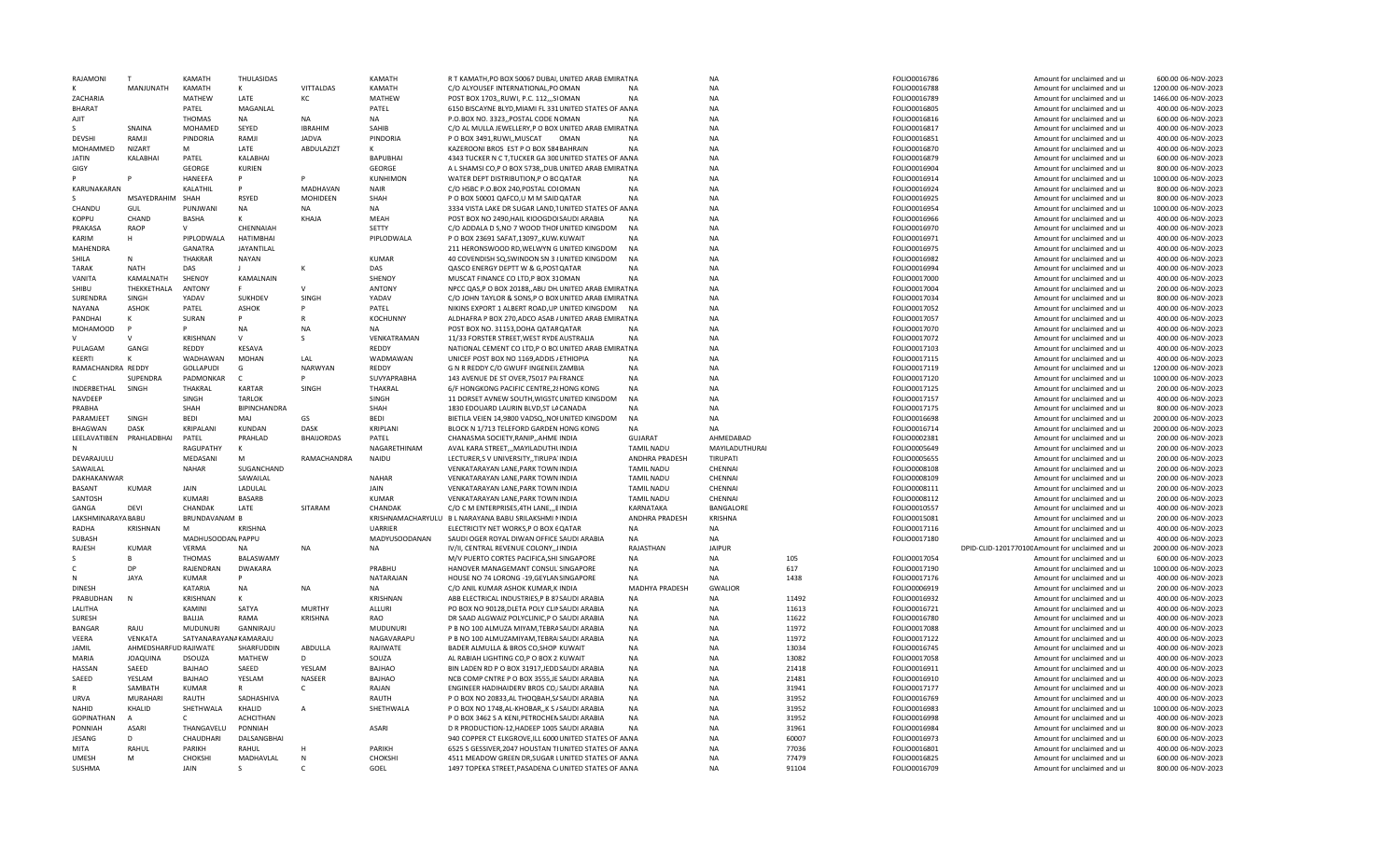| NARFSH             | CHAND                 | <b>BANSAL</b>           | <b>BALKISHAN</b>    |                             |                            | 450 N, METHILDA AVE., V-307, SUNIUNITED STATES OF ANNA                   |                              | <b>NA</b>            | 94086            | FOLIO0016694 | Amount for unclaimed and ur                                                                         | 200.00 06-NOV-2023                       |
|--------------------|-----------------------|-------------------------|---------------------|-----------------------------|----------------------------|--------------------------------------------------------------------------|------------------------------|----------------------|------------------|--------------|-----------------------------------------------------------------------------------------------------|------------------------------------------|
| AMIT               |                       | <b>GATTANI</b>          | $\mathsf{R}$        |                             | <b>GATTANI</b>             | LEVEL ONE COMMUNICATIONS INC UNITED STATES OF ANNA                       |                              | <b>NA</b>            | 95630            | FOLIO0016679 | Amount for unclaimed and ur                                                                         | 400.00 06-NOV-2023                       |
| ULLATTIL           |                       | MANMADHAN               | VISWANATHAMENON     |                             | К                          | 1011, BIANCO DR, RALEIGH, RALEIGH UNITED STATES OF AN NA                 |                              | <b>NA</b>            |                  |              | DPID-CLID-IN30023914 Amount for unclaimed and ur                                                    | 600.00 06-NOV-2023                       |
| <b>TEMTI</b>       | MANEKSHAW             | BODKANWALA              | <b>NA</b>           | N <sub>A</sub>              | <b>NA</b>                  | C/O OMANI FOODSTUFF TRAD, P O UNITED ARAB EMIRAT NA                      |                              | NA                   | 111111           | FOLIO0027319 | Amount for unclaimed and ur                                                                         | 346.00 06-NOV-2023                       |
| SYED               |                       | <b>MAHMOOD</b>          | LATE                | SYED                        | GALIB                      | H NO 23 2 371/1/B, MOGHAL PURA, INDIA                                    | TELANGANA                    | HYDERABAD            | 500002           |              | DPID-CLID-IN30051313 Amount for unclaimed and ur                                                    | 50.00.06-NOV-2023                        |
| KAUSALYA           |                       | SANKURATRI              |                     | VENKATA                     | RAO                        | 610, BRINDAVAN APPARTMENTS, RIINDIA                                      | TELANGANA                    | <b>HYDERABAD</b>     | 500004           | FOLIO0005756 | Amount for unclaimed and ur                                                                         | 230.00 06-NOV-2023                       |
| <b>BHAGWANDAS</b>  |                       | <b>TIWARI</b>           | BANKATLAL           |                             | TIWARI                     | 15 8 122 FEELKHANA, KAMAL KHAN INDIA                                     | TELANGANA                    | HYDERABAD            | 500012           | FOLIO0009920 | Amount for unclaimed and ur                                                                         | 200.00 06-NOV-2023                       |
| NANDKISHORF        |                       | <b>TIWARI</b>           | <b>BANKATLAL</b>    |                             | TIWARI                     | 15 8 122 FEELKHANA, KAMAL KHAN INDIA                                     | TELANGANA                    | HYDERABAD            | 500012           | FOLIO0009921 | Amount for unclaimed and ur                                                                         | 200.00 06-NOV-2023                       |
| <b>THOMAS</b>      |                       |                         | CHACKO              |                             |                            | M 7/3 ARMY OFFICER QUARTERS, H. INDIA                                    | TELANGANA                    | HYDERABAD            | 500015           |              | DPID-CLID-IN30021411 Amount for unclaimed and ur                                                    | 100.00 06-NOV-2023                       |
| RAJ                | <b>KUMAR</b>          | <b>KARGUDRI</b>         | <b>JAGANATH</b>     | <sub>S</sub>                | KARGUDRI                   | F 217 VAISHALI APTS, NAGARJUNA INDIA                                     | TELANGANA                    | HYDERABAD            | 500017           |              | DPID-CLID-IN30102220 Amount for unclaimed and ur                                                    | 400.00 06-NOV-2023                       |
| D                  | PAVANI                | KUMARI                  | DASARI              | PRASADA                     | REDDY                      | HETERO MED SOLUTION, B-97 MAD INDIA                                      | TELANGANA                    | HYDERABAD            | 500038           |              | DPID-CLID-IN30273410 Amount for unclaimed and ur                                                    | 200.00 06-NOV-2023                       |
| GORIGE             | SANTOSH               | <b>KUMAR</b>            | LATE                | <b>GSRI</b>                 | HARI                       | G24A, SRILA PARK PRIDE, NR CHAIT/INDIA                                   | TELANGANA                    | HYDERABAD            | 500049           |              | DPID-CLID-120514000CAmount for unclaimed and ur                                                     | 200.00 06-NOV-2023                       |
| CHALOURMI          |                       | MUKHERJEE               |                     |                             | <b>MUKHERJEE</b>           |                                                                          |                              | <b>HYDERABAD</b>     | 500081           |              |                                                                                                     | 200.00 06-NOV-2023                       |
|                    |                       |                         | KALYAN              |                             | <b>RAC</b>                 | KANBAY SOFTWARE INDIA P LTD, PLINDIA                                     | TELANGANA                    |                      |                  |              | DPID-CLID-IN30039415 Amount for unclaimed and ur                                                    |                                          |
| THALLAM            | NAGA                  | RANI                    | THALLAM             | NAGARNARAYANA               |                            | D 217, KANTI SIKHARA APTS, PANJACINDIA                                   | TELANGANA                    | <b>HYDERABAD</b>     | 500082           |              | DPID-CLID-IN30102220 Amount for unclaimed and ur                                                    | 400.00 06-NOV-2023                       |
| DR                 | RVPRABHAKAR           | RAO                     | $\mathsf{R}$        | PRAMA                       | RAO                        | 1-1-385/A, FLAT 'F' II FLOOR, B.G. AP INDIA                              | TELANGANA                    | HYDERABAD            | 500380           | FOLIO0026200 | Amount for unclaimed and ur                                                                         | 200.00 06-NOV-2023                       |
| SURYANARAYANA      |                       | KULAPUDI                | M                   |                             | <b>BULLISESHIAH</b>        | BLOCK 2 FLAT 4 VIJAYANAGAR,,, HYIINDIA                                   | TELANGANA                    | HYDERABAD            | 500457           | FOLIO0009988 | Amount for unclaimed and ur                                                                         | 400.00 06-NOV-2023                       |
| SURAM              | <b>ESWAR</b>          | REDDY                   | SUBBA               | REDDY                       | SURAM                      | H NO 4-1-326-3, SHIVAJJI NAGAR, WINDIA                                   | ANDHRA PRADESH               | <b>RANGA REDDY</b>   | 501101           |              | DPID-CLID-IN30177413 Amount for unclaimed and ur                                                    | 200.00 06-NOV-2023                       |
| <b>ASADULLA</b>    |                       | <b>HUSSAIN</b>          | SAJJAD              | PASHA                       | <b>HUSSAINI</b>            | SAMATHA ELECTRICALS KANCHIT X INDIA                                      | TELANGANA                    | MFDAK                | 502103           | FOLIO0015681 | Amount for unclaimed and ur                                                                         | 200.00 06-NOV-2023                       |
| <b>SUBBA</b>       | RAO                   | <b>MEDA</b>             | M                   |                             | RATNAM                     | A/509.HILL COLONY.NAGARJUNA S/INDIA                                      | TELANGANA                    | NALGONDA             | 508202           |              | DPID-CLID-IN30286310 Amount for unclaimed and ur                                                    | 26.00 06-NOV-2023                        |
| <b>MOHD</b>        | <b>IOBAI</b>          | AHMED                   | <b>HAJI</b>         | ZAKARIYA                    | <b>GIGRA</b>               | 21-93, BADEPALLY, JADCHERLA, MAHNDIA                                     | TFLANGANA                    | MAHBOOBNAGAR         | 509301           |              | DPID-CLID-120307000CAmount for unclaimed and ur                                                     | 400.00 06-NOV-2023                       |
| KALLURI            |                       | SHAREEF                 | KALLURI             |                             | GURRAPPA                   | NO 12-68, DUDEKULA PALLI, BANDL INDIA                                    | ANDHRA PRADESH               | <b>KADAPA</b>        | 516270           |              | DPID-CLID-IN30061011Amount for unclaimed and ur                                                     | 50.00 06-NOV-2023                        |
|                    |                       | NIRMALA                 | $\overline{A}$      | <b>CSUBBA</b>               | RAO                        | SRI LAKSHMI NARASIMHA ENTERPRINDIA                                       | ANDHRA PRADESH               | <b>KADAPA</b>        | 516361           | FOLIO0026991 | Amount for unclaimed and ur                                                                         | 4000.00 06-NOV-2023                      |
|                    |                       | PRASAD                  |                     |                             | JAGADEESAN                 | 24/137, SAI NAGAR COLONY, CHITTCINDIA                                    | ANDHRA PRADESH               | TIRUPATI             | 517001           |              | DPID-CLID-IN30023913 Amount for unclaimed and ur                                                    | 32.00 06-NOV-2023                        |
| SHASHIKALA         |                       |                         | SUJIT               |                             | <b>KUMAR</b>               | 11-49-309, SIVALAYAM STREET, VIJA INDIA                                  | ANDHRA PRADESH               | <b>KRISHNA</b>       | 520001           | FOLIO0008215 | Amount for unclaimed and ur                                                                         | 200.00 06-NOV-2023                       |
| SAMBASIVA          | RAO                   | <b>ALLA</b>             | VENKAIAH            |                             |                            | 4-31-22 OPP NAGANMASATRAM, NIINDIA                                       | ANDHRA PRADESH               | KRISHNA              | 520009           | FOLIO0008193 | Amount for unclaimed and ur                                                                         | 200.00 06-NOV-2023                       |
| KOTESWARARAO       |                       | KRISHNAHSETTY VEERAIAH  |                     |                             | NAIDU                      | 32-9-9 NEAR CURRENTWELL, HOGAIINDIA                                      | ANDHRA PRADESH               | KRISHNA              | 520010           | FOLIO0005269 | Amount for unclaimed and ur                                                                         | 400.00 06-NOV-2023                       |
| <b>POTLURI</b>     | <b>MADHAVA</b>        | RAO                     | PATAMATA            |                             |                            | 56-15-5/A NEAR GANAPATI, SACHID INDIA                                    | ANDHRA PRADESH               | <b>KRISHNA</b>       | 520010           |              | DPID-CLID-IN30045013 Amount for unclaimed and ur                                                    | 400.00 06-NOV-2023                       |
| LAKSHMIKANTHAMMA   |                       | CHILAKA                 | SAMBASIVA           | RAO                         | CHILAKA                    | 41-24-46, GANGANAMMA TEMPLE INDIA                                        | ANDHRA PRADESH               | <b>KRISHNA</b>       | 520013           | FOLIO0025636 | Amount for unclaimed and ur                                                                         | 200.00 06-NOV-2023                       |
| LALITHA            |                       |                         |                     | KUMAR                       |                            |                                                                          |                              | <b>KRISHNA</b>       |                  |              | DPID-CLID-IN30039411 Amount for unclaimed and ur                                                    |                                          |
|                    |                       | <b>BODEPUDI</b><br>SYED | ANIL<br>AMAA        |                             | <b>BODEPUDI</b>            | ANJANA EYE HOSPITAL, POLICE STA1INDIA                                    | ANDHRA PRADESH               | <b>GUNTUR</b>        | 521126<br>522003 |              |                                                                                                     | 250.00 06-NOV-2023<br>200.00 06-NOV-2023 |
| APSARULLAH         |                       |                         |                     |                             | SYED                       | C/O ABHIMAN SILKS, INDRA BAZAAFINDIA                                     | ANDHRA PRADESH               |                      |                  | FOLIO0000279 | Amount for unclaimed and ur                                                                         |                                          |
| VIJAYA             | KUMAR                 | <b>DUDDEMPUDI</b>       | <b>NA</b>           | <b>NA</b>                   | <b>NA</b>                  | W/O D.L.N. CHOUDHARY, G.R.C., JR. INDIA                                  | ANDHRA PRADESH               | PRAKASAM             | 523301           | FOLIO0015713 | Amount for unclaimed and ur                                                                         | 200.00 06-NOV-2023                       |
| THORAHATULA        | VENKATASREERAI PRASAD |                         | VENKATA             |                             | RATNAM                     | 16/469 MADHVAPATHIVARI STREETINDIA                                       | ANDHRA PRADESH               | NELLORE              | 524001           | FOLIO0027634 | Amount for unclaimed and ur                                                                         | 200.00 06-NOV-2023                       |
| THUMMALA           |                       | <b>BHAKTHAVATSALT</b>   |                     | SUNDARARAMI                 | REDDY                      | 15/43 BRINDAVANAM, NELLORE, , A IINDIA                                   | ANDHRA PRADESH               | NELLORE              | 524001           | FOLIO0016861 | Amount for unclaimed and ur                                                                         | 1000.00 06-NOV-2023                      |
| <b>MAHALAKSHMI</b> |                       | <b>KORADA</b>           | <b>BALAKRISHNA</b>  |                             | POTNURU                    | 103 VENU SEA PEARL KIRLAMPUDI IINDIA                                     | ANDHRA PRADESH               | VISHAKHAPATNAM       | 530017           |              | DPID-CLID-120299000CAmount for unclaimed and ur                                                     | 2.00 06-NOV-2023                         |
| DONDETI            | <b>JAYA</b>           | DEVI                    | LOKESHWARA          |                             | REDDY                      | MIG 24 B 4 49 16 LOWSONS BAY CCINDIA                                     | ANDHRA PRADESH               | VISHAKHAPATNAM       | 530017           |              | DPID-CLID-IN30021411 Amount for unclaimed and ur                                                    | 20.00 06-NOV-2023                        |
|                    | VS                    | LAKSHMIDEVI             | K                   | <b>BVKOTESWARA</b>          | RAO                        | BHUPAYYA AGRAHANAM,,,AMALAFINDIA                                         | ANDHRA PRADESH               | <b>EAST GODAVARI</b> | 533201           | FOLIO0005238 | Amount for unclaimed and ur                                                                         | 200.00 06-NOV-2023                       |
| KOYYA              | GANGA                 | <b>BHAVAN</b>           | RAMA                | <b>RAO</b>                  | YANAMALA                   | H NO 2-25. THONDANGI MANDAL.E INDIA                                      | ANDHRA PRADESH               | <b>EAST GODAVARI</b> | 533449           |              | DPID-CLID-120223000CAmount for unclaimed and ur                                                     | 70.00 06-NOV-2023                        |
| LATHA              |                       | <b>KOVVURI</b>          | PRABHAKARA          | REDDY                       | <b>KOVVURI</b>             | VELAGALERU MARUTERU,,, WG DT INDIA                                       | ANDHRA PRADESH               | <b>WEST GODAVARI</b> | 534122           | FOLIO0015152 | Amount for unclaimed and ur                                                                         | 200.00 06-NOV-2023                       |
| PRABHAKARA         | REDDY                 | KOVVURI                 | SATYANARAYANA       | REDDY                       | <b>KOVVURI</b>             | VELAGALERU MARUTERU,,, WG DT INDIA                                       | ANDHRA PRADESH               | <b>WEST GODAVARI</b> | 534122           | FOLIO0015153 | Amount for unclaimed and ur                                                                         | 200.00 06-NOV-2023                       |
|                    | VENUGOPAL             | RAJU                    | SUBBARAJU           |                             |                            | D NO 1-181, SRI KRISHNA BHAVAN, (INDIA                                   | ANDHRA PRADESH               | <b>WEST GODAVARI</b> | 534208           |              | DPID-CLID-IN30232410 Amount for unclaimed and ur                                                    | 2.00 06-NOV-2023                         |
| CH                 | <b>JAYA</b>           | <b>BABU</b>             | CH                  | HARI                        | BABU                       | MAIN BAZAR, CHINTALAPUDI,, WESTINDIA                                     | ANDHRA PRADESH               | <b>WEST GODAVARI</b> | 534460           |              | DPID-CLID-120369000CAmount for unclaimed and ur                                                     | 200.00 06-NOV-2023                       |
| SEELA              |                       | KUMARI                  | MITHILESH           |                             | <b>KUMAR</b>               | HEM CH.BARUAH BANK COLONY,, A INDIA                                      | ASSAM                        | <b>GUWAHATI</b>      | 781021           |              | DPID-CLID-120472000CAmount for unclaimed and ur                                                     | 200.00 06-NOV-2023                       |
| SANTOSH            | <b>KUMAR</b>          | CHOUDHARY               | <b>JAGDISH</b>      | PRASAD                      | CHOUDHARY                  | P O BIJOY NAGAR, DIST KAMRUP, BLINDIA                                    | ASSAM                        | <b>KAMRUP</b>        | 781122           | FOLIO0015723 | Amount for unclaimed and ur                                                                         | 40.00 06-NOV-2023                        |
| SUNIL              | KUMAR                 | SARAOGI                 | SHREE               | <b>KRISHNA</b>              | SARAOGI                    | S K SARAOGI & SONS, LAWKHOWA FINDIA                                      | ASSAM                        | NOWGONG              | 782002           | FOLIO0009752 | Amount for unclaimed and ur                                                                         | 600.00 06-NOV-2023                       |
| <b>SHANTA</b>      | <b>DFVI</b>           | <b>JAIN</b>             | PRAKASH             | CHAND                       | <b>JAIN</b>                | C/O M/S SHANTI STORES CHOWK BINDIA                                       | ASSAM                        | DHUBRI               | 783301           | FOLIO0001710 | Amount for unclaimed and ur                                                                         | 200.00 06-NOV-2023                       |
| MANIK              | CHAND                 | SARAWAGI                | LATE                | MOTILAL                     | SARAWAGI                   | C/O M/S SHANTI STORES CHOWK BINDIA                                       | ASSAM                        | <b>DHUBRI</b>        | 783301           | FOLIO0001711 | Amount for unclaimed and ur                                                                         | 200.00 06-NOV-2023                       |
| UTTAM              |                       | <b>ROY</b>              | SRI                 | SAMAR                       | <b>ROY</b>                 | SANITAPARA, PO SANTIPARA, DIBRU INDIA                                    | ASSAM                        | <b>DIBRUGARH</b>     | 786001           |              | DPID-CLID-IN30125028 Amount for unclaimed and ur                                                    | 200.00 06-NOV-2023                       |
| YALA               |                       | <b>AGARWAL</b>          | <b>MAHABIR</b>      | PRASAD                      | AGARWAL                    | SRIPURIA, LNB ROAD.TINSUKIA.,TININDIA                                    |                              | <b>DIBRUGARH</b>     | 786145           |              | DPID-CLID-120106000CAmount for unclaimed and ur                                                     | 200.00 06-NOV-2023                       |
| VINOD              |                       | <b>KUMAR</b>            | RAM                 | DAS                         | SAH                        | SHIV SHAKTI BHAWAN. FRFF PRESS INDIA                                     | ASSAM<br><b>BIHAR</b>        | PATNA                | 800001           | FOLIO0010331 |                                                                                                     | 200.00 06-NOV-2023                       |
|                    |                       |                         |                     |                             |                            |                                                                          |                              |                      |                  |              | Amount for unclaimed and ur                                                                         |                                          |
| NISHA              |                       | <b>SINHA</b>            | GOURI               | <b>SHANKER</b>              | PRASAD                     | PRABHA NIKETAN KANOOLALL ROA INDIA                                       | <b>BIHAR</b>                 | PATNA                | 800001           | FOLIO0010359 | Amount for unclaimed and ur                                                                         | 200.00 06-NOV-2023                       |
| SHEELA             |                       | DEVI                    | YOGENDRA            |                             | PRASAD                     | <b>BAKER GANJPATNA</b><br>INDI/                                          | <b>BIHAR</b>                 | PATNA                | 800004           | FOLIO0002132 | Amount for unclaimed and ur                                                                         | 400.00 06-NOV-2023                       |
| <b>HARINDER</b>    | <b>NATH</b>           | PANDEY                  | <b>BUDH</b>         | <b>NATH</b>                 | PANDEY                     | GUPTA MANSION, BAKER GANJ, , PA1INDIA                                    | <b>BIHAR</b>                 | PATNA                | 800004           | FOLIO0002135 | Amount for unclaimed and ur                                                                         | 200.00 06-NOV-2023                       |
| TARKESHWAR         |                       | PRASAD                  | RAJENDRA            |                             | PRASAD                     | SHOP NO-5 PATNA MARKET, ASHOKINDIA                                       | <b>BIHAR</b>                 | PATNA                | 800004           |              | DPID-CLID-1203320004Amount for unclaimed and ur                                                     | 400.00 06-NOV-2023                       |
| MEENAL             |                       | PRASAD                  | ANIL                | <b>KISHORE</b>              | PRASAD                     | C/O RAM PRAVESH PRASAD SAKARIINDIA                                       | <b>BIHAR</b>                 | PATNA                | 800007           | FOLIO0010340 | Amount for unclaimed and ur                                                                         | 400.00 06-NOV-2023                       |
| NEELESH            |                       | PRASAD                  | ANIL                | <b>KISHORF</b>              | PRASAD                     | C/O RAM PRAVESH PRASAD SAKARIINDIA                                       | <b>BIHAR</b>                 | PATNA                | 800007           | FOLIO0010344 | Amount for unclaimed and ur                                                                         | 400.00 06-NOV-2023                       |
| <b>RISHITOSH</b>   |                       | PRASAD                  | ANIL                | <b>KISHORE</b>              | PRASAD                     | C/O RAM PRAVESH PRASAD SAKARIINDIA                                       | <b>BIHAR</b>                 | PATNA                | 800007           | FOLIO0010345 | Amount for unclaimed and ur                                                                         | 400.00 06-NOV-2023                       |
| <b>BINOD</b>       | <b>KUMAR</b>          | AGRAWAL                 | SHYAM               | <b>SUNDER</b>               | AGRAWAL                    | MARUFGANJ PATNACITY,,,PATNA INDIA                                        | <b>BIHAR</b>                 | PATNA                | 800008           | FOLIO0002205 | Amount for unclaimed and ur                                                                         | 200.00 06-NOV-2023                       |
| <b>KFSHAV</b>      | PRASAD                | <b>SINHA</b>            | SHYAM               | NANDANPRASAD                | SINHA                      | SAKLAKOTHI, 21, ANNUGRAH NARA INDIA                                      | <b>BIHAR</b>                 | PATNA                | 800013           | FOLIO0002161 | Amount for unclaimed and ur                                                                         | 400.00 06-NOV-2023                       |
| NAVANEET           |                       | <b>KUMAR</b>            | SRI                 | <b>MURARI</b>               | LAL                        | C/O NATIONAL AGRO CHEMICALS, CINDIA                                      | <b>BIHAR</b>                 | PATNA                | 800013           | FOLIO0024501 | Amount for unclaimed and ur                                                                         | 200.00 06-NOV-2023                       |
| RAN                | VIJAY                 | PRASAD                  | <b>NA</b>           | <b>NA</b>                   | <b>NA</b>                  | SECTION OFFICER LIBRARY BIHAR, V INDIA                                   | <b>BIHAR</b>                 | <b>PATNA</b>         | 800015           | FOLIO0010341 | Amount for unclaimed and ur                                                                         | 400.00 06-NOV-2023                       |
| VIKASH             |                       | <b>KUMAR</b>            | <b>BIRENDRA</b>     | <b>NATH</b>                 | <b>TEWARY</b>              | 92 MIG H KANKAR BAGH,,, PATNA INDIA                                      | <b>BIHAR</b>                 | PATNA                | 800020           | FOLIO0005903 | Amount for unclaimed and ur                                                                         | 400.00 06-NOV-2023                       |
| RAJESH             |                       | <b>KUMAR</b>            | <b>DSR</b>          | RAM                         | SCNGH                      | A 38 SECTOR 0, SALHIWALYA COLOIINDIA                                     | <b>BIHAR</b>                 | PATNA                | 800020           |              | DPID-CLID-120132000CAmount for unclaimed and ur                                                     | 300.00 06-NOV-2023                       |
|                    |                       |                         |                     |                             |                            |                                                                          | <b>BIHAR</b>                 | PATAN                | 800025           |              |                                                                                                     | 2.00 06-NOV-2023                         |
| AMARESH            | KUMAR                 | SINHA                   | <b>NARESH</b>       |                             | PRASAD                     | FLAT NO 303 KESHAV MALTI ENCLAINDIA                                      |                              |                      |                  |              |                                                                                                     |                                          |
| SRI                | PRKASH                | <b>JHA</b>              | LATE                | <b>INDRALAL</b>             | <b>JHA</b>                 | C/O J P JHA, PA TO COMMANDANT IINDIA                                     | <b>BIHAR</b>                 | PATNA                | 801503           | FOLIO0010348 | DPID-CLID-IN30021414 Amount for unclaimed and ur<br>Amount for unclaimed and ur                     |                                          |
| MADAN              | <b>MOHAN</b>          | <b>MISHRA</b>           |                     |                             |                            |                                                                          |                              |                      |                  |              |                                                                                                     | 400.00 06-NOV-2023                       |
| SANJAY             | KUMAR                 | SHARMA                  | SHASHI<br><b>NA</b> | <b>BHUSHAN</b><br><b>NA</b> | <b>MISHRA</b><br><b>NA</b> | VILL CHANDWA PO CHANDWARA, DINDIA                                        | <b>BIHAR</b><br><b>BIHAR</b> | <b>BHOJPUR</b>       | 802312           | FOLIO0002188 | Amount for unclaimed and ur                                                                         | 400.00 06-NOV-2023                       |
|                    |                       |                         |                     |                             |                            | S K TEXTILES SHARMA KATRA,,, BHA INDIA                                   |                              | BHAGALPUR            | 812002           | FOLIO0010375 | Amount for unclaimed and ur                                                                         | 200.00 06-NOV-2023                       |
| <b>SURFNDRA</b>    | PRASAD                | <b>SAH</b>              | RAM                 | GULAM                       | SAH                        | C/O BANGALI SAH RAM GULAM, BAIINDIA                                      | <b>BIHAR</b>                 | DEOGHAR              | 814112           | FOLIO0010283 | Amount for unclaimed and ur                                                                         | 200.00 06-NOV-2023                       |
| ASHOK              | KUMAR                 | <b>JALAN</b>            | KISHAN              | LALL                        | <b>JAIN</b>                | C/O KISHAN LALL JALAN TUNDI ROAINDIA                                     | <b>BIHAR</b>                 | <b>DUMKA</b>         | 815301           | FOLIO0004215 | Amount for unclaimed and ur                                                                         | 200.00 06-NOV-2023                       |
| AWADH<br>SANJAY    | <b>KISHORE</b>        | PATHAK<br>BHADANI       | RAM<br>BHIMRAM      | <b>KISHUN</b>               | PATHAK<br><b>BHADANI</b>   | PRAKASH HARDWARE, GAYATRI MAINDIA<br>S/O BHIM RAM BHADANI, G.T.ROACINDIA | <b>BIHAR</b><br><b>BIHAR</b> | PALAMU<br>HAZARIBAGH | 822101<br>825107 |              | DPID-CLID-IN30027110 Amount for unclaimed and ur<br>DPID-CLID-120345000CAmount for unclaimed and ur | 40.00 06-NOV-2023<br>400.00 06-NOV-2023  |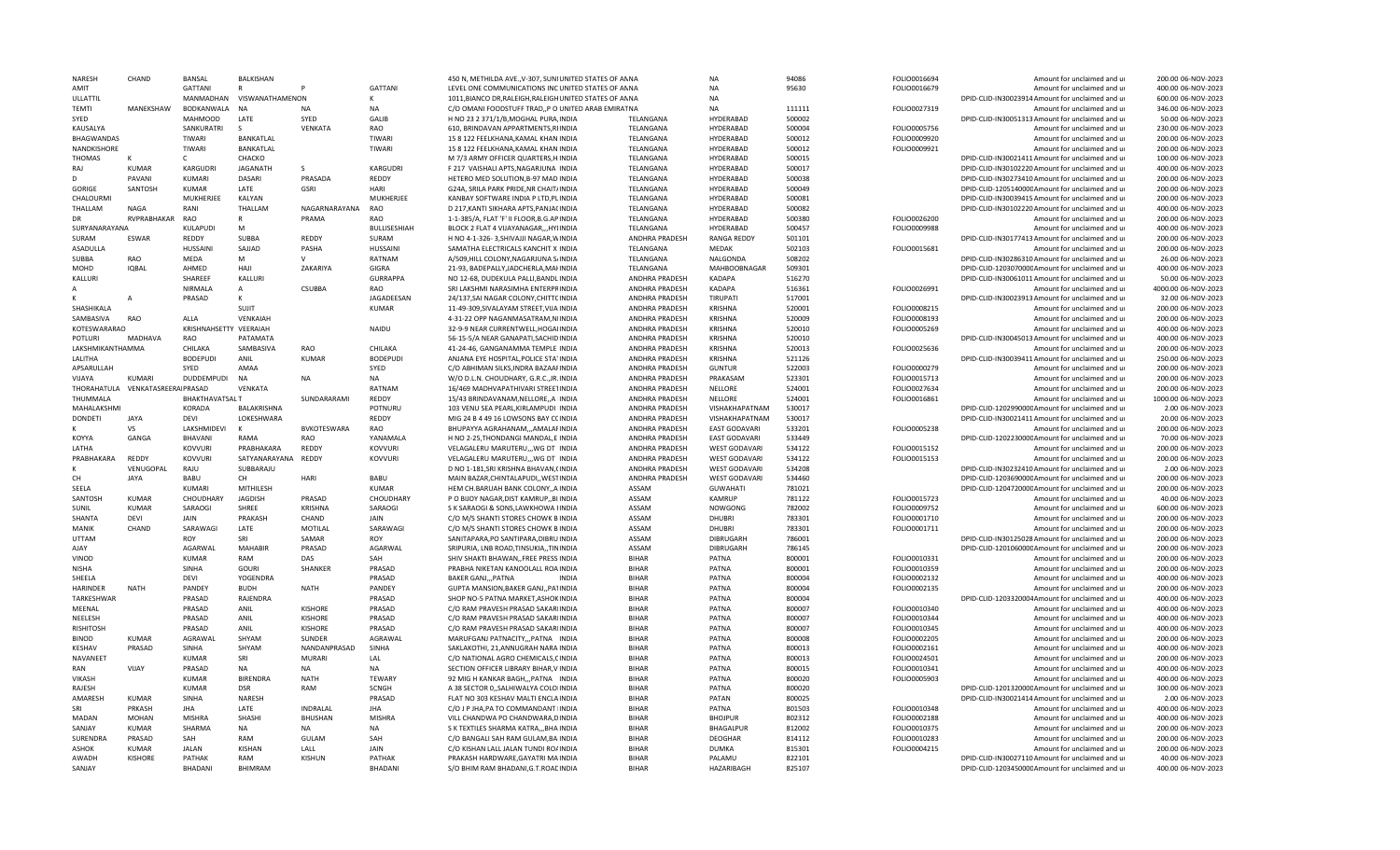| SANJAY          | <b>KUMAR</b>   | JAIN            | RATTAN            | LAL            | JAIN              | C/O AKSHOY SERVICE STATION, MAIINDIA                                         | <b>BIHAR</b> | <b>HAZARIBAGH</b> | 825301           | FOLIO0005064                 | Amount for unclaimed and ur                                | 200.00 06-NOV-2023  |
|-----------------|----------------|-----------------|-------------------|----------------|-------------------|------------------------------------------------------------------------------|--------------|-------------------|------------------|------------------------------|------------------------------------------------------------|---------------------|
|                 |                | JAIN            | RATAN             | LAL            | JAIN              | C/O AKSHOY SERVICE STATION, MAIINDIA                                         | <b>BIHAR</b> | HAZARIBAGH        | 825301           | FOLIO0005066                 | Amount for unclaimed and ur                                | 200.00 06-NOV-2023  |
| ANJU            |                | <b>AGRAWAL</b>  | RADHE             | PRASAD         | AGRAWAL           | M/S ANIU DISTRIBUTORBANSHI LINDIA                                            | <b>BIHAR</b> | HAZARIBAGH        | 825301           |                              | DPID-CLID-IN30021412 Amount for unclaimed and ur           | 200.00 06-NOV-2023  |
| <b>REKHA</b>    | <b>KUMARI</b>  | AGARWAL         | RATAN             | LAL            | AGARWAL           | TEMPLE ROAD, PURANA BAZAR, , DH. INDIA                                       | <b>BIHAR</b> | DHANBAD           | 826001           | FOLIO0005813                 | Amount for unclaimed and ur                                | 200.00 06-NOV-2023  |
| RABINDRA        | <b>NATH</b>    | PANDEY          | RAMA              | <b>NAND</b>    | PANDEY            | BANK OF INDIA SECTOR 4,,,BOKARCINDIA                                         | <b>BIHAR</b> | DHANBAD           | 827004           | FOLIO0010207                 | Amount for unclaimed and ur                                | 400.00 06-NOV-2023  |
| KAMALESH        | CHANDRA        | <b>BISWAS</b>   | R.                |                | <b>BISWAS</b>     | QR NO 2132 SEC IV F., BOKARO STE INDIA                                       | <b>BIHAR</b> | DHANBAD           | 827004           | FOLIO0015745                 | Amount for unclaimed and ur                                | 400.00 06-NOV-2023  |
| SANJAY          |                | KUMAR           | SATYA             | DEO            | LAL               | C/O SATYA DEO LAL ZARDA MERCH INDIA                                          | <b>BIHAR</b> | <b>DHANBAD</b>    | 828111           | FOLIO0002081                 | Amount for unclaimed and ur                                | 420.00 06-NOV-2023  |
| <b>ACHINTO</b>  | <b>KUMAR</b>   | <b>NANDI</b>    | <b>KSHITISH</b>   | CHANDRA        | <b>NANDI</b>      | 191 RAILWAY COLONY, PATHERDIH, INDIA                                         | <b>BIHAR</b> | DHANBAD           | 828119           |                              | DPID-CLID-IN30021413 Amount for unclaimed and ur           | 100.00 06-NOV-2023  |
| SHASANKHA       | SHEKHAR        | CHATTERJEE      | LATE              | HARISADHAN     | CHATTERJEE        | QTRS NO KD 154 POST SINDRI,,,DIS INDIA                                       | <b>BIHAR</b> | DHANBAD           | 828122           | FOLIO0002083                 | Amount for unclaimed and ur                                | 200.00 06-NOV-2023  |
| <b>RUBY</b>     | <b>KISHORE</b> | AMBASTHA        | SATYENDRA         | <b>KUMAR</b>   | AMBASTHA          | NEW BANK COLONY, STEEL GATE, P. (INDIA                                       | <b>BIHAR</b> | DHANBAD           | 828127           |                              | DPID-CLID-120384000CAmount for unclaimed and ur            | 100.00 06-NOV-2023  |
| POONAM          |                | <b>VERMA</b>    | <b>INDRA</b>      | MOHANPRASAD    | VFRMA             | C/O. I.M.P. VERMA,, UCO BANK MAIINDIA                                        | <b>BIHAR</b> | <b>DHANBAD</b>    | 828201           | FOLIO0010314                 | Amount for unclaimed and ur                                | 400.00 06-NOV-2023  |
| SHARWAN         | <b>KUMAR</b>   | MITTAL          | LATE              | RADHAKISHAN    | MITTAL            | C/O MITTAL TEXTILES, 17 SONKAR KINDIA                                        | <b>BIHAR</b> | SINGHBHUM         | 831006           | FOLIO0005030                 | Amount for unclaimed and ur                                | 200.00 06-NOV-2023  |
| GOPAL           | <b>JIVAN</b>   | MAHAJAN         | <b>JIVAN</b>      | SUPADL         | MAHAJAN           | SAIL SATELLITE TOWNSHIP, DHURW INDIA                                         | <b>BIHAR</b> | DHURWA            | 834004           | FOLIO0005070                 | Amount for unclaimed and ur                                | 400.00 06-NOV-2023  |
| <b>BIRESH</b>   |                | <b>KUMAR</b>    | <b>BINDESHWAR</b> | PRASAD         | SINGH             | AT. PO-SONEPURNAKHASH.SARAN. INDIA                                           | <b>BIHAR</b> | SARAN             | 841101           |                              | DPID-CLID-120191010CAmount for unclaimed and ur            | 100.00 06-NOV-2023  |
| <b>GIRISH</b>   |                | <b>KUMAR</b>    | GOPAL             |                | AGARWAL           | C/O SURUCHI BRAHAMAN TOLI,,,M INDIA                                          | <b>BIHAR</b> | MUZAFFARPUF       | 842001           | FOLIO0002121                 | Amount for unclaimed and ur                                | 2.00 06-NOV-2023    |
| <b>GEETESH</b>  |                | <b>KUMAR</b>    | GOPAL             |                | AGARWAL           | C/O SURUCHI BRAHAMAN TOLI,,,M INDIA                                          | <b>BIHAR</b> | MUZAFFARPUR       | 842001           | FOLIO0002122                 | Amount for unclaimed and ur                                | 2.00 06-NOV-2023    |
| PUSHPA          |                | AGARWAL         | GOPAL             |                | AGARWAL           | C/O SURUCHI BRAHAMAN TOLI,,,M INDIA                                          | <b>BIHAR</b> | MUZAFFARPUR       | 842001           | FOLIO0002123                 | Amount for unclaimed and ur                                | 2.00 06-NOV-2023    |
| GOPAL           |                | <b>AGARWAL</b>  | <b>NARAIN</b>     |                | AGARWAL           | C/O SURUCHI BRAHAMAN TOLI,,,M INDIA                                          | <b>BIHAR</b> | MUZAFFARPUR       | 842001           | FOLIO0002124                 | Amount for unclaimed and ur                                | 2.00 06-NOV-2023    |
| <b>GOPAL</b>    | PRASAD         | TIKMANI         | <b>NARAIN</b>     |                | <b>TIKMANI</b>    | BHRHAMAN TOLI MUJAFFARPUR INDIA                                              | <b>BIHAR</b> | MUZAFFARPUR       | 842001           | FOLIO0002125                 | Amount for unclaimed and ur                                | 2.00 06-NOV-2023    |
| SITAL           |                | PANSARI         | GHANSHYAM         |                | PANSARI           | C/O SURUCHI BRAHAMAN TOLI,,,M INDIA                                          | <b>BIHAR</b> | MUZAFFARPUR       | 842001           | FOLIO0002127                 | Amount for unclaimed and ur                                | 2.00 06-NOV-2023    |
| SUNITA          |                | PANSARI         | GHANSHYAM         |                | PANSARI           | C/O SURUCHI BRAHAMAN TOLI,,,M INDIA                                          | <b>BIHAR</b> | MUZAFFARPUR       | 842001           | FOLIO0002128                 | Amount for unclaimed and ur                                | 2.00 06-NOV-2023    |
| KUMAR           |                | SAKET           | RAIFSHWAR         |                | PRASAD            | GUPTA ALANKAR BHAWAN, PURANIINDIA                                            | <b>BIHAR</b> | MUZAFFARPUR       | 842001           | FOLIO0005902                 | Amount for unclaimed and ur                                | 400.00 06-NOV-2023  |
| KUM             | KUMBALA        | SINGH           | <b>SURFSH</b>     | NANDAN         | SINGH             | KHABRA ROAD, POST. MUZAFFARPLINDIA                                           | <b>BIHAR</b> | MUZAFFARPUR       | 842001           |                              | DPID-CLID-IN30099910 Amount for unclaimed and ur           | 200.00 06-NOV-2023  |
| <b>BIHARI</b>   | LAL            | SINGHANIA       | LT.               | CHHEDILAL      | SINGHANIA         | BIHARI LAL SINGHANIA, AKHARA GHINDIA                                         | <b>BIHAR</b> | MUZAFFARPUR       | 842001           |                              | DPID-CLID-IN30282210 Amount for unclaimed and ur           | 200.00 06-NOV-2023  |
| ASHIMA          |                | <b>BISWAS</b>   | <b>NA</b>         | <b>NA</b>      | <b>NA</b>         | AT-KATHALBARI, BHANDAR CHOWK INDIA                                           | <b>BIHAR</b> | DARBHANGA         | 846004           | FOLIO0027372                 | Amount for unclaimed and ur                                | 200.00 06-NOV-2023  |
| GOPAL           |                | PRASAD          | LATF              | <b>DURGA</b>   | PRASAD            | GULLOWARA,,,DARBHANGA<br><b>INDIA</b>                                        | <b>BIHAR</b> | DARBHANGA         | 846004           |                              | DPID-CLID-120109240CAmount for unclaimed and ur            | 200.00 06-NOV-2023  |
| <b>GHULAM</b>   | <b>HAMDANI</b> | KHAN            | ZAFIRUDDIN        |                | KHAN              | HOUSE NO 567, MILAN CHOWK, PO: INDIA                                         | <b>BIHAR</b> | DARBHANGA         | 846004           |                              | DPID-CLID-120189010CAmount for unclaimed and ur            | 400.00 06-NOV-2023  |
| HARI            | RAM            | SHARMA          | PRAHLAD           | RAI            | SHARMA            | C/O ORIENT SYNTEX, SP-147 RIICO IIINDIA                                      | DELHI        | DELHI             | 110001           |                              | DPID-CLID-IN30036020 Amount for unclaimed and ur           | 20.00 06-NOV-2023   |
| <b>IAI</b>      | <b>NARAIN</b>  | JAIN            | LATE              | SHLN           | JAIN              | 11845/8 GROUND FLOOR, SAT NAG/INDIA                                          | DFLHI        | DFLHI             | 110005           |                              | DPID-CLID-IN30177410 Amount for unclaimed and ur           | 2.00 06-NOV-2023    |
| GOVIND          |                | AGGARWAL        | <b>NA</b>         | NΔ             | <b>NA</b>         | 725 NAI BASTI KATRA, NEEL CH CH,, IINDIA                                     | DFLHI        | DFLHI             | 110006           | FOLIO0004589                 | Amount for unclaimed and ur                                | 400.00 06-NOV-2023  |
| SANGEETA        |                | AGARWAL         | SHIV              | KUMAR          | AGARWAL           | VAIDYA NANDRAM GIJRAJ CHAMAFINDIA                                            | DELHI        | DELHI             | 110006           | FOLIO0006958                 | Amount for unclaimed and ur                                | 400.00 06-NOV-2023  |
| SHASHI          |                | <b>GUPTA</b>    | ANIL              |                | <b>GUPTA</b>      | 29/3IST FLOOR, SHAKTI NAGAR, , DELINDIA                                      | DELHI        | DELHI             | 110007           | FOLIO0006668                 | Amount for unclaimed and ur                                | 200.00 06-NOV-2023  |
| SHAKEEL         |                | AHMED           | <b>AZIZUL</b>     |                | HAQUE             | 375, KRISHI KUNJ,, PUSA STAFF KRISINDIA                                      | DELHI        | DFLHI             | 110012           |                              | DPID-CLID-120242000CAmount for unclaimed and ur            | 32.00 06-NOV-2023   |
| <b>SHASHI</b>   |                | ARORA           | <b>PARVFFN</b>    | KUMAR          | ARORA             | 8/37 DOUBLE STOREY FLAT JANGPLINDIA                                          | DELHI        | DELHI             | 110014           | FOLIO0004591                 | Amount for unclaimed and ur                                | 400.00 06-NOV-2023  |
| <b>KANCHAN</b>  |                | <b>GIRDHAR</b>  | $\mathsf{R}$      |                | <b>GIRDHAR</b>    | N-23 KIRIT NAGAR, , NEW DELHI INDIA                                          | DELHI        | DELHI             | 110015           | FOLIO0014157                 | Amount for unclaimed and ur                                | 200.00 06-NOV-2023  |
| GAYA            | PRASAD         | GAUTAM          | LATE              | DP             | GAUTAM            | GREEN PRAK EXTENSION,,, NEW DELINDIA                                         | DFLHI        | DFLHI             | 110016           | FOLIO0014145                 | Amount for unclaimed and ur                                | 400.00 06-NOV-2023  |
| ARVIND          |                | GOEL            | L.                |                | GOEL              | 36A, II FLOOR, BEGUMPUR, NEAR M. INDIA                                       | DFLHI        | DELHI             | 110017           |                              | DPID-CLID-IN30036021 Amount for unclaimed and ur           | 200.00 06-NOV-2023  |
| <b>JATINDER</b> |                | <b>KAUR</b>     | AIIT              |                | BAJAJ             | K-50 IIND FLOOR., FATEH NAGAR PCINDIA                                        | DELHI        | DELHI             | 110018           | FOLIO0027978                 | Amount for unclaimed and ur                                | 200.00 06-NOV-2023  |
| JAI             | GOPAL          | ARORA           | LATE              | SHRAMCHANDER   | ARORA             | G 59, VIKAS PURI, NEW DELHI, NEW INDIA                                       | DELHI        | DELHI             | 110018           |                              | DPID-CLID-IN30133017 Amount for unclaimed and ur           | 200.00 06-NOV-2023  |
| AMRIK           |                | SINGH           | <b>NA</b>         | <b>NA</b>      | <b>NA</b>         | 15/12, KALKAJI EXTENSION, OPP. `BINDIA                                       | DELHI        | DELHI             | 110019           | FOLIO0015831                 | Amount for unclaimed and ur                                | 200.00 06-NOV-2023  |
| <b>JAGDISH</b>  | CHANDER        | MEHTA           | GHANSHYAM         |                | DAS               | G-5/49/50, RED ROSE BUILDING, NEHNDIA                                        | DELHI        | DELHI             | 110019           |                              | DPID-CLID-IN30105510 Amount for unclaimed and ur           | 360.00 06-NOV-2023  |
| RAM             | <b>MURTI</b>   | SHARMA          | LATE              | SHRIRAM        | KISHAN            | G-69 NANAK PURA,,,N DELHI<br><b>INDIA</b>                                    | DELHI        | DELHI             | 110021           | FOLIO0014274                 | Amount for unclaimed and ur                                |                     |
| DHEERAJ         |                |                 |                   |                |                   |                                                                              |              |                   |                  |                              |                                                            | 200.00 06-NOV-2023  |
| <b>JAGAN</b>    | <b>NATH</b>    | <b>MIRPURI</b>  | ARJUN             |                | MIRAPURI          | B 97 DEFENCE COLONY, NEW DELHI, INDIA                                        | DFLHI        | DFLHI             | 110024           |                              | DPID-CLID-IN30018311 Amount for unclaimed and ur           | 450.00 06-NOV-2023  |
| RADHAKISHAN     |                | <b>BABBAR</b>   | SH                | <b>KHAN</b>    | CHAND             | GN- 9, Shivaji Enclave, New Delhi<br><b>INDIA</b>                            | DELHI        | DELHI             | 110027           |                              | DPID-CLID-IN30086110 Amount for unclaimed and ur           | 400.00 06-NOV-2023  |
|                 |                | CHANDNANI       | SIRUMAL           |                |                   | NARAINA VIHAR,,,NEW DELHI<br><b>INDIA</b>                                    | DFLHI        | DELHI             | 110028           | FOLIO0004508                 | Amount for unclaimed and ur                                | 200.00 06-NOV-2023  |
| <b>URMIL</b>    |                | MINOCHA         | P                 | $\mathbf{L}$   | MINOCHA           | A-1/73 SAFDARJUNG ENCLAVE,,,DE INDIA                                         | DELHI        | DFLHI             | 110029           | FOLIO0006704                 | Amount for unclaimed and ur                                | 200.00 06-NOV-2023  |
| MANOJ           | <b>KUMAR</b>   | SINHA           | RAM               | LAKHAN         | PRASAD            | A-1/73 SAFDARJUNG ENCLAVE,,,DEINDIA                                          | DELHI        | DELHI             | 110029           | FOLIO0006705                 | Amount for unclaimed and ur                                | 200.00 06-NOV-2023  |
| VIJAY           |                | KAPILA          | R                 |                | KAPILA            | A-1/73 SAFDARJUNG ENCLAVE, , DE INDIA                                        | DELHI        | DELHI             | 110029           | FOLIO0006709                 | Amount for unclaimed and ur                                | 200.00 06-NOV-2023  |
| <b>MANAVI</b>   |                | GOVIL           | $\varsigma$       |                | GOVIL             | 316 SEC A POCKET C VASANT KUNJ. INDIA                                        | DELHI        | DELHI             | 110030           | FOLIO0014364                 | Amount for unclaimed and ur                                | 200.00 06-NOV-2023  |
| SARITA          |                | <b>BARMECHA</b> | <b>BINOD</b>      | <b>KUMAR</b>   | BARMECHA          | SHREE MAHAVEER INDUSTRIES, 4/5/INDIA                                         | DELHI        | DELHI             | 110032           | FOLIO0001743                 | Amount for unclaimed and ur                                | 200.00 06-NOV-2023  |
| SUNIL           |                | KUMAR           | <b>JAGDISH</b>    | PRASAD         | SINGH             | 16 PRITAM MARG, KEWAL PARK, AZ/INDIA                                         | DELHI        | DELHI             | 110033           |                              | DPID-CLID-IN30039417 Amount for unclaimed and ur           | 134.00 06-NOV-2023  |
| <b>SACHIN</b>   |                | MAHESHWARI      | DAUDAYAL          |                | <b>MAHESHWARI</b> |                                                                              | DFLHI        | DFLHI             |                  |                              |                                                            | 200.00 06-NOV-2023  |
| <b>HARISH</b>   | CHANDER        | GOEL            | LATE              |                | GOEL              | LOK VIHAR, PITAMPURA, , DELHI INDIA<br>2608/194 TRI NAGAR,,, NEW DELHI INDIA | DELHI        | DELHI             | 110034<br>110035 | FOLIO0014482<br>FOLIO0014149 | Amount for unclaimed and ur<br>Amount for unclaimed and ur | 200.00 06-NOV-2023  |
| SNEHLATA        |                | WADHWA          |                   | SHRIKIRORIMAL  | WADHWA            | H NO A-94 SUBHADRA COLONY, SAFINDIA                                          | DELHI        | DELHI             | 110035           | FOLIO0016481                 |                                                            | 204.00 06-NOV-2023  |
| SWARAN          |                | NAGPAL          | HAR               | PARKASH        | NAGPAL            | BC-13 MIANWALI, NAGAR PASCHIM INDIA                                          | DELHI        | DELHI             | 110041           | FOLIO0006733                 | Amount for unclaimed and ur<br>Amount for unclaimed and ur | 200.00 06-NOV-2023  |
| ANJANA          |                | JAIN            | LAXMI             | PRAKASH        | JAIN              | C 214/C, Pul Pehlad Pur, , Delhi<br><b>INDIA</b>                             | DELHI        | DELHI             | 110044           |                              | DPID-CLID-IN30223611 Amount for unclaimed and ur           | 600.00 06-NOV-2023  |
| VED             |                | PRAKASH         | NA                | <b>NA</b>      | NA                | WZ 87A D 21 RAJ NAGAR, PALAM C(INDIA                                         | DELHI        | DELHI             | 110045           | FOLIO0019205                 | Amount for unclaimed and ur                                | 200.00 06-NOV-2023  |
| <b>MUKESH</b>   | KUMAR          | <b>GUPTA</b>    | KANHAIYA          | LAI            | <b>GUPTA</b>      | F 41/C, SADH NAGAR, , NEW DELHI INDIA                                        | DELHI        | DELHI             | 110045           |                              | DPID-CLID-120299000CAmount for unclaimed and ur            | 40.00 06-NOV-2023   |
| <b>ARCHNA</b>   |                |                 | <b>NA</b>         | <b>NA</b>      | <b>NA</b>         | WZ 1179/2 NANGAL RAYA, NEW DEIINDIA                                          | DELHI        | DELHI             | 110046           |                              | DPID-CLID-IN30112715 Amount for unclaimed and ur           | 400.00 06-NOV-2023  |
| ARIAN           | DFV            | TANEJA          | LATE              | SHRIFATEHCHAND | <b>TANEJA</b>     | S-387, GREATER KAILASH-II,,, NEW LINDIA                                      | DFLHI        | DELHI             | 110048           | FOLIO0017601                 | Amount for unclaimed and ur                                | 400.00 06-NOV-2023  |
| SIDDHARTH       |                | <b>MISRA</b>    | PRABHAS           | <b>NARAIN</b>  | <b>MISRA</b>      | E 438, GK II, , NEW DELHI<br><b>INDIA</b>                                    | DELHI        | DELHI             | 110048           |                              | DPID-CLID-IN30047642 Amount for unclaimed and ur           | 4000.00 06-NOV-2023 |
| ANIL            |                | <b>VERMA</b>    | LATE              | SHLPG          | VERMA             | B-97, (GROUND FLOOR), NITI BAGH, INDIA                                       | DELHI        | DELHI             | 110049           | FOLIO0024578                 | Amount for unclaimed and ur                                | 200.00 06-NOV-2023  |
| <b>RFKHA</b>    |                | <b>KHARA</b>    | <b>BHUVNESH</b>   |                | <b>KUMAR</b>      | A-109 PHASE II ASHOK VIHAR, , DELHINDIA                                      | DELHI        | DFLHI             | 110052           | FOLIO0004579                 | Amount for unclaimed and ur                                | 200.00 06-NOV-2023  |
| <b>KUSUM</b>    |                | LATA            | н                 | D              | <b>GUPTA</b>      | B-186 ASHOK VIHAR, PHASE I,, DELHIINDIA                                      | DELHI        | DELHI             | 110052           | FOLIO0014282                 | Amount for unclaimed and ur                                | 400.00 06-NOV-2023  |
| SATYA           |                | WATI            | NA                | NA             | NA                | C 2/20 ASHOK VIHAR, PHASE II, DELIINDIA                                      | DELHI        | DELHI             | 110052           | FOLIO0024331                 | Amount for unclaimed and ur                                | 600.00 06-NOV-2023  |
| RAJEEV          |                | JAIN            | CHANDER           | PRAKASH        | <b>JAIN</b>       | C 85, ASHOK VIHAR, PHASE I, NEW DIINDIA                                      | DELHI        | DELHI             | 110052           |                              | DPID-CLID-IN30177410 Amount for unclaimed and ur           | 600.00 06-NOV-2023  |
| <b>KARTAR</b>   | SINGH          | <b>IOHAR</b>    | SANTOK            | <b>SINGH</b>   | <b>JOHAR</b>      | B-2/84, JANAK PURI, , DELHI<br><b>INDIA</b>                                  | DFLHI        | DFLHI             | 110058           | FOLIO0004647                 | Amount for unclaimed and u                                 | 400.00 06-NOV-2023  |
| R               |                | <b>SHANTHI</b>  | D                 |                | RAJA              | C5D 43/A JANAKPURI,,,N DELHI<br><b>INDIA</b>                                 | DFLHI        | DELHI             | 110058           | FOLIO0014256                 | Amount for unclaimed and ur                                | 200.00 06-NOV-2023  |
| NIDHI           |                | JAIN            | ANAND             | SARUP          | JAIN              | D-1068, NEW FRIENDS COLONY, , NEVINDIA                                       | DELHI        | DELHI             | 110065           |                              | DPID-CLID-IN30282210 Amount for unclaimed and ur           | 300.00 06-NOV-2023  |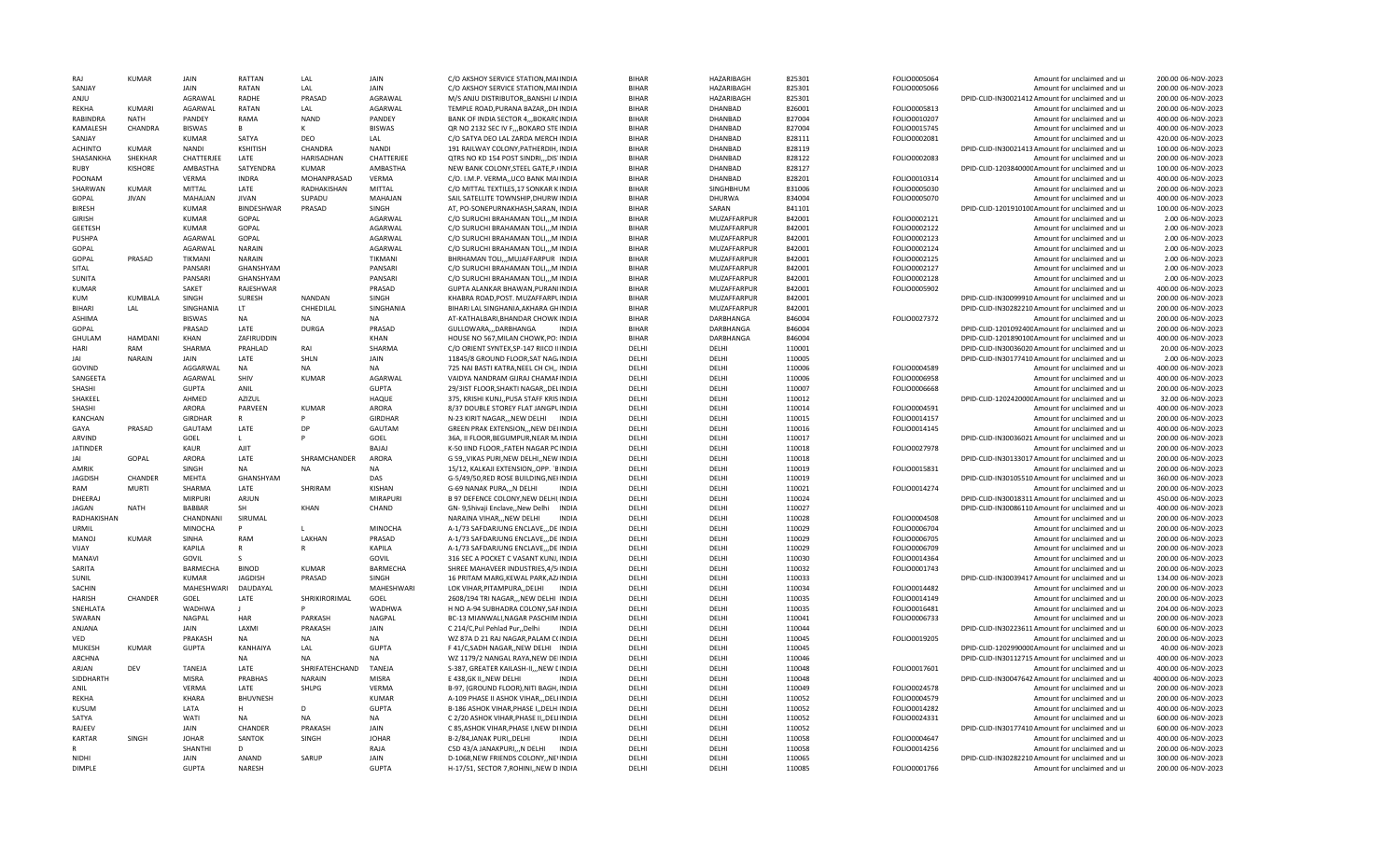| <b>GARIMA</b>          |                     | GUPTA                  | <b>NARFSH</b>      |                    | <b>GUPTA</b>     | H-17/51, SECTOR 7, ROHINI, NEW D INDIA     | DFLHI          | DFLHI            | 110085 | FOLIO0001767 | Amount for unclaimed and ur                      | 200.00 06-NOV-2023  |
|------------------------|---------------------|------------------------|--------------------|--------------------|------------------|--------------------------------------------|----------------|------------------|--------|--------------|--------------------------------------------------|---------------------|
| <b>KUSUM</b>           |                     | <b>GUPTA</b>           | NARESH             |                    | <b>GUPTA</b>     | H-17/51, SECTOR 7, ROHINI, , DELHI INDIA   | DELHI          | DELHI            | 110085 | FOLIO0004595 | Amount for unclaimed and ur                      | 200.00 06-NOV-2023  |
| MADHU                  |                     | VARSHNEY               | VINOD              |                    | VARSHNEY         | H-17/51, SECTOR 7, ROHINI, DELHI INDIA     | DFLHI          | DFLHI            | 110085 | FOLIO0004598 | Amount for unclaimed and ur                      | 200.00 06-NOV-2023  |
| KAMLA                  |                     | AHUJA                  | K                  | <b>BDASS</b>       | AHUJA            | FLAT NO.326, POCKET B-5, SECTOR-IINDIA     | DELHI          | DELHI            | 110085 | FOLIO0011080 | Amount for unclaimed and ur                      | 200.00 06-NOV-2023  |
| GHANSHYAM              | <b>DASS</b>         | <b>BANSAL</b>          | LATE               | SHMD               | BANSAL           | LIG FLAT 81/1 POCKET D-12, SECTOFINDIA     | DELHI          | DELHI            | 110085 | FOLIO0014156 | Amount for unclaimed and ur                      | 400.00 06-NOV-2023  |
| <b>ASHA</b>            |                     | <b>BANSAL</b>          | G                  | D                  | BANSAL           | LIG FLAT NO 81/1, POCKET D-12 SECINDIA     | DELHI          | DELHI            | 110085 | FOLIO0016497 | Amount for unclaimed and ur                      | 400.00 06-NOV-2023  |
| SANT                   |                     | DASS                   | BHOLAMAL           |                    |                  | 162, AGROHA KUNJ, PLOT 1/1 SECT(INDIA      | DELHI          | DFLHI            | 110085 | FOLIO0026432 | Amount for unclaimed and ur                      | 200.00 06-NOV-2023  |
| TEJ                    |                     | <b>ANAND</b>           | N                  | K                  | ANAND            | FLAT NO 16 AMBA ENCLAVE, PLOT NINDIA       | DFLHI          | DFLHI            | 110085 |              | DPID-CLID-IN30011810 Amount for unclaimed and ur | 200.00 06-NOV-2023  |
| <b>VISHAL</b>          |                     | <b>KUMAR</b>           | BHOLA              |                    | PRASAD           | FLAT NO 81 DATARAM APPTS, SECT(INDIA       | DELHI          | DELHI            | 110085 |              | DPID-CLID-IN30177411 Amount for unclaimed and ur | 60.00 06-NOV-2023   |
| MANJU                  |                     | CHAWLA                 | wo                 | SUNIL              | CHAWLA           | GH-13/774, IST FLOOR, PASCHIM VII INDIA    | DELHI          | DELHI            | 110087 |              | DPID-CLID-IN30256610 Amount for unclaimed and ur | 200.00 06-NOV-2023  |
| SANJAY                 |                     | GOEL                   | NA                 | NA                 | <b>NA</b>        | 138-A POCKET F, MAYUR VIHAR II, , DINDIA   | DELHI          | DELHI            | 110091 | FOLIO0018064 | Amount for unclaimed and ur                      | 400.00 06-NOV-2023  |
|                        |                     |                        | THAKAR             |                    |                  |                                            |                |                  |        |              |                                                  |                     |
| SATPAL                 |                     |                        |                    |                    | DASS             | E-128, PREET VIHAR, VIKAS MARG,, NNDIA     | DELHI          | DELHI            | 110092 | FOLIO0004205 | Amount for unclaimed and ur                      | 200.00 06-NOV-2023  |
| ANIL                   |                     | AGGARWAL               | GOVIND             |                    | AGGARWAL         | DESH BANDHU HOUSING SOCIETY, FINDIA        | DELHI          | DELHI            | 110092 | FOLIO0004587 | Amount for unclaimed and ur                      | 200.00 06-NOV-2023  |
| SUNIL                  |                     | <b>KAPOOR</b>          | NA                 | N <sub>A</sub>     | <b>NA</b>        | 10 C BHARAT APARTMENT II, 31 I P IINDIA    | DFLHI          | DFLHI            | 110092 | FOLIO0018033 | Amount for unclaimed and ur                      | 200.00 06-NOV-2023  |
| <b>JAGDISH</b>         | <b>KUMAR</b>        | DHAWAN                 | <b>NA</b>          | <b>NA</b>          | <b>NA</b>        | 10 C BHARAT APARTMENTS.31 I P EINDIA       | DFLHI          | DELHI            | 110092 | FOLIO0018045 | Amount for unclaimed and ur                      | 200.00 06-NOV-2023  |
| <b>KAVITA</b>          |                     |                        | <b>SH</b>          | AK                 | <b>GUPTA</b>     | 3 Deshbandhu Appts, 15- I. P Ext, PaIINDIA | DFLHI          | DFLHI            | 110092 |              | DPID-CLID-IN30234910 Amount for unclaimed and ur | 400.00 06-NOV-2023  |
| VIJAY                  | SINGH               | GARG                   |                    | $\leq$             | GARG             | 79, RAS VIHAR APPT., I.P. EXT., PATP/INDIA | DELHI          | DELHI            | 110092 |              | DPID-CLID-IN30147720 Amount for unclaimed and ur | 200.00 06-NOV-2023  |
| <b>ISHWAR</b>          |                     | HEBBAR                 | SEETARAM           |                    | HEBBAR           | MICROWAVE QUARTERS, ALTINHO I INDIA        | GOA            | PANAJI           | 403001 | FOLIO0014967 | Amount for unclaimed and ur                      | 200.00 06-NOV-2023  |
| DHYAN                  | SINGH               | THIARA                 | <b>HARISINGH</b>   |                    | THIARA           | GOVT QUARTER NO.D142 LAL BAH/INDIA         | <b>GUJARAT</b> | RAIKOT           | 360001 | FOLIO0007785 | Amount for unclaimed and ur                      | 400.00 06-NOV-2023  |
| LALIT                  | D                   | PATEL                  | <b>DURLABHJI</b>   |                    |                  | C/O KISHAN TRADING CO 67 GUMAINDIA         | <b>GUJARAT</b> | RAJKOT           | 360001 | FOLIO0007788 | Amount for unclaimed and ur                      | 200.00 06-NOV-2023  |
| ARCHANA                | $\mathsf{v}$        | PATEL                  | VALLABHDAS         |                    |                  | C/O KISHAN TRADING CO 67 GUMAINDIA         | <b>GUJARAT</b> | RAJKOT           | 360001 | FOLIO0007791 | Amount for unclaimed and ur                      | 200.00 06-NOV-2023  |
| CHANDULAL              |                     | <b>KAMDAR</b>          | <b>FULCHAND</b>    | $\vee$             | <b>KAMDAR</b>    | DHIRAJ PRINTERS PARAS ESTATE.TAINDIA       | <b>GUJARAT</b> | RAIKOT           | 360002 | FOLIO0007728 | Amount for unclaimed and ur                      | 200.00 06-NOV-2023  |
|                        |                     |                        |                    |                    |                  |                                            |                |                  |        |              |                                                  |                     |
| <b>BHUPAT</b>          |                     | <b>GANATRA</b>         | DAHYALAL           |                    |                  | C/O SANJAY TRADING CO, MILL PAR INDIA      | <b>GUJARAT</b> | RAJKOT           | 360002 | FOLIO0013136 | Amount for unclaimed and ur                      | 200.00 06-NOV-2023  |
| MAHESH                 |                     | MEHTA                  | NA                 | <b>NA</b>          | <b>NA</b>        | VIMAL TRADERS OPP AMBICA WEICINDIA         | <b>GUJARAT</b> | RAJKOT           | 360002 | FOLIO0007702 | Amount for unclaimed and ur                      | 200.00 06-NOV-2023  |
| <b>JYOTIBEN</b>        |                     | JAYANTILAL             | JAYANTILAL         | <b>GOKALDAS</b>    | SUREJA           | ASHIRVAD BERISTER CHOWK, POST-INDIA        | <b>GUJARAT</b> | JAMNAGAR         | 360530 | FOLIO0007809 | Amount for unclaimed and ur                      | 200.00 06-NOV-2023  |
| <b>MAMATA</b>          |                     | SAHA                   | M                  | M                  | SAHA             | C/O M N SAHA GAYATRI KRUPA.OPIINDIA        | <b>GUJARAT</b> | <b>JUNAGADH</b>  | 360550 | FOLIO0000816 | Amount for unclaimed and ur                      | 200.00 06-NOV-2023  |
| VILAS                  | н                   | <b>THANKI</b>          | <b>HIMAT</b>       | LALR               | <b>THANKI</b>    | AT CHHAYA SHIV RAM PATEL'S HOLINDIA        | GUJARAT        | <b>JUNAGADH</b>  | 360578 | FOLIO0000785 | Amount for unclaimed and ur                      | 200.00 06-NOV-2023  |
| PARUL                  |                     | <b>MFHTA</b>           | <b>RAJFSH</b>      |                    | MFHTA            | C/O MEHTA FINANCE, GRAIN MARK INDIA        | GUJARAT        | <b>JAMNAGAR</b>  | 361001 | FOLIO0025731 | Amount for unclaimed and ur                      | 600.00 06-NOV-2023  |
| CHETAN                 |                     | LOHIA                  | CHATER             |                    | LAL              | 02, OSWAL COLONY, OPP. "JASMIN" IINDIA     | <b>GUJARAT</b> | JAMNAGAR         | 361004 | FOLIO0025000 | Amount for unclaimed and ur                      | 1000.00 06-NOV-2023 |
| BABURAJAN              |                     | SREEDHARAN             | KESHVAN            |                    | SREEDHARAN       | H-11, ANURAG NAGAR,, G.H.C.L. CO INDIA     | <b>GUJARAT</b> | <b>JUNAGADH</b>  | 362275 |              | DPID-CLID-IN30097410 Amount for unclaimed and ur | 400.00 06-NOV-2023  |
| NARESH                 | <b>BOGHABHAI</b>    | GOHIL                  | BOGHABHAI          | N                  | GOHIL            | ELECTRICAL DEPARTMENT, GUJARA INDIA        | GUJARAT        | <b>JUNAGADH</b>  | 362715 |              | DPID-CLID-IN30103924 Amount for unclaimed and ur | 50.00 06-NOV-2023   |
| KALUBHAI               | G                   | VALA                   | <b>GORDHANBHAI</b> |                    | VALA             | AYODHYA NAGAR STREET NO. 2,80 INDIA        | <b>GUJARAT</b> | SURENDRANAGAR    | 363002 |              | DPID-CLID-IN30199110 Amount for unclaimed and ur | 2.00 06-NOV-2023    |
| SUNIL                  | MULVANTRAJ          | MEHTA                  | MULVANTRAJ         | M                  | <b>MEHTA</b>     | SHREEAMBIKA GUEST HOUSE, BIHGIINDIA        | <b>GUJARAT</b> | BHAVNAGAR        | 364001 | FOLIO0001964 | Amount for unclaimed and ur                      | 200.00 06-NOV-2023  |
| FATNANI                |                     | <b>ASHWIN</b>          | RAMCHANDRA         |                    |                  | PLOT NO 1281 C, GHOGHA CIRCLE, NINDIA      | <b>GUJARAT</b> | <b>BHAVNAGAR</b> | 364001 |              | DPID-CLID-IN30039413 Amount for unclaimed and up | 2.00 06-NOV-2023    |
|                        |                     |                        |                    |                    |                  |                                            |                |                  |        |              |                                                  |                     |
| KISHORBHAI             | KARSANBHAI          | <b>SUMRA</b>           | KARSANBHAI         |                    |                  | KUMBHARWADA, GHOGHA, DIST BHINDIA          | <b>GUJARAT</b> | BHAVNAGAR        | 364001 |              | DPID-CLID-160148000CAmount for unclaimed and ur  | 200.00 06-NOV-2023  |
| BALBHADRA              |                     | CHAUHAN                | LAVJIBHAI          |                    | CHAUHAN          | C-881 KALIABID, SHRIRAMNAGAR, , BINDIA     | <b>GUJARAT</b> | BHAVNAGAR        | 364002 | FOLIO0010065 | Amount for unclaimed and ur                      | 200.00 06-NOV-2023  |
| KAILASHBEN             | PRAVINBHAI          | PATEL                  | PRAVINBHAI         |                    |                  | HARI KRUSHNA SOCIETY, BHAVNAG, INDIA       | <b>GUJARAT</b> | BHAVNAGAR        | 364710 |              | DPID-CLID-120112020CAmount for unclaimed and ur  | 100.00 06-NOV-2023  |
| <b>NAYNA</b>           |                     | SFDANI                 | <b>JAYSUKH</b>     |                    | SEDANI           | JALARAM CHOWK, MANEKPURA, , ANINDIA        | <b>GUJARAT</b> | AMRELI           | 365601 | FOLIO0026495 | Amount for unclaimed and ur                      | 400.00 06-NOV-2023  |
| ANJALI                 | P                   | WANI                   | <b>PARFSH</b>      |                    | WANI             | 7 A TRUPTI APP NAVARANGPURA, BINDIA        | <b>GUJARAT</b> | AHMEDABAD        | 380001 | FOLIO0006552 | Amount for unclaimed and ur                      | 200.00 06-NOV-2023  |
| DEVENDRAKUMA MANEKLAL  |                     | JAIN                   | MANEKLAL           |                    | JAIN             | PUKHRAJ NOTE-BOOK MEN CO.DH(INDIA          | <b>GUJARAT</b> | AHMEDABAD        | 380004 | FOLIO0013427 | Amount for unclaimed and ur                      | 200.00 06-NOV-2023  |
| SHRIMAN                | SECURITIESPVT       | LTD                    | NA                 | <b>NA</b>          | <b>NA</b>        | 514, SAHAJANAND SHOPPING CENTINDIA         | <b>GUJARAT</b> | AHMEDABAD        | 380004 | FOLIO0025652 | Amount for unclaimed and u                       | 800.00 06-NOV-2023  |
| MITUL                  | VAJENDRA            | SANGHVI                | VAJENDRA           | HARSUKHLAL         | SANGHVI          | A/2 KUNDAN FLATS 1, BEHIND VAINDIA         | <b>GUJARAT</b> | AHMEDABAD        | 380007 |              | DPID-CLID-IN30127630 Amount for unclaimed and ur | 100.00 06-NOV-2023  |
| INDU                   |                     | SHARDA                 | <b>NA</b>          | <b>NA</b>          | <b>NA</b>        | UF-21 FAIRDEAL HOUSE, SWASTIK C INDIA      | <b>GUJARAT</b> | AHMEDABAD        | 380009 | FOLIO0012539 | Amount for unclaimed and ur                      | 200.00 06-NOV-2023  |
| MALA                   |                     | <b>JAIN</b>            | <b>NA</b>          | <b>NA</b>          | <b>NA</b>        | 6 JINASHRYA APPARTMENT, NEAR S INDIA       | <b>GUJARAT</b> | AHMFDABAD        | 380013 |              | DPID-CLID-IN30127613 Amount for unclaimed and ur | 1000.00 06-NOV-2023 |
| <b>HAREEM</b>          | SATISH              | DESAI                  | SATISH             | LALBHAI            | <b>DESAI</b>     | 2/22, NAVNIRMANNAGAR COLONY, INDIA         | GUJARAT        | AHMEDABAD        | 380013 |              | DPID-CLID-IN30039411 Amount for unclaimed and ur | 600.00 06-NOV-2023  |
| RAJESH                 |                     | SHAH                   | CHAMPAKLAL         |                    | SHAH             | 3 MANSURI PARK CO OP HOU SOCIIINDIA        | <b>GUJARAT</b> | AHMEDABAD        | 380013 |              | DPID-CLID-IN30148510 Amount for unclaimed and ur | 2.00 06-NOV-2023    |
| <b>BIPIN</b>           | M                   | PATEL                  | <b>MANEK</b>       | LAL                | PATEL            | VAIBHAV LAXMI APARTSARDAR P.INDIA          | <b>GUJARAT</b> | AHMEDABAD        | 380014 | FOLIO0000525 | Amount for unclaimed and u                       | 600.00 06-NOV-2023  |
|                        |                     |                        |                    |                    |                  |                                            |                |                  |        |              |                                                  |                     |
| <b>DIVYA</b>           | B                   | PATEL                  | <b>BIPIN</b>       |                    | PATEL            | 204, VAIBHAV LAXMI APART., 32 M.INDIA      | GUJARAT        | AHMFDABAD        | 380014 | FOLIO0001814 | Amount for unclaimed and ur                      | 600.00 06-NOV-2023  |
| <b>KINNARY</b>         |                     | KHANDWALA              | <b>JAYESH</b>      |                    |                  | KHANDWALA NIVAS NR JAIN SASHAINDIA         | <b>GUJARAT</b> | AHMEDABAD        | 380015 | FOLIO0013559 | Amount for unclaimed and ur                      | 200.00 06-NOV-2023  |
| SHYAMSUNDER G          |                     | <b>KANJANI</b>         | GOPALDAS           |                    | <b>JETHANAND</b> | NEW SHIV SHAKTI O/S RAIPUR NR CINDIA       | <b>GUJARAT</b> | AHMFDABAD        | 380022 | FOLIO0010946 | Amount for unclaimed and ur                      | 200.00 06-NOV-2023  |
| RAMILABEN              | HASMUKHBHAI PATEL   |                        | SHANKARLAL         |                    | PATEL            | A 18 SANSKRUT APPARTMENT.OPP INDIA         | <b>GUJARAT</b> | AHMEDABAD        | 380061 |              | DPID-CLID-IN30177415 Amount for unclaimed and ur | 200.00 06-NOV-2023  |
| SAROJ                  |                     | <b>THAKKFF</b>         | ANIL               |                    | THAKKER          | BLOCK 64/2 CH SECTOR 16, GANDHIINDIA       | <b>GUJARAT</b> | AHMEDABAD        | 382016 | FOLIO0007288 | Amount for unclaimed and ur                      | 200.00 06-NOV-2023  |
| MADANLAL               | $\overline{A}$      | MANIK                  | ATMA               | RAMR               | MANIK            | 67 ANAND NAGAR SECTOR 27, GANIINDIA        | <b>GUJARAT</b> | AHMEDABAD        | 382028 | FOLIO0007280 | Amount for unclaimed and ur                      | 400.00 06-NOV-2023  |
| PATEL                  |                     | NARSHINHBHAI ARJANBHAI |                    |                    |                  | C/O T.P BRO S, 21 SNEKUNJ SOCIETYINDIA     | <b>GUJARAT</b> | AHMEDABAD        | 382443 |              | DPID-CLID-IN30075711Amount for unclaimed and ur  | 30.00 06-NOV-2023   |
| <b>HIRABEN</b>         | NARSHINHBHAI PATEL  |                        | NARSHINBHAI        | ARJANBHAI          | PATEL            | 21 SNEHKUNJ SOCIETY, OPP. BHAVNINDIA       | <b>GUJARAT</b> | AHMEDABAD        | 382443 |              | DPID-CLID-IN30220110 Amount for unclaimed and ur | 98.00 06-NOV-2023   |
| <b>JOSHI</b>           | <b>VINOD</b>        | L                      | LILADHAR           | M                  | <b>JOSHI</b>     | A/20 JADESHWAR SOC., RANIP,, AHIINDIA      | GUJARAT        | AHMEDABAD        | 382480 |              | DPID-CLID-IN30070810 Amount for unclaimed and ur | 200.00 06-NOV-2023  |
| <b>RUPIN</b>           | P                   | PARIKH                 | PRAVIN             |                    | PARIKH           | PATWA POLE,,,KADI<br><b>INDIA</b>          | <b>GUJARAT</b> | KALOL            | 382715 | FOLIO0025835 | Amount for unclaimed and ur                      | 400.00 06-NOV-2023  |
| SANGITABEN             | SOMABHAI            | PATEL                  | SOMABHAI           |                    | <b>PATFL</b>     | 46, DHANLAXMI SOCIETY, AT PO - T/INDIA     | <b>GUJARAT</b> | KALOL            | 382870 |              | DPID-CLID-IN30164510 Amount for unclaimed and ur | 200.00 06-NOV-2023  |
| <b>GOPALDAS</b>        | RAMANLAL            | SHAH                   | SHAH               | RAMANLAL           | CHHOTALAL        | NEAR ARADHANA SOCIETY, MAHAVIINDIA         |                | SABARKANTHA      | 383001 |              | DPID-CLID-120341000CAmount for unclaimed and ur  | 200.00 06-NOV-2023  |
|                        |                     |                        |                    |                    |                  |                                            | GUJARAT        |                  |        |              |                                                  |                     |
| SHAH                   | JAYANTILAL          | MANILAL                | SHAH               | MANILAL            | TULJARAM         | NEAR VAV, BEHIND HIMAT CINEMA, INDIA       | <b>GUJARAT</b> | SABARKANTHA      | 383001 |              | DPID-CLID-IN30021410 Amount for unclaimed and ur | 400.00 06-NOV-2023  |
| JAYESH                 | PARMANAND           | <b>DOSHI</b>           | PARMANAND          | PUNAMCHAND         | <b>DOSHI</b>     | 40 KALYAN SOCIETY, MALPUR ROADINDIA        | <b>GUJARAT</b> | SABARKANTHA      | 383315 |              | DPID-CLID-IN30127630 Amount for unclaimed and ur | 100.00 06-NOV-2023  |
| <b>ASHOK</b>           | KUMARDHULJIBH PATEL |                        | PATEL              | ASHOKBHAI          | DHULJIBHAI       | AT PO DADHVAV.TA VIJAY NAGARINDIA          | <b>GUJARAT</b> | SABARKANTHA      | 383462 |              | DPID-CLID-IN30021413 Amount for unclaimed and ur | 200.00 06-NOV-2023  |
| LAKSHMI                | <b>RAO</b>          | VEETURI                | $\mathsf{V}$       |                    | RAO              | B-78, ONGC COLONY, ONGC NAGAR INDIA        | <b>GUJARAT</b> | KALOL            | 384001 | FOLIO0010850 | Amount for unclaimed and ur                      | 200.00 06-NOV-2023  |
| PRAJAPATI              | PANKAIKUMAR         | M                      | MOHANLAL           | <b>JOITARAM</b>    | PRAJAPATI        | 13 , NEW ASOPALAV SOCY, OPP JAY 'INDIA     | <b>GUJARAT</b> | KALOL            | 384001 |              | DPID-CLID-IN30023912 Amount for unclaimed and ur | 600.00 06-NOV-2023  |
| PIYUSHKUMAR            | MANILAL             | PATEL                  | MANILAL            | <b>RANCHHODDAS</b> | PATEL            | C 15 UTSAV BUNGLOWS, NEAR SHRIINDIA        | <b>GUJARAT</b> | KALOL            | 384002 |              | DPID-CLID-IN30051314 Amount for unclaimed and ur | 24.00 06-NOV-2023   |
| <b>KANDARP</b>         | SHANTILAL           | PADH                   | SHANTILAL          |                    | PADH             | 135, SUN NAGAR SOCIETY, NEAR BININDIA      | <b>GUJARAT</b> | KALOL            | 384151 |              | DPID-CLID-IN30034320 Amount for unclaimed and ur | 100.00 06-NOV-2023  |
| BHARATBHAI             | AMARABHAI           | PAVARA                 | AMARABHAI          | KHODABHAI          | PAVARA           | AT POST SHANKHESHWAR, TA SAMI INDIA        | <b>GUJARAT</b> | KALOL            | 384246 |              | DPID-CLID-IN30098210 Amount for unclaimed and ur | 100.00 06-NOV-2023  |
| PRAFULCHANDRACHIMANLAL |                     | SONI                   | CHIMANLAL          |                    | SONI             | MARDA BARI,,,NADIAD<br><b>INDIA</b>        | <b>GUJARAT</b> | KHEDA            | 387001 |              | DPID-CLID-IN30177415 Amount for unclaimed and ur | 8.00 06-NOV-2023    |
| FULKFRIYA              | <b>ASHIRVAD</b>     | CHRISTIAN              | <b>ASHIRVAD</b>    | s                  | CHRISTIAN        | AT POST NENPUR, TAL MAHEMADA'INDIA         | GUJARAT        | KHEDA            | 387130 | FOLIO0011008 | Amount for unclaimed and u                       | 400.00 06-NOV-2023  |
|                        |                     | <b>NADPARA</b>         | KANTILAL           | RAMJIBHAI          | <b>NADPARA</b>   | A2 RAMDEV KUTIR, GOVARDHAN SCINDIA         | <b>GUJARAT</b> |                  | 388002 |              | DPID-CLID-IN30177416 Amount for unclaimed and ur | 68.00 06-NOV-2023   |
| <b>MAULIK</b>          | KANTILAL            |                        |                    |                    |                  |                                            |                |                  |        |              |                                                  |                     |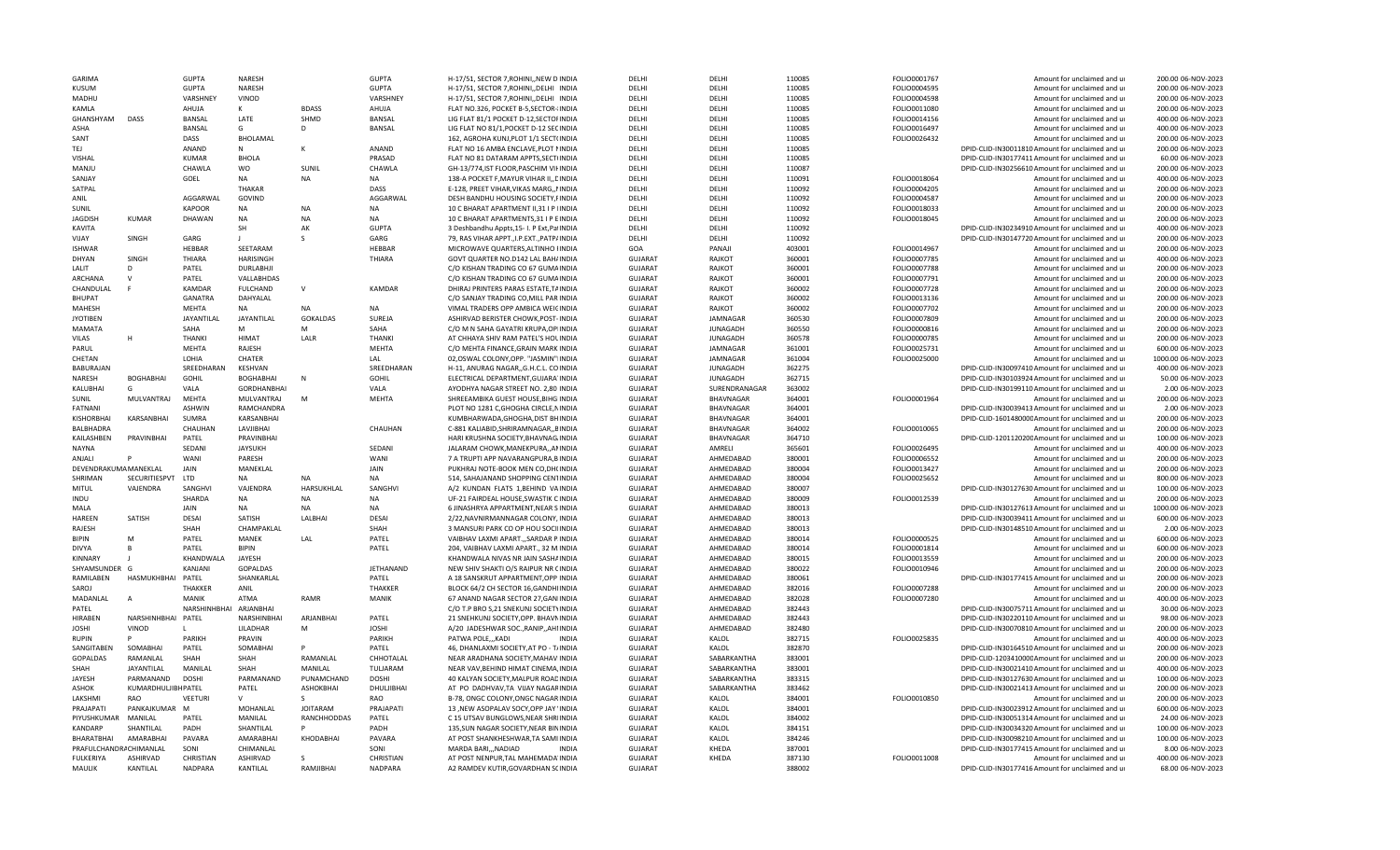| <b>ALPESH</b>          | R                                 | PATEL           | <b>BACHUBHAI</b>  |                  | PATEL             | C\O VIMAL G PATEL, PATEL STREET IINDIA    | GUIARAT           | KHEDA            | 388440 | FOLIO0007536 | Amount for unclaimed and ur                      | 200.00 06-NOV-2023  |
|------------------------|-----------------------------------|-----------------|-------------------|------------------|-------------------|-------------------------------------------|-------------------|------------------|--------|--------------|--------------------------------------------------|---------------------|
| <b>INDIRABEN</b>       |                                   | PATEL           | BACHUBHAI         | к                | PATEL             | C\O VIMAL G PATEL, PATEL STREET IINDIA    | <b>GUJARAT</b>    | KHEDA            | 388440 | FOLIO0007537 | Amount for unclaimed and ur                      | 200.00 06-NOV-2023  |
| <b>DHARMESH</b>        | $\overline{R}$                    | PATEL           | BACHUBHAI         |                  | PATEL             | C\O VIMAL G PATEL, PATEL STREET IINDIA    | GUJARAT           | KHEDA            | 388440 | FOLIO0007538 | Amount for unclaimed and ur                      | 200.00 06-NOV-2023  |
|                        | VINODCHANDRA PUNAMCHAND SHAH      |                 | PUNAMCHAND        | MOHANLAL         | SHAH              | 25 AGRAWAL SOCIETY, MANDAVAV INDIA        | <b>GUJARAT</b>    | PANCHMAHAL       | 389151 |              | DPID-CLID-1201090003Amount for unclaimed and ur  | 800.00 06-NOV-2023  |
| ATUL                   |                                   | <b>TAI ATI</b>  | <b>NAVIN</b>      | CHANDRA          | <b>TALATI</b>     | 12 ANAND SOCIFTY NEAR VIVEK BUINDIA       | <b>GUJARAT</b>    | VADODARA         | 390001 | FOLIO0014613 | Amount for unclaimed and ur                      | 200.00 06-NOV-2023  |
| MANJULA                | $\mathsf{N}$                      | <b>TALATI</b>   | <b>NAVIN</b>      | CHANDRA          | <b>TALATI</b>     | 12 ANAND SOCIETY, NEAR VIVEK BUINDIA      | <b>GUJARAT</b>    | VADODARA         | 390001 | FOLIO0014614 | Amount for unclaimed and ur                      | 200.00 06-NOV-2023  |
| RAMESH                 | D                                 | PATEL           | <b>NA</b>         | <b>NA</b>        | <b>NA</b>         | 21-MANEK PARK SOCIETY, HARNI R(INDIA      | <b>GUJARAT</b>    | VADODARA         | 390006 | FOLIO0019161 | Amount for unclaimed and ur                      | 200.00 06-NOV-2023  |
| HASMUKHBHAI RAVAJIBHAI |                                   | PATEL           | RAVAIIBHAI        |                  | PATEL             | PUSH PAK LIG-L11/129, VIJAY NAGA INDIA    | <b>GUJARAT</b>    | VADODARA         | 390006 | FOLIO0014575 | Amount for unclaimed and ur                      | 200.00 06-NOV-2023  |
| <b>MAYUR</b>           | BALKRISHNA                        | SHAH            | <b>BALKRISHNA</b> | $\mathbf{B}$     | SHAH              | 205 AMBICA AVENUE, RAJESH TOWIINDIA       | GUJARAT           | VADODARA         | 390007 |              | DPID-CLID-130167000CAmount for unclaimed and ur  | 400.00 06-NOV-2023  |
| <b>SURESH</b>          | KUMAR                             | SUKHWAL         | NA                | <b>NA</b>        | NA                | H.NO.272 GAYATRI NAGAR, NEAR JAINDIA      | <b>GUJARAT</b>    | VADODARA         | 390013 | FOLIO0019166 | Amount for unclaimed and ur                      | 200.00 06-NOV-2023  |
| <b>DINESH</b>          |                                   | <b>SUKHADIA</b> | JAYANTILAL        |                  |                   | CHOKHANDI CHAR RASTA, MAWAWINDIA          | <b>GUJARAT</b>    | VADODARA         | 390017 | FOLIO0004708 | Amount for unclaimed and ur                      | 400.00 06-NOV-2023  |
|                        |                                   |                 |                   |                  |                   |                                           |                   |                  |        |              |                                                  |                     |
| PRABHUDAS              | <b>ISHWARBHAI</b>                 | PATEL           | VINODCHANDRA      | PRABHUDAS        | PATEL             | NEAR SAIDEEP APP 3 MUKTIDHAM, INDIA       | <b>GUJARAT</b>    | VADODARA         | 390018 | FOLIO0014592 | Amount for unclaimed and ur                      | 200.00 06-NOV-2023  |
| <b>JYOTIBEN</b>        | DHIRUBHAI                         | SARANG          | <b>DHIRUBHAI</b>  | <b>NATHUBHAI</b> | SARANG            | 838, KRIBHCO TOWNSHIP, POST KRI INDIA     | <b>GUJARAT</b>    | SURAT            | 394515 | FOLIO0004079 | Amount for unclaimed and ur                      | 200.00 06-NOV-2023  |
| MANAHARLAL             | DHIRAJLAL                         | <b>DESAI</b>    | DHIRAJLAL         |                  |                   | 8/1671, DARUFALIA, NEAR GOPIPUFINDIA      | <b>GUJARAT</b>    | SURAT            | 395001 | FOLIO0024393 | Amount for unclaimed and ur                      | 200.00 06-NOV-2023  |
| RAJENDRA               | RAMANLAL                          | <b>JARIWALA</b> | RAMANLAL          | NARBHERAM        | <b>JARIWALA</b>   | H NO 4600 / B- 2 ND FLOOR, SAGRA INDIA    | <b>GUJARAT</b>    | SURAT            | 395003 |              | DPID-CLID-120186000CAmount for unclaimed and ur  | 200.00 06-NOV-2023  |
| ASHOK                  | Δ                                 | PATEL           | ARJAN             | <b>BHAI</b>      | PATEL             | 202/ROMA APPT, MANIBAUG SOC, KINDIA       | <b>GUJARAT</b>    | SURAT            | 395004 | FOLIO0008282 | Amount for unclaimed and ur                      | 200.00 06-NOV-2023  |
| RANCHHOD               | $\mathsf{R}$                      | PATEL           | RAVJIBHAI         |                  | PATEL             | 202/ROMA APPT, MANIBAUG SOC, KINDIA       | <b>GUJARAT</b>    | <b>SURAT</b>     | 395004 | FOLIO0008283 | Amount for unclaimed and ur                      | 200.00 06-NOV-2023  |
| HARSHA                 | $\Omega$                          | PATEL           | <b>NA</b>         | <b>NA</b>        | <b>NA</b>         | 202/ROMA APPT MANI BAUG SOC, IINDIA       | <b>GUJARAT</b>    | SURAT            | 395004 | FOLIO0008284 | Amount for unclaimed and ur                      | 200.00 06-NOV-2023  |
| VIPULKUMAR             | NAVINCHANDRA\VARDE                |                 | NAVINCHANDRA      |                  | VARDE             | A-102, RATNAMALA COM.,,KATARGINDIA        | <b>GUJARAT</b>    | SURAT            | 395004 |              | DPID-CLID-120415000CAmount for unclaimed and ur  | 422.00 06-NOV-2023  |
|                        | NARESHKUMAR MAHAVIRPRASAE PATWARI |                 | <b>MAHAVIR</b>    | PD               | JAIN              | A/102 RAJLAXMI APPARTMENT, OPHNDIA        | <b>GUJARAT</b>    | KALOL            | 395010 |              | DPID-CLID-120332000CAmount for unclaimed and ur  | 100.00 06-NOV-2023  |
| VINODRAI               | BHIMBHAI                          | PATEL           | BHIMBHAI          |                  | PATEL             | FLAT NO 306, DIVYA DARSHAN APT, INDIA     | <b>GUJARAT</b>    | VALSAD           | 396191 |              | DPID-CLID-IN30047642 Amount for unclaimed and ur | 600.00 06-NOV-2023  |
| AMIT                   | UTTAMLAL                          | <b>JOGANI</b>   | UTTAMLAL          |                  | <b>JOGANI</b>     | 26/2 MAHAVIR SOCIETY, ZAVERI SA INDIA     | <b>GUJARAT</b>    | VALSAD           | 396445 |              | DPID-CLID-IN30088814 Amount for unclaimed and ur | 400.00 06-NOV-2023  |
| MAHESH                 | CHANDRA                           | AGRAWAL         | LATE              | SHRIGI           | AGRAWAL           |                                           | <b>HARYANA</b>    | FARIDABAD        | 121008 |              | DPID-CLID-120423000CAmount for unclaimed and ur  | 100.00 06-NOV-2023  |
|                        |                                   |                 |                   |                  |                   | 1236, SECTOR-28, , FARIDABAD, INDIA       |                   |                  |        |              |                                                  |                     |
| <b>USHA</b>            |                                   | BAJAJ           | NA                | <b>NA</b>        | NA                | HOUSE NO 85 8 MARLA, MODEL TO'INDIA       | <b>HARYANA</b>    | <b>GURGAON</b>   | 122001 | FOLIO0027468 | Amount for unclaimed and ur                      | 200.00 06-NOV-2023  |
| DEEP                   |                                   | MALIK           | PRAN              |                  | <b>MALIK</b>      | C/O R.N.MALIK 012, RAKSHAK HOU: INDIA     | <b>HARYANA</b>    | <b>GURGAON</b>   | 122001 | FOLIO0017158 | Amount for unclaimed and ur                      | 400.00 06-NOV-2023  |
| ANURADHA               |                                   |                 | <b>NA</b>         | <b>NA</b>        | <b>NA</b>         | 252.GAIL APARTMENTS.SECTOR-56.INDIA       | <b>HARYANA</b>    | <b>GURGAON</b>   | 122002 |              | DPID-CLID-IN30088813 Amount for unclaimed and ur | 400.00 06-NOV-2023  |
| PURVA                  |                                   | BAKSHI          | NA                | <b>NA</b>        | <b>NA</b>         | 2C/123 OAKWOOD ESTATE, DLF CIT INDIA      | <b>HARYANA</b>    | <b>GURGAON</b>   | 122002 |              | DPID-CLID-IN30018310 Amount for unclaimed and ur | 400.00 06-NOV-2023  |
| PRADFFF                |                                   | <b>KUMAR</b>    | RAM               | LAL              | SHARMA            | S/O SH RAM LAL SHARMA BEHIND LINDIA       | HARYANA           | <b>BHIWAN</b>    | 123306 | FOLIO0016508 | Amount for unclaimed and ur                      | 200.00 06-NOV-2023  |
| <b>SURESH</b>          | CHANDER                           | VASISHTA        | SATISH            |                  | CHAND             | 30 NEHRU PARK GALI NO 3, BAHADUNDIA       | <b>HARYANA</b>    | <b>ROHTAK</b>    | 124507 |              | DPID-CLID-IN30036020 Amount for unclaimed and ur | 400.00 06-NOV-2023  |
| SHASHI                 |                                   | <b>BANSAL</b>   | $\mathsf{R}$      |                  | BANSAL            | HOUSE NO 327, SECTOR 13, HISAR INDIA      | <b>HARYANA</b>    | <b>HISSAR</b>    | 125001 |              | DPID-CLID-120380030CAmount for unclaimed and ur  | 1000.00 06-NOV-2023 |
| RAJ                    | <b>KUMAR</b>                      | SINGAL          | LALA              |                  | RAM               | RAJ KIRANA STORE, B T M ROAD,, BHINDIA    | <b>HARYANA</b>    | <b>BHIWANI</b>   | 125021 | FOLIO0006732 | Amount for unclaimed and ur                      | 200.00 06-NOV-2023  |
| PADAM                  |                                   | <b>KUMAR</b>    | <b>BALBIR</b>     |                  | SINGH             | H NO 11 BLOCK 172, VILL AASAN TEIINDIA    | HARYANA           | JIND             | 126102 |              | DPID-CLID-IN30114310 Amount for unclaimed and ur | 200.00 06-NOV-2023  |
| ROHIT                  |                                   | <b>KUMAR</b>    | <b>JAGDISH</b>    |                  | CHANDER           | CITY CHOWK,,,JAMMU TAWI<br><b>INDIA</b>   | HARYANA           |                  | 130001 | FOLIO0000387 | Amount for unclaimed and u                       | 200.00 06-NOV-2023  |
| PAWAN                  | <b>KUMAR</b>                      | BANSAL          | SH                | PARASRAM         | BANSAL            | H. NO. 429/30,, SHYAM NAGAR., G(INDIA     | <b>HARYANA</b>    | <b>SONFPAT</b>   | 131001 |              | DPID-CLID-IN30087020 Amount for unclaimed and ur | 200.00 06-NOV-2023  |
| ACHLA                  |                                   | GOEL            | CHANDER           | <b>HARSH</b>     | GOEL              | HOUSE NO 685 SECTOR 9,,,PANCHKINDIA       | <b>HARYANA</b>    | <b>AMBALA</b>    | 134109 | FOLIO0000434 | Amount for unclaimed and ur                      | 600.00 06-NOV-2023  |
| SUDARSHAN              |                                   | MAKIN           | <b>SITA</b>       |                  | RAM               | CITY CHOWK,,,JAMMU<br><b>INDIA</b>        | JAMMU AND KASHMIR | <b>JAMML</b>     | 180001 | FOLIO0000388 | Amount for unclaimed and ur                      | 200.00 06-NOV-2023  |
|                        |                                   |                 |                   |                  |                   |                                           |                   |                  |        |              |                                                  |                     |
| ARUN                   | KUMAR                             | SACHAR          | GOPAL             | DASS             | SACHAR            | <b>INDIA</b><br>213 GANDHI NAGAR,,,JAMMU  | JAMMU AND KASHMIR | <b>JAMML</b>     | 180004 | FOLIO0000383 | Amount for unclaimed and ur                      | 200.00 06-NOV-2023  |
| MANJU                  |                                   | SACHAR          | ARUN              | KUMAR            | SACHAR            | 213 GHANDHI NAGAR,,,JAMMU TA'INDIA        | JAMMU AND KASHMIR | JAMMU            | 180004 | FOLIO0000384 | Amount for unclaimed and ur                      | 400.00 06-NOV-2023  |
| VIMAL                  |                                   | KOUR            | <b>SURJIT</b>     |                  | SINGH             | H NO 1345 SECT NO 9, NANAK NAG/INDIA      | JAMMU AND KASHMIR | <b>JAMMU</b>     | 180004 | FOLIO0007009 | Amount for unclaimed and ur                      | 200.00 06-NOV-2023  |
| BHAGWANDAS M           |                                   | <b>ASRANI</b>   | LATE              | MG               | <b>ASRANI</b>     | THE RAM MOTOR STORES.NO-7 REIINDIA        | KARNATAKA         | <b>BANGALORE</b> | 560002 | FOLIO0001574 | Amount for unclaimed and ur                      | 200.00 06-NOV-2023  |
| PRAKASH                |                                   | PATEL           | MOHANLAL          |                  |                   | BANGALORE METAL MART, SHOP NUNDIA         | KARNATAKA         | BANGALORE        | 560002 | FOLIO0024523 | Amount for unclaimed and ur                      | 200.00 06-NOV-2023  |
| SYED                   |                                   | AMAA            | SYED              |                  | KHALEELULLA       | LUCKEY TRADERS, 465/1, AVENUE R INDIA     | KARNATAKA         | BANGALORE        | 560002 | FOLIO0025778 | Amount for unclaimed and ur                      | 200.00 06-NOV-2023  |
| SURENDRA               |                                   | <b>KUMAR</b>    | DHARM             |                  | CHAND             | 9/B, M P COMPLEX, 1 ST CROSS, KAL INDIA   | KARNATAKA         | BANGALORE        | 560002 |              | DPID-CLID-1201090001Amount for unclaimed and ur  | 400.00 06-NOV-2023  |
| KALA                   | -S                                | PATHY           | <b>NA</b>         | <b>NA</b>        | <b>NA</b>         | SREE VENKATESWARA COFFEE AND INDIA        | KARNATAKA         | BANGALORE        | 560003 | FOLIO0009630 | Amount for unclaimed and ur                      | 400.00 06-NOV-2023  |
|                        |                                   | MANICKAM        | $\mathsf{R}$      |                  | KANDASAMY         | FLAT NO 3 CANARA BANK APARTMIINDIA        | KARNATAKA         | <b>BANGALORE</b> | 560004 | FOLIO0001612 | Amount for unclaimed and ur                      | 800.00 06-NOV-2023  |
| NAGAJYOTHI             |                                   |                 |                   |                  | DWARKANATH        | 142, G R INVESTMENTS, G R PLAZA, INDIA    | KARNATAKA         | BANGALORE        | 560004 | FOLIO0025743 | Amount for unclaimed and ur                      | 200.00 06-NOV-2023  |
| <b>DINESH</b>          |                                   |                 |                   |                  | <b>BABULAL</b>    | 54/1 HEERACHAND LAYOUT.COX TIINDIA        | KARNATAKA         | <b>BANGALORE</b> | 560005 |              | DPID-CLID-IN30214810 Amount for unclaimed and ur | 200.00 06-NOV-2023  |
| <b>DIVVELA</b>         |                                   | NAGESWARARAOP   |                   |                  | DIVVELA           | NO 4, WHEELER ROAD, FRAZER TOWINDIA       | KARNATAKA         | BANGALORE        | 560005 |              | DPID-CLID-IN30177411 Amount for unclaimed and ur | 200.00 06-NOV-2023  |
|                        |                                   | VISHWANATH      | K                 | NANANTHA         | <b>KRISHNA</b>    | SARITHA LOTTERY NO 5, KRISHNA PIINDIA     | KARNATAKA         | BANGALORE        | 560009 | FOLIO0009635 | Amount for unclaimed and ur                      | 200.00 06-NOV-2023  |
|                        |                                   | MURALIDHAR      | $\overline{R}$    |                  | NARAYANA          | NO 144 II BLOCK GOWRINILAYA, JU(INDIA     | KARNATAKA         | BANGALORE        | 560010 | FOLIO0001600 | Amount for unclaimed and ur                      | 600.00 06-NOV-2023  |
|                        |                                   | $\varsigma$     |                   |                  |                   |                                           |                   |                  |        |              |                                                  | 40.00 06-NOV-2023   |
| SURESH                 |                                   |                 | <b>NA</b>         | <b>NA</b>        | <b>NA</b>         | 2765 13TH MAIN,E BLOCK 2ND STAINDIA       | KARNATAKA         | BANGALORE        | 560010 |              | DPID-CLID-IN30223610 Amount for unclaimed and ur |                     |
| $\cup$                 |                                   |                 |                   |                  |                   |                                           |                   |                  |        |              |                                                  |                     |
| <b>VIKAS</b>           | <b>KOSHORF</b>                    | JAIN            | <b>NA</b>         | <b>NA</b>        | NA                | NO-2502 (BASEMENT) 8TH FLOOR INDIA        | KARNATAKA         | BANGALORE        | 560011 | FOLIO0018220 | Amount for unclaimed and ur                      | 200.00 06-NOV-2023  |
|                        |                                   | <b>BHAGAT</b>   | VED               | PRAKASH          | <b>BHAGAT</b>     | 402 FLR 4 BLG LUCKY PARADISE, 22 NINDIA   | KARNATAKA         | BANGALORE        | 560011 | FOLIO0027774 | Amount for unclaimed and ur                      | 200.00 06-NOV-2023  |
|                        | USANJAYKUMAR DUGAR                |                 | p                 |                  | <b>UTTAMCHAND</b> | 2502 DUGAR'S 8TH F MAIN ROAD, 3 INDIA     | KARNATAKA         | BANGALORE        | 560011 |              | DPID-CLID-IN30115113 Amount for unclaimed and ur | 200.00 06-NOV-2023  |
| ASHOK                  | BHIMAJI                           | LOKARE          | <b>NA</b>         | <b>NA</b>        | <b>NA</b>         | GST SECTION,E 4 ITI, AF, JALHALLI E INDIA | KARNATAKA         | BANGALORE        | 560014 | FOLIO0010768 | Amount for unclaimed and ur                      | 200.00 06-NOV-2023  |
| M                      | A                                 | HEUDE           | <b>NA</b>         | <b>NA</b>        | <b>NA</b>         | IST FLOOR SWASTIQ COMPLEX, S C FINDIA     | KARNATAKA         | <b>BANGALORE</b> | 560020 | FOLIO0018173 | Amount for unclaimed and ur                      | 200.00 06-NOV-2023  |
| RAHUL                  | KUMAR                             | CHOUDHARY       | VISHNU            | KUMAR            | CHOUDHARY         | 29,7TH CROSS ROAD, SR NAGAR, BAINDIA      | KARNATAKA         | BANGALORE        | 560027 |              | DPID-CLID-IN30047641 Amount for unclaimed and ur | 30.00 06-NOV-2023   |
| UMA                    |                                   |                 |                   |                  |                   |                                           |                   |                  | 560029 |              |                                                  |                     |
|                        | MAHESWARARAC MARELLA              |                 | VENKATESWARLU     |                  | MARELLA           | H NO 9 FLAT 4 SAPTHAGIRI TOWER INDIA      | KARNATAKA         | BANGALORE        |        |              | DPID-CLID-IN30051313 Amount for unclaimed and ur | 500.00 06-NOV-2023  |
| MANJU                  |                                   | PRAKH<br>R      | NA                | <b>NA</b>        | <b>NA</b>         | 78 1S FLOOR, VIVEKANAND NAGAR, INDIA      | KARNATAKA         | BANGALORE        | 560033 | FOLIO0018176 | Amount for unclaimed and ur                      | 200.00 06-NOV-2023  |
| <b>SURESH</b>          |                                   |                 | RAMAKRISHNA       |                  | К                 | 111 C/O R.R. TENT HOUSE, KAMMAIINDIA      | KARNATAKA         | BANGALORE        | 560033 |              | DPID-CLID-IN30023911 Amount for unclaimed and ur | 32.00 06-NOV-2023   |
| POORAN                 | MAL                               | JAIN            | SUGAN             | CHAND            | JAIN              | SUGAN TEXTILES, 231 CHICKPET II FLINDIA   | KARNATAKA         | BANGALORE        | 560053 | FOLIO0001607 | Amount for unclaimed and ur                      | 600.00 06-NOV-2023  |
| SUSHEELA               |                                   | RAI             | CHAIN             |                  | RAJ               | VIMAL DISTRBUTOR, A-59 D S LANE INDIA     | KARNATAKA         | <b>BANGALORE</b> | 560053 | FOLIO0007564 | Amount for unclaimed and ur                      | 200.00 06-NOV-2023  |
| <b>BHARAT</b>          | M                                 | SALOT           | NA                | <b>NA</b>        | NA                | C/O NIRAJ NOVELTIES, 6 P S LANE CHNDIA    | KARNATAKA         | BANGALORE        | 560053 | FOLIO0009522 | Amount for unclaimed and ur                      | 200.00 06-NOV-2023  |
| SOHANLAL               |                                   | <b>NEGHRAJ</b>  | <b>NA</b>         | <b>NA</b>        | <b>NA</b>         | C/O MEGHARAJ & CO, 202 D S LANE INDIA     | KARNATAKA         | BANGALORE        | 560053 | FOLIO0018238 | Amount for unclaimed and ur                      | 200.00 06-NOV-2023  |
| SOHANLAL               |                                   | NEGHRAJTI       | <b>NA</b>         | <b>NA</b>        | <b>NA</b>         | C/O MEGHARAJ & CO, 202 D S LANE INDIA     | KARNATAKA         | BANGALORE        | 560053 | FOLIO0018239 | Amount for unclaimed and u                       | 200.00 06-NOV-2023  |
| MOHANLAL               |                                   |                 | <b>BHANMALI</b>   |                  |                   | ARADHANA NOVELTIES, 50/56 MANINDIA        | KARNATAKA         | BANGALORE        | 560053 |              | DPID-CLID-IN30154914 Amount for unclaimed and ur | 200.00 06-NOV-2023  |
| VYJAYANTHIMALA         |                                   | SURANA          | BABULAL           |                  |                   | NO 54/4 J K BUILDING, 3RD CROSS IINDIA    | KARNATAKA         | BANGALORE        | 560053 |              | DPID-CLID-IN30061010 Amount for unclaimed and ur | 400.00 06-NOV-2023  |
| C.                     |                                   | <b>DIWAKAR</b>  | $\mathsf{C}$      | C                | APPAIAH           | OLD NO.500/B, NEW NO.42, TULASI INDIA     | KARNATAKA         | BANGALORE        | 560054 | FOLIO0009576 | Amount for unclaimed and ur                      | 200.00 06-NOV-2023  |
| APARNA                 | SHANKAR                           | <b>RAO</b>      | SUBBARAMU         | $\mathsf{V}$     | TALUR             | NO 2 KAUSTUBHA 15TH C CROSS 19INDIA       | KARNATAKA         | <b>BANGALORE</b> | 560054 | FOLIO0027964 | Amount for unclaimed and u                       | 600.00 06-NOV-2023  |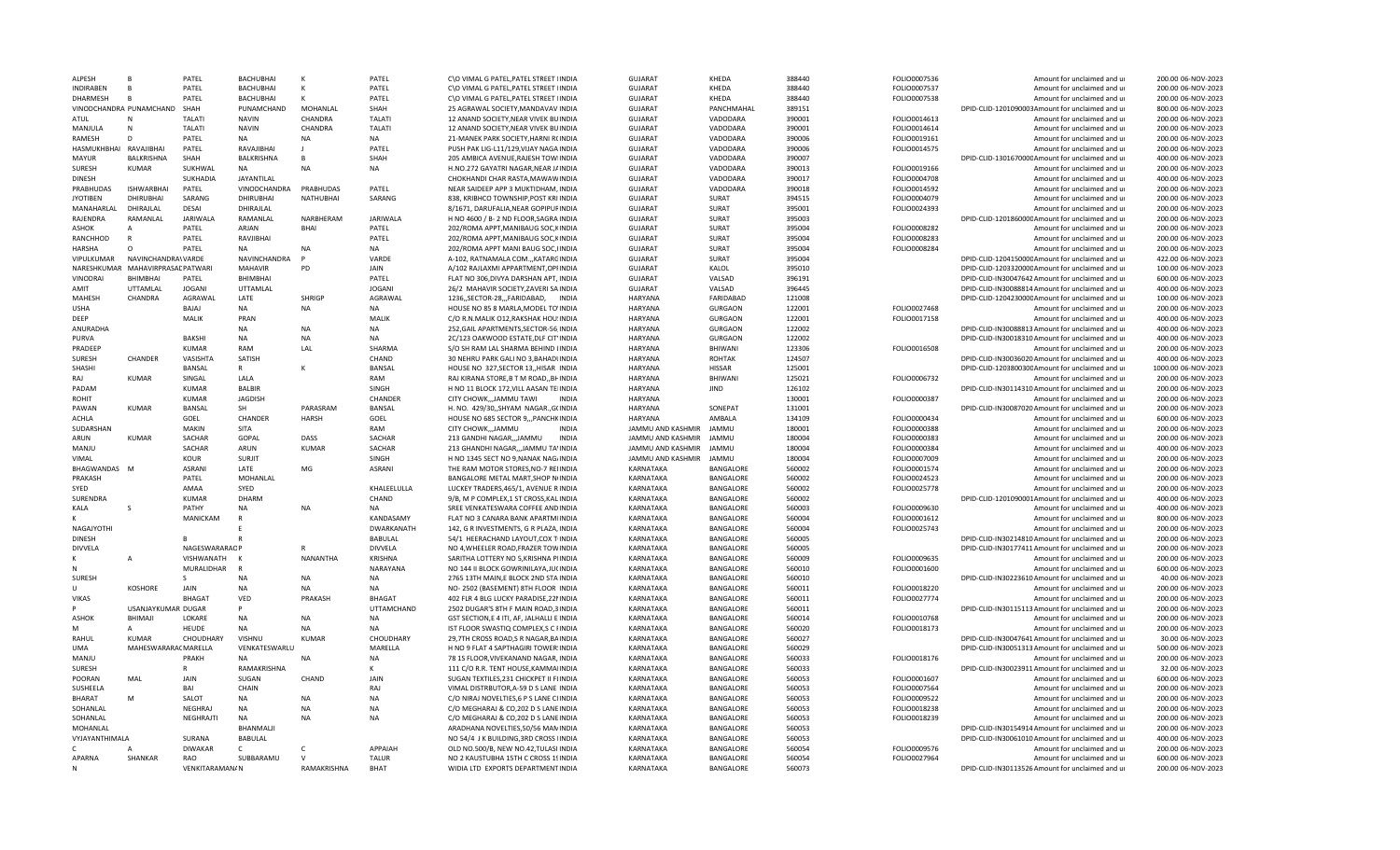|                  |                | <b>ALFXANDFR</b>      | VARGHESE                    | T               | $\mathsf{C}$   | 77/1,3RD CROSS 2ND STAGE MICHEINDIA                                          | <b>KARNATAKA</b>      | BANGALORE              | 560075 |              | DPID-CLID-IN30267933 Amount for unclaimed and ur | 400.00 06-NOV-2023  |
|------------------|----------------|-----------------------|-----------------------------|-----------------|----------------|------------------------------------------------------------------------------|-----------------------|------------------------|--------|--------------|--------------------------------------------------|---------------------|
|                  | S              | SRINIVAS              | <b>KSS</b>                  |                 | RAMU           | 1449 25TH MAIN 4TH CORSS BTM, 2INDIA                                         | KARNATAKA             | BANGALORE              | 560076 | FOLIO0009627 | Amount for unclaimed and ur                      | 400.00 06-NOV-2023  |
|                  |                | MOHAN                 | LATE                        | <b>MLAKSHMI</b> | NARASHIMAIAH   | 74 ARYA NAGAR, VYSYA BANK COLOINDIA                                          | KARNATAKA             | BANGALORE              | 560078 | FOLIO0009580 | Amount for unclaimed and ur                      | 200.00 06-NOV-2023  |
| <b>INDFR</b>     | CHAND          | <b>JAIN</b>           | <b>JEETMAL</b>              |                 |                | NO.643.1ST FLOOR.2ND BLOCK.3REINDIA                                          | KARNATAKA             | <b>BANGALORE</b>       | 560079 | FOLIO0008050 | Amount for unclaimed and u                       | 200.00 06-NOV-2023  |
| <b>MANISH</b>    | <b>KUMAR</b>   | <b>JALAN</b>          | <b>MOHAN</b>                |                 | AGARWAL        | ADITI TECHNOLOGIES PVT LTD,224/INDIA                                         | KARNATAKA             | <b>BANGALORE</b>       | 560080 |              | DPID-CLID-IN30223610 Amount for unclaimed and ur | 20.00 06-NOV-2023   |
| RAHUL            |                | VASANTH               | VASANTH                     |                 | <b>RAO</b>     | 5/1, Vasanth Vihar, 60ft Road, Ama INDIA                                     | KARNATAKA             | BANGALORE              | 560094 |              | DPID-CLID-IN30287120 Amount for unclaimed and ur | 20.00 06-NOV-2023   |
|                  | N              | <b>CHANDRASHEKAIN</b> |                             |                 | NANJUNDAIAH    | 3/13, BMP-24, GANESHA BLOCK.3R:INDIA                                         | KARNATAKA             | <b>BANGALORE URBAN</b> | 560096 | FOLIO0026731 | Amount for unclaimed and ur                      | 200.00 06-NOV-2023  |
| <b>RAVINDRA</b>  |                |                       | LAKSHMANARAO LAKSHMANARAO   |                 | JEKKENAHALLI   | NO 1267 BEML LAYOUT 3RD STAGE INDIA                                          | KARNATAKA             | <b>BANGALORE URBAN</b> | 560098 |              | DPID-CLID-1204470004Amount for unclaimed and ur  | 88.00 06-NOV-2023   |
| SHETAL           |                |                       | <b>ASHOK</b>                |                 | <b>KUMAR</b>   | J T RAM BUILDING, K G F,, ROBERTSCINDIA                                      | KARNATAKA             | KOLAR                  | 563124 | FOLIO0001542 | Amount for unclaimed and ur                      | 200.00 06-NOV-2023  |
| BHAGYALAXMI      | <b>D</b>       |                       | NA                          | NA              | <b>NA</b>      | NO.769, MANUJAPATHA ROAD, II CINDIA                                          | KARNATAKA             | <b>MYSORE</b>          | 570023 |              | DPID-CLID-120350000CAmount for unclaimed and ur  | 30.00 06-NOV-2023   |
|                  | S              | MANJUNATHA            | T                           | SRIRANGA        | SETTY          | DURGIGUDI, HIRIYUR, , CHITRADURG INDIA                                       | KARNATAKA             | <b>GULBARGA</b>        | 572149 | FOLIO0001654 | Amount for unclaimed and ur                      | 316.00 06-NOV-2023  |
| <b>GFFTHA</b>    | $\varsigma$    | <b>MURTHY</b>         | N                           | <b>NS</b>       | MURTHY         | N N S MURTHY STATE BANK OF MY!INDIA                                          | <b>KARNATAKA</b>      | HASSAN                 | 573103 | FOLIO0009608 | Amount for unclaimed and u                       | 10.00 06-NOV-2023   |
| <b>JAYANTHA</b>  | SHASTRY        | $\mathsf{C}$          | <b>ISHWARA</b>              |                 | SHASTRY        | ARAMA HOUSE, POST KARIKALA, VIAINDIA                                         | KARNATAKA             | PANJA                  | 574232 |              | DPID-CLID-130234000CAmount for unclaimed and ur  | 100.00 06-NOV-2023  |
|                  |                | <b>INDIRA</b>         | MURIGESHAPPA                |                 |                |                                                                              | KARNATAKA             | MANGALORE              | 575001 | FOLIO0016375 | Amount for unclaimed and u                       | 200.00 06-NOV-2023  |
| RANJAN           | <b>KUMAR</b>   | RAJAN                 | CHANDRAKANT                 |                 | PRASAD         | C/O K S MAHABALA SHETTY, B-2 SAFINDIA<br>C/O MALLIKARJUNAPPA, SANNIDHI INDIA | KARNATAKA             | CHITRADURGA            | 577004 |              | DPID-CLID-IN30023912 Amount for unclaimed and ur | 200.00 06-NOV-2023  |
| <b>IYOTHI</b>    |                |                       |                             |                 |                |                                                                              |                       |                        |        |              |                                                  |                     |
|                  | NAGRAJ         | RAO                   | NAGRAJ                      |                 | RAO            | C/O J VITTOBA RAO, NO 2314/2 SRI INDIA                                       | KARNATAKA             | CHITRADURGA            | 577004 |              | DPID-CLID-IN30192630 Amount for unclaimed and ur | 500.00 06-NOV-2023  |
| MANJULA          | к              | G                     | PRAKASH                     |                 | S              | STAFF NURSE, SSIMS AND RH, BY PA: INDIA                                      | KARNATAKA             | CHITRADURGA            | 577005 |              | DPID-CLID-IN30169611 Amount for unclaimed and ur | 20.00 06-NOV-2023   |
| <b>GULZAR</b>    | <b>BANUB</b>   | G                     | P                           | <b>NOOR</b>     | AHAMED         | QUARTER D-1,1/331 PAPER TOWN, INDIA                                          | KARNATAKA             | SHIMOGA                | 577302 | FOLIO0001578 | Amount for unclaimed and ur                      | 400.00 06-NOV-2023  |
| YATHIRAJU        | $\mathsf{N}$   | $\Omega$              | N                           | SONKAR          | REDDY          | SUVARNA INDIRA LAYOUT.CUDA EXINDIA                                           | KARNATAKA             | CHITRADURGA            | 577501 |              | DPID-CLID-IN30023910 Amount for unclaimed and ur | 600.00 06-NOV-2023  |
| GOUTAM           | <b>GURURAJ</b> | <b>NAKHATE</b>        | <b>GURURAJ</b>              |                 | NAKHATE        | RACHANA APARTMET, T-7,3RD FLO(INDIA                                          | KARNATAKA             | <b>DHARWAD</b>         | 580002 | FOLIO0002812 | Amount for unclaimed and u                       | 200.00 06-NOV-2023  |
| RATNA            | <b>DFVIDAS</b> | PRABHU                | <b>DFVIDAS</b>              |                 | PRABHU         | KUSUGAL ROAD, NO B/104 AKSHAY INDIA                                          | KARNATAKA             | DHARWAR                | 580023 |              | DPID-CLID-IN30214810 Amount for unclaimed and ur | 200.00 06-NOV-2023  |
| <b>MERWADE</b>   | FAKEERASA      | RAJANASA              | RAJANASA                    | DHARMASA        | MERWADE        | DHARMARAJ KRUPA, MALLIKARJUN INDIA                                           | KARNATAKA             | <b>DHARWAR</b>         | 582102 |              | DPID-CLID-IN30267932 Amount for unclaimed and ur | 100.00 06-NOV-2023  |
| <b>MANCHAL</b>   |                | RAGHAVFNDRA           | MANCHAL                     |                 | SRINIVAS       | HNO 7 5 210, JAWAHAR NAGAR, , RA INDIA                                       | KARNATAKA             | RAICHUR                | 584101 |              | DPID-CLID-IN30021410 Amount for unclaimed and ur | 1000.00 06-NOV-2023 |
| PARMESHAN        | HALLISAHEB     | <b>RFDDY</b>          | PARWATH                     |                 | REDDY          | PLOT NO 47 SHARAN BASAW NILYAINDIA                                           | KARNATAKA             | <b>GULBARGA</b>        | 585103 |              | DPID-CLID-IN30192630 Amount for unclaimed and ur | 60.00 06-NOV-2023   |
| NARYANA          |                | MALAPANI              | S                           | S               | MALPANI        | GULEDGUDDA,,,GULEDGUDDA INDIA                                                | KARNATAKA             | <b>BIJAPUR</b>         | 587203 |              | DPID-CLID-1204470001Amount for unclaimed and ur  | 200.00 06-NOV-2023  |
| <b>ISSAC</b>     | C.             | C.                    | CHERIAN                     | THEKKEL         | VARKEY         | CHEMMENCHIPUTHENPURA, KARIK(INDIA                                            | KERALA                | <b>TRICHUR</b>         | 680519 |              | DPID-CLID-IN30023912 Amount for unclaimed and ur | 26.00 06-NOV-2023   |
| PAREED           |                | <b>RASHEER</b>        | PAREED                      |                 | MEJHAR         | VALSYAVEETTIL HOUSE, NADACKAL INDIA                                          | KERALA                | ΚΟΤΤΑΥΑΜ               | 686124 | FOLIO0017090 | Amount for unclaimed and ur                      | 400.00 06-NOV-2023  |
| <b>JACOB</b>     |                | MATHEW                | MATHEW                      | $\mathsf{C}$    | CHEMMALAKUZHJ  | CHEMMALAKUZHY HOUSE,,,NEEZHIINDIA                                            | KERALA                | <b>KOTTAYAM</b>        | 686612 | FOLIO0000277 | Amount for unclaimed and ur                      | 200.00 06-NOV-2023  |
| GEORGE           | M              | G                     | GEORGE                      |                 |                | MATHALIKUNNEL HOUSE.MUDAVOINDIA                                              | KERALA                | ERNAKULAM              | 686669 |              | DPID-CLID-IN30023911 Amount for unclaimed and ur | 200.00 06-NOV-2023  |
|                  |                |                       |                             |                 |                |                                                                              |                       |                        |        |              |                                                  |                     |
| <b>BIJU</b>      |                | GEORGE                | <b>GEORGE</b>               |                 | <b>JOSEPH</b>  | MANAKALATHIL THOTTUKADAVIL, PINDIA                                           | KERALA                | ALLEPPEY               | 689721 |              | DPID-CLID-IN30290241 Amount for unclaimed and ur | 60.00 06-NOV-2023   |
|                  | $\mathsf{C}$   | <b>KOSHY</b>          | P                           |                 | CHACKO         | VRINDHAVAN, PATTOM, , TRIVANDRIINDIA                                         | KFRALA                | TRIVANDRUM             | 695004 | FOLIO0001122 | Amount for unclaimed and ur                      | 200.00 06-NOV-2023  |
| PRABHA           |                |                       | SACHIDANANDAI SACHIDANANDAN |                 |                | VATTAKKARAVILA PERETTIL,, P.O.KE INDIA                                       | KERALA                | TRIVANDRUM             | 695104 | FOLIO0001118 | Amount for unclaimed and ur                      | 400.00 06-NOV-2023  |
| <b>ASHOK</b>     |                | AGRAWAL               | RANDAYAL                    |                 |                | MORATI MOHALLA, MAIN ROAD,, IN INDIA                                         | MADHYA PRADESH        | <b>INDORF</b>          | 452001 | FOLIO0000360 | Amount for unclaimed and ur                      | 200.00 06-NOV-2023  |
| SHAILESH         | <b>KUMAR</b>   | <b>BHAGIA</b>         | LATE                        | SHND            | <b>BHAGIA</b>  | 111, RANI BAGH , KHANDWA ROAD, INDIA                                         | MADHYA PRADESH        | <b>INDORE</b>          | 452001 |              | DPID-CLID-130176000CAmount for unclaimed and ur  | 400.00 06-NOV-2023  |
| <b>NARFNDRA</b>  |                | <b>BELI</b>           | LALCHAND                    |                 | <b>BELI</b>    | 302, PREMASHRAM APARTMENT, 1. INDIA                                          | MADHYA PRADESH        | <b>INDORF</b>          | 452001 |              | DPID-CLID-IN30115112 Amount for unclaimed and ur | 20.00 06-NOV-2023   |
| NIDHI            |                | KHANDELWAL            | <b>VINEET</b>               |                 | KHANDELWAL     | 2 C 2 NEW PALASIA, 601 SAKAR TERINDIA                                        | MADHYA PRADESH        | <b>INDORE</b>          | 452001 |              | DPID-CLID-120262000CAmount for unclaimed and ur  | 2000.00 06-NOV-2023 |
| KAMLA            |                | <b>AGRAWAL</b>        | RADHESHYAM                  |                 | AGRAWAL        | 78-A, DRAVID NAGAR, FOOTI KOTHI INDIA                                        | MADHYA PRADESH        | <b>INDORF</b>          | 452002 | FOLIO0006932 | Amount for unclaimed and ur                      | 300.00 06-NOV-2023  |
| <b>BALKISHAN</b> |                | GAUR                  | PARASRAM                    |                 | <b>GAUR</b>    | 15 SHUBHASH MARKET.RAJWADA.I INDIA                                           | MADHYA PRADESH        | <b>INDORE</b>          | 452002 | FOLIO0006989 | Amount for unclaimed and ur                      | 600.00 06-NOV-2023  |
| KEWAL            | KISHORE        | <b>ARORA</b>          | ĸ                           | п.              | <b>ARORA</b>   | 21B BUILDERS COLONY, G S T I ROAI INDIA                                      | MADHYA PRADESH        | <b>INDORF</b>          | 452003 | FOLIO0015031 | Amount for unclaimed and ur                      | 200.00 06-NOV-2023  |
| AMIT             |                | GAUR                  | PARASRAM                    |                 | <b>GAUR</b>    | 27 RESHAM GALI NANDALPURA, INEINDIA                                          | MADHYA PRADESH        | <b>INDORE</b>          | 452004 | FOLIO0006988 | Amount for unclaimed and ur                      | 400.00 06-NOV-2023  |
| GIRJA            |                | GAUR                  | SHANKAR                     |                 | GAUR           | 72 RESHAM GALI, NAND LAL PURA,, INDIA                                        | MADHYA PRADESH        | <b>INDORE</b>          | 452006 | FOLIO0000367 | Amount for unclaimed and ur                      | 200.00 06-NOV-2023  |
| <b>MANISHA</b>   |                | GAUR                  | AMIT                        |                 | <b>GAUR</b>    | 72 RESHAM GAUR INDORF<br><b>INDIA</b>                                        | MADHYA PRADESH        | <b>INDORE</b>          | 452006 | FOLIO0000368 | Amount for unclaimed and ur                      | 200.00 06-NOV-2023  |
| SUNIL            |                | AGARWAL               | NA                          | <b>NA</b>       | <b>NA</b>      | 48 LOHAMANDI.GALI NO. 1. INDOR INDIA                                         | <b>MADHYA PRADESH</b> | <b>INDORE</b>          | 452007 | FOLIO0027893 | Amount for unclaimed and ur                      | 100.00 06-NOV-2023  |
| <b>GEETA</b>     |                | GAUR                  | <b>BHAFIGIRATH</b>          |                 | GAUR           | RESHAM VALA, RAJIV BAZAR, , INDOFINDIA                                       | MADHYA PRADESH        | <b>INDORE</b>          | 452008 | FOLIO0000365 | Amount for unclaimed and ur                      | 200.00 06-NOV-2023  |
| SUNANDA          |                | <b>GAUR</b>           | <b>BALKISHAN</b>            |                 | <b>GAUR</b>    | RESHAM VALA, RAJIV BAZAR,, INDOFINDIA                                        | MADHYA PRADESH        | <b>INDORF</b>          | 452008 | FOLIO0000366 | Amount for unclaimed and ur                      | 200.00 06-NOV-2023  |
| PRANAB           | <b>KUMAR</b>   | DATTA                 | LATE                        | SHRIPASHUPATI   | DATTA          | M-402, SHALIMAR TOWNSHIP, A B FINDIA                                         |                       | <b>INDORE</b>          | 452010 |              | DPID-CLID-120262000CAmount for unclaimed and ur  | 100.00 06-NOV-2023  |
|                  |                |                       |                             |                 |                |                                                                              | MADHYA PRADESH        |                        |        |              |                                                  |                     |
| STI              | <b>FINANCE</b> | LIMITED               | NA                          | <b>NA</b>       | <b>NA</b>      | PLOT NO. 1, SONVAY INDUSTRIAL AHNDIA                                         | MADHYA PRADESH        | <b>INDORE</b>          | 453332 |              | DPID-CLID-IN30015910 Amount for unclaimed and ur | 4.00 06-NOV-2023    |
| RITESH           |                | SINGH                 | MADAN                       |                 | SINGH          | 161 KHANPURA KHARANJA MANDSINDIA                                             | MADHYA PRADESH        | MANDASUR               | 458001 |              | DPID-CLID-IN30021414 Amount for unclaimed and ur | 200.00 06-NOV-2023  |
| <b>HARISH</b>    |                | <b>TRIVEDI</b>        | KAILASH                     | CHANDRA         | <b>TRIVEDI</b> | C/O NAREDI INVESTMENT CONSULTINDIA                                           | MADHYA PRADESH        | MANDASUR               | 458441 | FOLIO0025689 | Amount for unclaimed and ur                      | 200.00 06-NOV-2023  |
| KAMAL            | <b>KUMAR</b>   | AIREN                 | PRAKASH                     | CHAND           | <b>AIREN</b>   | 25 VIVEKANAND MARG.BAGHANA.INDIA                                             | MADHYA PRADESH        | <b>MANDASUR</b>        | 458441 |              | DPID-CLID-IN30021411 Amount for unclaimed and ur | 200.00 06-NOV-2023  |
| <b>HARISH</b>    |                | <b>TRIVEDI</b>        | KAILASH                     | CHANDRA         | <b>TRIVEDI</b> | NAREDI SECURITIES,1 FLOOR AJAN INDIA                                         | MADHYA PRADESH        | <b>MANDASUR</b>        | 458441 |              | DPID-CLID-IN30133017 Amount for unclaimed and ur | 100.00 06-NOV-2023  |
| <b>JYOTI</b>     |                | <b>JAIN</b>           | PRAVIN                      |                 | JAIN           | B.NO.58, HOUSE NO.44,, STATION RINDIA                                        | MADHYA PRADESH        | MANDASUR               | 458441 |              | DPID-CLID-IN30198310 Amount for unclaimed and ur | 150.00 06-NOV-2023  |
| LAL              | <b>BAHADUR</b> | CHAUHAN               | <b>KAPUR</b>                | SINGH           | CHAUHAN        | C/O SGT LB CHAUHAN, NO.3 AIRFOFINDIA                                         | MADHYA PRADESH        | <b>BETUL</b>           | 460553 | FOLIO0009721 | Amount for unclaimed and ur                      | 600.00 06-NOV-2023  |
| RAMESHWAR        |                | <b>SINGH</b>          | RANJEET                     | <b>BHADUR</b>   | SINGH          | H NO-97 NEAR SHIV MANDIR, BHOL INDIA                                         | MADHYA PRADESH        | <b>BHOPA</b>           | 462001 |              | DPID-CLID-120316000CAmount for unclaimed and ur  | 316.00 06-NOV-2023  |
| ATUL             | <b>KUMAR</b>   | <b>GUPTA</b>          | LAXMINARAYAN                |                 | <b>GUPTA</b>   | H-83 SHASTRI NAGAR, BHADBHADA INDIA                                          | MADHYA PRADESH        | <b>BHOPAL</b>          | 462003 | FOLIO0006651 | Amount for unclaimed and ur                      | 200.00 06-NOV-2023  |
| ARCHANA          |                | RAIZADA               | PREM                        | SINGH           | RAIZADA        | D-28 74 BUNGALOWS, BHOPAL INDIA                                              | MADHYA PRADESH        | <b>BHOPAL</b>          | 462003 | FOLIO0006652 | Amount for unclaimed and ur                      | 400.00 06-NOV-2023  |
| ANURANJA         |                | RAIZADA               | PREM                        | SINGH           | RAIZADA        | D-28 74 BUNGALOWSBHOPAL INDIA                                                | MADHYA PRADESH        | <b>BHOPAL</b>          | 462003 | FOLIO0006653 | Amount for unclaimed and ur                      | 200.00 06-NOV-2023  |
| SHAKUN           |                | BHATTAD               | <b>NARENDRA</b>             |                 |                | C/O NKB SECURITIES, 2, MALVIYA N/INDIA                                       | MADHYA PRADESH        | <b>BHOPAL</b>          | 462003 | FOLIO0026613 | Amount for unclaimed and u                       | 600.00 06-NOV-2023  |
| NARENDRA         |                | BHATTAD               | <b>JAMNADAS</b>             |                 |                | NKB SECURITIES, 2, MALVIYA NAGAI INDIA                                       | MADHYA PRADESH        | <b>BHOPAL</b>          | 462003 | FOLIO0026683 | Amount for unclaimed and ur                      | 200.00 06-NOV-2023  |
| NARENDRA         |                | BHATTAD               | <b>JAMNADAS</b>             |                 |                | NKB SECURITIES,, 2, MALVIYA NAGAINDIA                                        | <b>MADHYA PRADESH</b> | <b>BHOPAL</b>          | 462003 | FOLIO0026934 | Amount for unclaimed and ur                      | 200.00 06-NOV-2023  |
| K                | N              |                       |                             |                 |                |                                                                              |                       |                        |        |              |                                                  |                     |
|                  |                | <b>BALACHANDRAN K</b> |                             |                 | <b>NANOO</b>   | SARVA DHARMA SOCIETY, KOLAR R(INDIA                                          | MADHYA PRADESH        | <b>BHOPAL</b>          | 462016 | FOLIO0004336 | Amount for unclaimed and ur                      | 400.00 06-NOV-2023  |
| <b>BHAVANA</b>   |                | <b>DUBEY</b>          | M                           | <sub>S</sub>    | <b>DUBEY</b>   | H. NO. 60, PATEL MARG,,,,ASHOK NINDIA                                        | MADHYA PRADESH        | GUNA                   | 473331 |              | DPID-CLID-IN30198310 Amount for unclaimed and ur | 100.00 06-NOV-2023  |
| YOGESH           |                | <b>KAPOOR</b>         | HARBANSLAL                  |                 | <b>KAPOOR</b>  | GURU DWARA STREET, MORAR GWINDIA                                             | MADHYA PRADESH        | <b>GWALIOR</b>         | 474006 | FOLIO0016164 | Amount for unclaimed and ur                      | 316.00 06-NOV-2023  |
| AMAR             | LAL            | <b>DHINGRA</b>        | GHANSHYAM                   | DAS             | DHINGRA        | C/O KESHAV KUMAR NANDLAL, DALINDIA                                           | MADHYA PRADESH        | GWALIOR                | 474009 | FOLIO0016166 | Amount for unclaimed and ur                      | 200.00 06-NOV-2023  |
| DILEEP           |                | KHATWANI              | NANAKRAM                    |                 | KHATWANI       | C/O KESHAV KUMAR NANDLAL, DALINDIA                                           | MADHYA PRADESH        | <b>GWALIOR</b>         | 474009 | FOLIO0016168 | Amount for unclaimed and ur                      | 200.00 06-NOV-2023  |
| PRAMOD           | <b>KUMAR</b>   | SARASWAT              | BHAGWAN                     | SWAROOP         | SARASWAT       | MIG 128 DARPAN COLONY,,,GWALI INDIA                                          | MADHYA PRADESH        | <b>GWALIOR</b>         | 474011 | FOLIO0002798 | Amount for unclaimed and ur                      | 400.00 06-NOV-2023  |
| SANDHYA          |                | SHARMA                | SATYANARAYAN                |                 | SHARMA         | C/O SRI S.N.SHARMA, PRECIDENT DIINDIA                                        | MADHYA PRADESH        | <b>MORFNA</b>          | 476001 | FOLIO0016473 | Amount for unclaimed and ur                      | 200.00 06-NOV-2023  |
| PIYUSH           |                | CHAUDHARI             | <b>NARAYAN</b>              |                 |                | GUPTAJI'S HOUSE, 234, BADBAN, CHINDIA                                        | MADHYA PRADESH        | CHHINDWARA             | 480001 | FOLIO0027077 | Amount for unclaimed and ur                      | 200.00 06-NOV-2023  |
| SYED             | <b>KAMAR</b>   | AI I                  | <b>SYFD</b>                 | MAKSUDE         | ALI            | RADDI CHOKI, GHOALPUR, PASIYAN, INDIA                                        | MADHYA PRADESH        | <b>JABALPUR</b>        | 482002 |              | DPID-CLID-IN30165310 Amount for unclaimed and ur | 900.00 06-NOV-2023  |
| <b>RISHI</b>     | KIIMAR         | SAHU                  | <b>BHAGWAN</b>              | DAS             | SAHU           | RISHI TRADERS, RANJHI BAZAR JABAINDIA                                        | MADHYA PRADESH        | <b>JABALPUR</b>        | 482010 | FOLIO0007159 | Amount for unclaimed and u                       | 200.00 06-NOV-2023  |
|                  |                |                       |                             |                 |                |                                                                              |                       |                        |        |              |                                                  |                     |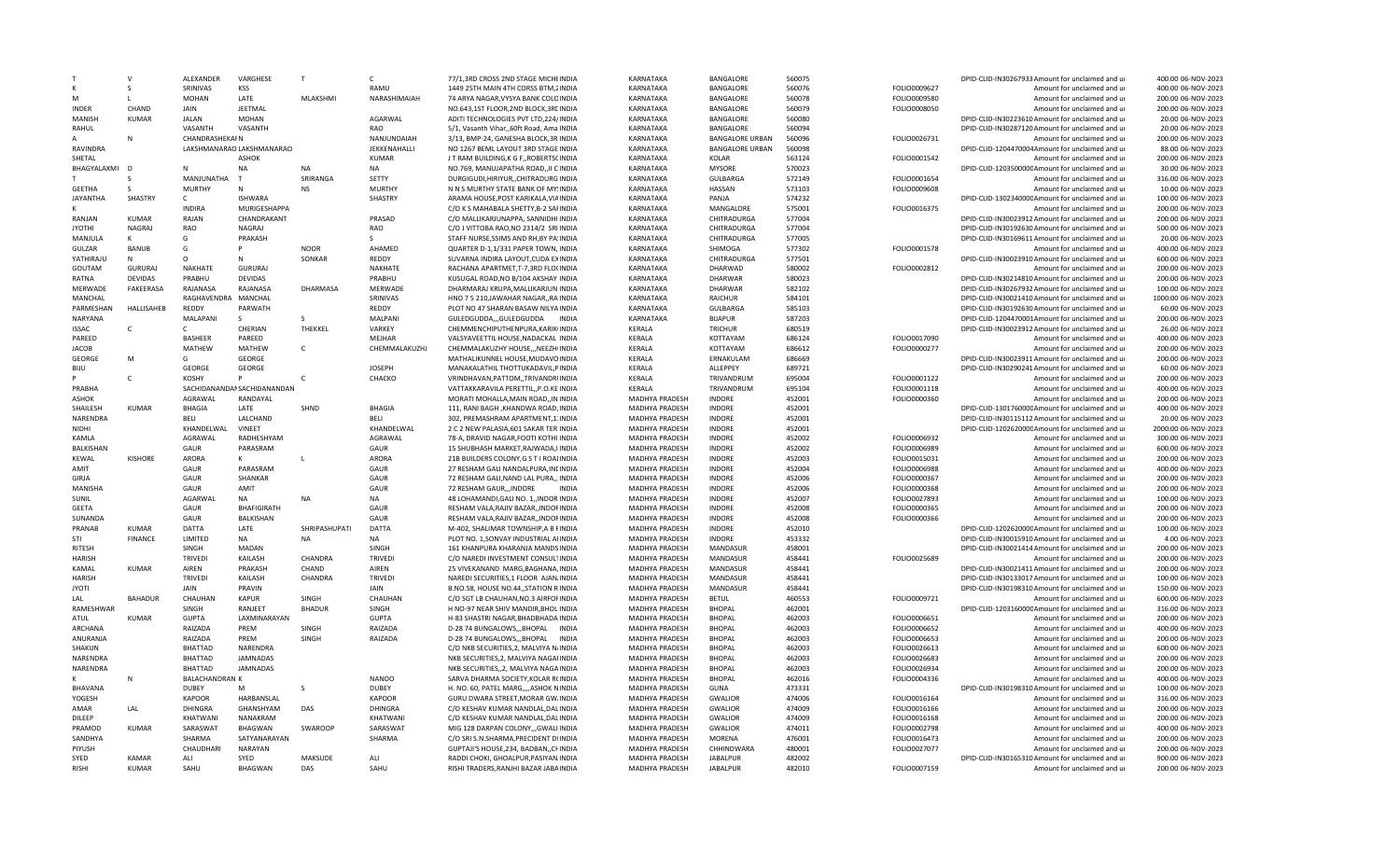| <b>ARCHNA</b>                |                      | <b>AGRAWAL</b>               | KRISHNAMURARI                    |                | AGRAWAL                  | C/O KRISHNA ALUMINIUM INDUSTIINDIA                                               | MADHYA PRADESH             | <b>JABALPUR</b>                | 483501           | FOLIO0005464                 | Amount for unclaimed and u                                                                          | 200.00 06-NOV-2023                          |
|------------------------------|----------------------|------------------------------|----------------------------------|----------------|--------------------------|----------------------------------------------------------------------------------|----------------------------|--------------------------------|------------------|------------------------------|-----------------------------------------------------------------------------------------------------|---------------------------------------------|
| SURENDRA                     |                      | SINGH                        | <b>JAI</b>                       |                | SINGH                    | M P NAGAR, SECTOR-02, MUKHTIYAIINDIA                                             | MADHYA PRADESH             | SATNA                          | 485001           |                              | DPID-CLID-IN30155721 Amount for unclaimed and ur                                                    | 200.00 06-NOV-2023                          |
| <b>IYOTI</b>                 |                      | SINGH                        | SHIVENDRA                        | <b>BAHADUR</b> | SINGH                    | AMAHA HOUSE, BODA BAGH ROAD, INDIA                                               | MADHYA PRADESH             | <b>RFWA</b>                    | 486001           |                              | DPID-CLID-IN30133020 Amount for unclaimed and ur                                                    | 100.00 06-NOV-2023                          |
| MAHESH                       | <b>KUMAR</b>         | JAIN                         | RAJENDRA                         | KUMAR          | JAIN                     | RAMDHEEN MARG, RAJNANDGAON INDIA                                                 | MADHYA PRADESH             | RAJNANDGAON                    | 491441           |                              | DPID-CLID-160101000CAmount for unclaimed and ur                                                     | 200.00 06-NOV-2023                          |
| SEEMA                        |                      | <b>GUPTA</b>                 | CHETAN                           |                | <b>GUPTA</b>             | FLAT NO. 311, M SAI VIHAR, COMPLINDIA                                            | MADHYA PRADESH             | <b>RAIPLIR</b>                 | 492001           |                              | DPID-CLID-120200000CAmount for unclaimed and ur                                                     | 26.00 06-NOV-2023                           |
| SWATI                        |                      | <b>JAIN</b>                  | <b>SUBHASH</b>                   | CHAND          | JAIN                     | GUNJ PARA, RAIPUR,,<br><b>INDIA</b>                                              | MADHYA PRADESH             | RAIPUR                         | 492001           |                              | DPID-CLID-IN30045010 Amount for unclaimed and ur                                                    | 2.00 06-NOV-2023                            |
| RAJESH                       |                      | SINGHAL                      | <b>NA</b>                        | <b>NA</b>      | <b>NA</b>                | 224, RISHABH COMPLEX, M G ROAD, INDIA                                            | MADHYA PRADESH             | RAIPUR                         | 492001           |                              | DPID-CLID-IN30133018 Amount for unclaimed and ur                                                    | 2400.00 06-NOV-2023                         |
| MUKFSH                       |                      | NAGPAL                       | <b>GANGAVISHANDAS</b>            |                | NAGPAL                   | 34, VIVEKANAND NAGAR,,,,RAIPUR INDIA                                             | MADHYA PRADESH             | <b>RAIPUR</b>                  | 492001           |                              | DPID-CLID-120113000CAmount for unclaimed and ur                                                     | 600.00 06-NOV-2023                          |
| CHANDRASHIELA                |                      | EDGAR                        | LATF                             | WALLACE        | EDGAR                    | 2 PRASHANTI MARG, NEAR STATE BJINDIA                                             | MADHYA PRADESH             | RAIPUR                         | 492007           |                              | DPID-CLID-IN30133019 Amount for unclaimed and ur                                                    | 600.00 06-NOV-2023                          |
| RAM                          | LAL                  | SHRIVASTAVA                  | LATE                             | ASHRAFILAL     | SHRIVASTAVA              | HNO Y 250, KOTA,, RAIPUR<br><b>INDIA</b>                                         | MADHYA PRADESH             | <b>RAIPUR</b>                  | 492010           | FOLIO0005123                 | Amount for unclaimed and ur                                                                         | 200.00 06-NOV-2023                          |
| <b>BALAKRISHNA</b>           | -S                   | SALIAN                       | SHEKAR                           | TUKRA          | SALIAN                   | QUEENS MANSION BUILDING, 44 4 / INDIA                                            | MAHARASHTRA                | MUMBA                          | 400001           |                              | DPID-CLID-IN30051313 Amount for unclaimed and ur                                                    | 50.00 06-NOV-2023                           |
| VINOD                        | <b>KUMAR</b>         | PORWAL                       | SHANTI                           | LALII          | PORWAL                   | C\O KAMAL JAIN, ROOM NO.39, 2NEINDIA                                             | MAHARASHTRA                | <b>MUMBAI</b>                  | 400002           | FOLIO0006037                 | Amount for unclaimed and u                                                                          | 2.00 06-NOV-2023                            |
| <b>UGAMRAJ</b>               | $\mathbf{v}$         | <b>JAIN</b>                  | VAKTAVARMAL                      |                |                          | 108/116 VITHAL WADI, IST FLOOR R INDIA                                           | MAHARASHTRA                | <b>MUMBAI</b>                  | 400002           | FOLIO0014791                 | Amount for unclaimed and ur                                                                         | 200.00 06-NOV-2023                          |
| KAMAL                        | M                    | SINGHVI                      | <b>NA</b>                        | <b>NA</b>      | <b>NA</b>                | 336/B KALBADEVI ROAD, ROOM NO INDIA                                              | MAHARASHTRA                | <b>MUMBAI</b>                  | 400002           | FOLIO0019212                 | Amount for unclaimed and ur                                                                         | 200.00 06-NOV-2023                          |
| VIMLADEVI                    |                      | <b>BIYANI</b>                | KISHANLAL                        |                | <b>BIYANI</b>            | C/O LENNOX TEXTILE INDUSTRIES, 1 INDIA                                           | MAHARASHTRA                | <b>MUMBAI</b>                  | 400002           | FOLIO0024621                 | Amount for unclaimed and ur                                                                         | 200.00 06-NOV-2023                          |
| SADHANA                      |                      | GADIA                        | MAHENDRA                         |                | GADIA                    | MAHAVEER SADAN, TOP FLOOR,,11INDIA                                               | MAHARASHTRA                | <b>MUMBAI</b>                  | 400002           | FOLIO0024452                 | Amount for unclaimed and ur                                                                         | 8.00 06-NOV-2023                            |
| PANKAJ                       | <b>HIRALAI</b>       | SHAH                         | HIRA                             |                | LAL                      | INDUSTRIAL CORPORATION, 8/B 1S INDIA                                             | MAHARASHTRA                | <b>MUMBAI</b>                  | 400003           | FOLIO0025424                 | Amount for unclaimed and ur                                                                         | 200.00 06-NOV-2023                          |
| SHYLA                        | ANNU                 | MATHEW                       | JACOB                            |                | MATHEW                   | 11, KARTIKEYA NOFRA, NAVY NAGAIINDIA                                             | MAHARASHTRA                | MUMBAI                         | 400005           | FOLIO0024613                 | Amount for unclaimed and ur                                                                         | 200.00 06-NOV-2023                          |
| RAIFFV                       | ĸ                    | <b>AGARWAL</b>               | $\mathsf{K}$                     | LG             | AGARWAL                  | 53. 'SUNITA'.9TH FLOOR, CUFFE PAIINDIA                                           | MAHARASHTRA                | <b>MUMBAI</b>                  | 400005           | FOLIO0025142                 | Amount for unclaimed and ur                                                                         | 800.00 06-NOV-2023                          |
| <b>JANKI</b>                 | LAL                  | KARRA                        | GOKUL                            | CHAND          | KABRA                    | JEEVAN VIHAR, GRD. FLOOR, FLAT N(INDIA                                           | MAHARASHTRA                | <b>MUMBAI</b>                  | 400006           | FOLIO0017584                 | Amount for unclaimed and ur                                                                         | 300.00 06-NOV-2023                          |
| NALIN                        | PURSHOTTAMDA POOJARA |                              | PURSHOTTAMDAS                    |                | POOJARA                  | 43, KAMAL, 69, WALKESHWAR ROAIINDIA                                              | MAHARASHTRA                | MUMBAI                         | 400006           |                              | DPID-CLID-IN30216410 Amount for unclaimed and ur                                                    | 200.00 06-NOV-2023                          |
| <b>DINESH</b>                | <b>HIRJI</b>         | <b>GALA</b>                  | HIRI                             | M              | GALA                     | 339 RAJESH BLDG 2ND/77,OPP LANINDIA                                              | MAHARASHTRA                | <b>MUMBAI</b>                  | 400007           | FOLIO0004795                 | Amount for unclaimed and ur                                                                         | 200.00 06-NOV-2023                          |
| HELEN                        |                      | <b>DSOUZA</b>                | <b>CLIFFORD</b>                  |                | <b>DSOUZA</b>            | BIT CHAWL NO 10 RNO 73 3RD FLO INDIA                                             | MAHARASHTRA                | <b>MUMBAI</b>                  | 400011           | FOLIO0011374                 | Amount for unclaimed and ur                                                                         | 400.00 06-NOV-2023                          |
|                              | N                    | SALVI                        | N                                | G              | SALVI                    | NAIGAON, NEW POLICE LINE, G/13, INDIA                                            | MAHARASHTRA                | <b>MUMBAI</b>                  | 400012           | FOLIO0010212                 | Amount for unclaimed and ur                                                                         | 400.00 06-NOV-2023                          |
| <b>KASTUR</b>                |                      | GALA                         | LAKHAMSHI                        |                | GALA                     | A-3/3 POONAM PARK LALBANG, INCINDIA                                              | MAHARASHTRA                | <b>MUMBAI</b>                  | 400012           | FOLIO0025361                 | Amount for unclaimed and ur                                                                         | 1000.00 06-NOV-2023                         |
| MADHULIKA                    |                      | <b>BOKIL</b>                 | SANJIV                           |                | <b>BOKIL</b>             | 302, CONDOR GARDEN, TATA COLINDIA                                                | MAHARASHTRA                | <b>MUMBAI</b>                  | 400012           |                              | DPID-CLID-IN30076510 Amount for unclaimed and ur                                                    | 100.00 06-NOV-2023                          |
| MADANLAL                     |                      | SURANA                       | RATANLAL                         |                | SURANA                   | 9 KOYAJI CHAWL, GK ROAD NAIGO/INDIA                                              | MAHARASHTRA                | MUMBAI                         | 400014           | FOLIO0014761                 | Amount for unclaimed and ur                                                                         | 200.00 06-NOV-2023                          |
| SHARAD                       | $\mathbf{v}$         | <b>RAO</b>                   | A                                | NVENKAT        | <b>RAO</b>               | C/O SOUTHERN COUNTRIES FINAN(INDIA                                               | MAHARASHTRA                | MUMBAI                         | 400014           | FOLIO0025206                 | Amount for unclaimed and ur                                                                         | 400.00 06-NOV-2023                          |
| RANGANATHAN                  |                      | NANDAKUMAR                   | GOVINDARAN<br><b>NA</b>          | <b>NA</b>      | RANGANATHAN<br><b>NA</b> | DOSTI FLAMINGO SUNDY FLAMA, BIINDIA<br>809 TULSIANI CHAMBERS.NARIMANINDIA        | MAHARASHTRA<br>MAHARASHTRA | MUMBAI<br><b>MUMBAI</b>        | 400015<br>400021 |                              | DPID-CLID-1201060002Amount for unclaimed and ur                                                     | 1000.00 06-NOV-2023<br>18502.00 06-NOV-2023 |
|                              | JCONSULTANTSP\LTD    |                              | $\Delta$                         |                |                          |                                                                                  |                            | MUMBAI                         |                  |                              | DPID-CLID-IN30112715 Amount for unclaimed and ur                                                    |                                             |
| VIJAYALAKSHM<br><b>KETAN</b> | DEVCHAND             | SHAH                         | DEVCHAND                         | VALJI          | RAMNATH<br>SHAH          | 5/217 SHREE NIKETAN, MUMBAI TA INDIA                                             | MAHARASHTRA                | <b>MUMBAI</b>                  | 400022<br>400022 | FOLIO0011281<br>FOLIO0011478 | Amount for unclaimed and ur                                                                         | 200.00 06-NOV-2023<br>200.00 06-NOV-2023    |
| PRAGNA                       | DEVCHAND             | SHAH                         | DEVCHAND                         | VALII          | SHAH                     | 87/9 SHANKAR VILLA JAIN SOCIETY, INDIA<br>87/9 SHANKAR VILLA JAIN SOCIETY, INDIA | MAHARASHTRA<br>MAHARASHTRA | <b>MUMBAI</b>                  | 400022           | FOLIO0011479                 | Amount for unclaimed and ur<br>Amount for unclaimed and ur                                          | 200.00 06-NOV-2023                          |
| <b>JAYANT</b>                | DEVCHAND             | SHAH                         | DEVCHAND                         | VALII          | SHAH                     | 87/9 SHANKAR VILLA JAIN SOCIETY, INDIA                                           | MAHARASHTRA                | MUMBAI                         | 400022           | FOLIO0011480                 | Amount for unclaimed and ur                                                                         | 200.00 06-NOV-2023                          |
| <b>JOSEPH</b>                |                      | QUADRAS                      | <b>NICHOLAS</b>                  |                | QUADRAS                  |                                                                                  | MAHARASHTRA                | MUMBAI                         | 400023           | FOLIO0016862                 | Amount for unclaimed and ur                                                                         | 400.00 06-NOV-2023                          |
| MADHUKAR                     |                      | SHETH                        | CHIMANLAL                        |                |                          | BANK OF BARODA, MAIN OFFICE NRINDIA<br>SHOP NO.3, RAJABAHADUR MANSI(INDIA        | MAHARASHTRA                | MUMBAI                         | 400023           | FOLIO0024647                 | Amount for unclaimed and ur                                                                         | 1000.00 06-NOV-2023                         |
| <b>JFFTFNDRA</b>             |                      | <b>BHAVANANI</b>             | <b>JETHU</b>                     |                | <b>BHAVNANI</b>          | 3/1 NANIK NIWAS. WARDEN ROAD INDIA                                               | MAHARASHTRA                | MUMBAI                         | 400026           | FOLIO0005995                 | Amount for unclaimed and ur                                                                         | 200.00 06-NOV-2023                          |
| SUSHIL                       | KHETSHI              | SHAH                         | KHETSHI                          | PADAMSHI       | SHAH                     | 13 SMRUTI KUNJ 1ST FLOOR, 222 SEINDIA                                            | MAHARASHTRA                | MUMBAI                         | 400028           | FOLIO0011475                 | Amount for unclaimed and ur                                                                         | 400.00 06-NOV-2023                          |
| SATISH                       | SHANTARAM            | MITHBAVKAR                   | SHANTARAM                        | VITHAL         | MITHBAVKAR               | 112, TENAMENT MUNICIPAL STAFF INDIA                                              | MAHARASHTRA                | <b>MUMBAI</b>                  | 400030           |                              | DPID-CLID-IN30185410 Amount for unclaimed and ur                                                    | 50.00 06-NOV-2023                           |
| SHIV                         | <b>DUTTSINGH</b>     | <b>BHADORIA</b>              | SHYAM                            | SINGH          | <b>BHADORIA</b>          | 84 ENTERPRISE 8TH FLOOR, FORJET INDIA                                            | MAHARASHTRA                | MUMBAI                         | 400036           | FOLIO0014659                 | Amount for unclaimed and ur                                                                         | 300.00 06-NOV-2023                          |
| <b>SEMIT</b>                 | PHARMACAUTIC/ LTD    |                              |                                  | <b>NA</b>      | <b>NA</b>                | SEMIT PHARMACAUTLCALS& CHEMINDIA                                                 |                            |                                |                  |                              |                                                                                                     |                                             |
| NEERAJ                       |                      |                              |                                  |                |                          |                                                                                  |                            |                                |                  |                              |                                                                                                     |                                             |
|                              |                      |                              | <b>NA</b>                        |                |                          |                                                                                  | MAHARASHTRA                | <b>MUMBAI</b>                  | 400039           | FOLIO0025328                 | Amount for unclaimed and ur                                                                         | 200.00 06-NOV-2023                          |
|                              |                      | <b>JOSHI</b>                 | В                                | C              | <b>JOSHI</b>             | E-304, ROYAL CLASSIC, NEW LINK RIINDIA                                           | MAHARASHTRA                | <b>MUMBAI</b>                  | 400053           |                              | DPID-CLID-IN30047642 Amount for unclaimed and ur                                                    | 2000.00 06-NOV-2023                         |
| <b>TASNEEN</b>               | MOHANED              | <b>HUSAIN</b>                | NA                               | <b>NA</b>      | <b>NA</b>                | FERNVEL APARTMENTS FLAT 101 15 INDIA                                             | MAHARASHTRA                | <b>MUMBAI</b>                  | 400054           | FOLIO0018693                 | Amount for unclaimed and ur                                                                         | 200.00 06-NOV-2023                          |
| HASUMATI                     | A                    | <b>THAKFR</b>                | ARVIND                           | $\mathcal{S}$  | THAKER                   | 4 SURYA SADAN 6TH ROAD T P S V, INDIA                                            | MAHARASHTRA<br>MAHARASHTRA | MUMBAI<br>MUMBAI               | 400055           | FOLIO0011291                 | Amount for unclaimed and ur                                                                         | 400.00 06-NOV-2023                          |
| SALOCHINA                    | <b>RAMESH</b>        | CHANDIRAMANI RAM             |                                  |                |                          | COOPER HOSPITAL STAFF QUARTERINDIA                                               |                            |                                | 400056           | FOLIO0004873                 | Amount for unclaimed and ur                                                                         | 400.00 06-NOV-2023                          |
| <b>UDAY</b>                  | DFVI                 | SHAH                         | RAMESH                           |                | SHAH                     | 41 GEETA, J P ROAD, ANDHERI WESTINDIA                                            | MAHARASHTRA                | <b>MUMBAI</b><br>MUMBAI        | 400058           |                              | DPID-CLID-IN30154916 Amount for unclaimed and ur                                                    | 4.00 06-NOV-2023                            |
| KAMALA<br>SHREEJI            | CAPITALANDFINALTD    | DAGA                         | KAILASHCHANDRA<br>SOHAN          | LALI           | DAGA<br><b>KOGTA</b>     | 9/7 TIE SADAN J B NAGAR, ANDHERIINDIA<br>105. RASHMI TOWER, NEAR TO JAININDIA    | MAHARASHTRA                | <b>MUMBAI</b>                  | 400059<br>400059 | FOLIO0014674<br>FOLIO0024847 | Amount for unclaimed and ur<br>Amount for unclaimed and ur                                          | 400.00 06-NOV-2023<br>600.00 06-NOV-2023    |
|                              | $\mathsf{C}$         | VORA                         | <b>NA</b>                        | NΔ             | <b>NA</b>                | RAMRAI CHAWL ROOM NO.61.AMFINDIA                                                 | MAHARASHTRA                | <b>MUMBAI</b>                  | 400063           |                              | Amount for unclaimed and u                                                                          | 200.00 06-NOV-2023                          |
| SHANTILAL<br>NITIN           |                      | GAIKWAD                      |                                  | KASHIRAM       | GAIKWAD                  |                                                                                  | MAHARASHTRA                | MUMBAI                         |                  | FOLIO0019208                 |                                                                                                     | 10.00 06-NOV-2023                           |
| PIYUSH                       |                      | <b>KAMDAR</b>                | <b>MANOHAR</b><br><b>BHAILAL</b> |                | KAMDAR                   | A-3-622, LINK PALACE CHS, PANNAL INDIA<br>604/A, SEETA MAHAL,, KASTURBA RINDIA   | MAHARASHTRA<br>MAHARASHTRA | <b>MUMBAI</b>                  | 400064<br>400066 |                              | DPID-CLID-120218000CAmount for unclaimed and ur                                                     | 2.00 06-NOV-2023                            |
| PUKHRAI                      | FATARAM              | CHOUDHARY                    | FATARAM                          |                | CHOUDHARY                | 1ST FLR, ROOM NO 2, K E DANABHAIINDIA                                            | MAHARASHTRA                | MUMBAI                         | 400066           |                              | DPID-CLID-IN30198310 Amount for unclaimed and ur<br>DPID-CLID-120235000CAmount for unclaimed and ur | 4000.00 06-NOV-2023                         |
| BHADRESH                     | D                    | <b>GOHIL</b>                 | DAMJIBHAI                        | $\mathsf{R}$   | <b>GOHIL</b>             | 4, MEHUL BLDG., IST.FLOOR,, OPP.A. INDIA                                         | MAHARASHTRA                | <b>MUMBAI</b>                  | 400067           | FOLIO0026956                 | Amount for unclaimed and ur                                                                         | 150.00 06-NOV-2023                          |
| CHAND                        | <b>RAKANT</b>        | LAKHANI                      | BHAGUANJI                        |                | LAKHANI                  | C/301 RAJKISHORE SOCIETY, MEURIHNDIA                                             | MAHARASHTRA                | <b>MUMBAI</b>                  | 400067           | FOLIO0017130                 | Amount for unclaimed and ur                                                                         | 400.00 06-NOV-2023                          |
| SANJAY                       |                      | SHINDE                       | D                                |                |                          | 4 SAIKRUPA CO OP SOCIETY, SANT KINDIA                                            | MAHARASHTRA                | MUMBAI                         | 400068           |                              | DPID-CLID-1203320001Amount for unclaimed and ur                                                     | 84.00 06-NOV-2023                           |
| MRUDULA                      | M                    | <b>DESAI</b>                 | <b>NA</b>                        | <b>NA</b>      | <b>NA</b>                | RAGHUNATH NIWAS.GAVTHAN RO/INDIA                                                 | MAHARASHTRA                | <b>MUMBAI</b>                  | 400071           | FOLIO0018543                 | Amount for unclaimed and u                                                                          | 200.00 06-NOV-2023                          |
| <b>JAYARAMAKUMAR</b>         |                      |                              | <b>ΝΑ</b>                        | <b>NA</b>      | <b>NA</b>                | C/O BIGSHARE SERVICES PVT LTD,E INDIA                                            | MAHARASHTRA                | MUMBAI                         | 400072           | FOLIO0027343                 | Amount for unclaimed and ur                                                                         | 1000.00 06-NOV-2023                         |
| <b>DINABEN</b>               | <b>HARKISANDAS</b>   | PAREKH                       | <b>HARKISANDAS</b>               |                | PAREKH                   | LAGDIWALA ESTATE HINGWALA LAIINDIA                                               | MAHARASHTRA                | MUMBAI                         | 400077           | FOLIO0011428                 | Amount for unclaimed and ur                                                                         | 400.00 06-NOV-2023                          |
| MAHENDRA                     | MANSUKHLAL           | DESAI                        | MANSUKHLAL                       |                | DESAI                    | 91/2, SHASHI PRABHA, GARODIA NAINDIA                                             | MAHARASHTRA                | <b>MUMBAI</b>                  | 400077           | FOLIO0024608                 | Amount for unclaimed and ur                                                                         | 200.00 06-NOV-2023                          |
| <b>SURESH</b>                | D                    | <b>KUNDAR</b>                | D                                | $\overline{A}$ | KUNDAR                   | NAGAPPA CHAWL, OPP. BANK OF BINDIA                                               | MAHARASHTRA                | <b>MUMBAI</b>                  | 400078           | FOLIO0025745                 | Amount for unclaimed and ur                                                                         | 200.00 06-NOV-2023                          |
| <b>SMITA</b>                 |                      | <b>JAYSHANKAR</b>            | SOMAN                            |                | GOPALAN                  | PARK ROYAKE FLAT NO 1802 18TH IINDIA                                             | MAHARASHTRA                | <b>MUMBAI</b>                  | 400080           |                              | DPID-CLID-IN30061011 Amount for unclaimed and ur                                                    | 40.00 06-NOV-2023                           |
| <b>NIPUN</b>                 | MULCHAND             | GADA                         | MULCHAND                         |                | GADA                     | A/103, KANTA APT, HEERA NAGAR, INDIA                                             | MAHARASHTRA                | <b>MUMBAI</b>                  | 400080           |                              | DPID-CLID-120515000CAmount for unclaimed and ur                                                     | 800.00 06-NOV-2023                          |
| <b>MUKUND</b>                |                      | <b>ASHAR</b>                 | PRAGJI                           |                |                          | C/O AWAZ CO 48-A M G ROAD, GHAINDIA                                              | MAHARASHTRA                | <b>MUMBAI</b>                  | 400086           | FOLIO0011320                 | Amount for unclaimed and u                                                                          | 200.00 06-NOV-2023                          |
| ASHOK                        |                      | <b>SHAH</b>                  | <b>JASHWANTLAL</b>               |                |                          | ASIAN TEMPO HOUSE, LB S MARG, NNDIA                                              | MAHARASHTRA                | MUMBAI                         | 400086           |                              | DPID-CLID-IN30133018 Amount for unclaimed and ur                                                    | 200.00 06-NOV-2023                          |
| BRAHMADEO                    | ABA                  | KOLAPE                       | ABA                              | DHONDIBA       | KOLAPE                   | SAI BABA RAHIVASHI SANGH, MAHAINDIA                                              | MAHARASHTRA                | MUMBAI                         | 400088           |                              | DPID-CLID-IN30023913 Amount for unclaimed and ur                                                    | 102.00 06-NOV-2023                          |
| <b>KISHORE</b>               |                      | SUKHANKAR                    | RASHNATH                         |                |                          | 6 GANESH DAYA BHAVAN, NEXT TO INDIA                                              | MAHARASHTRA                | MUMBAI                         | 400091           | FOLIO0025635                 | Amount for unclaimed and ur                                                                         | 200.00 06-NOV-2023                          |
| RASIKLAL                     |                      | DHAMI                        | <b>NA</b>                        | NΑ             | <b>NA</b>                | B/7JAWAN NAGAR 4TH FLOOR.OPP INDIA                                               | MAHARASHTRA                | MUMBAI                         | 400092           | FOLIO0014811                 | Amount for unclaimed and u                                                                          | 116.00 06-NOV-2023                          |
| BALMUKUND                    |                      | <b>GATTANI</b>               | <b>NA</b>                        | <b>NA</b>      | <b>NA</b>                | B 702 OM SAI SHRAVAN, OPP SHIMIINDIA                                             | MAHARASHTRA                | MUMBAI                         | 400092           |                              | DPID-CLID-IN30088813 Amount for unclaimed and ur                                                    | 7500.00 06-NOV-2023                         |
| AJITHA                       | M                    | <b>ELIAS</b><br><b>ELIAS</b> | $\vee$                           | M              | MATHAI<br><b>ELIAS</b>   | B 1 KARUNA PARK, 137 M V ROAD, AINDIA<br>B 1 KARUNA PARK, 137 M V ROAD, AINDIA   | MAHARASHTRA<br>MAHARASHTRA | <b>MUMBAI</b><br><b>MUMBAI</b> | 400093<br>400093 | FOLIO0015907<br>FOLIO0015908 | Amount for unclaimed and ur<br>Amount for unclaimed and ur                                          | 400.00 06-NOV-2023<br>400.00 06-NOV-2023    |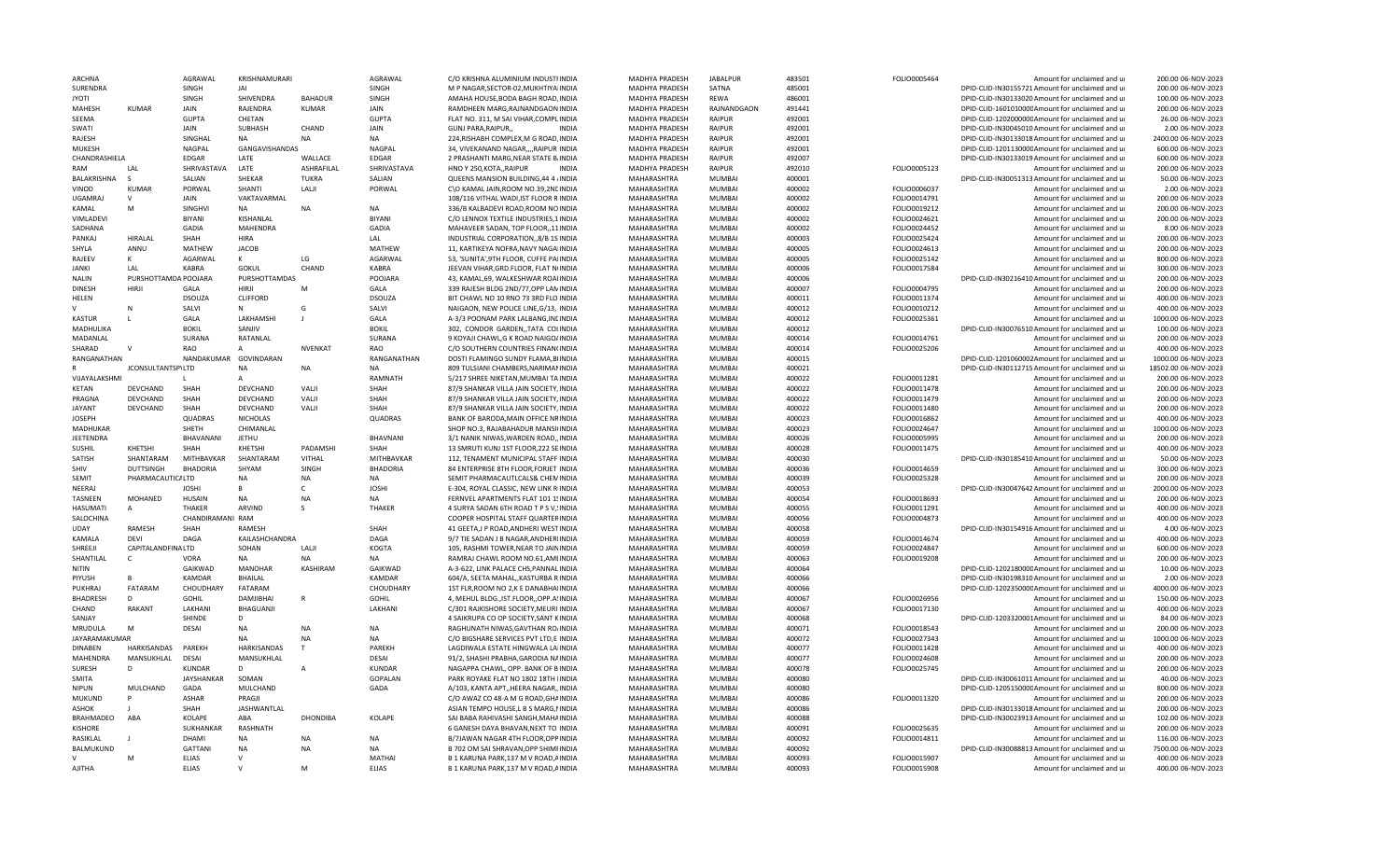| ANITHA                              |                    | <b>ELIAS</b>               |                              | M                     | <b>ELIAS</b>           | B 1 KARUNA PARK, 137 M V ROAD, AINDIA                                        | MAHARASHTRA      | MUMBA                     | 400093           | FOLIO0015909 | Amount for unclaimed and ur                                                                          | 400.00 06-NOV-2023                       |
|-------------------------------------|--------------------|----------------------------|------------------------------|-----------------------|------------------------|------------------------------------------------------------------------------|------------------|---------------------------|------------------|--------------|------------------------------------------------------------------------------------------------------|------------------------------------------|
| <b>ACHARYA</b>                      | <b>MAHFNDRA</b>    | PRASAD                     | <b>RFVABHAI</b>              |                       |                        | 18/B NAND BHUVAN M C ROAD OP INDIA                                           | MAHARASHTRA      | MUMBAI                    | 400093           | FOLIO0014825 | Amount for unclaimed and ur                                                                          | 200.00 06-NOV-2023                       |
| HIMANSHU                            |                    | GUPTA                      | CHANDRA                      |                       | PRAKASH                | B/8 RANJANI BARC COLONY 1ST FL(INDIA                                         | MAHARASHTRA      | <b>MUMBAI</b>             | 400094           |              | DPID-CLID-IN30154916 Amount for unclaimed and ur                                                     | 600.00 06-NOV-2023                       |
| SUBHASH                             |                    | SAWANI                     | RAJARAM                      | PANDURANG             | SAWANT                 | 91 ROHINI MAHIENDRA NAGAR, HA INDIA                                          | MAHARASHTRA      | MUMBAI                    | 400097           | FOLIO0002554 | Amount for unclaimed and ur                                                                          | 200.00 06-NOV-2023                       |
| <b>DINESH</b>                       |                    | SHAH                       | JESINGLAL                    |                       |                        | 12/3, GAUSHALA BUILDING, GAUSH INDIA                                         | MAHARASHTRA      | <b>MUMBAI</b>             | 400097           | FOLIO0025712 | Amount for unclaimed and ur                                                                          | 200.00 06-NOV-2023                       |
| SOMABHAI                            | BAICHANDBHAI PATEL |                            | RAICHAND                     |                       | PATEL                  | 201, MAHUDI DARSHAN,, KEDARMAINDIA                                           | MAHARASHTRA      | MUMRAI                    | 400097           |              | DPID-CLID-120112010CAmount for unclaimed and ur                                                      | 100.00 06-NOV-2023                       |
| KANNAN                              |                    | PARAMASIVAM                | PARAMASIVAM                  |                       |                        | A-4/13 NABARD NAGAR, THAKUR C(INDIA                                          | MAHARASHTRA      | <b>MUMBAI</b>             | 400101           | FOLIO0005947 | Amount for unclaimed and ur                                                                          | 200.00 06-NOV-2023                       |
| GARGI                               |                    | SACHDEVA                   | PARMA                        | <b>NAND</b>           | SACHDEVA               | 6D, 402, ALICA NAGAR, LOKHANDWINDIA                                          | MAHARASHTRA      | <b>MUMBAI</b>             | 400101           | FOLIO0025695 | Amount for unclaimed and ur                                                                          | 200.00 06-NOV-2023                       |
| PRABODH                             | VASUDEO            | MALANDKAR                  | VASUDEO                      | TUKARAM               | MALANDKAR              | 502, 5th FLR, DIVYA JYOT CHS,LTD. IINDIA                                     | MAHARASHTRA      | MUMBAI                    | 400104           |              | DPID-CLID-120379000CAmount for unclaimed and ur                                                      | 100.00 06-NOV-2023                       |
| NAGESWARA                           | RAO                | RAVOORU                    | <b>NA</b>                    | <b>NA</b>             | <b>NA</b>              | 603 TOWER RUNWAL PLAZA, IST POINDIA                                          | MAHARASHTRA      | <b>THANE</b>              | 400606           | FOLIO0027892 | Amount for unclaimed and ur                                                                          | 100.00 06-NOV-2023                       |
| ANIL                                |                    | SHINDE                     | <b>BANDOPANI</b>             |                       | SHINDE                 | C6-9 O-4 SECTOR NO 6,CBD KONKA INDIA                                         | MAHARASHTRA      | <b>THANE</b>              | 400615           | FOLIO0004781 | Amount for unclaimed and ur                                                                          | 400.00 06-NOV-2023                       |
| SANJAY                              | R                  | <b>KOTKAR</b>              | <b>BALKRISHNA</b>            | $\mathbf{v}$          | <b>KOTKAR</b>          | C/O C P SHAH 268 WANI ALI URAN. INDIA                                        | MAHARASHTRA      | <b>THANE</b>              | 400702           |              | Amount for unclaimed and u                                                                           | 200.00 06-NOV-2023                       |
|                                     | RAMSAGAR           |                            |                              |                       |                        |                                                                              |                  |                           |                  | FOLIO0002645 |                                                                                                      |                                          |
| <b>DFVFNDRA</b>                     |                    | YADAV                      | RAMSAGAR                     |                       |                        | C/O PLOT NO. 117 UNIT NO.2, SECT(INDIA                                       | MAHARASHTRA      | <b>THANE</b>              | 400703           |              | DPID-CLID-120106000CAmount for unclaimed and u                                                       | 400.00 06-NOV-2023                       |
| AARIF                               | AZIZ               | MULLA                      | AZIZ                         | H                     | MULLA                  | B-3/7, ROOM NO 4:1, SECTOR -04,, VINDIA                                      | MAHARASHTRA      | <b>THANF</b>              | 400703           |              | DPID-CLID-120106000CAmount for unclaimed and ur                                                      | 140.00 06-NOV-2023                       |
| <b>GURMUKH</b>                      | K                  | <b>WADHWANI</b>            | <b>KISHINDAR</b>             |                       | <b>WADHWANI</b>        | B/208, JAI LAXMI CO-OP-HSG-SOC LINDIA                                        | MAHARASHTRA      | <b>THANE</b>              | 401105           | FOLIO0026415 | Amount for unclaimed and u                                                                           | 200.00 06-NOV-2023                       |
| VAISHALI                            | <b>JAGANNATH</b>   | SAMANT                     | <b>JAGANNATH</b>             | NARAYAN               | SAMANT                 | JAKAT NAKA, DAYASAGER APT, 2ND INDIA                                         | MAHARASHTRA      | THANE                     | 401303           |              | DPID-CLID-IN30154915 Amount for unclaimed and ur                                                     | 8.00 06-NOV-2023                         |
| ABHIJEET                            | <b>BHAURAO</b>     | <b>SARASWAT</b>            | <b>BHAURAO</b>               |                       |                        | B/2/104 MAHENDRA PARK, BOISAR, INDIA                                         | MAHARASHTRA      | <b>THANE</b>              | 401501           |              | DPID-CLID-IN30154915 Amount for unclaimed and ur                                                     | 300.00 06-NOV-2023                       |
| VRUSHALI                            | SATISH             | KHESE                      | NA                           | <b>NA</b>             | NA                     | 154 SHUKRAWAR PETH, NEAR CHIN INDIA                                          | MAHARASHTRA      | PUNE                      | 411002           | FOLIO0019090 | Amount for unclaimed and ur                                                                          | 200.00 06-NOV-2023                       |
| PRITI                               | NILESH             | <b>GUPTA</b>               | NILESH                       | SUBHASH               | <b>GUPTA</b>           | 917 19 F SHUBHANAN APTS,F C RCINDIA                                          | MAHARASHTRA      | PUNE                      | 411004           |              | DPID-CLID-IN30018311 Amount for unclaimed and ur                                                     | 50.00 06-NOV-2023                        |
| <b>INDER</b>                        |                    | SINGH                      | BADLU                        |                       | RAM                    | OC 3 BN, NATIONAL DEFENCE ACALINDIA                                          | MAHARASHTRA      | PUNF                      | 411023           | FOLIO0015666 | Amount for unclaimed and ur                                                                          | 200.00 06-NOV-2023                       |
| DHONDU                              | <b>BABAN</b>       | SURGUDE                    | <b>BABAN</b>                 | RAMCHANDRA            | SURGUDE                | ABHIRUCHI KIRTINAGAR, NEW SANCINDIA                                          | MAHARASHTRA      | PUNE                      | 411027           | FOLIO0001896 | Amount for unclaimed and ur                                                                          | 400.00 06-NOV-2023                       |
| CHANDRAKALA                         | DHONDU             | SURGUDE                    | DHONDU                       | <b>BABAN</b>          | SURGUDE                | ABHIRUCHI KIRTINAGAR, NEW SANCINDIA                                          | MAHARASHTRA      | PUNF                      | 411027           | FOLIO0001897 | Amount for unclaimed and ur                                                                          | 400.00 06-NOV-2023                       |
| NAVALMAL                            |                    | <b>JAIN</b>                | NAVALMAL                     | NATHMAL               | <b>JAIN</b>            | 84 NEW TIMBER MARKET PUNE INDIA                                              | MAHARASHTRA      | PUNE                      | 411042           | FOLIO0001895 | Amount for unclaimed and ur                                                                          | 600.00 06-NOV-2023                       |
| NFFTU                               |                    | <b>MORE</b>                | LAXMAN                       | TULSHIRAM             | SALUNKE                | 524 BHAVANI PETH, HARKANAGAR, IINDIA                                         | MAHARASHTRA      | PUNF                      | 411042           |              | DPID-CLID-IN30051316 Amount for unclaimed and ur                                                     | 10.00 06-NOV-2023                        |
| REKHA                               | PRAFULLA           | <b>JADHAV</b>              | PRAFULLA                     | VISHNUPANT            | <b>JADHAV</b>          | MANAV MANDIR HOUSING COMPLINDIA                                              | MAHARASHTRA      | PUNE                      | 411043           | FOLIO0010003 | Amount for unclaimed and ur                                                                          | 200.00 06-NOV-2023                       |
| SAMBAIL                             |                    | SHINDE                     | <b>BABURAO</b>               |                       | SHINDE                 | 47, HARI PRASAD APPT., VITTHALW INDIA                                        | MAHARASHTRA      | PUNF                      | 411051           | FOLIO0011400 | Amount for unclaimed and ur                                                                          | 200.00 06-NOV-2023                       |
|                                     |                    |                            | SUBHASHLAL                   |                       |                        |                                                                              | MAHARASHTRA      | PLINE                     |                  |              | DPID-CLID-IN30177414 Amount for unclaimed and ur                                                     | 120.00.06-NOV-2023                       |
| SUSHILKUMAR                         | SUBHASHLAL         | GUNDECHA                   |                              | SHIVLAL               | GUNDECHA               | A/P ALEFATA, TAL JUNNAR, , PUNE INDIA                                        |                  |                           | 412411           |              |                                                                                                      |                                          |
| PREMLATA                            |                    | RANDAD                     | RAMANUJJI                    |                       | RANDAD                 | RANDAD HOUSE, 23/41 KAPAD MAFINDIA                                           | MAHARASHTRA      | LATUR                     | 413512           | FOLIO0001898 | Amount for unclaimed and ur                                                                          | 200.00 06-NOV-2023                       |
| <b>SUSHILA</b>                      |                    | PATEKAR                    | MADHUKAR                     |                       | PATEKAR                | 852 VITTHAL BHUVAN, BAGADPATTIINDIA                                          | MAHARASHTRA      | AHMEDNAGAR                | 414001           | FOLIO0010010 | Amount for unclaimed and ur                                                                          | 2.00 06-NOV-2023                         |
| SUMITRADEVI                         | SHANTILAL          | DHOOT                      | NARAYAN                      | <b>LALPARTHVIRAI</b>  | <b>MUNDA</b>           | WARD NO.14, VASANT COLONY, ICH. INDIA                                        | MAHARASHTRA      | SATARA                    | 415116           |              | DPID-CLID-120247000CAmount for unclaimed and ur                                                      | 3000.00 06-NOV-2023                      |
| <b>KANAYO</b>                       |                    | <b>DHANWANI</b>            | LALCHAND                     |                       | DHANWANI               | POONAM SOCIETY, OPP UMC, , ULHAINDIA                                         | MAHARASHTRA      | <b>THANF</b>              | 421003           | FOLIO0005958 | Amount for unclaimed and ur                                                                          | 200.00 06-NOV-2023                       |
| <b>BHARTI</b>                       |                    | DHANWANI                   | RAMCHAND                     |                       | DHANWANI               | POONAM SOCIETY, OPP UMC, , ULHAINDIA                                         | MAHARASHTRA      | <b>THANE</b>              | 421003           | FOLIO0005960 | Amount for unclaimed and ur                                                                          | 200.00 06-NOV-2023                       |
|                                     |                    | KANNAN                     | ALAGARSAMY                   |                       | KANDASAMY              | B-101, GANGA KUNJ CHS., DEENDA INDIA                                         | MAHARASHTRA      | <b>THANF</b>              | 421202           |              | DPID-CLID-120445000CAmount for unclaimed and ur                                                      | 200.00 06-NOV-2023                       |
| RAJESH                              |                    | AGRAWAL                    | OMPRAKASH                    |                       | AGRAWAL                | 16 SAI SHYAM CHHAYA.KOPAR RO/INDIA                                           | MAHARASHTRA      | <b>THANE</b>              | 421202           |              | DPID-CLID-IN30073210 Amount for unclaimed and ur                                                     | 1938.00 06-NOV-2023                      |
| SHAHIDA                             |                    | <b>MOMIN</b>               | MOHD                         |                       | ALI                    | 75 THANA ROAD,,,BHIWANDI<br><b>INDIA</b>                                     | MAHARASHTRA      | <b>THANE</b>              | 421302           | FOLIO0002599 | Amount for unclaimed and ur                                                                          | 400.00 06-NOV-2023                       |
|                                     |                    |                            |                              |                       |                        |                                                                              |                  |                           |                  |              |                                                                                                      |                                          |
| DAYANAND                            |                    | KAMAT                      | ĸ                            | AP                    | KAMAT                  | 5, MANGALDEEP APPTS., PLOT NO.1INDIA                                         | MAHARASHTRA      | <b>THANF</b>              | 421501           | FOLIO0024488 | Amount for unclaimed and ur                                                                          | 400.00 06-NOV-2023                       |
| MILIND                              | DHANRAJ            | PATIL                      | <b>DHANRAJ</b>               |                       | PATIL                  | 36, GEETANJALI, GANGAPUR ROAD INDIA                                          | MAHARASHTRA      | <b>NASHIK</b>             | 422005           |              | DPID-CLID-120109070C Amount for unclaimed and ur                                                     | 2.00 06-NOV-2023                         |
| VIDYA                               | <b>BHUSHAN</b>     | THUKRAL                    | LILA                         | <b>KRISHAN</b>        | THUKRAL                | KENDRIYA VIDYALAYA AFS OJHAR,,, INDIA                                        | MAHARASHTRA      | <b>NASHIK</b>             | 422221           |              | DPID-CLID-IN30039412 Amount for unclaimed and ur                                                     | 50.00 06-NOV-2023                        |
| SAPNA                               | YOGESH             | <b>SHAH</b>                |                              |                       | SHAH                   |                                                                              |                  |                           |                  |              |                                                                                                      |                                          |
|                                     |                    |                            | DHARNENDRA                   | VIRCHAND              |                        | AT POST ABHONA,, TAL KALWAN,, DIINDIA                                        | MAHARASHTRA      | NASHIK                    | 422502           |              | DPID-CLID-1204470002Amount for unclaimed and ur                                                      | 400.00 06-NOV-2023                       |
| BHAVIKA                             | MAHESH             | <b>OCHANI</b>              | MAHESH                       | SHANTILAL             | <b>OCHANI</b>          | PLOT NO.25, RADHASWAMI, HARES INDIA                                          | MAHARASHTRA      | <b>JALGAON</b>            | 425001           |              | DPID-CLID-120106000CAmount for unclaimed and ur                                                      | 50.00 06-NOV-2023                        |
| NITIN                               | RAMESHLAL          | <b>KALANTR</b>             | RAMESHLAL                    | BABULAL               | KALANTRI               | PRATIK APT P NO 5, ADARSH NAGAIINDIA                                         | MAHARASHTRA      | <b>JALGAON</b>            | 425001           |              | DPID-CLID-1201060001Amount for unclaimed and ur                                                      | 36.00 06-NOV-2023                        |
| NILESH                              | SRIPRAKESH         | MALPANI                    | SHRIPRAKASH                  | RAMKISHAN             | MALPANI                | R/O SAROJANI DEVI ROAD,,,JALNA INDIA                                         | MAHARASHTRA      | <b>JALGAON</b>            | 431203           |              | DPID-CLID-120106000CAmount for unclaimed and ur                                                      | 200.00 06-NOV-2023                       |
| ANIL                                | NANDLAL            | RATHI                      | NANDLAL                      |                       | RATHI                  | JETHMAL NAGAR,,JALNA,,,,JALNA INDIA                                          | MAHARASHTRA      | <b>JALGAON</b>            | 431203           |              | DPID-CLID-120778000CAmount for unclaimed and ur                                                      | 100.00 06-NOV-2023                       |
| SUNITA                              | RAMESHWAR          | MUNDADA                    | MADANLAL                     | <b>BHAGCHAND</b>      | LATHI                  | SURAJ SAKLECHA NAGAR, BHOKARDINDIA                                           | MAHARASHTRA      | <b>JALGAON</b>            | 431203           |              | DPID-CLID-IN30177410 Amount for unclaimed and ur                                                     | 400.00 06-NOV-2023                       |
| <b>HATTEKAR</b>                     |                    | <b>MANIK</b>               | RAMKRISHNARAO                |                       |                        | ORT NO D/18/106.TPS COLONY.PAFINDIA                                          | MAHARASHTRA      | <b>BFFD</b>               | 431520           |              | DPID-CLID-IN30021411 Amount for unclaimed and ur                                                     | 100.00 06-NOV-2023                       |
| MADHU                               | SUDAN              | PATHAK                     | BHIM                         | SAIN                  | PATHAK                 | D/1/8, W.C.L. COLONY,, COAL ESTATINDIA                                       | MAHARASHTRA      | <b>NAGPUR</b>             | 440001           |              | DPID-CLID-120113000CAmount for unclaimed and ur                                                      | 200.00 06-NOV-2023                       |
| RAMADEVI                            |                    | <b>PUROHIT</b>             | GWALDAS                      |                       | <b>PUROHIT</b>         | SAMBHAJI KASAR RD, ITWARI MASKINDIA                                          | MAHARASHTRA      | BHANDARA                  | 440004           |              | DPID-CLID-IN30021410 Amount for unclaimed and ur                                                     | 46.00 06-NOV-2023                        |
| NIRMALA                             | DEVI               | <b>TAORI</b>               | NANDKISHOR                   |                       | <b>TAORI</b>           | 104, HIMSHIKHAR, 11, N.A.ROAD, , SH INDIA                                    | MAHARASHTRA      | BHANDARA                  | 440010           | FOLIO0014963 | Amount for unclaimed and ur                                                                          | 200.00 06-NOV-2023                       |
| SHASHIKANT                          | DONGARMAL          | SHARMA                     | DONGARMAL                    |                       |                        | 230 RAMNAGAR,,,NAGPUR<br><b>INDIA</b>                                        | MAHARASHTRA      | <b>BHANDARA</b>           | 440010           |              | DPID-CLID-IN30047640 Amount for unclaimed and ur                                                     | 600.00 06-NOV-2023                       |
| ARUN                                | <b>KUMAR</b>       | <b>SINHA</b>               | LALA                         | DINESHWAR             | PRASAD                 | FLAT NO 501.KESHAV KALA APPT.R/INDIA                                         | MAHARASHTRA      | <b>BHANDARA</b>           | 440010           |              | DPID-CLID-IN30302850 Amount for unclaimed and ur                                                     | 200.00 06-NOV-2023                       |
| ASHOK                               |                    | VASWANI                    | KHUBCHAND                    |                       | VASWANI                | 38 SINDHU NAGAR, JARIPATKA,, NACINDIA                                        | MAHARASHTRA      | BHANDARA                  | 440014           | FOLIO0005205 | Amount for unclaimed and ur                                                                          | 200.00 06-NOV-2023                       |
| VIJAY                               | <b>DHANRAJ</b>     | <b>ADWANI</b>              | DHANRAJ                      | THADARAM              | <b>ADWANI</b>          | H NO 32. WARD NO 45. DAYAL NAG/INDIA                                         | MAHARASHTRA      | <b>WARDHA</b>             | 442001           |              | DPID-CLID-120360000CAmount for unclaimed and ur                                                      | 96.00 06-NOV-2023                        |
|                                     |                    | RAJENDRAN                  | RETHINAM                     |                       | NATESAN                | 53 SAMARPAN, LOWER JAWAHAR CINDIA                                            | MAHARASHTRA      | WARDHA                    | 442302           |              | DPID-CLID-120360000CAmount for unclaimed and ur                                                      | 200.00 06-NOV-2023                       |
| JAYESH                              | RAJKUMARJI         | KOTHARI                    | RAJKUMARJI                   |                       | KOTHARI                | GORAKSHAN ROAD,,,,AKOLA<br><b>INDIA</b>                                      | MAHARASHTRA      | AKOLA                     | 444001           |              | DPID-CLID-130231000CAmount for unclaimed and ur                                                      | 50.00 06-NOV-2023                        |
| RANILAVEENA                         | HARISHKUMAR        | <b>TAMRAKAR</b>            | HARISHKUMAR                  |                       | <b>TAMRAKAR</b>        | RB/IV/148, BESIDE RAILWAY HOSPITINDIA                                        | MAHARASHTRA      | AKOLA                     | 444001           |              | DPID-CLID-IN30177411 Amount for unclaimed and ur                                                     | 188.00 06-NOV-2023                       |
| <b>RAVINDRA</b>                     | <b>RATINDRA</b>    | SINGI                      | <b>RATINDRA</b>              |                       |                        | GIRIRAJ BHAVAN.NEAR HEAD POST INDIA                                          | MAHARASHTRA      | AKOLA                     | 444005           |              | DPID-CLID-130358000CAmount for unclaimed and ur                                                      | 100.00 06-NOV-2023                       |
| CHANDRAKANT                         |                    | VAKHARIA                   |                              |                       |                        |                                                                              |                  | <b>AMRAOTI</b>            |                  |              |                                                                                                      | 100.00 06-NOV-2023                       |
| SHITAL                              |                    |                            | HARILAL                      |                       |                        | NEAR BAHETI HOSPITAL,, GOPAL KRIINDIA                                        | MAHARASHTRA      |                           | 444601           |              | DPID-CLID-120390000CAmount for unclaimed and ur                                                      |                                          |
|                                     | SUNDEEP            | <b>RAKA</b>                | SUNDEEP                      |                       | RAKA                   | 46, WALCUT COMPOUND ,,,,AMR/INDIA                                            | MAHARASHTRA      | AMRAOTI                   | 444601           |              | DPID-CLID-130358000CAmount for unclaimed and ur                                                      | 50.00 06-NOV-2023                        |
| KRUSHNAKANT                         | PRAKASH<br>A       | MUNDHADA                   | PRAKASH                      |                       |                        | PLOT NO-29, NEAR RTO OFFICE, GAINDIA                                         | MAHARASHTRA      | AMRAOTI<br><b>AMRAOTI</b> | 444601           |              | DPID-CLID-130358000CAmount for unclaimed and ur                                                      | 400.00 06-NOV-2023                       |
| <b>KISHOR</b>                       |                    | <b>DAKSINI</b>             | ANAND                        |                       | <b>DAKSINI</b>         | 'ASHRAY' BALAJI PLOT, PANNALAL NINDIA                                        | MAHARASHTRA      |                           | 444605           | FOLIO0025099 | Amount for unclaimed and ur                                                                          | 200.00 06-NOV-2023                       |
| PRIYESH                             | <b>JAYENDRA</b>    | PATEL                      | JAYENDRA                     |                       | PATEL                  | CIVIL LINE, PARATWADA, , AMRAVAT INDIA                                       | MAHARASHTRA      | <b>AMRAOTI</b>            | 444805           |              | DPID-CLID-120106010CAmount for unclaimed and ur                                                      | 400.00 06-NOV-2023                       |
| SAROJINI                            |                    | <b>MISHRA</b>              | SATYABADI                    |                       | <b>MISHRA</b>          | PLOT NO 344 A, BHUBANESWAR, ORINDIA                                          | ORISSA           | BHUBNESHWAR               | 751002           | FOLIO0007522 | Amount for unclaimed and ur                                                                          | 400.00 06-NOV-2023                       |
| PRADIPTA                            | <b>KUMAR</b>       | <b>KAR</b>                 | <b>BASUDEV</b>               |                       | KAR                    | CARE BASVDEV KARCUTTACK INDIA                                                | ORISSA           | <b>CUTTACK</b>            | 754208           | FOLIO0000660 | Amount for unclaimed and u                                                                           | 200.00 06-NOV-2023                       |
| KUSUM                               |                    | <b>RUDANI</b>              | CHUNI                        | LAL                   | <b>RUDANI</b>          | C/O BHARAT TIMBER CO, VIVEKANA INDIA                                         | ORISSA           | <b>BALASORE</b>           | 756001           | FOLIO0000654 | Amount for unclaimed and ur                                                                          | 400.00 06-NOV-2023                       |
| DULIP                               | KUMAR              | PATEL                      | <b>NATHUBHAI</b>             |                       | PATEL                  | C/O BHARAT TIMBER CO, VIVEKANA INDIA                                         | ORISSA           | <b>BALASORE</b>           | 756001           | FOLIO0007525 | Amount for unclaimed and ur                                                                          | 400.00 06-NOV-2023                       |
| VASANT                              | KUMAR              | POKAR                      | MULAJI                       | <b>BHAI</b>           | <b>POKAR</b>           | C/O BHARAT TIMBER CO, VIVEKANA INDIA                                         | ORISSA           | <b>BALASORE</b>           | 756001           | FOLIO0007526 | Amount for unclaimed and ur                                                                          | 400.00 06-NOV-2023                       |
| MAHFSH                              | KUMAR              | <b>MUNDRA</b>              | RAM                          | GOPAL                 | MUNDRA                 | C/O GOPAL AND COMPANY, MAIN FINDIA                                           | ORISSA           | GANJAM                    | 761028           |              | DPID-CLID-IN30232410 Amount for unclaimed and ur                                                     | 50.00 06-NOV-2023                        |
| VINOD                               | KUMAR              | AGGARWAL                   | SUKHDEV                      |                       | <b>KUMAR</b>           | NEAR POST OFFICE, BASSI PATHANAINDIA                                         | PUNJAB           | PATIALA                   | 140412           | FOLIO0007032 | Amount for unclaimed and u                                                                           | 200.00 06-NOV-2023                       |
| <b>GURSHARAN</b><br><b>DEVINDER</b> | PALSINGH           | <b>KAUR</b><br><b>TOOR</b> | <b>JAGAN</b><br>$\mathsf{S}$ | <b>NATH</b><br>GURDEV | <b>GULATI</b><br>SINGH | B-I-889,, CHHAWANI MOHALLA,, LULINDIA<br>582 JAWADI KALAN,LUDHIANA,,PUIINDIA | PUNJAB<br>PUNJAB | LUDHIANA<br>LUDHIANA      | 141001<br>141002 |              | DPID-CLID-IN30184610 Amount for unclaimed and ur<br>DPID-CLID-IN30114310 Amount for unclaimed and ur | 100.00 06-NOV-2023<br>400.00 06-NOV-2023 |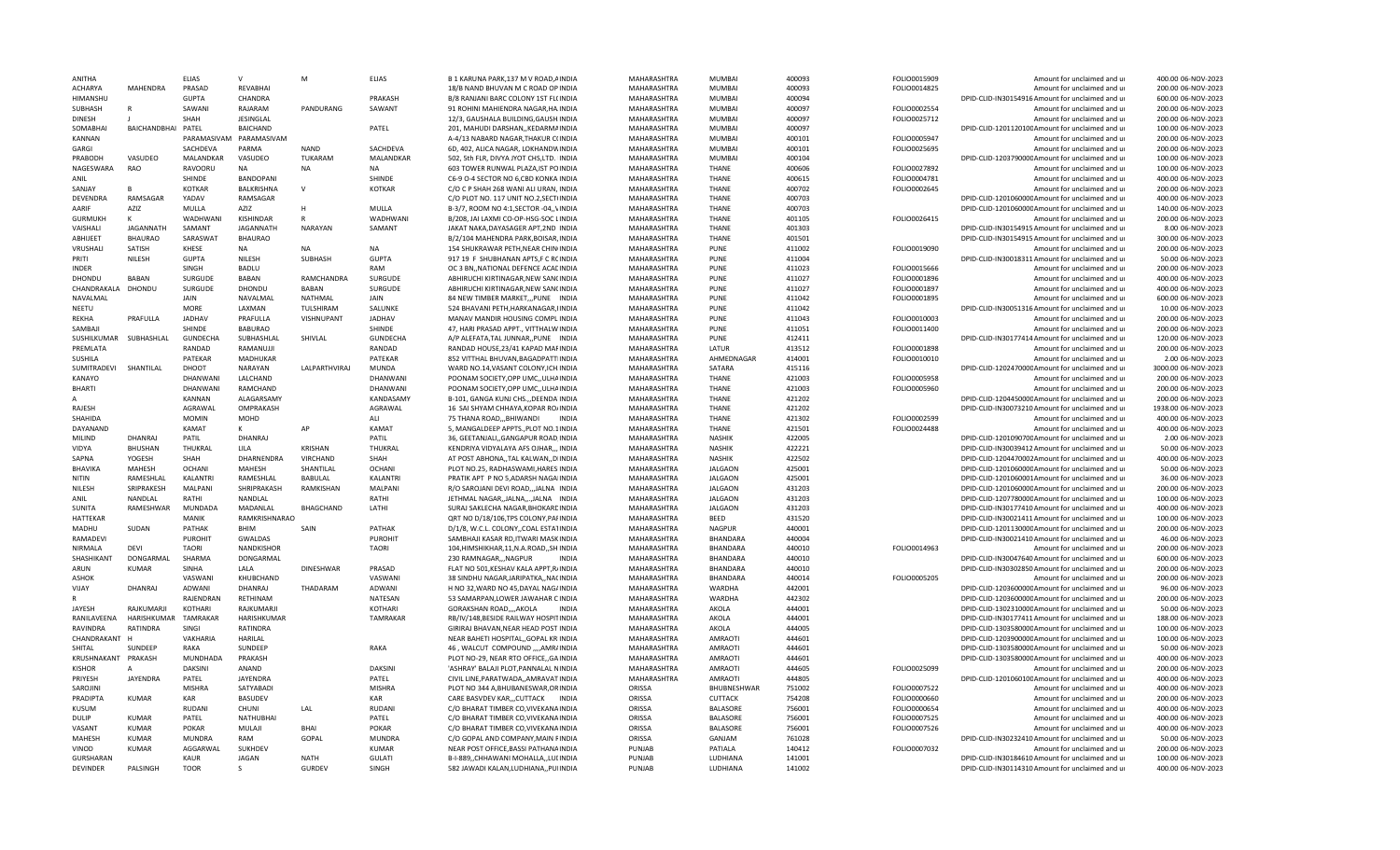| <b>BACHAN</b>   |                | <b>SINGH</b>   | RAM                |                    | PARSHAD           | HOUSE NO 10854 GALI NO 5/1. NEWINDIA       | PUNJAB    | LUDHIANA         | 141007 | FOLIO0010409 | Amount for unclaimed and ur                      | 400.00 06-NOV-2023  |
|-----------------|----------------|----------------|--------------------|--------------------|-------------------|--------------------------------------------|-----------|------------------|--------|--------------|--------------------------------------------------|---------------------|
| NARESH          | KUMAR          | SHARMA         | DEVI               | CHAND              | SHARMA            | B-II 2009/4 MULKH RAJ STREET, SHIVINDIA    | PUNJAB    | LUDHIANA         | 141008 | FOLIO0002245 | Amount for unclaimed and ur                      | 400.00 06-NOV-2023  |
| SUMAN           |                | LATA           | NARINDER           |                    | SINGLA            | W/O NARINDER SINGLA, VPO, BILASINDIA       | PUNJAB    | FEROZEPUR        | 142039 | FOLIO0015832 | Amount for unclaimed and ur                      | 200.00 06-NOV-2023  |
| <b>PARAMIIT</b> |                | SINGH          | <b>SURIIT</b>      |                    | SINGH             | JEETVILLA STREET,,,AMRITSAR<br>INDIA       | PUNJAB    | AMRITSAR         | 143001 | FOLIO0010242 | Amount for unclaimed and ur                      | 400.00 06-NOV-2023  |
| KRISHNA         |                | AGGARWAL       | <b>MOHINDER</b>    |                    | PAL               | 12 A, FRIENDS MARKET BECO COMPINDIA        | PUNJAB    | GURDASPUR        | 143505 |              | DPID-CLID-IN30114310 Amount for unclaimed and ur | 200.00 06-NOV-2023  |
| SUNIL           |                | SONI           | KAMAL              | NARAYAN            | CHOUDHARI         | H.NO.FM-244,, MODEL HOUSE,, JAL/INDIA      | PUNJAB    | <b>JALANDHAR</b> | 144003 | FOLIO0005041 | Amount for unclaimed and ur                      | 200.00 06-NOV-2023  |
| NEENA           |                | PAL            | <b>JOGINDER</b>    |                    | PAL               | HNO 10 D.HIRA NAGAR.PATIALA.PAINDIA        | PUNJAB    | PATIALA          | 147001 |              | DPID-CLID-IN30133020 Amount for unclaimed and ur | 400.00 06-NOV-2023  |
| <b>BABITA</b>   |                | <b>JINDAL</b>  | ANIL               |                    | <b>JINDAL</b>     | STATE BANK OF INDIA, DISTT PATIALINDIA     | PUNJAB    | PATIALA          | 147201 | FOLIO0014981 | Amount for unclaimed and ur                      | 200.00 06-NOV-2023  |
| NAFICE          |                | AHMED          | NA                 | <b>NA</b>          | NA                | 88/5, NEAR SUB TEHSIL, DIST. SANG INDIA    | PUNJAB    | SANGRUR          | 148021 | FOLIO0012508 | Amount for unclaimed and ur                      | 200.00 06-NOV-2023  |
| <b>NIRMAL</b>   | KUMAR          | <b>BANSAL</b>  | <b>RAM</b>         | <b>NIWAS</b>       | BANSAL            | VEER COLONY, KOTHI NO 56,, BATHI INDIA     | PUNJAB    | <b>BHATINDA</b>  | 151001 | FOLIO0015823 | Amount for unclaimed and ur                      | 300.00 06-NOV-2023  |
| RAM             | NIWAS          | <b>BANSAL</b>  | SITA               |                    | RAM               | VEER COLONY, KOTHI NO 56, BATHI INDIA      | PUNJAB    | <b>BHATINDA</b>  | 151001 | FOLIO0015824 | Amount for unclaimed and ur                      | 100.00 06-NOV-2023  |
|                 |                |                | MADAN              |                    |                   |                                            |           |                  |        |              |                                                  |                     |
| RAJINDER        | <b>KUMAR</b>   | SINGLA         |                    | LAL                | SINGLA            | A-16, CIVIL STATION, OFFICERS COLINDIA     | PUNJAB    | <b>BHATINDA</b>  | 151001 |              | DPID-CLID-IN30236510 Amount for unclaimed and ur | 200.00 06-NOV-2023  |
| <b>SUBHASH</b>  | CHANDER        | BANSAL         | AMAR               | <b>NATH</b>        | BANSAL            | C/O M/S AMAR NATH SUBHASH CHINDIA          | PUNJAB    | <b>BHATINDA</b>  | 151509 | FOLIO0005917 | Amount for unclaimed and ur                      | 200.00 06-NOV-2023  |
| AMRIK           | SINGH          | BAINS          | KHUSHAL            |                    | SINGH             | H NO 253 SECTOR 11 A,,,CHANDIGAINDIA       | PUNJAB    | CHANDIGARH       | 160011 | FOLIO0000455 | Amount for unclaimed and ur                      | 400.00 06-NOV-2023  |
| <b>KIRAN</b>    |                | <b>MEHTA</b>   | DAYA               | <b>NAND</b>        | MEHTA             | H NO 1079 SECTOR 19B,,,CHANDIG/INDIA       | PUNJAB    | CHANDIGARH       | 160019 | FOLIO0000445 | Amount for unclaimed and ur                      | 200.00 06-NOV-2023  |
| RAJ             | <b>KUMAR</b>   | SINGLA         | RAMJI              |                    | DAS               | 1362A SECTOR 19B CHD, CHANDIGAINDIA        | PUNJAB    | CHANDIGARH       | 160019 | FOLIO0007078 | Amount for unclaimed and ur                      | 400.00 06-NOV-2023  |
|                 |                | AGGARWAL       | LATE               | <b>BRU</b>         | LAL               | H NO 3162 SECTOR 21-D,,,CHANDICINDIA       | PUNJAB    | CHANDIGARH       | 160022 | FOLIO0005157 | Amount for unclaimed and ur                      | 600.00 06-NOV-2023  |
| <b>IQBAL</b>    |                | <b>KAUR</b>    | $\mathcal{S}$      | <b>JASBIRSINGH</b> | KOHLI             | 3285 SECTOR 21-DCHANDIGARH INDIA           | PUNJAB    | CHANDIGARH       | 160022 | FOLIO0014975 | Amount for unclaimed and ur                      | 200.00 06-NOV-2023  |
| <b>JASBIR</b>   | SINGH          | KOHLI          | LATE               | SNARAINSINGH       | KOHLI             | 3285 SECTOR 21-D,,,CHANDIGARH INDIA        | PUNJAB    | CHANDIGARH       | 160022 | FOLIO0014976 | Amount for unclaimed and ur                      | 200.00 06-NOV-2023  |
| RAJ             | <b>KUMAR</b>   | <b>KOCHHAR</b> | <b>BABU</b>        | RAM                | KOCHHAR           | H NO 195 SECTOR 46 A,,,CHANDIGAINDIA       | PUNJAB    | CHANDIGARH       | 160047 | FOLIO0000405 | Amount for unclaimed and ur                      | 200.00 06-NOV-2023  |
| PREM            | PRAKASH        | <b>PURI</b>    | MULU               | RAJ                | PURI              | 441/1 SECTOR 44 A, CHANGIGARH,, INDIA      | PUNJAB    | CHANDIGARH       | 160047 |              | DPID-CLID-IN30115112 Amount for unclaimed and ur | 600.00 06-NOV-2023  |
| SUBHASH         | CHAND          | AGRAWAL        | <b>JAGDISH</b>     | PRASAD             | AGRAWAL           | R/O 95 SCHEME NO. 8, , ALWAR INDIA         | RAJASTHAN | ALWAR            | 301001 |              | DPID-CLID-IN30220110 Amount for unclaimed and ur | 200.00 06-NOV-2023  |
| SHYAM           | PRAKASH        | YADAV          | LAYAK              | SINGH              | YADAV             | VILL BIJORAWS, PO NAGAL KHORIA, INDIA      | RAJASTHAN | <b>ALWAR</b>     | 301701 | FOLIO0001502 | Amount for unclaimed and ur                      | 200.00 06-NOV-2023  |
| SHARVAN         | <b>KUMAR</b>   | SHARDA         | KANHAIYA           | LAL                | SHARDA            | 1737, SHARDA SADAN, JAT KE KUA HINDIA      | RAJASTHAN | <b>JAIPUR</b>    | 302001 | FOLIO0024600 | Amount for unclaimed and ur                      | 400.00 06-NOV-2023  |
|                 |                |                |                    |                    |                   |                                            |           |                  |        |              |                                                  |                     |
| SHEETAL         |                | <b>GOLECHA</b> | VINOD              |                    | GOLECHA           | 9, PARIVAHAN MARG, CHOMU HOUINDIA          | RAJASTHAN | <b>JAIPUR</b>    | 302001 |              | DPID-CLID-120366000CAmount for unclaimed and ur  | 600.00 06-NOV-2023  |
| RANG            | LAL            | SAMDANI        | NA                 | <b>NA</b>          | <b>NA</b>         | 323 SURYA CHAMBER, RADIO MKT INDIA         | RAJASTHAN | <b>JAIPUR</b>    | 302003 | FOLIO0018839 | Amount for unclaimed and u                       | 200.00 06-NOV-2023  |
| RANGLAL         |                | SAMDANI        | M                  |                    | SAMDANI           | S.K.SAMDANI & CO., 323, SURYA CH/INDIA     | RAIASTHAN | <b>JAIPUR</b>    | 302003 | FOLIO0025953 | Amount for unclaimed and ur                      | 600.00 06-NOV-2023  |
| MAHESH          | CHAND          | KHANDELWAL     | RAM                | <b>KISHORE</b>     | KHANDELWAL        | A-17 SURAJPOLE MANDI, JAIPUR, JAINDIA      | RAJASTHAN | <b>JAIPUR</b>    | 302004 | FOLIO0008852 | Amount for unclaimed and ur                      | 200.00 06-NOV-2023  |
| HARJEET         | KAUR           | CHADHA         | H                  |                    | CHADHA            | J 113 ASHOK CHOWK, ADARSH NAGINDIA         | RAJASTHAN | <b>JAIPUR</b>    | 302004 |              | DPID-CLID-IN30112715 Amount for unclaimed and ur | 576.00 06-NOV-2023  |
| BHAJAN          | DAS            | SAPRA          | TARACHAND          |                    | SAPRA             | 4 GA-13, JAWAHAR NAGAR, JAIPURINDIA        | RAJASTHAN | <b>JAIPUR</b>    | 302004 |              | DPID-CLID-IN30116030 Amount for unclaimed and ur | 200.00 06-NOV-2023  |
|                 | ĸ              | KHATRI         | $\perp$            | C                  | KHATRI            | 4 KHA 32, JAWAHAR NAGAR, JAIPUFINDIA       | RAJASTHAN | <b>JAIPUR</b>    | 302004 | FOLIO0016701 | Amount for unclaimed and ur                      | 200.00 06-NOV-2023  |
| MANOJ           | KUMAR          | <b>ISRANI</b>  | CHUNNI             | LAL                | <b>ISRANI</b>     | 2 THA 11, JAWAHAR NAGAR, JAIPUFINDIA       | RAJASTHAN | <b>JAIPUR</b>    | 302004 |              | DPID-CLID-1203320001Amount for unclaimed and ur  | 50.00 06-NOV-2023   |
| <b>HEMA</b>     |                | CHAWLA         | <b>GULSHAN</b>     |                    | CHAWLA            | 105 ADARSH NAGAR.TANEJA BLOCHNDIA          | RAJASTHAN | <b>JAIPUR</b>    | 302004 |              | DPID-CLID-120360000CAmount for unclaimed and ur  | 10.00 06-NOV-2023   |
| <b>BRUESH</b>   |                | DUTT           | <b>BADRI</b>       |                    | PRASAD            | H NO 109 JANAK PURI SECOND, JAIPINDIA      | RAJASTHAN | <b>JAIPUR</b>    | 302005 | FOLIO0008657 | Amount for unclaimed and ur                      | 200.00 06-NOV-2023  |
| MADHURI         |                | GAUTAM         | <b>BRIJESH</b>     |                    | DUTT              | H NO 109 JANAK PURI SECOND, JAIPINDIA      | RAJASTHAN | <b>JAIPUR</b>    | 302005 | FOLIO0008658 | Amount for unclaimed and ur                      | 200.00 06-NOV-2023  |
| <b>URVASHI</b>  |                |                | KULDEEP            | SINGH              | KANG              | B-111 (OLD-B-121), BALAJI MARG, HINDIA     | RAJASTHAN | <b>JAIPUR</b>    | 302012 | FOLIO0000579 | Amount for unclaimed and ur                      | 200.00 06-NOV-2023  |
|                 |                |                |                    | <b>SINGH</b>       |                   |                                            |           | <b>JAIPUR</b>    |        |              |                                                  |                     |
| <b>URVASHI</b>  |                |                | KULDEEP            |                    | KANG              | B-111 (OLD-B-121), BALAJI MARG, HINDIA     | RAJASTHAN |                  | 302012 | FOLIO0000582 | Amount for unclaimed and ur                      | 200.00 06-NOV-2023  |
| CHERUB          |                |                | KULDEEP            | SINGH              | KANG              | B-111 (OLD-B-121), BALAJI MARG, HINDIA     | RAJASTHAN | <b>JAIPUR</b>    | 302012 | FOLIO0001360 | Amount for unclaimed and ur                      | 200.00 06-NOV-2023  |
| <b>URVASHI</b>  |                |                | KULDEEP            | SINGH              | KANG              | B-111 (OLD-B-121), BALAJI MARG, HINDIA     | RAJASTHAN | <b>JAIPUR</b>    | 302012 | FOLIO0001365 | Amount for unclaimed and ur                      | 200.00 06-NOV-2023  |
| DRAUPADI        |                | KHAITAN        | BHANAMAL           |                    | <b>KHAITAN</b>    | B-129 INDUSTRIAL AREA, JHOTWAR, INDIA      | RAJASTHAN | <b>JAIPUR</b>    | 302012 | FOLIO0009164 | Amount for unclaimed and ur                      | 200.00 06-NOV-2023  |
| GAURI           |                | SHANKER        | <b>BINDESHWARI</b> |                    | PRASAD            | B-129 INDUSTRIAL AREA, JHOTWAR, INDIA      | RAJASTHAN | <b>JAIPUR</b>    | 302012 | FOLIO0009165 | Amount for unclaimed and ur                      | 200.00 06-NOV-2023  |
| <b>BASANT</b>   |                | MODANI         | GOPAL              |                    | <b>MODANI</b>     | D-15 STAFF COLONY, M R ENGG COLINDIA       | RAJASTHAN | <b>JAIPUR</b>    | 302017 | FOLIO0008848 | Amount for unclaimed and ur                      | 200.00 06-NOV-2023  |
| <b>ANIL</b>     |                | GAUR           | SH                 | SD                 | GAUR              | 47, RAGHUNATH PURI, I-B, PRATAP INDIA      | RAIASTHAN | <b>JAIPUR</b>    | 303906 |              | DPID-CLID-120292000CAmount for unclaimed and ur  | 400.00 06-NOV-2023  |
| KRISHANA        |                | VIJAY          | HANUMAN            | PRASAD             | VIJAY             | NEAR POLICE STATION, NAVEEN MAINDIA        | RAJASTHAN | <b>TONK</b>      | 304502 |              | DPID-CLID-120314000CAmount for unclaimed and ur  | 200.00 06-NOV-2023  |
| <b>JITENDRA</b> | <b>KUMAR</b>   | <b>MATHUR</b>  | н                  | Þ                  | <b>MATHUR</b>     | 136/X CIVIL LINES, AJMER, , AJMER INDIA    | RAJASTHAN | AJMER            | 305001 | FOLIO0007258 | Amount for unclaimed and ur                      | 200.00 06-NOV-2023  |
| RAJA            | RAM            | PARASHAR       | RAMNARAIN          |                    |                   | OPPO SITLA MANDIR, DAULAT BAGHNDIA         | RAJASTHAN | <b>AJMER</b>     | 305001 | FOLIO0015222 | Amount for unclaimed and ur                      | 50.00 06-NOV-2023   |
| ANITA           |                | PARASHAR       | <b>ROOP</b>        | CHAND              | Л                 | OPPO SITLA MANDIR, DAULAT-BAGHNDIA         | RAJASTHAN | AJMER            | 305001 | FOLIO0015232 | Amount for unclaimed and ur                      | 50.00 06-NOV-2023   |
| <b>BAL</b>      | <b>KISHAN</b>  | MAHESHWARI     | RAM                | DAYAN              | <b>MAHESHWARI</b> | 611/2, JANKI KUNJ, PRAKASH CLINICINDIA     | RAJASTHAN | <b>AJMER</b>     | 305001 |              | DPID-CLID-120177010CAmount for unclaimed and ur  | 200.00 06-NOV-2023  |
| MANJU           |                | SHARMA         | SH                 | SUNIL              | SHARMA            | C/O SWASTIK EMERY STONE, OPP.H INDIA       | RAJASTHAN | AJMER            | 305001 |              | DPID-CLID-IN30133019 Amount for unclaimed and ur | 100.00 06-NOV-2023  |
| <b>MURAR</b>    |                |                |                    |                    |                   |                                            |           |                  |        |              |                                                  |                     |
|                 |                | LAL            | HIRALAL            |                    |                   | 451 30 MAYO LINK ROAD,,,AJMER INDIA        | RAJASTHAN | AJMER            | 305001 |              | DPID-CLID-IN30018313 Amount for unclaimed and ur | 500.00 06-NOV-2023  |
| SHARDA          |                | OJHA           | LT.                | <b>SUBHASE</b>     | OIHA              | C/O MR. ARVIND SHUKLA, 606 F/2, !INDIA     | RAJASTHAN | <b>AJMER</b>     | 305004 | FOLIO0025651 | Amount for unclaimed and ur                      | 200.00 06-NOV-2023  |
| RAM             | PRASAD         | BANSAL         | <b>AMAR</b>        | CHAND              | AGARWAL           | 2172 MAHDBUX ROAD,,,NASIRABAIINDIA         | RAJASTHAN | AJMER            | 305601 | FOLIO0015098 | Amount for unclaimed and ur                      | 40.00 06-NOV-2023   |
| GAUTAM          | CHAND          | MERATWAL       | SOHAN              | LAL                | MERATWAL          | GAUTAM BAHI STORE, BHANWAR B.INDIA         | RAJASTHAN | <b>AJMER</b>     | 305624 | FOLIO0015306 | Amount for unclaimed and ur                      | 200.00 06-NOV-2023  |
| PUKHRAJ         |                | JAIN           | GHEESA             | LAL                | JAIN              | BAWADI KE PASS, JHALIYA II, , JHALIY INDIA | RAJASTHAN | AJMER            | 305624 |              | DPID-CLID-120133000CAmount for unclaimed and ur  | 200.00 06-NOV-2023  |
| PUKH            | RAJ            | KOTHARI        | <b>KISHORI</b>     | LAL                | <b>KOTHARI</b>    | NEW MUNIM COLLONY, KOTHARI,, VINDIA        | RAJASTHAN | AJMER            | 305624 |              | DPID-CLID-1202990002Amount for unclaimed and ur  | 1200.00 06-NOV-2023 |
| SANDEEP         |                | LAKHOTIA       | RAMESH             | CHAND              | LAKHOTIA          | LAKHOTIA BHAWAN, OSWALI MOH/INDIA          | RAJASTHAN | <b>AJMER</b>     | 305801 |              | DPID-CLID-120177010CAmount for unclaimed and ur  | 200.00 06-NOV-2023  |
| SHIV            | <b>KANTA</b>   | RATHI          | VIMAL              | <b>KISHORE</b>     | RATHI             | 23, MAHAVIR COLONY, AJMER ROAIINDIA        | RAJASTHAN | AJMER            | 305801 |              | DPID-CLID-130286000CAmount for unclaimed and ur  | 400.00 06-NOV-2023  |
| BHANWARLAL      |                | MODANI         | PRATHVIRAJ         |                    | <b>MODANI</b>     | BRAHAMPURI MOHALLA, PO KISHAI INDIA        | RAJASTHAN | <b>AIMFF</b>     | 305802 | FOLIO0007247 | Amount for unclaimed and ur                      | 200.00 06-NOV-2023  |
| JUGAL           | <b>KISHORE</b> | SHARMA         | PURUSHOTTAM        | LAL                | SHARMA            | DHAN MANDKISHAN GARH.DISTT-INDIA           | RAJASTHAN | <b>AJMER</b>     | 305802 |              | DPID-CLID-IN30116030 Amount for unclaimed and ur | 100.00 06-NOV-2023  |
| SURESH          |                | GOPALIYA       | <b>BHAGWAN</b>     | DAS                | GOPALIYA          | ENGINEER DISTRICT SOIL CONSERV/INDIA       | RAJASTHAN | SIROHI           | 307001 | FOLIO0015400 | Amount for unclaimed and ur                      | 200.00 06-NOV-2023  |
| REKHA           |                | SOMANI         | SHIV               | NARAYAN            | SOMANI            | "VAIBHAV" 1-A-22, R C VYAS COLONINDIA      | RAJASTHAN |                  | 310001 | FOLIO0003383 | Amount for unclaimed and ur                      | 200.00 06-NOV-2023  |
|                 |                |                | G                  |                    |                   |                                            |           |                  |        |              |                                                  |                     |
| NARENDRA        |                | KABRA          |                    |                    | KABRA             | BEHIND PRATAP HOTEL, PATCH ARE INDIA       | RAJASTHAN | BHILWARA         | 311001 | FOLIO0000112 | Amount for unclaimed and ur                      | 400.00 06-NOV-2023  |
| RADHEY          |                | SHYAM          | RAM                | <b>SUKH</b>        | LADDHA            | HIG-1-A-22, SHASTRI NAGAR HOUSIIINDIA      | RAJASTHAN | <b>BHILWARA</b>  | 311001 | FOLIO0000113 | Amount for unclaimed and ur                      | 600.00 06-NOV-2023  |
|                 | C              | NARANIWAL      | <b>MADAN</b>       | LAI                | NARANIWAL         | C/O KABRA BROTHERS, BEHIND PRAINDIA        | RAJASTHAN | BHILWARA         | 311001 | FOLIO0000116 | Amount for unclaimed and ur                      | 400.00 06-NOV-2023  |
| PRAMOD          | К              | TOSHNIWAL      | GOVIND             | NARAYAN            | л                 | SHREESH NIWAS, CHURCH ROAD, NINDIA         | RAJASTHAN | BHILWARA         | 311001 | FOLIO0000123 | Amount for unclaimed and ur                      | 400.00 06-NOV-2023  |
| LIKHI           | RAM            | CHOUDHARY      | <b>NA</b>          | <b>NA</b>          | <b>NA</b>         | C/O RAJASHAN SYNTHETICES, GANGINDIA        | RAJASTHAN | BHILWARA         | 311001 | FOLIO0000126 | Amount for unclaimed and ur                      | 200.00 06-NOV-2023  |
| NARFSH          | KUMAR          | SISODIYA       | KALU               | SINGH              | SISODIYA          | C/O RAM GOPAL PANWAR, SHAM K INDIA         | RAJASTHAN | BHILWARA         | 311001 | FOLIO0000132 | Amount for unclaimed and ur                      | 200.00 06-NOV-2023  |
| BALU            | RAM            | RAWAT          | RAM                |                    | SINGH             | C/O PWNEET SINGH, 6-D-7 HOUSIN(INDIA       | RAJASTHAN | BHILWARA         | 311001 | FOLIO0000144 | Amount for unclaimed and ur                      | 400.00 06-NOV-2023  |
| <b>RAVINDAR</b> |                | NAYAK          | LATE               | SANTAN             | <b>NAYAK</b>      | C/O NARESH KUMAR MAGGON, 6-DINDIA          | RAJASTHAN | BHILWARA         | 311001 | FOLIO0000145 | Amount for unclaimed and ur                      | 400.00 06-NOV-2023  |
| RAJEEV          |                | <b>MEHTA</b>   | NAVAL              | SINGH              | MEHTA             | 5-B-34 NEW HOUSING BOARD,, SHAINDIA        | RAJASTHAN | BHILWARA         | 311001 | FOLIO0000146 | Amount for unclaimed and ur                      | 800.00 06-NOV-2023  |
|                 |                |                |                    |                    |                   |                                            |           |                  |        |              |                                                  |                     |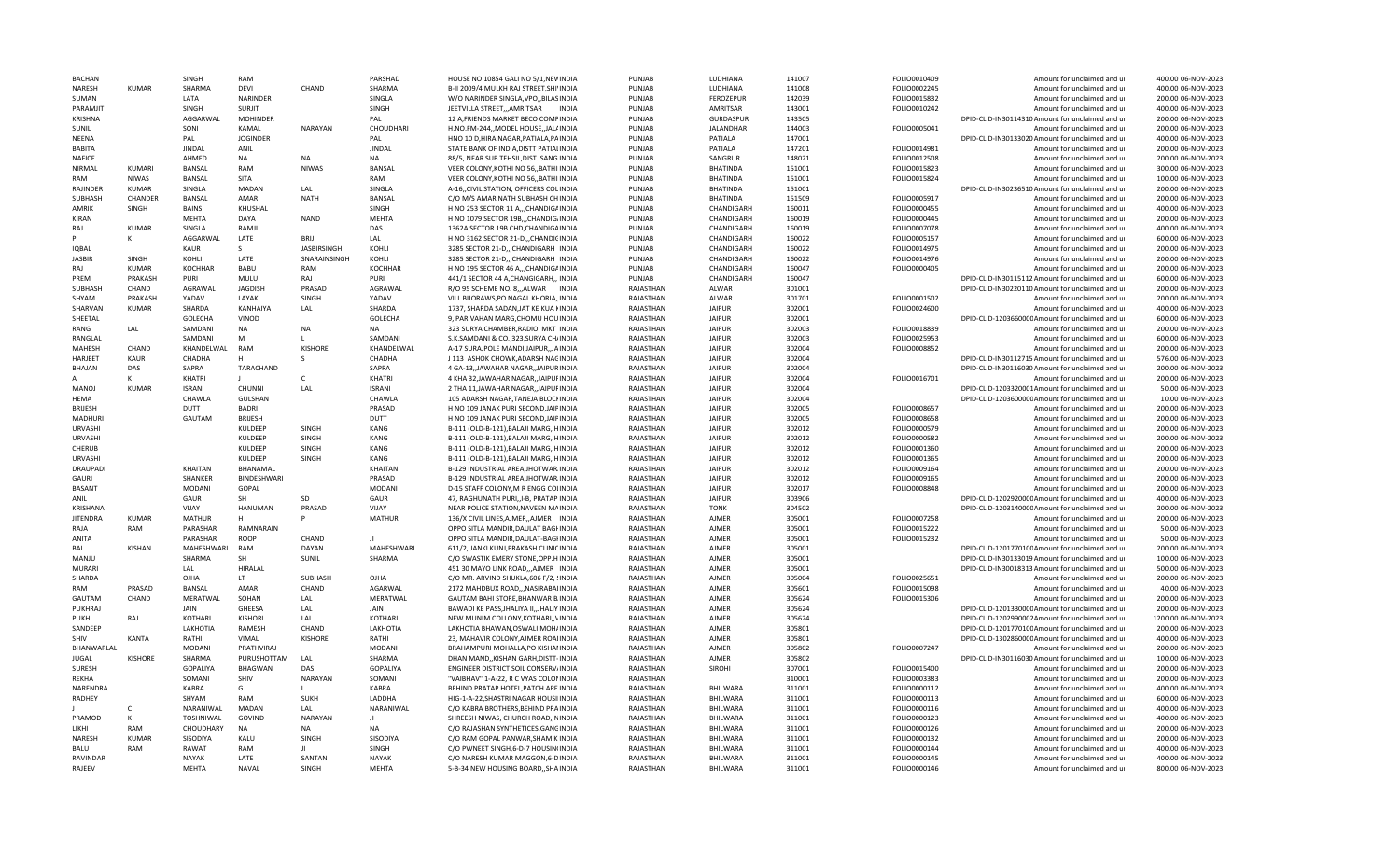| <b>DINESH</b>      | <b>KUMAR</b> | ARORA             | PRFM            | LAL           | ARORA             | C/O OM PRAKASH JI AGARWAL, NEAINDIA    | RAJASTHAN | BHILWARA        | 311001 | FOLIO0000156 | Amount for unclaimed and ur | 200.00 06-NOV-2023  |
|--------------------|--------------|-------------------|-----------------|---------------|-------------------|----------------------------------------|-----------|-----------------|--------|--------------|-----------------------------|---------------------|
| GANESH             | SINGH        | RAWAT             | RAM             | SINGH         | RAWAT             | C/O SANJAY SINGH RANAWAT, PRA1INDIA    | RAJASTHAN | BHILWARA        | 311001 | FOLIO0000167 | Amount for unclaimed and ur | 200.00 06-NOV-2023  |
| SAMPAT             |              | LAL               | <b>NA</b>       | <b>NA</b>     | <b>NA</b>         | 262 B SHASTRI NAGAR,,, BHILWARA INDIA  | RAJASTHAN | BHILWARA        | 311001 | FOLIO0000265 | Amount for unclaimed and ur | 400.00 06-NOV-2023  |
| MAHENDRA           | KUMAR        | <b>JAIN</b>       | CHHIRANGI       | LAL           | <b>JAIN</b>       | C/O PATODI TEXTILE, JYOTI HOTEL BINDIA | RAJASTHAN | BHILWARA        | 311001 | FOLIO0002916 | Amount for unclaimed and ur | 200.00 06-NOV-2023  |
| KAMLA              | <b>DEVI</b>  | TOSHNIWAL         | <b>BHAGAT</b>   | RAM           | TOSHNIWAL         | BEHIND MIYA CHANDJI KI, BAWARI, INDIA  | RAJASTHAN | BHILWARA        | 311001 | FOLIO0003022 | Amount for unclaimed and ur | 116.00 06-NOV-2023  |
| MADAN              | LAL          | SAMDANI           | <b>VISHV</b>    | <b>NATH</b>   | SAMDANI           | DELUXE MATCHING CENTRE, 65 AZAINDIA    | RAJASTHAN | BHILWARA        | 311001 | FOLIO0003082 | Amount for unclaimed and ur | 200.00 06-NOV-2023  |
| <b>NAHAR</b>       | SINGH        | JAIN              | UGAM            | SINGH         | <b>JAIN</b>       | PATHWARI KE PAS, SANGANAR GAT INDIA    | RAJASTHAN | BHILWARA        | 311001 | FOLIO0003097 | Amount for unclaimed and ur | 200.00 06-NOV-2023  |
| PRAVEEN            | <b>KUMAR</b> | JAIN              | <b>MISHRI</b>   | LAL           | JAIN              | C/O NIHAL CHAND AJMERA, AMLIYCINDIA    | RAJASTHAN | BHILWARA        | 311001 | FOLIO0003175 | Amount for unclaimed and ur | 200.00 06-NOV-2023  |
| KAILASH            | CHANDRA      | <b>MAHFSHWARI</b> | SHANTI          | LAL           | <b>MAHFSHWARI</b> | 114-B, SASTRI NAGAR, BHILWARA INDIA    | RAJASTHAN | BHILWARA        | 311001 | FOLIO0003192 | Amount for unclaimed and ur | 200.00 06-NOV-2023  |
| ASHA               | DAVI         | <b>BANGAR</b>     | RAMESH          | CHADRA        | <b>BANGAR</b>     | W/O RAMESH CHANDAR BANGAR, (INDIA      | RAJASTHAN | BHILWARA        | 311001 | FOLIO0003272 | Amount for unclaimed and ur | 200.00 06-NOV-2023  |
| CHAND              | MAL          | JAIN              | <b>RIRDI</b>    | CHAND         | JAIN              | KALURAM BHANWARLAL, SARAFA BINDIA      | RAJASTHAN | BHILWARA        | 311001 | FOLIO0003280 | Amount for unclaimed and ur | 200.00 06-NOV-2023  |
| CHAND              | MAL          | PATODI            | <b>BIRDI</b>    | CHAND         | PATOD             | ADARSH MOHELLA,,,BHILWARA INDIA        | RAJASTHAN | BHILWARA        | 311001 | FOLIO0003281 | Amount for unclaimed and ur | 200.00 06-NOV-2023  |
| KRISHAN            | GOPAL        | DAD               | SHANTI          | LAL           | DAD               | 2-A-25 NEW HOUSING BOARD, SHAINDIA     | RAJASTHAN | BHILWARA        | 311001 | FOLIO0003363 | Amount for unclaimed and ur | 600.00 06-NOV-2023  |
| SURENDRA           |              | AGRAWAL           | <b>OM</b>       | PRAKASH       | AGRAWAL           | 103 RAJENDRA MARG,,,BHILWARA INDIA     | RAJASTHAN | BHILWARA        | 311001 | FOLIO0003424 | Amount for unclaimed and ur | 200.00 06-NOV-2023  |
| SHREE              | LAL.         | <b>BIRLA</b>      | BANSHI          | LAL           | <b>BIRLA</b>      | C/O ARCHNA FABRICS, P B NO RICO INDIA  | RAJASTHAN | BHILWARA        | 311001 | FOLIO0003426 | Amount for unclaimed and ur | 200.00 06-NOV-2023  |
| CHARU              |              | <b>BOHARA</b>     | <b>DHANPAT</b>  | LAL           | <b>BOHARA</b>     | C/O DHANPAI LAL BOHARA, 63/C DIINDIA   | RAJASTHAN | BHILWARA        | 311001 | FOLIO0003505 | Amount for unclaimed and ur | 300.00 06-NOV-2023  |
| HIRALAL            |              | SHRIMAL           | <b>NENA</b>     | LAL           | SHRIMAL           | 159-B SHASTRI NAGAR, BHILWARA INDIA    | RAJASTHAN | BHILWARA        | 311001 | FOLIO0003518 | Amount for unclaimed and ur | 200.00 06-NOV-2023  |
| ASHOK              | KUMAR        | SHRIMAL           | HIRA            | LAL           | SHRIMAL           | 159-B SHASTRI NAGAR,,,BHILWARA INDIA   | RAJASTHAN | BHILWARA        | 311001 | FOLIO0003519 | Amount for unclaimed and ur | 200.00 06-NOV-2023  |
| <b>UMA</b>         |              | MAHESWARI         | SUBHASH         |               | MAHESWARI         | W/O SUBHASH MAHESWRI SEWA SINDIA       | RAJASTHAN | BHILWARA        | 311001 | FOLIO0003562 | Amount for unclaimed and ur | 400.00 06-NOV-2023  |
| DEVENDRA           |              | LAHOTI            | BHANWAR         | LAL           | LAHOT             | C/O CHANDMAL PATODI, ADARSH NINDIA     | RAJASTHAN | BHILWARA        | 311001 | FOLIO0003649 | Amount for unclaimed and ur | 200.00 06-NOV-2023  |
| MAHESH             |              | RATHI             | <b>NAND</b>     | LALJI         | RATHI             | RATHI COAL COMPANY OPP PHD WINDIA      | RAJASTHAN | BHILWARA        | 311001 | FOLIO0003787 | Amount for unclaimed and ur | 200.00 06-NOV-2023  |
| <b>MADHU</b>       |              | HEDA              | PRAVEEN         |               | <b>HEDA</b>       | RAJASTHAN SYNTHETICS, P.B.NO.36 INDIA  | RAJASTHAN | BHILWARA        | 311001 | FOLIO0003843 | Amount for unclaimed and ur | 200.00 06-NOV-2023  |
| <b>SUMITRA</b>     |              | LADHA             |                 | C             | <b>LADHA</b>      | LADHA BHAWAN, SEWA SADAN RO/INDIA      | RAJASTHAN | BHILWARA        | 311001 | FOLIO0003859 | Amount for unclaimed and ur | 200.00 06-NOV-2023  |
| ASHA               | DFVI         | TOSHNIWAL         | <b>KRISHANA</b> | GOPAL         | TOSHNIWAL         | A-119 SHASTRINAGAR, BHILWARA, RINDIA   | RAJASTHAN | BHILWARA        | 311001 | FOLIO0003873 | Amount for unclaimed and ur | 200.00 06-NOV-2023  |
| <b>VIDHYA</b>      | SAGAR        | <b>SURANA</b>     | PRATAP          | SINGH         | SURANA            | BEHIND BHADADA BAG.BHOPAL GAINDIA      | RAJASTHAN | <b>BHILWARA</b> | 311001 | FOLIO0006407 | Amount for unclaimed and u  | 200.00 06-NOV-2023  |
| SUNDER             | LAL          | TOSHNIWAL         | GOKUL           | LAL           | TOSHNIWAL         | 2/135, MANIKYA NAGAR, , BHILWAR/INDIA  | RAJASTHAN | BHILWARA        | 311001 | FOLIO0006445 | Amount for unclaimed and ur | 200.00 06-NOV-2023  |
| MADAN              | LAL          | <b>MUNDRA</b>     | <b>NA</b>       | <b>NA</b>     | <b>NA</b>         | SRIRAM BHAWAN, ADARSH MOHALINDIA       | RAJASTHAN | BHILWARA        | 311001 | FOLIO0012152 | Amount for unclaimed and ur | 400.00 06-NOV-2023  |
| KANEHYA            | LAL          | SOMANI            | LATE            |               | MOTILAL           | 4/107 MANIKYA NAGAR, GHODA JO INDIA    | RAJASTHAN | BHILWARA        | 311001 | FOLIO0012173 | Amount for unclaimed and ur | 200.00 06-NOV-2023  |
| DEEPAK             | KUMAR        | AGARWAL           | SHANKAR         | LAL           | AGARWAL           | S-15/291 PRATAP NAGAR,,,BHILWAINDIA    | RAJASTHAN | BHILWARA        | 311001 | FOLIO0012200 | Amount for unclaimed and ur | 200.00 06-NOV-2023  |
| ANKIT              |              | <b>GATTANI</b>    | KEDAR           | <b>MAL</b>    | <b>GATTANI</b>    | C/O SANDEEP NIWAR INDUSTRIES LINDIA    | RAJASTHAN | BHILWARA        | 311001 | FOLIO0012206 | Amount for unclaimed and ur | 400.00 06-NOV-2023  |
| SANDHYA            |              | MEHTA             | RAJEEV          |               | MEHTA             | 5-B-34, HOUSING BOARD, SHASTRI I INDIA | RAJASTHAN | BHILWARA        | 311001 | FOLIO0012226 | Amount for unclaimed and ur | 400.00 06-NOV-2023  |
| <b>USHA</b>        |              | KUMAT             | D               |               | <b>KUMAT</b>      | C/O RAJEEV MEHTA.5-B-34. NEW HINDIA    | RAJASTHAN | <b>BHILWARA</b> | 311001 | FOLIO0012227 | Amount for unclaimed and ur | 400.00 06-NOV-2023  |
| <b>SHILPI</b>      |              | MODANI            | н               | N             | <b>MODANI</b>     | RAJASTHAN SYNTHETICS, P.B.NO.36 INDIA  | RAJASTHAN | BHILWARA        | 311001 | FOLIO0012275 | Amount for unclaimed and ur | 200.00 06-NOV-2023  |
| <b>SHILPI</b>      |              | MODANI            | н               | N             | <b>MODANI</b>     | RAJASTHAN SYNTHETICS, P.B.NO.36 INDIA  | RAJASTHAN | BHILWARA        | 311001 | FOLIO0012276 | Amount for unclaimed and ur | 200.00 06-NOV-2023  |
| SHILPI             |              | MODANI            |                 | N             | <b>MODANI</b>     | RAJASTHAN SYNTHETICS, P.B.NO.36 INDIA  | RAJASTHAN | BHILWARA        | 311001 | FOLIO0012277 | Amount for unclaimed and ur | 200.00 06-NOV-2023  |
| SHILPI             |              | MODANI            | н               |               | <b>MODANI</b>     | RAJASTHAN SYNTHETICS, P.B.NO.36 INDIA  | RAJASTHAN | BHILWARA        | 311001 | FOLIO0012278 | Amount for unclaimed and ur | 200.00 06-NOV-2023  |
| DEEP               |              | SHIKHA            |                 | N             | <b>MODANI</b>     | RAJASTHAN SYNTHETICS, P.B.NO.36 INDIA  | RAJASTHAN | BHILWARA        | 311001 | FOLIO0012280 | Amount for unclaimed and ur | 200.00 06-NOV-2023  |
| DEEP               |              | SHIKHA            |                 | N             | <b>MODANI</b>     | RAJASTHAN SYNTHETICS, P.B.NO.36 INDIA  | RAJASTHAN | BHILWARA        | 311001 | FOLIO0012281 | Amount for unclaimed and ur | 200.00 06-NOV-2023  |
| DEEP               |              | SHIKHA            |                 | N             | <b>MODANI</b>     | RAJASTHAN SYNTHETICS, P.B.NO.36 INDIA  | RAJASTHAN | BHILWARA        | 311001 | FOLIO0012282 | Amount for unclaimed and ur | 200.00 06-NOV-2023  |
| DFFP               |              | SHIKHA            |                 | N             | <b>MODANI</b>     | RAJASTHAN SYNTHETICS, P.B.NO.36 INDIA  | RAJASTHAN | <b>BHILWARA</b> | 311001 | FOLIO0012283 | Amount for unclaimed and ur | 200.00 06-NOV-2023  |
| SUBHASH            |              | SHARMA            | NA              | <b>NA</b>     | <b>NA</b>         | SHRI RAM JIVAN SHARMA, C-145 SUINDIA   | RAJASTHAN | BHILWARA        | 311001 | FOLIO0012341 | Amount for unclaimed and ur | 200.00 06-NOV-2023  |
| <b>KRISHAN</b>     | GOPAL        | PATHODIYA         | BHANWAR         | LAI           | PATHODIYA         | C/O RAJASTHAN SHOE STORE, NAYAINDIA    | RAIASTHAN | <b>BHILWARA</b> | 311001 | FOLIO0012342 | Amount for unclaimed and ur | 200.00 06-NOV-2023  |
| PRANAYA            |              | UPADHYAYA         | BAL             | <b>MUKUND</b> | <b>UPADHYAYA</b>  | SHARDA PRESS BUILDING, NEAR AZ/INDIA   | RAJASTHAN | BHILWARA        | 311001 | FOLIO0012348 | Amount for unclaimed and ur | 400.00 06-NOV-2023  |
| VIMAL              | <b>KUMAR</b> | SURIYA            | BHERU           | LAI           | SURIYA            | SURIYA FANCY CLOTH STORE, SANG. INDIA  | RAJASTHAN | BHILWARA        | 311001 | FOLIO0012381 | Amount for unclaimed and ur | 200.00 06-NOV-2023  |
| PRAKASH            |              | SORIYA            | DALCHAND        |               | SORIYA            | SURIYA FANCY CLOTH STORE, SANG. INDIA  | RAJASTHAN | BHILWARA        | 311001 | FOLIO0012382 | Amount for unclaimed and ur | 400.00 06-NOV-2023  |
| <b>GEETA</b>       | DEVI         | SOMANI            | PUSHPRAJ        |               | SOMANI            | ARADHANA MATCHING, CENTRE SAIINDIA     | RAJASTHAN | BHILWARA        | 311001 | FOLIO0012390 | Amount for unclaimed and ur | 200.00 06-NOV-2023  |
| ARUNA              | <b>BFN</b>   | PATEL             | HARESH          | C.            | PATEL             | PATAL BHAWANBHILWARA<br><b>INDIA</b>   | RAJASTHAN | BHILWARA        | 311001 | FOLIO0012456 | Amount for unclaimed and ur | 200.00 06-NOV-2023  |
| <b>KUSUM</b>       | <b>BEN</b>   | PATEL             | MAHENDRA        | к             | PATEL             | PATEL ENGG CO.MURLI VILAS ROACINDIA    | RAJASTHAN | BHILWARA        | 311001 | FOLIO0012487 | Amount for unclaimed and ur | 200.00 06-NOV-2023  |
|                    | N            | MAHESHWARI        | SATYA           | NARAYAN       |                   | RAJASTHAN SYNTHETICS, P.B.NO.36 INDIA  | RAJASTHAN | BHILWARA        | 311001 | FOLIO0016256 | Amount for unclaimed and ur | 200.00 06-NOV-2023  |
| <b>MAMTA</b>       |              | MAHESHWARI        |                 | M             | <b>MAHFSHWARI</b> | RAJASTHAN SYNTHETICS, P.B.NO.36 INDIA  | RAJASTHAN | BHILWARA        | 311001 | FOLIO0016273 | Amount for unclaimed and ur | 200.00 06-NOV-2023  |
| MAMTA              |              | MAHESHWARI        |                 | N             | <b>MAHESHWARI</b> | RAJASTHAN SYNTHETICS, P.B.NO.36 INDIA  | RAJASTHAN | BHILWARA        | 311001 | FOLIO0016275 | Amount for unclaimed and ur | 200.00 06-NOV-2023  |
| <b>MAMTA</b>       |              | MAHESHWARI        |                 | N             | MAHESHWARI        | RAJASTHAN SYNTHETICS, P.B.NO.36 INDIA  | RAJASTHAN | BHILWARA        | 311001 | FOLIO0016277 | Amount for unclaimed and ur | 400.00 06-NOV-2023  |
| MAMTA              |              | MAHESHWARI        |                 | N             | MAHESHWARI        | RAJASTHAN SYNTHETICS, P.B.NO.36 INDIA  | RAJASTHAN | BHILWARA        | 311001 | FOLIO0016294 | Amount for unclaimed and ur | 200.00 06-NOV-2023  |
| MANJU              |              | MAHESHWARI        |                 | N             | MAHESHWARI        | RAJASTHAN SYNTHETICS, P.B.NO.36 INDIA  | RAJASTHAN | BHILWARA        | 311001 | FOLIO0016307 | Amount for unclaimed and ur | 200.00 06-NOV-2023  |
| MANJU              |              | MAHESHWARI        |                 | N             | MAHESHWARI        | RAJASTHAN SYNTHETICS, P.B.NO.36 INDIA  | RAJASTHAN | BHILWARA        | 311001 | FOLIO0016308 | Amount for unclaimed and ur | 200.00 06-NOV-2023  |
| MANJU              |              | MAHESHWARI        | H               | N             | MAHESHWARI        | RAJASTHAN SYNTHETICS, P.B.NO.36 INDIA  | RAJASTHAN | <b>BHILWARA</b> | 311001 | FOLIO0016309 | Amount for unclaimed and ur | 200.00 06-NOV-2023  |
| <b>IRAN</b>        | PALKAUR      | <b>DHINGRA</b>    | RAGHUVINDER     | SINGH         | DHINGRA           | SINGHAL HOSPITAL,,,BHILWARA INDIA      | RAJASTHAN | BHILWARA        | 311001 | FOLIO0016323 | Amount for unclaimed and ur | 200.00 06-NOV-2023  |
| <b>RAGHUVINDER</b> | SINGH        | <b>DHINGRA</b>    | <b>JAGDISH</b>  | SINGH         | DHINGRA           | SINGHAL HOSPITAL,,, BHILWARA INDIA     | RAJASTHAN | <b>BHILWARA</b> | 311001 | FOLIO0016324 | Amount for unclaimed and ur | 200.00 06-NOV-2023  |
| DILIP              | <b>KUMAR</b> | RANKA             | R               |               | RANKA             | NAKODA VASTRA BHANDAR, 111, B/INDIA    | RAJASTHAN | BHILWARA        | 311001 | FOLIO0017709 | Amount for unclaimed and ur | 400.00 06-NOV-2023  |
| ANIL               |              | SURANA            | <b>NA</b>       | NA            | NA                | 16/126 BEHIND BHADADA BHAG,,,EINDIA    | RAJASTHAN | BHILWARA        | 311001 | FOLIO0022513 | Amount for unclaimed and ur | 200.00 06-NOV-2023  |
| MANORAMA           |              | <b>BHATT</b>      | <b>NA</b>       | <b>NA</b>     | <b>NA</b>         | 29 BHATT NIKETAN, VAKIL COLONY, INDIA  | RAJASTHAN | BHILWARA        | 311001 | FOLIO0023024 | Amount for unclaimed and ur | 200.00 06-NOV-2023  |
| VIJAY              | <b>KUMAR</b> | <b>RATHI</b>      | <b>NA</b>       | <b>NA</b>     | NA                | L-16/17 NETAJI SUBHASH MARKET, INDIA   | RAJASTHAN | BHILWARA        | 311001 | FOLIO0023093 | Amount for unclaimed and ur | 200.00 06-NOV-2023  |
| SANGEETA           |              | <b>JAIN</b>       | <b>NA</b>       | <b>NA</b>     | <b>NA</b>         | W/O PAWAN JAIN, PARAK NIWAS KINDIA     | RAJASTHAN | BHILWARA        | 311001 | FOLIO0023190 | Amount for unclaimed and ur | 200.00 06-NOV-2023  |
| SANGEETA           |              | JAIN              | <b>NA</b>       | <b>NA</b>     | <b>NA</b>         | W/O PAWAN JAIN, PARAK NIWAS K/INDIA    | RAJASTHAN | BHILWARA        | 311001 | FOLIO0023191 | Amount for unclaimed and ur | 200.00 06-NOV-2023  |
| SANGEETA           |              | JAIN              | <b>NA</b>       | <b>NA</b>     | <b>NA</b>         | W/O PAWAN JAIN, PARAK NIWAS K/INDIA    | RAJASTHAN | BHILWARA        | 311001 | FOLIO0023192 | Amount for unclaimed and ur | 200.00 06-NOV-2023  |
| POKAR              | MAL          | <b>GURGAR</b>     | <b>NA</b>       | <b>NA</b>     | <b>NA</b>         | C/O PATODI TEXTILES, HOTLE JYOTI INDIA | RAJASTHAN | BHILWARA        | 311001 | FOLIO0023194 | Amount for unclaimed and ur | 200.00 06-NOV-2023  |
| KALPANA            |              | KOGATA            | <b>NA</b>       | <b>NA</b>     | <b>NA</b>         | 2B-3 NEW HOUSING BOARD, SHAST INDIA    | RAJASTHAN | BHILWARA        | 311001 | FOLIO0023233 | Amount for unclaimed and ur | 300.00 06-NOV-2023  |
| GAUTAM             | <b>KUMAR</b> | CHORDIA           | <b>NA</b>       | <b>NA</b>     | <b>NA</b>         | 87 BALAJI MARKET,,,BHILWARA INDIA      | RAJASTHAN | BHILWARA        | 311001 | FOLIO0023340 | Amount for unclaimed and ur | 200.00 06-NOV-2023  |
| SANTOSH            |              | SHARMA            | <b>NA</b>       | <b>NA</b>     | <b>NA</b>         | 104 RAMKUNJ, RAJENDRA MARG, BINDIA     | RAJASTHAN | BHILWARA        | 311001 | FOLIO0023640 | Amount for unclaimed and ur | 200.00 06-NOV-2023  |
| AJAY               |              | NENAWATI          | D               |               | <b>NFNAWATI</b>   | B-317,,R.K.COLONY,,BHILWARA INDIA      | RAJASTHAN | BHILWARA        | 311001 | FOLIO0024527 | Amount for unclaimed and ur | 1000.00 06-NOV-2023 |
|                    |              |                   |                 |               |                   |                                        |           |                 |        |              |                             |                     |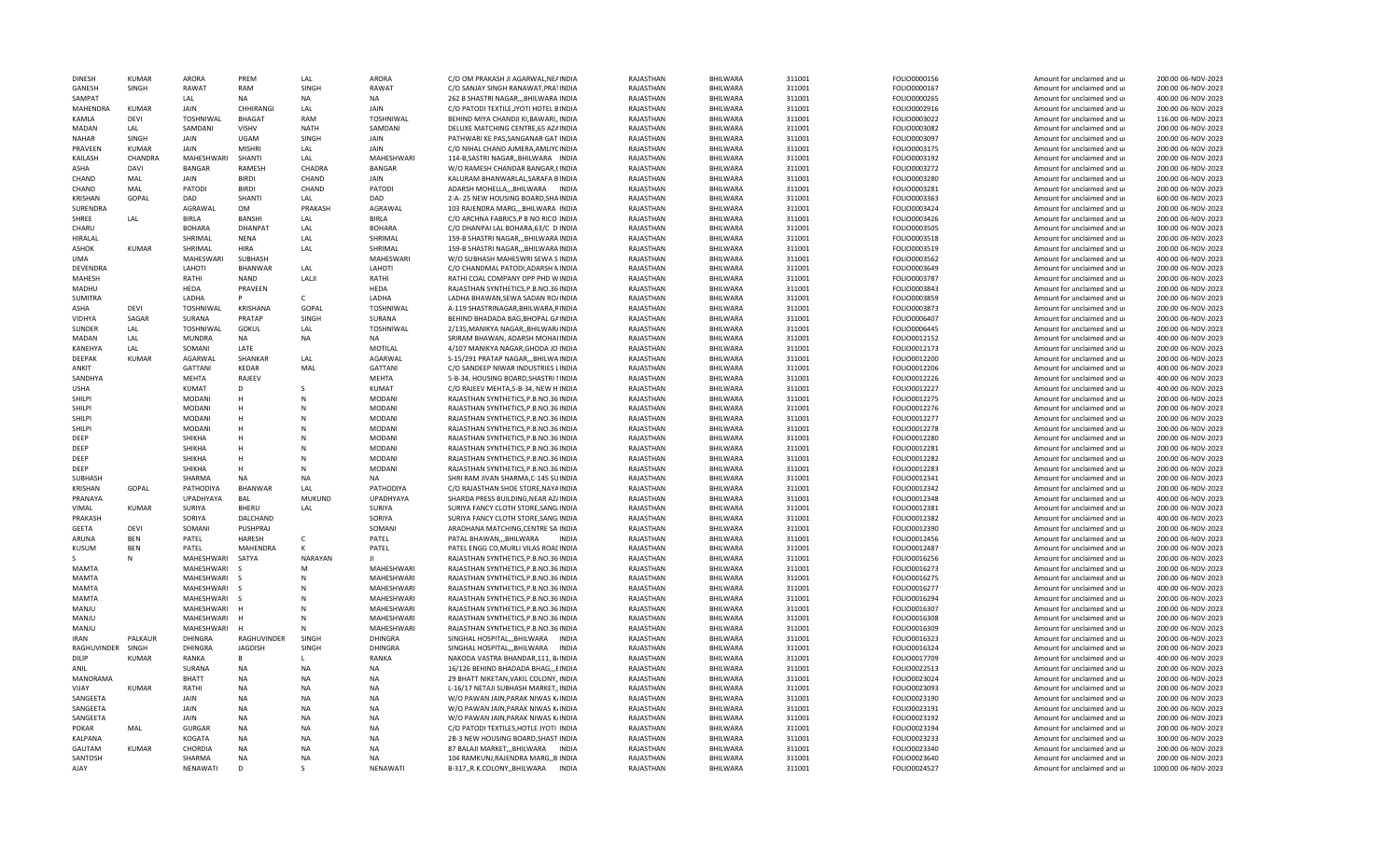| <b>VIVFK</b>            |                   | PARAKH                   | к                                |                       | PARAKH                   | 3D4 NEW HOUSING BOARD NEAR VINDIA                                                | RAIASTHAN              | <b>BHILWARA</b>             | 311001           | FOLIO0024561                 | Amount for unclaimed and ur                                                     | 4.00 06-NOV-2023                         |
|-------------------------|-------------------|--------------------------|----------------------------------|-----------------------|--------------------------|----------------------------------------------------------------------------------|------------------------|-----------------------------|------------------|------------------------------|---------------------------------------------------------------------------------|------------------------------------------|
| RAM                     | SWAROOP           | SAMDANI                  | G                                |                       | SAMDANI                  | C/O HIND MEDICAL STORE, STATION INDIA                                            | RAJASTHAN              | BHILWARA                    | 311001           | FOLIO0024946                 | Amount for unclaimed and ur                                                     | 1000.00 06-NOV-2023                      |
| <b>NAVRATAN</b>         |                   | <b>NYATI</b>             | $\mathsf{S}$                     |                       | <b>NYATI</b>             | NEAR GOPAL DAIRY, NEHRU ROAD,, INDIA                                             | RAIASTHAN              | BHILWARA                    | 311001           | FOLIO0024992                 | Amount for unclaimed and ur                                                     | 400.00 06-NOV-2023                       |
| KAMAL                   |                   | JAIN                     | RAJMAL                           |                       | JAIN                     | 1B-27, SHASTRI NAGAR, BHILWARA INDIA                                             | RAJASTHAN              | BHILWARA                    | 311001           | FOLIO0025239                 | Amount for unclaimed and ur                                                     | 400.00 06-NOV-2023                       |
| PADAM                   | <b>KUMAR</b>      | CHORDIA                  | SHANTI                           | LAL                   | CHORDIA                  | CHORDIA BUILDING, BALAJI MARKETINDIA                                             | RAJASTHAN              | BHILWARA                    | 311001           | FOLIO0025262                 | Amount for unclaimed and ur                                                     | 200.00 06-NOV-2023                       |
| KAMLA                   |                   | <b>JAIN</b>              | M                                | К                     | <b>JAIN</b>              | Q.N.2 P & T COLONY, SHASTRI NAG/INDIA                                            | RAJASTHAN              | BHILWARA                    | 311001           | FOLIO0025393                 | Amount for unclaimed and ur                                                     | 200.00 06-NOV-2023                       |
| SUNIL                   | KUMAR             | AJMERA                   | VRIDHI                           |                       | CHAND                    | AJMERA NIWAS SINDHU NAGAR,,,BINDIA                                               | RAJASTHAN              | BHILWARA                    | 311001           | FOLIO0025429                 | Amount for unclaimed and ur                                                     | 200.00 06-NOV-2023                       |
| RAMESH                  | <b>CHANDRA</b>    | KHEMKA                   | к                                | D                     | <b>KHFMKA</b>            | 29 ASHOK NAGAR, BHILWARA INDIA                                                   | RAJASTHAN              | <b>BHILWARA</b>             | 311001           | FOLIO0025457                 | Amount for unclaimed and ur                                                     | 200.00 06-NOV-2023                       |
| RAMESHWAR               |                   | LADDHA                   | S                                | L.                    | LADDHA                   | C/O NAKODA VASTRA BHANDAR, 11 INDIA                                              | RAJASTHAN              | BHILWARA                    | 311001           | FOLIO0025817                 | Amount for unclaimed and ur                                                     | 200.00 06-NOV-2023                       |
| SUNITA                  |                   | <b>MATHUR</b>            | <sub>S</sub>                     | к                     | <b>MATHUR</b>            | CAPITAL INVESTMENT CONSULTAN INDIA                                               | RAJASTHAN              | BHILWARA                    | 311001           | FOLIO0025920                 | Amount for unclaimed and ur                                                     | 200.00 06-NOV-2023                       |
| ANIL                    |                   | VFRMA                    | <b>SUNDER</b>                    | LAL                   | VERMA                    | C/O R.K. BORDIA & CO., GANDHI BA INDIA                                           | RAJASTHAN              | BHILWARA                    | 311001           | FOLIO0026071                 | Amount for unclaimed and ur                                                     | 316.00 06-NOV-2023                       |
| KALA                    |                   |                          | RAVINDRA                         |                       |                          | W\O RAVINDRA, STATE BANK OF INIINDIA                                             | RAJASTHAN              | BHILWARA                    | 311001           | FOLIO0026163                 | Amount for unclaimed and ur                                                     | 200.00 06-NOV-2023                       |
| <b>REKHA</b>            | <b>KUMARI</b>     | MALIWAL                  | <b>MOHAN</b>                     | LAL                   | MALIWAI                  | MALIWAL AUTOMOBILES, 107, INDFINDIA                                              | RAJASTHAN              | BHILWARA                    | 311001           | FOLIO0026186                 | Amount for unclaimed and ur                                                     | 900.00 06-NOV-2023                       |
| PRADEEP                 |                   | SHARDA                   | $\mathsf{R}$                     | S                     | SHARDA                   | ANUPAM OFFICE, PUR ROAD, , BHILVINDIA                                            | RAJASTHAN              | BHILWARA                    | 311001           | FOLIO0026206                 | Amount for unclaimed and ur                                                     | 400.00 06-NOV-2023                       |
| RAMESH<br><b>MANISH</b> | CHANDRA           | GOYAL                    | SHYAM<br>SHYAM                   | LAL                   | GOYAL                    | A-21 R.K. COLONY,,,BHILWARA INDIA                                                | RAJASTHAN              | BHILWARA                    | 311001           | FOLIO0026247                 | Amount for unclaimed and ur                                                     | 200.00 06-NOV-2023                       |
|                         |                   | BHADADA                  |                                  |                       |                          | C/O BHADADA MOHALLA,,,BHILWA INDIA                                               | RAJASTHAN              | BHILWARA                    | 311001           | FOLIO0026476                 | Amount for unclaimed and ur                                                     | 1000.00 06-NOV-2023                      |
| SATYANARAYAN            |                   | KABRA                    | SITARAM                          |                       | <b>KABRA</b><br>LADDHA   | C/O KAMLA SYNTHETICS, 41, JETHLIINDIA                                            | RAJASTHAN              | BHILWARA                    | 311001           | FOLIO0026504                 | Amount for unclaimed and ur                                                     | 200.00 06-NOV-2023                       |
| ANJU<br>HFMLATA         |                   | LADDHA<br>TIKIYANI       | <b>NARAYAN</b><br><b>NARAYAN</b> | DAS                   | TIKIYANI                 | 11/20, ARYA SAMAJ ROAD,,,BHILW/INDIA<br>ABOVE ASHOK FANCY STORE.PETCHINDIA       | RAJASTHAN<br>RAJASTHAN | BHILWARA<br>BHILWARA        | 311001<br>311001 | FOLIO0027176                 | Amount for unclaimed and ur<br>DPID-CLID-120247000CAmount for unclaimed and ur  | 200.00 06-NOV-2023<br>456.00 06-NOV-2023 |
| ANIL                    | KUMAR             | <b>JAIN</b>              | PARAS                            | MAL                   | JAIN                     | C-86, OPP. SHYAM MANDIR, SHASTRINDIA                                             | RAJASTHAN              | <b>BHILWARA</b>             | 311001           |                              | DPID-CLID-120299000CAmount for unclaimed and ur                                 | 200.00 06-NOV-2023                       |
| RAM                     | NARAYAN           | SONI                     | <b>HARAK</b>                     | CHAND                 | SONI                     | MANIKYA NAGAR,,,BHILWARA<br>INDIA                                                | RAJASTHAN              | BHILWARA                    | 311001           |                              | DPID-CLID-120341000CAmount for unclaimed and ur                                 | 2.00 06-NOV-2023                         |
| ROHIT                   |                   | <b>BOHARA</b>            | SURENDRA                         | <b>KUMAR</b>          | <b>BOHARA</b>            | C/O BHARAT SOAP FACTORY, SABUNINDIA                                              | RAJASTHAN              | BHILWARA                    | 311001           |                              | DPID-CLID-120346000CAmount for unclaimed and ur                                 | 300.00 06-NOV-2023                       |
| PRABHAKAR               | SINGH             | NANAWATI                 | <b>AMAR</b>                      | SINGH                 | NANAWATI                 | LAXMI VILAS,, VAKIL COLONY,,., BHILINDIA                                         | RAJASTHAN              | BHILWARA                    | 311001           |                              | DPID-CLID-130176000CAmount for unclaimed and ur                                 | 198.00 06-NOV-2023                       |
| SHANKER                 | LAL               | JAGETIA                  | RAM                              | DAYAL                 | <b>JAGETIA</b>           | 54, SHASTRI NAGAR,, MAIN SECTOR INDIA                                            | RAJASTHAN              | BHILWARA                    | 311001           |                              | DPID-CLID-130176000C Amount for unclaimed and ur                                | 200.00 06-NOV-2023                       |
| <b>MAHAVIR</b>          | PRASAD            | MAHESHWARI               | DHOOL                            |                       | CHAND                    | 5-O-5, R.C. VYAS COLONY, ,, BHILWARINDIA                                         | RAJASTHAN              | BHILWARA                    | 311001           |                              | DPID-CLID-130176000CAmount for unclaimed and ur                                 | 100.00 06-NOV-2023                       |
| RAI                     | <b>KUMAR</b>      | PATODI                   | <b>MANOHAR</b>                   | LAL                   | $\mathbf{H}$             | PATODI BHAWAN, MANKYA NAGAINDIA                                                  | RAJASTHAN              | BHILWARA                    | 311001           |                              | DPID-CLID-130176000CAmount for unclaimed and ur                                 | 1000.00 06-NOV-2023                      |
| <b>OM</b>               | PRAKASH           | SHARMA                   | SH                               | SHAMBHULAL            | SHARMA                   | 8-F-22, R.C. VYAS COLONY, ,, BHILWAIINDIA                                        | RAJASTHAN              | <b>BHILWARA</b>             | 311001           |                              | DPID-CLID-130176000CAmount for unclaimed and ur                                 | 200.00 06-NOV-2023                       |
| <b>YOGESH</b>           | KUMAR             | SISODIA                  | SH                               | SHIVKUMAR             | SISODIA                  | BAZAR NO.2, SISODIA BHAWAN, BHINDIA                                              | RAJASTHAN              | <b>BHILWARA</b>             | 311001           |                              | DPID-CLID-130176000CAmount for unclaimed and ur                                 | 200.00 06-NOV-2023                       |
| <b>VIMLA</b>            | <b>DFVI</b>       | DANGI                    | SH                               | NATHMAL               | <b>BOKADIA</b>           | W/O CHANDRESH DANGI,C-140 SLINDIA                                                | RAJASTHAN              | <b>BHILWARA</b>             | 311001           |                              | DPID-CLID-130176000CAmount for unclaimed and ur                                 | 1000.00 06-NOV-2023                      |
| RAJESH                  | LADDHA            | HUF                      | <b>SH</b>                        | SOHANLAL              | LADDHA                   | 49-HARNI MAHADEV ROAD.SHASTRINDIA                                                | RAJASTHAN              | BHILWARA                    | 311001           |                              | DPID-CLID-130176000CAmount for unclaimed and ur                                 | 774.00 06-NOV-2023                       |
| AMIT                    |                   | CHFCHAN                  | SH                               | <b>JAGDISHCHANDRA</b> | CHECHANI                 | 3-H-1 R C VYAS COLONY,,,BHILWAR INDIA                                            | RAJASTHAN              | BHILWARA                    | 311001           |                              | DPID-CLID-130176000CAmount for unclaimed and ur                                 | 200.00 06-NOV-2023                       |
| <b>HANSRAJ</b>          |                   | AGRAWAL                  | <b>NAND</b>                      | LAL                   | AGRAWAL                  | 1 B 18 SHASTRI NAGAR HOUSING, BINDIA                                             | RAJASTHAN              | BHILWARA                    | 311001           |                              | DPID-CLID-IN30051312 Amount for unclaimed and ur                                | 2.00 06-NOV-2023                         |
| MAHESH                  | CHANDRA           | LAKOTIYA                 | LATE                             | SHHARDAYAL            |                          | C-22, SHASTRI NAGAR,,,BHILWARA INDIA                                             | RAJASTHAN              | BHILWARA                    | 311001           |                              | DPID-CLID-IN30105510 Amount for unclaimed and ur                                | 8.00 06-NOV-2023                         |
| SOHAN                   | LAL               | PATODI                   | CHAGAN                           | LAL                   | PATODI                   | 31/192, MANIKYA NAGAR, NEAR OL INDIA                                             | RAJASTHAN              | BHILWARA                    | 311001           |                              | DPID-CLID-IN30105510 Amount for unclaimed and ur                                | 400.00 06-NOV-2023                       |
|                         | PRASAD            | PALOD                    | SATYA                            | <b>NARAYAN</b>        | PALOD                    | SABZI MANDI, VILLAGE AND POST PIINDIA                                            | RAJASTHAN              | <b>BHILWARA</b>             | 311001           |                              |                                                                                 | 600.00 06-NOV-2023                       |
|                         |                   |                          |                                  |                       |                          |                                                                                  |                        |                             |                  |                              |                                                                                 |                                          |
| <b>GIRIRAJ</b>          |                   |                          |                                  |                       |                          |                                                                                  |                        |                             |                  |                              | DPID-CLID-IN30105510 Amount for unclaimed and ur                                |                                          |
| SUNITA                  | DEVI              | DAD                      | BAL                              | <b>MUKUND</b>         | DAD                      | C\O JAI SHREE INVESTMENT, I ST FL(INDIA                                          | RAJASTHAN              | BHILWARA                    | 311001           |                              | DPID-CLID-IN30105510 Amount for unclaimed and ur                                | 200.00 06-NOV-2023                       |
| <b>RITA</b>             |                   | <b>BOLIA</b>             | SUSHIL                           |                       | <b>BOLIA</b>             | 319 RAMA VIHAR.NEAR SUKHADIYAINDIA                                               | RAJASTHAN              | BHILWARA                    | 311001           |                              | DPID-CLID-IN30105510 Amount for unclaimed and ur                                | 200.00 06-NOV-2023                       |
| SURFSH                  |                   | <b>UPADHYAY</b>          | KANHAIYA                         | LAL                   | <b>UPADHYAY</b>          | 7 H 25,C S AZAD NAGAR, NEAR TRANINDIA                                            | RAJASTHAN              | BHILWARA                    | 311001           |                              | DPID-CLID-IN30105510 Amount for unclaimed and ur                                | 250.00 06-NOV-2023                       |
| SUBHASH<br>SHIV         | KUMAR             | MAHESHWARI               | RAMARICHHAPAL<br><b>BANSHI</b>   | LAL                   | NUWAL<br>SODANI          | 23 SEWA SADAN ROAD,,,BHILWARAINDIA                                               | RAJASTHAN              | BHILWARA<br><b>BHILWARA</b> | 311001           |                              | DPID-CLID-IN30105510 Amount for unclaimed and ur                                | 400.00 06-NOV-2023                       |
|                         |                   | SODANI                   | <b>NA</b>                        | <b>NA</b>             | <b>NA</b>                | GOPAL BHAWAN, NEAR LAXMI NARJINDIA                                               | RAJASTHAN              |                             | 311001           |                              | DPID-CLID-IN30105510 Amount for unclaimed and ur                                | 1000.00 06-NOV-2023                      |
| SIDHESHWAR              | SYNTEXPRIVATE LTD |                          |                                  |                       |                          | B 309, SHASTRI NAGAR, BHILWARA INDIA                                             | RAJASTHAN              | BHILWARA                    | 311001           |                              | DPID-CLID-IN30105510 Amount for unclaimed and ur                                | 200.00 06-NOV-2023                       |
| LAD                     |                   | MALOO                    | <b>SHANKAR</b>                   | LAL                   | <b>MALOO</b>             | 157 SHIV BAZAR, WARD NO.15, TEH INDIA                                            | RAJASTHAN              | <b>BHILWARA</b>             | 311001           |                              | DPID-CLID-IN30105510 Amount for unclaimed and ur                                | 200.00 06-NOV-2023                       |
| VANDANA                 | KUMARI            | KOGATA                   | RAMESH                           | CHANDRA               | <b>KOGATA</b>            | 2 B 3, NEW HOUSING BOARD, SHASTINDIA                                             | RAJASTHAN              | BHILWARA                    | 311001           |                              | DPID-CLID-IN30105510 Amount for unclaimed and ur                                | 300.00 06-NOV-2023                       |
| SUSHIL<br><b>NAVAL</b>  | <b>KISHORE</b>    | AJMERA<br><b>DAKHERA</b> | <b>ROSHAN</b><br>MADAN           | LAL<br>LAL            | AJMERA<br><b>DAKHERA</b> | 155, MAIN SECTOR, SHASTRI NAGAR INDIA<br>3-A-4 NHB, SHASTRI NAGAR, , BHILW INDIA | RAJASTHAN<br>RAJASTHAN | BHILWARA<br>BHILWARA        | 311001           |                              | DPID-CLID-IN30105510 Amount for unclaimed and ur                                | 2.00 06-NOV-2023<br>600.00 06-NOV-2023   |
| LAD                     | <b>DEVI</b>       | SONI                     | SHANKERLAL                       |                       |                          | C/O JANKILAL KABRA, NADI MOHALIINDIA                                             | RAJASTHAN              | <b>BHILWARA</b>             | 311001<br>311001 | FOLIO0024760                 | DPID-CLID-IN30177410 Amount for unclaimed and ur<br>Amount for unclaimed and ur | 2000.00 06-NOV-2023                      |
| NARENDRA                |                   | <b>KABRA</b>             | GANESH                           | LAL                   | <b>KABRA</b>             | BEHIND HOTEL PRATAP, PECH AREA INDIA                                             | RAJASTHAN              | BHILWARA                    | 311001           |                              | DPID-CLID-IN30105510 Amount for unclaimed and ur                                | 1656.00 06-NOV-2023                      |
| CHAND                   | MAL               | PATODI                   | <b>SH</b>                        | <b>BARDICHAND</b>     | PATODI                   | 49.ADARSH MOHALLABHILWARA INDIA                                                  | RAJASTHAN              | BHILWARA                    | 311001           |                              | DPID-CLID-IN30105510 Amount for unclaimed and ur                                | 3000.00 06-NOV-2023                      |
| SHIV                    | <b>NARAYAN</b>    | SOMANI                   | RAM                              | <b>NARAYAN</b>        | SOMANI                   | "VAIBHAV" 1-A-22. R.C. VYAS COLONINDIA                                           | RAJASTHAN              | <b>BHILWARA</b>             | 311001           | FOLIO0000136                 | Amount for unclaimed and ur                                                     | 200.00 06-NOV-2023                       |
|                         | $\mathsf{V}$      | SUKHALA                  | RAM                              | DFV                   |                          | JAMNA LAL MELANA, 22/20 AZAD NINDIA                                              | RAIASTHAN              | <b>BHILWARA</b>             | 311001           | FOLIO0000166                 | Amount for unclaimed and ur                                                     | 400.00 06-NOV-2023                       |
| MADHU                   | DEVI              | <b>TOSHNIWAL</b>         | DILIP                            |                       | <b>KUMAR</b>             | C/O AKHIL MATHUR, 5-I-20 R C VYA: INDIA                                          | RAJASTHAN              | BHILWARA                    | 311001           | FOLIO0017877                 | Amount for unclaimed and ur                                                     | 200.00 06-NOV-2023                       |
| RAMESH                  | KUMAR             | <b>JAIN</b>              | <b>NA</b>                        | <b>NA</b>             | <b>NA</b>                | C/O MAHAVEER, STONE SUPPLIERS INDIA                                              | RAJASTHAN              | BHILWARA                    | 311001           | FOLIO0022410                 | Amount for unclaimed and ur                                                     | 200.00 06-NOV-2023                       |
| SOBAG                   | MAL               | PANAGRIA                 | <b>NA</b>                        | <b>NA</b>             | NA                       | C/O ABHINANDAN GARMENTS, HOTINDIA                                                | RAJASTHAN              | <b>BHILWARA</b>             | 311001           | FOLIO0023204                 | Amount for unclaimed and ur                                                     | 200.00 06-NOV-2023                       |
| SOBAG                   | MAL               | PANAGRIA                 | <b>NA</b>                        | <b>NA</b>             | NA                       | C/O ABHINANDAN GARMENTS, HOTINDIA                                                | RAJASTHAN              | BHILWARA                    | 311001           | FOLIO0023205                 | Amount for unclaimed and ur                                                     | 200.00 06-NOV-2023                       |
| SOBAG                   | MAL               | PANAGRIA                 | <b>NA</b>                        | <b>NA</b>             | <b>NA</b>                | C/O ABHINANDAN GARMENTS, HOTINDIA                                                | RAJASTHAN              | BHILWARA                    | 311001           | FOLIO0023206                 | Amount for unclaimed and ur                                                     | 200.00 06-NOV-2023                       |
| <b>BASANT</b>           |                   | CHOUDHARY                | LAXMAN                           |                       | SINGH                    | ANUKAMPA 105, SHASTRI NAGAR MINDIA                                               | RAJASTHAN              | BHILWARA                    | 311001           | FOLIO0025776                 | Amount for unclaimed and ur                                                     | 600.00 06-NOV-2023                       |
| <b>BASANT</b>           |                   | CHOUDHARY                | LAXMAN                           |                       | SINGH                    | ANUKAMPA, 105, SHASTRI NAGAR,, INDIA                                             | RAJASTHAN              | <b>BHILWARA</b>             | 311001           | FOLIO0026297                 | Amount for unclaimed and ur                                                     | 400.00 06-NOV-2023                       |
| KUSUN                   |                   | <b>JAIOO</b>             | <b>SURFSH</b>                    | CHANDRA               | JAJOO                    | JAJOO BHAWAN, NEAR PRATAP TAL INDIA                                              | RAIASTHAN              | <b>BHILWARA</b>             | 311001           | FOLIO0027283                 | Amount for unclaimed and ur                                                     | 576.00 06-NOV-2023                       |
| RAJ                     | <b>KUMAR</b>      | KOGTA                    | KANAK                            | MAL                   |                          | C\O J.K.ENTERPRISES, NEAR CHITTO INDIA                                           | RAJASTHAN              | BHILWARA                    | 311001           | FOLIO0025956                 | Amount for unclaimed and u                                                      | 2000.00 06-NOV-2023                      |
| <b>REKHA</b>            |                   | <b>TOSHNIWAL</b>         | PRAHLAD                          | RAM                   | TOSHNIWAL                | 577- AZAD NAGAR, BHILWARA,., BHI INDIA                                           | RAJASTHAN              | BHILWARA                    | 311001           |                              | DPID-CLID-120379000CAmount for unclaimed and ur                                 | 400.00 06-NOV-2023                       |
| YOGESH                  |                   | <b>GURJI</b>             | <b>SATYA</b>                     | PRAKASH               | <b>GURJI</b>             | F 274,R K COLONY,,BHILWARA<br>INDIA                                              | RAJASTHAN              | BHILWARA                    | 311001           |                              | DPID-CLID-IN30177411 Amount for unclaimed and ur                                | 12.00 06-NOV-2023                        |
| <b>NATWAR</b>           | LAL               | SHARMA                   | <b>BADRI</b>                     | LALJI                 | SHARMA                   | C/O GIRIRAJ PRASAD SHARMA, NEAIINDIA                                             | RAJASTHAN              | BHILWARA                    | 311021           | FOLIO0006405                 | Amount for unclaimed and ur                                                     | 200.00 06-NOV-2023                       |
| <b>SUMIT</b>            |                   | <b>NOLKHA</b>            | RADHEY                           | SHYAM                 | <b>NOLKHA</b>            | 127, GOSHALA ROAD,, WARD NO. 7, INDIA                                            | RAJASTHAN              | <b>BHILWARA</b>             | 311021           |                              | DPID-CLID-IN30198310 Amount for unclaimed and ur                                | 800.00 06-NOV-2023                       |
| PRABHU                  | DAYAI             | DAD                      | RAMESHWAR                        | LAL                   | DAD                      | POST HURDAA VIA GULABPURA,,,HIINDIA                                              | RAJASTHAN              | BHILWARA                    | 311022           | FOLIO0008733                 | Amount for unclaimed and ur                                                     | 200.00 06-NOV-2023                       |
| <b>HIMMAT</b>           | SINGH             | POKHARNA                 | CHITAR                           | MAL                   | POKHARNA                 | 1 B 22 ZINC COLONY, POST HURDAINDIA                                              | RAJASTHAN              | BHILWARA                    | 311022           |                              | DPID-CLID-IN30018312 Amount for unclaimed and ur                                | 400.00 06-NOV-2023                       |
| SNFH                    | LATA              | <b>TOTLA</b>             |                                  | К                     | <b>TOTLA</b>             | 1-B-15, ZINC COLONY,.,.,HURDA [DI INDIA                                          | RAJASTHAN              | BHILWARA                    | 311022           |                              | DPID-CLID-130176000CAmount for unclaimed and ur                                 | 600.00 06-NOV-2023                       |
| MUL                     | CHAND             | TOSHNIWAL                | <b>KESRI</b>                     | MAI                   | TOSHNIWAL                | V & P BARDOD, VIA HAMIRGARH, DIINDIA                                             | RAJASTHAN              | BHILWARA                    | 311025           | FOLIO0012340                 | Amount for unclaimed and ur                                                     | 2.00 06-NOV-2023                         |
| <b>NAND</b>             | SINGH             | <b>KHATORH</b>           | <b>GHAS</b>                      | LAL                   | <b>KHATORH</b>           | POST MANDAL GARH,, DIST, BHILWAINDIA                                             | RAJASTHAN              | BHILWARA                    | 311604           | FOLIO0012358                 | Amount for unclaimed and ur                                                     | 20.00 06-NOV-2023                        |
| BHERU<br>MAYA           | LAL<br>DFVI       | <b>MANTRI</b><br>GOYAL   | RAM<br><b>BHAGAT</b>             | PRASAD<br>RAM         | <b>MONTRI</b><br>AGRAWAL | C/O JAI SHIV TRADING CO., POST- K/INDIA<br>WARD NO 9, KASSARA MOHALLA, G/INDIA   | RAJASTHAN<br>RAJASTHAN | BHILWARA<br>BHILWARA        | 311605<br>311801 | FOLIO0025740<br>FOLIO0016269 | Amount for unclaimed and ur<br>Amount for unclaimed and ur                      | 200.00 06-NOV-2023<br>300.00 06-NOV-2023 |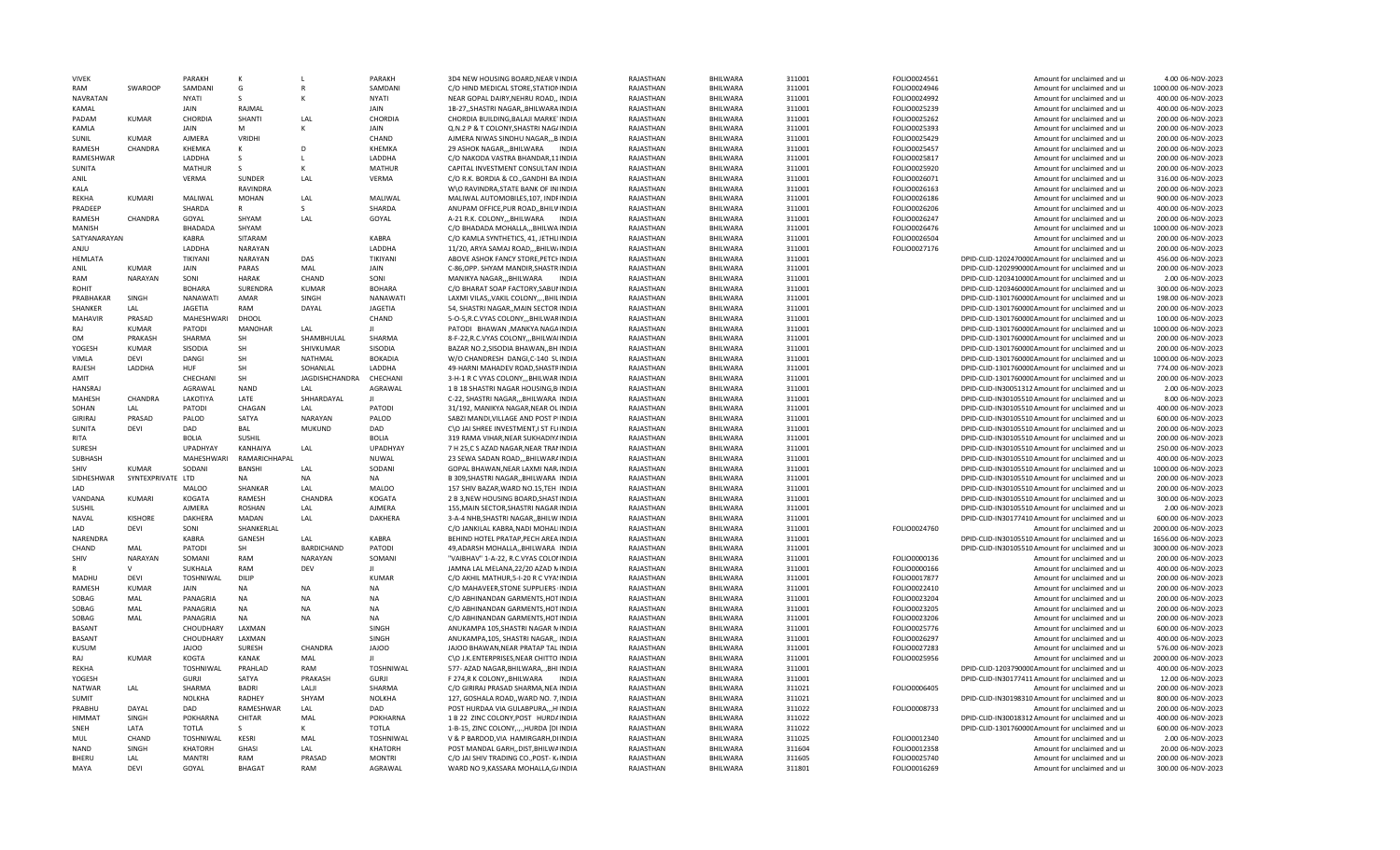| <b>RAJFSH</b>           |                | <b>MOONDRA</b>   | RAMESHWAR        | LAL           | <b>MOONDRA</b>   | C/O RAJESH STORE, OPP. HIGHER SE(INDIA                                         | RAIASTHAN              | <b>BHILWARA</b> | 311801           | FOLIO0016335 | Amount for unclaimed and ur                                                                         | 200.00 06-NOV-2023                       |
|-------------------------|----------------|------------------|------------------|---------------|------------------|--------------------------------------------------------------------------------|------------------------|-----------------|------------------|--------------|-----------------------------------------------------------------------------------------------------|------------------------------------------|
| MAYA                    | DEVI           | LOHIYA           | NA               | NA            | NA               | W/O BHAGAT RAM LOHIYA UNDERIINDIA                                              | RAJASTHAN              | BHILWARA        | 311801           | FOLIO0018862 | Amount for unclaimed and ur                                                                         | 100.00 06-NOV-2023                       |
| <b>SURESH</b>           | CHANDRA        | AGARWAL          | RAMPAL           |               | AGARWAL          | KOTHARI MOHALLA, GANGAPUR, DISINDIA                                            | RAJASTHAN              | BHILWARA        | 311801           |              | DPID-CLID-120247000C Amount for unclaimed and ur                                                    | 200.00 06-NOV-2023                       |
| SUNIL                   |                | <b>JHAVAR</b>    | SATYANARAIN      |               |                  | C/O SH. SATYANARAYAN JHAVAR, A INDIA                                           | RAJASTHAN              | CHITTORGARH     | 312001           | FOLIO0025302 | Amount for unclaimed and ur                                                                         | 1000.00 06-NOV-2023                      |
| MADANLAL                |                | AJMERA           | NA               | <b>NA</b>     | <b>NA</b>        | C/O ASHOK AJMERA STATE BANK O INDIA                                            | RAJASTHAN              | CHITTORGARH     | 312001           | FOLIO0027891 | Amount for unclaimed and ur                                                                         | 100.00 06-NOV-2023                       |
| PAWAN                   | <b>KUMAR</b>   | KABRA            | SH               | SC            | <b>KABRA</b>     | C-10,, PRATAP NAGAR,., CHITTORGA INDIA                                         | RAJASTHAN              | CHITTORGARH     | 312001           |              | DPID-CLID-120257000CAmount for unclaimed and ur                                                     | 200.00 06-NOV-2023                       |
| <b>DEVENDER</b>         | <b>KUMAR</b>   | MODI             | <b>BHANWAR</b>   | LAL           | <b>MODI</b>      | SHOP NO 92 NEW CLOTH MARKET, (INDIA                                            | RAJASTHAN              | CHITTORGARH     | 312001           |              | DPID-CLID-IN30045012 Amount for unclaimed and ur                                                    | 300.00 06-NOV-2023                       |
| <b>ARCHANA</b>          |                | <b>TOSHNIWAL</b> | RAM              | <b>NIWAS</b>  | <b>TOSHNIWAL</b> | PURANI SABZI MANDI.CHUDI BAZAHNDIA                                             | RAJASTHAN              | CHITTORGARH     | 312001           |              | DPID-CLID-IN30105510 Amount for unclaimed and ur                                                    | 1000.00 06-NOV-2023                      |
| MURLI                   | MANOHFF        | <b>JAGETYA</b>   | KAMAL            | <b>NAYAN</b>  | <b>JAGETYA</b>   | FLAT NO. NBF-42, STAFF COLONY, BINDIA                                          | RAJASTHAN              | CHITTORGARH     | 312021           | FOLIO0015779 | Amount for unclaimed and ur                                                                         | 200.00 06-NOV-2023                       |
| <b>NAVEEN</b>           | <b>KUMAR</b>   | AGARWAL          | LAXMI            | LAL           | AGARWAL          | A-22 BAPUNAGAR SENTHI,,,CHITTO INDIA                                           | RAJASTHAN              | CHITTORGARH     | 312025           | FOLIO0010036 | Amount for unclaimed and ur                                                                         | 200.00 06-NOV-2023                       |
| LOKESH                  |                | <b>BHUTRA</b>    | <b>NANA</b>      | LAL           | BHUTRA           | MANDI CHORAYA,,,,NIMBAHERU (RINDIA                                             | RAJASTHAN              | CHITTORGARH     | 312601           |              | DPID-CLID-IN30198310 Amount for unclaimed and ur                                                    | 100.00 06-NOV-2023                       |
| <b>OM</b>               | PRAKASH        | RAWAL            | PARMANAND        |               | RAWAL            | C/O SH.RAMESHWAR LAL SHARMA, INDIA                                             | RAIASTHAN              | CHITTORGARH     | 312605           | FOLIO0012123 | Amount for unclaimed and u                                                                          | 600.00 06-NOV-2023                       |
| <b>NAVIN</b>            | <b>KUMAR</b>   | SHARMA           | NARBADA          |               | SHANKAR          | H NO 158 GHAMOTAR, PARTAPGAR INDIA                                             | RAJASTHAN              | CHITTORGARH     | 312605           |              | DPID-CLID-120360000CAmount for unclaimed and ur                                                     | 100.00 06-NOV-2023                       |
| SHAKUNTLA               |                | LADDHA           | RAMESHJ          |               | LADDHA           | DALAL RAMESH LADDHA & CO, DHAINDIA                                             | RAJASTHAN              | CHITTORGARH     | 313001           | FOLIO0002722 | Amount for unclaimed and ur                                                                         | 200.00 06-NOV-2023                       |
| RAMESH                  | CHANDRA        | LADDHA           | RADHA            |               | <b>KRISHNA</b>   | DALAL RAMESH CH LADDHA & CO, LINDIA                                            | RAJASTHAN              | CHITTORGARH     | 313001           | FOLIO0002723 | Amount for unclaimed and ur                                                                         | 200.00 06-NOV-2023                       |
| SIMA                    |                | GOYAL            | SURESH           |               | GOYAL            | 6 SHIVAJI NAGAR,,, UDAIPUR<br><b>INDIA</b>                                     | RAJASTHAN              | CHITTORGARH     | 313001           | FOLIO0003360 | Amount for unclaimed and ur                                                                         | 200.00 06-NOV-2023                       |
| <b>SURESH</b>           |                | GOYAL            | SHIV             | PRASAD        | GOYAL            | 6 SHIVAJI NAGAR,,,UDAIPUR<br><b>INDIA</b>                                      | RAJASTHAN              | CHITTORGARH     | 313001           | FOLIO0003361 | Amount for unclaimed and ur                                                                         | 200.00 06-NOV-2023                       |
| <b>GUNVANTI</b>         |                | GOYAL            | <b>SURESH</b>    |               | GOYAL            | 6 SHIVAJI NAGAR,,,UDAIPUR<br><b>INDIA</b>                                      | RAJASTHAN              | CHITTORGARH     | 313001           | FOLIO0003362 | Amount for unclaimed and ur                                                                         | 200.00 06-NOV-2023                       |
| KAMAL                   |                | JAIN             | D                | т.            | JAIN             | C/O PORWAL INVESTMENTS, 35-A CINDIA                                            | RAJASTHAN              | CHITTORGARH     | 313001           | FOLIO0006026 | Amount for unclaimed and ur                                                                         | 2.00 06-NOV-2023                         |
| PRAMILA                 |                | PORWAL           | CHANDRA          | PRAKASH       | PORWAL           | 10, PATEL CIRCLE, KISHAN POLE RO/INDIA                                         | RAJASTHAN              | CHITTORGARH     | 313001           | FOLIO0006029 | Amount for unclaimed and ur                                                                         | 2.00 06-NOV-2023                         |
| KALPANA                 |                | VERMA            | D                | к             | <b>VERMA</b>     | C/O RAJ PETRO SYNTHETIC LTD, SUKINDIA                                          | RAJASTHAN              | CHITTORGARH     | 313001           | FOLIO0011686 | Amount for unclaimed and ur                                                                         | 200.00 06-NOV-2023                       |
| AMIT                    | к              | PORWAL           | ROSHAN           | LAL           | PORWAL           | C/O HARISH ARYA 1 K-18 SECTOR N INDIA                                          | RAJASTHAN              | CHITTORGARH     | 313001           | FOLIO0011695 | Amount for unclaimed and ur                                                                         | 2.00 06-NOV-2023                         |
| KARAN                   | <b>SINGH</b>   | PORWAL           | LAXMI            | CHAND         | PORWAL           | C/O HARISH ARYA 1 K-18 SECTOR N INDIA                                          | RAJASTHAN              | CHITTORGARH     | 313001           | FOLIO0011696 | Amount for unclaimed and ur                                                                         | 2.00 06-NOV-2023                         |
| GULAB                   |                | <b>PARIKH</b>    | NARENDRA         |               | <b>PARIKH</b>    | C/O SONEX ENTERPRISES OPP JYOT INDIA                                           | RAJASTHAN              | CHITTORGARH     | 313001           | FOLIO0011700 | Amount for unclaimed and ur                                                                         | 2.00 06-NOV-2023                         |
| SUSHILA                 |                | PORWAL           | KARAN            | SINGH         | PORWAL           | C/O HARISH ARYA 1-K-18 SEC NO 1: INDIA                                         | RAJASTHAN              | CHITTORGARH     | 313001           | FOLIO0011701 | Amount for unclaimed and ur                                                                         | 2.00 06-NOV-2023                         |
| RAKESHWER               |                | <b>PUROHIT</b>   | RAM              |               | <b>KRISHAN</b>   | POKHARANA U P BHOKATA BHAND INDIA                                              | RAJASTHAN              | CHITTORGARH     | 313001           | FOLIO0011954 | Amount for unclaimed and ur                                                                         | 200.00 06-NOV-2023                       |
|                         |                | <b>PUROHIT</b>   | R                | W             | <b>PUROHIT</b>   | POKHARANA U P BHOKATA BHAND INDIA                                              | RAJASTHAN              | CHITTORGARH     | 313001           | FOLIO0011956 | Amount for unclaimed and ur                                                                         | 200.00 06-NOV-2023                       |
| NARENDRA                |                | <b>JOSHI</b>     | <b>BHANWAR</b>   | LAL           | <b>JOSHI</b>     | C/O DINESH PORWAL,5 SURANA ST INDIA                                            | RAJASTHAN              | CHITTORGARH     | 313001           | FOLIO0011973 | Amount for unclaimed and ur                                                                         | 200.00 06-NOV-2023                       |
| PUSHPA                  |                | <b>JOSHI</b>     | NARFNDRA         |               | <b>JOSHI</b>     | C/O DINESH PORWAL,5 SURANA ST INDIA                                            | RAJASTHAN              | CHITTORGARH     | 313001           | FOLIO0011974 | Amount for unclaimed and ur                                                                         | 200.00 06-NOV-2023                       |
| <b>JOHNU</b>            |                | <b>BOLIA</b>     | <b>NARENDRA</b>  | SINGH         | <b>BOLIA</b>     | C/O DINESH PORWAL 5 SURANA ST INDIA                                            | RAIASTHAN              | CHITTORGARH     | 313001           | FOLIO0011976 | Amount for unclaimed and ur                                                                         | 200.00 06-NOV-2023                       |
| <b>VIMLA</b>            |                | PORWAL           | TEK              | CHAND         | PORWAL           | C/O DINESH PORWAL,5 SURANA ST INDIA                                            | RAJASTHAN              | CHITTORGARH     | 313001           | FOLIO0011979 | Amount for unclaimed and ur                                                                         | 200.00 06-NOV-2023                       |
| PIYUSH                  |                | DHARMAWAT        | SHANTI           | LAL           | DHARMAWAT        | C/O DINESH PORWAL,5 SURANA ST INDIA                                            | RAJASTHAN              | CHITTORGARH     | 313001           | FOLIO0011983 | Amount for unclaimed and ur                                                                         | 200.00 06-NOV-2023                       |
| TEK                     | CHAND          | PORWAL           | LAL              | CHAND         | PORWAL           | C/O DINESH PORWAL,5 SURANA ST INDIA                                            | RAJASTHAN              | CHITTORGARH     | 313001           | FOLIO0011986 | Amount for unclaimed and ur                                                                         | 200.00 06-NOV-2023                       |
| <b>RISHI</b>            |                | AGRAWAL          | H                | C             | AGRAWAL          | 16, RAJENDRA NAGAR, GAIRIYAWASINDIA                                            | RAJASTHAN              | CHITTORGARH     | 313001           | FOLIO0017225 | Amount for unclaimed and ur                                                                         | 400.00 06-NOV-2023                       |
| <b>SUDHIR</b>           |                | SAMDANI          | R                | $\mathsf{C}$  | SAMDANI          | MAHESHWARI INVESTMENTS, 8, CH/INDIA                                            | RAJASTHAN              | CHITTORGARH     | 313001           | FOLIO0017290 | Amount for unclaimed and ur                                                                         | 400.00 06-NOV-2023                       |
|                         |                | JAIN             | SH               | SHANTILAL     | JAIN             | 51, NAKODA COMPLEX, HIRAN MAGINDIA                                             | RAJASTHAN              | CHITTORGARH     | 313001           | FOLIO0017299 | Amount for unclaimed and ur                                                                         | 200.00 06-NOV-2023                       |
| <b>TRIVILOCHAN</b>      |                | <b>BIRLA</b>     | AMROT            | LAL           | <b>BIRLA</b>     | 14, GHANA RAO KI GHATI,,,,UDAIPLINDIA                                          | RAJASTHAN              | CHITTORGARH     | 313001           | FOLIO0017595 | Amount for unclaimed and ur                                                                         | 800.00 06-NOV-2023                       |
| AIIT                    |                | <b>JAIN</b>      | PRADHU           | MANKUMAR      | JAIN             | JAIN STORE, CHOWKLA BAZAR, , UDAINDIA                                          | RAJASTHAN              | CHITTORGARH     | 313001           | FOLIO0017837 | Amount for unclaimed and ur                                                                         | 200.00 06-NOV-2023                       |
| GAJENDRA                |                | JAIN             | TEJ              | PAL           |                  | GIRDHARI LAL JAIN, IN SIDE CHANDFINDIA                                         | RAJASTHAN              | CHITTORGARH     | 313001           | FOLIO0017842 | Amount for unclaimed and ur                                                                         | 200.00 06-NOV-2023                       |
| SUNIL                   |                | SAMDANI          | R                | $\mathsf{C}$  | SAMDANI          | MAHESHWARI INVESTMENTS, 8, CH INDIA                                            | RAJASTHAN              | CHITTORGARH     | 313001           | FOLIO0017850 | Amount for unclaimed and ur                                                                         | 400.00 06-NOV-2023                       |
| VARSHA                  |                | SAMDANI          | <b>SUDHIR</b>    |               | SAMDANI          | MAHESHWARI INVESTMENTS, 8, CH INDIA                                            | RAJASTHAN              | CHITTORGARH     | 313001           | FOLIO0017852 | Amount for unclaimed and u                                                                          | 200.00 06-NOV-2023                       |
| <b>MANISHA</b>          |                | TOSHNIWAL        | RAJ              | <b>KUMAR</b>  | <b>TOSHNIWAL</b> | 32 SUBHASH MARG,,, UDAIPUR INDIA                                               | RAJASTHAN              | CHITTORGARH     | 313001           | FOLIO0017869 | Amount for unclaimed and ur                                                                         | 1200.00 06-NOV-2023                      |
| PRAVEEN                 |                | <b>DEPURA</b>    | SURESH           | CHANDRA       | <b>DEPURA</b>    | 3/83, SUBHASH MARG., NEAR, SETHINDIA                                           | RAJASTHAN              | CHITTORGARH     | 313001           | FOLIO0017880 | Amount for unclaimed and ur                                                                         | 1000.00 06-NOV-2023                      |
| <b>JITENDRA</b>         |                | JAIN             | TAJ              | PAL           | $\mathbf{H}$     | GIRDHARI LAL JAIN, IN SIDE CHANDFINDIA                                         | RAJASTHAN              | CHITTORGARH     | 313001           | FOLIO0017885 | Amount for unclaimed and ur                                                                         | 200.00 06-NOV-2023                       |
| <b>RAJFSH</b>           |                | JAIN             | <b>NA</b>        | NA            | <b>NA</b>        | 22 SARNI SEHRI, MANDI KI NAL,, UD/INDIA                                        | RAJASTHAN              | CHITTORGARH     | 313001           | FOLIO0024017 | Amount for unclaimed and ur                                                                         | 200.00 06-NOV-2023                       |
| RAI                     | <b>KUMAR</b>   | <b>MANTRI</b>    | <b>NA</b>        | <b>NA</b>     | <b>NA</b>        | 22 SARNI SEHRI, MANDI-KI-NAL, , UD. INDIA                                      | RAJASTHAN              | CHITTORGARH     | 313001           | FOLIO0024047 | Amount for unclaimed and ur                                                                         | 200.00 06-NOV-2023                       |
| RAI                     | KUMAR          | <b>MANTRI</b>    | <b>NA</b>        | NA            | NA               | 22 SARNI SEHRI, MANDI-KI-NAL, , UD. INDIA                                      | RAJASTHAN              | CHITTORGARH     | 313001           | FOLIO0024048 | Amount for unclaimed and ur                                                                         | 200.00 06-NOV-2023                       |
| RAI                     | KUMAR          | <b>MANTRI</b>    | <b>NA</b>        | <b>NA</b>     | <b>NA</b>        | 22 SARNI SEHRI.MANDI KI NAL., UD/INDIA                                         | RAJASTHAN              | CHITTORGARH     | 313001           | FOLIO0024051 | Amount for unclaimed and u                                                                          | 200.00 06-NOV-2023                       |
| RAI                     | <b>KUMAR</b>   | PANWALA          | <b>NA</b>        | <b>NA</b>     | <b>NA</b>        | HEMENDRA GARMENTS, 170 BADA INDIA                                              | RAJASTHAN              | CHITTORGARH     | 313001           | FOLIO0024192 | Amount for unclaimed and ur                                                                         | 200.00 06-NOV-2023                       |
| SAVITA                  |                | JAIN             | <b>NA</b>        | <b>NA</b>     | NA               | HEMENDRA GARMENTS, 170BADA EINDIA                                              | RAJASTHAN              | CHITTORGARH     | 313001           | FOLIO0024207 | Amount for unclaimed and ur                                                                         | 200.00 06-NOV-2023                       |
| SAVITA                  |                | <b>JAIN</b>      | <b>NA</b>        | <b>NA</b>     | <b>NA</b>        | HEMENDRA GARMENTS, 170BADA EINDIA                                              | RAJASTHAN              | CHITTORGARH     | 313001           | FOLIO0024208 | Amount for unclaimed and ur                                                                         | 200.00 06-NOV-2023                       |
| SAVITA                  |                | JAIN             | <b>NA</b>        | NA            | <b>NA</b>        | HEMENDRA GARMENTS, 170BADA EINDIA                                              | RAJASTHAN              | CHITTORGARH     | 313001           | FOLIO0024209 | Amount for unclaimed and ur                                                                         | 200.00 06-NOV-2023                       |
| SAVITA                  |                | JAIN             | <b>NA</b>        | <b>NA</b>     | <b>NA</b>        | HEMENDRA GARMENTS, 170BADA EINDIA                                              | RAJASTHAN              | CHITTORGARH     | 313001           | FOLIO0024210 | Amount for unclaimed and ur                                                                         | 200.00 06-NOV-2023                       |
| SAVITA                  |                | JAIN             | <b>NA</b>        | <b>NA</b>     | <b>NA</b>        | HEMENDRA GARMENTS, 170BADA EINDIA                                              | RAJASTHAN              | CHITTORGARH     | 313001           | FOLIO0024211 | Amount for unclaimed and ur                                                                         | 200.00 06-NOV-2023                       |
| SAVITA                  |                | JAIN             | <b>NA</b>        | NA            | <b>NA</b>        | HEMENDRA GARMENTS, 170BADA EINDIA                                              | RAJASTHAN              | CHITTORGARH     | 313001           | FOLIO0024212 | Amount for unclaimed and ur                                                                         | 200.00 06-NOV-2023                       |
| SAVITA                  |                | <b>JAIN</b>      | <b>NA</b>        | <b>NA</b>     | <b>NA</b>        | HEMENDRA GARMENTS, 170BADA EINDIA                                              | RAJASTHAN              | CHITTORGARH     | 313001           | FOLIO0024213 | Amount for unclaimed and ur                                                                         | 200.00 06-NOV-2023                       |
| SAVITA                  |                | JAIN             | <b>NA</b>        | <b>NA</b>     | <b>NA</b>        | HEMENDRA GARMENTS, 170BADA EINDIA                                              | RAJASTHAN              | CHITTORGARH     | 313001           | FOLIO0024214 | Amount for unclaimed and ur                                                                         | 200.00 06-NOV-2023                       |
| <b>ANIL</b>             |                | JAIN             | <b>NA</b>        | NA            | <b>NA</b>        | RISHABH PHOTO COPIER,8 NYAY M.INDIA                                            | RAIASTHAN              | CHITTORGARH     | 313001           | FOLIO0024293 | Amount for unclaimed and ur                                                                         | 200.00 06-NOV-2023                       |
| <b>ANIL</b>             |                | JAIN             | NA               | <b>NA</b>     | <b>NA</b>        | RISHABH PHOTO COPIER,8 NYAY M.INDIA                                            | RAIASTHAN              | CHITTORGARH     | 313001           | FOLIO0024294 | Amount for unclaimed and ur                                                                         | 200.00 06-NOV-2023                       |
| <b>MANG</b>             | LAL            | <b>DAMAWAT</b>   | GPTI             |               | LAL              | 22, SARNI SEHRI,, MANDI-KI-NAL,,, UIINDIA                                      | RAJASTHAN              | CHITTORGARH     | 313001           | FOLIO0024982 | Amount for unclaimed and ur                                                                         | 200.00 06-NOV-2023                       |
| <b>MAINA</b>            |                | SINGHVI          | LAXMI            | LAL           | SINGHVI          | C-53 BHUPAL PURA, UDAIPUR (RAJ.) INDIA                                         | RAJASTHAN              | CHITTORGARH     | 313001           | FOLIO0025400 | Amount for unclaimed and ur                                                                         | 400.00 06-NOV-2023                       |
| RATAN                   | SINGH          | MEHTA            | <b>MOHAN</b>     | LAL           | MEHTA            | 2 BHUPALPURA ROAD D,,,UDAIPUR INDIA                                            | RAJASTHAN              | CHITTORGARH     | 313001           | FOLIO0015924 | Amount for unclaimed and ur                                                                         | 400.00 06-NOV-2023                       |
| NARENDRA                | <b>KUMAR</b>   | PORWAL           | LATE             | SHRICHUNNILAL | PORWAL           | 6, SHREE NATH MARG,,, UDAIPUR INDIA                                            | RAJASTHAN              | CHITTORGARH     | 313001           | FOLIO0017738 | Amount for unclaimed and ur                                                                         | 200.00 06-NOV-2023                       |
|                         |                | <b>DHABRIA</b>   | NARENDRA         | SINGH         | <b>DHABRIA</b>   | HOUSE NO-108, HIRAN MAGRI, SECTINDIA                                           | RAJASTHAN              | <b>UDAIPUR</b>  | 313002           |              | DPID-CLID-120346000CAmount for unclaimed and ur                                                     | 40.00 06-NOV-2023                        |
| LALIT                   |                |                  |                  |               |                  |                                                                                |                        |                 |                  |              |                                                                                                     |                                          |
| KAILASH                 |                | DEVI             | BASANTI          | LAL           | Ш                | JATO KI BAWARI, POST RUNDERA, TEINDIA                                          | RAJASTHAN              |                 | 313006           |              | DPID-CLID-IN30105510 Amount for unclaimed and ur                                                    | 200.00 06-NOV-2023                       |
| <b>VIBHOR</b>           |                | <b>MUNDRA</b>    | RADHEY           | SHYAM         | <b>MUNDRA</b>    | H NO 245 NEAR CHURCH,,,KOTA INDIA                                              | RAJASTHAN              | KOTA            | 324002           | FOLIO0002897 | Amount for unclaimed and ur                                                                         | 200.00 06-NOV-2023                       |
| <b>BHAWANI</b>          | <b>SHANKFF</b> | SHARMA           | <b>LAXMI</b>     |               |                  |                                                                                |                        | KOTA            |                  |              | Amount for unclaimed and u                                                                          | 200.00 06-NOV-2023                       |
|                         | KUMAR          |                  |                  | GOPAL         | NARAYAN          | 391-A TALWANDI PVT, KOTA, RAJASTINDIA                                          | RAJASTHAN              | KOTA            | 324005           | FOLIO0007108 |                                                                                                     |                                          |
| <b>VISHNU</b><br>DILEEP | <b>KUMAR</b>   | GAUTAM<br>RAJDEV | RAM<br>PARYALDAS |               | SHARMA           | 3/E 23, MAHAVEER NAGAR EXTN, KCINDIA                                           | RAJASTHAN<br>RAJASTHAN | <b>KOTA</b>     | 324005<br>324007 |              | DPID-CLID-IN30088814 Amount for unclaimed and ur                                                    | 400.00 06-NOV-2023<br>300.00 06-NOV-2023 |
| <b>JAMUNA</b>           | PRASAD         | SHARMA           | LATE             | SHGHASILAL    | SHARMA           | 1-MA-28 VIGYAN NAGAR,, KOTA,, KCINDIA<br>4-K-2, DADABARI EXTENSION,,,KOT,INDIA | RAJASTHAN              | KOTA            | 324009           |              | DPID-CLID-120339000CAmount for unclaimed and ur<br>DPID-CLID-IN30105510 Amount for unclaimed and ur | 350.00 06-NOV-2023                       |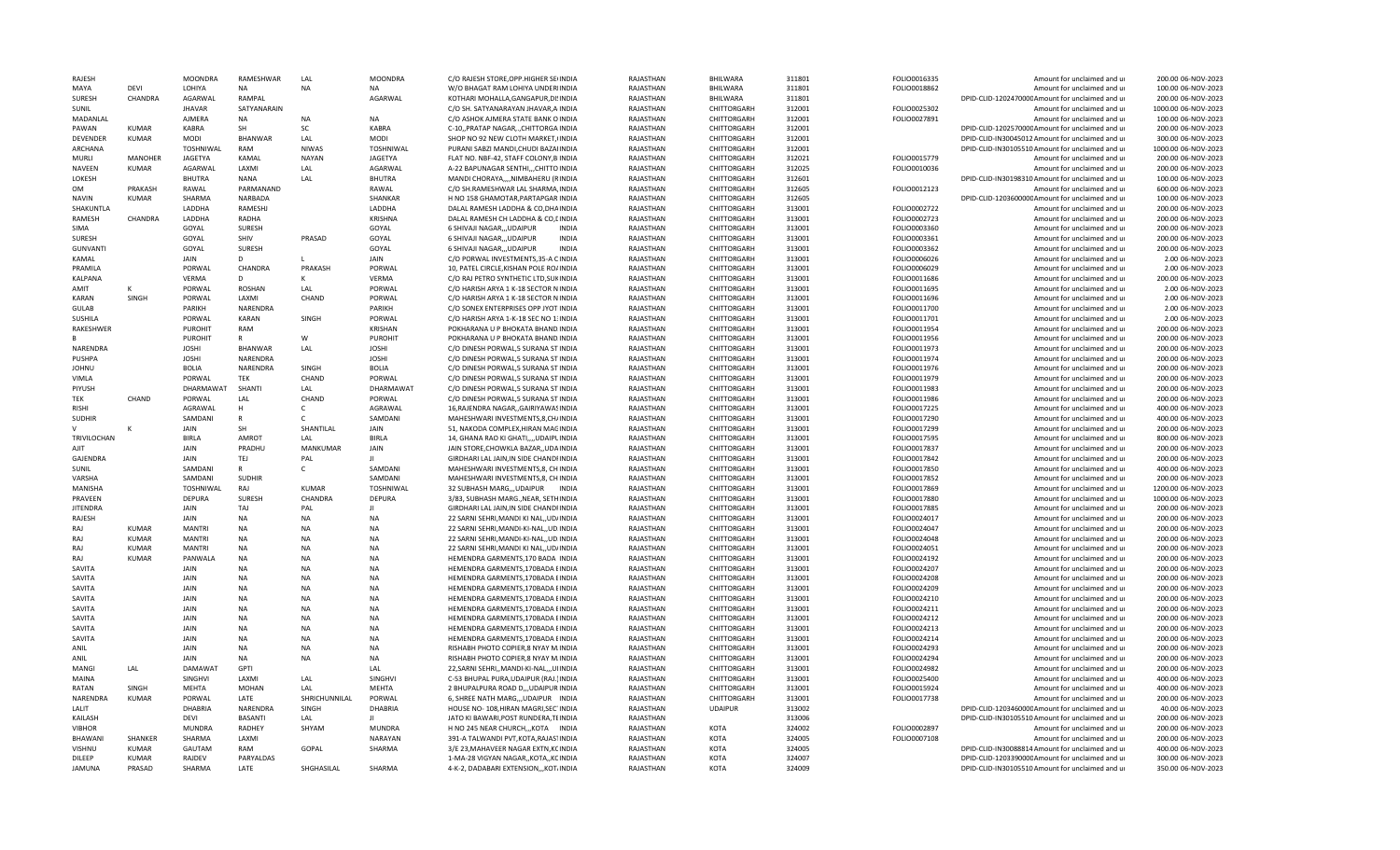| SAROJ                 |                                      | GARG                          | <b>ASHOK</b>               | <b>KUMAR</b>    | GARG                   | C/O ASHOK AGENCIES, SADAR BAZA INDIA                                        | RAJASTHAN                              | KOTA               | 325205           |                              | DPID-CLID-IN30105510 Amount for unclaimed and ur                                | 12.00 06-NOV-2023                         |
|-----------------------|--------------------------------------|-------------------------------|----------------------------|-----------------|------------------------|-----------------------------------------------------------------------------|----------------------------------------|--------------------|------------------|------------------------------|---------------------------------------------------------------------------------|-------------------------------------------|
| ANUSUYA               |                                      | <b>DOSI</b>                   | KANHAIYA                   | LAL             | <b>NEEMA</b>           | 36 BAVAN DERI, TH BANSWARA,, BAINDIA                                        | RAJASTHAN                              | <b>BANSWARA</b>    | 327001           |                              | DPID-CLID-1304140001Amount for unclaimed and ur                                 | 200.00 06-NOV-2023                        |
| SURENDRA              | KUMAR                                | BHUTORIYA                     | <b>BIRDI</b>               | CHAND           | <b>BHUTORIYA</b>       | C/O NAGRAJ BIRDHI CHAND BHUTCINDIA                                          | RAJASTHAN                              | CHURU              | 331502           | FOLIO0025095                 | Amount for unclaimed and ur                                                     | 200.00 06-NOV-2023                        |
| VIJENDRA              | <b>KUMAR</b>                         | <b>BHUTORIYA</b>              | <b>BIRDI</b>               | CHAND           | <b>BHUTORIYA</b>       | C/O NAGRAJ BIRDHI CHAND BHUTCINDIA                                          | RAJASTHAN                              | CHURU              | 331502           | FOLIO0025096                 | Amount for unclaimed and ur                                                     | 200.00 06-NOV-2023                        |
| <b>JUGAL</b>          | <b>KISHORE</b>                       | VERMA                         | <b>TOLA</b>                | RAM             | <b>VERMA</b>           | NARODARA GATE, WARD NO 21, LAXINDIA                                         | RAJASTHAN                              | SIKAR              | 332311           |                              | DPID-CLID-1203320002Amount for unclaimed and ur                                 | 400.00 06-NOV-2023                        |
| <b>BALDEV</b>         |                                      | <b>SINGH</b>                  | <sub>S</sub>               | <b>GULAB</b>    | SINGH                  | C/O NEW HOPE MOPEL SCHOOL, P (INDIA                                         | RAJASTHAN                              | SRIGANGANAGAR      | 335704           | FOLIO0005460                 | Amount for unclaimed and ur                                                     | 200.00 06-NOV-2023                        |
| <b>GURBANS</b>        |                                      | KAUR                          | S                          | <b>BALDEV</b>   | SINGH                  | C/O NEW HOPE MOPEL SCHOOL, P (INDIA                                         | RAJASTHAN                              | SRIGANGANAGAR      | 335704           | FOLIO0005461                 | Amount for unclaimed and ur                                                     | 200.00 06-NOV-2023                        |
| ANNAPURNA             |                                      | PAREEK                        | GHAN                       | SHYAM           | PAREEK                 | VIDYA BHAWAN, DIDWANA, RAJ, DIDINDIA                                        | RAJASTHAN                              | <b>NAGAUR</b>      | 341303           | FOLIO0009052                 | Amount for unclaimed and ur                                                     | 200.00 06-NOV-2023                        |
| <b>NATWAR</b>         | LAL                                  | PAREEK                        | GHAN                       | SHYAM           | PAREEK                 | C/O SHREE SHARDA GYANPEETH.DI INDIA                                         | RAJASTHAN                              | <b>NAGAUR</b>      | 341303           | FOLIO0009053                 | Amount for unclaimed and ur                                                     | 200.00 06-NOV-2023                        |
| SHASHIKANT            |                                      | MAHESHWARI                    | RAM                        |                 | <b>BUX</b>             | MOTI BHAWAN MANSAGAR, BEHINIINDIA                                           | RAJASTHAN                              | <b>JODHPUR</b>     | 342001           |                              | DPID-CLID-120109000CAmount for unclaimed and ur                                 | 200.00 06-NOV-2023                        |
| MANISH                | DEO                                  | KARVA                         | NA                         | NΑ              | NA                     | 196 II, POLO PAOTA, JODHPUR<br><b>INDIA</b>                                 | RAJASTHAN                              | <b>JODHPUR</b>     | 342001           |                              | DPID-CLID-IN30223610 Amount for unclaimed and ur                                | 200.00 06-NOV-2023                        |
| SHITAL                |                                      |                               | NA                         | <b>NA</b>       | <b>NA</b>              | D/98, DHARAMNARAYAN JI KA HATHNDIA                                          | RAJASTHAN                              | <b>JODHPUR</b>     | 342001           |                              | DPID-CLID-IN30223610 Amount for unclaimed and ur                                | 200.00 06-NOV-2023                        |
| <b>BABULAL</b>        |                                      | <b>JASRAJ</b>                 | <b>JASRAI</b>              |                 |                        | DUNGAR CHANDLUNIA, BHARU BAZINDIA                                           | RAJASTHAN                              | <b>BARMER</b>      | 344022           | FOLIO0013307                 | Amount for unclaimed and ur                                                     | 200.00 06-NOV-2023                        |
| RAJKANWAR             |                                      | <b>JETHA</b>                  | <b>NA</b>                  | <b>NA</b>       | <b>NA</b>              | SUITING SPECIALS, 27 GODOWN STFINDIA                                        | <b>TAMIL NADL</b>                      | CHENNAI            | 600001           | FOLIO0018994                 | Amount for unclaimed and ur                                                     | 200.00 06-NOV-2023                        |
| ĸ<br><b>GANBHIRMA</b> | SURESH                               | <b>KUMAR</b>                  | <b>NA</b>                  | <b>NA</b><br>NA | <b>NA</b><br><b>NA</b> | C/O GAJENDRA TEX, 11 GODOWN S'INDIA                                         | <b>TAMIL NADU</b>                      | CHENNAI            | 600001           | FOLIO0019012                 | Amount for unclaimed and ur                                                     | 200.00 06-NOV-2023                        |
|                       |                                      | <b>JETHA</b><br><b>BISANI</b> | <b>NA</b><br><b>NA</b>     | NA              | <b>NA</b>              | SUITING SPECIALS, 27 GODOWN STFINDIA                                        | <b>TAMIL NADU</b>                      | CHENNAI            | 600001           | FOLIO0019024                 | Amount for unclaimed and ur                                                     | 200.00 06-NOV-2023                        |
| BHAGWATHI             | DEVI                                 |                               |                            |                 | JAIN                   | C/O JAI TANOT TEX 54 GODOWN STINDIA                                         | <b>TAMIL NADU</b>                      | CHENNAI            | 600001           | FOLIO0019081                 | Amount for unclaimed and ur                                                     | 316.00 06-NOV-2023                        |
| RECKCHAND             |                                      |                               | PARASMULL<br><b>NA</b>     | NA              | <b>NA</b>              | NO.50, GENERAL MUTHIAH STREET INDIA                                         | <b>TAMIL NADU</b>                      | CHENNAI<br>CHENNAI | 600001<br>600007 |                              | DPID-CLID-1201090002Amount for unclaimed and ur                                 | 116.00 06-NOV-2023                        |
|                       | SAMPATHKUMAFJAIN<br>SAMPATHKUMAFJAIN |                               | <b>NA</b>                  | <b>NA</b>       | <b>NA</b>              | 31/2, SUNDRAM PILLAI STREET, PUIINDIA<br>31/2 SUNDARAMPILLAIST PURESAVINDIA | <b>TAMIL NADU</b><br><b>TAMIL NADU</b> | CHENNAI            | 600007           | FOLIO0017908<br>FOLIO0019074 | Amount for unclaimed and ur<br>Amount for unclaimed and ur                      | 200.00 06-NOV-2023<br>200.00 06-NOV-2023  |
| ASHA                  |                                      | RAMNANI                       | C                          | н               | RAMNANI                | 150/40 PURASWALKAM HIGH ROALINDIA                                           | <b>TAMIL NADU</b>                      | CHENNAI            | 600010           | FOLIO0000927                 |                                                                                 | 600.00 06-NOV-2023                        |
|                       | HARSHA                               | RAMNANI                       | н                          | R               | CHANDAR                | 150/40 PURASWALKAM HIGH ROALINDIA                                           | <b>TAMIL NADU</b>                      | CHENNAI            | 600010           | FOLIO0000928                 | Amount for unclaimed and ur<br>Amount for unclaimed and ur                      | 900.00 06-NOV-2023                        |
| ARULSWAMY             |                                      |                               | <b>NA</b>                  | NA              | <b>NA</b>              | C/O SANTOSH KUMAR, 120 NORTH IINDIA                                         | <b>TAMIL NADU</b>                      | CHENNAI            | 600011           | FOLIO0027350                 | Amount for unclaimed and ur                                                     | 2.00 06-NOV-2023                          |
| MUNNA                 |                                      | LAI                           | <b>NA</b>                  | <b>NA</b>       | <b>NA</b>              | C/O SANTOSH KUMAR.120 NORTH IINDIA                                          | <b>TAMIL NADU</b>                      | <b>CHENNAI</b>     | 600011           | FOLIO0027351                 | Amount for unclaimed and ur                                                     | 2.00 06-NOV-2023                          |
| PARASMAL              |                                      |                               | <b>NA</b>                  | N <sub>A</sub>  | NΔ                     |                                                                             |                                        |                    |                  |                              |                                                                                 |                                           |
| VIJAY                 |                                      | KUMAR                         | <b>NA</b>                  | NA              | NA                     | C/O SANTOSH KUMAR, 120 NORTH IINDIA<br>C/O SANTOSHKUMAR, NO. 120 NORINDIA   | <b>TAMIL NADU</b><br><b>TAMIL NADU</b> | CHENNAI<br>CHENNAI | 600011<br>600011 | FOLIO0027352<br>FOLIO0027366 | Amount for unclaimed and ur<br>Amount for unclaimed and ur                      | 2.00 06-NOV-2023<br>10.00 06-NOV-2023     |
| VIMALCHAND            |                                      |                               | <b>NA</b>                  | <b>NA</b>       | <b>NA</b>              | 29 JAWAHAR ROAD, RAMANA NAG/INDIA                                           | <b>TAMIL NADU</b>                      | CHENNAI            | 600011           | FOLIO0027368                 | Amount for unclaimed and ur                                                     | 18.00 06-NOV-2023                         |
|                       | S                                    |                               |                            | <b>NA</b>       | <b>NA</b>              |                                                                             |                                        |                    |                  |                              |                                                                                 | 200.00 06-NOV-2023                        |
|                       |                                      | ANANDHI                       | <b>NA</b><br>SRI           |                 |                        | 15, IIND. MADLEY STREET, T.NAGAR INDIA                                      | <b>TAMIL NADU</b>                      | CHENNAI            | 600017           | FOLIO0000902                 | Amount for unclaimed and ur                                                     |                                           |
| GANESH                | SRIPAL                               | MAHESHWARI<br>CHOPDA          | S                          | MAHESHPRASAD    | MAHESHWAR<br>SHANTILAL | OLD NO 18 NEW NO.35, PADMANAHNDIA<br>SHANMUGAROYAN STREET, OLD W/INDIA      | <b>TAMIL NADU</b><br><b>TAMIL NADU</b> | CHENNAI<br>CHENNAI | 600020<br>600021 |                              | DPID-CLID-IN30108022 Amount for unclaimed and ur<br>Amount for unclaimed and ur | 1000.00 06-NOV-2023<br>200.00 06-NOV-2023 |
| PADAM                 | KUMAR                                | <b>TATIA</b>                  | <b>JAWARILAL</b>           |                 | <b>TATIA</b>           | NO 2 IIND MAIN ROAD, VENGESHW. INDIA                                        | <b>TAMIL NADU</b>                      | CHENNAI            | 600026           | FOLIO0001014                 | DPID-CLID-IN30115112 Amount for unclaimed and ur                                | 404.00 06-NOV-2023                        |
| $\mathcal{L}$         | <b>MAHENDRA</b>                      | BABU                          |                            |                 |                        |                                                                             |                                        |                    |                  |                              |                                                                                 |                                           |
|                       |                                      |                               | VENUGOPAL<br>$\mathcal{S}$ |                 |                        | 2 SUBBA REDDY STREET,, WEST MANNDIA                                         | <b>TAMIL NADU</b>                      | CHENNAI            | 600033           | FOLIO0016915                 | Amount for unclaimed and ur<br>DPID-CLID-120445000CAmount for unclaimed and ur  | 400.00 06-NOV-2023                        |
| SAROJA<br>v           | THIKULOKA                            | SAMBASIVAM<br>CHANDER         | VELAYAMAN                  |                 | SAMBASIVAM             | OLD NO 4 NEW NO 11, KAMATCHIPUNDIA<br>BLOCK-P-NO.7,,,ANNA NAGAR INDIA       | <b>TAMIL NADU</b>                      | CHENNAI<br>CHENNAI | 600033<br>600040 | FOLIO0000925                 |                                                                                 | 600.00 06-NOV-2023<br>400.00 06-NOV-2023  |
| ARUN                  |                                      | SIVAPRAKASAM P                |                            | - S             | SIVAPRAKASAM           | 67, SECOND MAIN ROAD, VGP GOLL INDIA                                        | <b>TAMIL NADU</b><br><b>TAMIL NADU</b> | CHENNAI            | 600041           |                              | Amount for unclaimed and ur<br>DPID-CLID-IN30047643 Amount for unclaimed and ur | 40.00 06-NOV-2023                         |
|                       |                                      | JAYAKUMAR                     | <b>THOLASI</b>             |                 | LINGAM                 | PLOT-1 A, BHARANI STREET, AMRITHNDIA                                        | <b>TAMIL NADU</b>                      | CHENNAI            | 600042           |                              | DPID-CLID-IN30189510 Amount for unclaimed and ur                                | 10.00 06-NOV-2023                         |
| N                     |                                      | TAMILARASAN                   | NAEHIAPPAM                 |                 |                        | 48 PERIYAR 2ND STREET, SRINIVASA INDIA                                      | <b>TAMIL NADU</b>                      | CHENNAI            | 600050           | FOLIO0008163                 | Amount for unclaimed and ur                                                     | 200.00 06-NOV-2023                        |
|                       |                                      | PICHAPPAN                     | VINAI                      |                 | THEERTHANS             | ALAGU STREET AGENCIES, 123 MUGINDIA                                         | <b>TAMIL NADU</b>                      | CHENNAI            | 600050           | FOLIO0008167                 | Amount for unclaimed and ur                                                     | 200.00 06-NOV-2023                        |
| N                     | SUNDAR                               | RAIAN                         | <b>NARAINMAN</b>           |                 |                        | 48. PERIYAR II STREET.SRINIWASA NINDIA                                      | TAMIL NADL                             | <b>CHENNAI</b>     | 600050           | FOLIO0008168                 | Amount for unclaimed and ur                                                     | 200.00 06-NOV-2023                        |
| VR                    |                                      | CHEUAPPAN                     | VFFRAPPAN                  |                 |                        | 123, MUGAPPIAR ROAD, PADI, MADIINDIA                                        | <b>TAMIL NADU</b>                      | CHENNAI            | 600050           | FOLIO0008175                 | Amount for unclaimed and ur                                                     | 200.00 06-NOV-2023                        |
| D                     | VK                                   | SAVITRI                       | <b>KUMAR</b>               | SUVARNA         | <b>DASIGI</b>          | E 3 SAHITYAM APARTMENT DABC, 3 INDIA                                        | <b>TAMIL NADU</b>                      | CHENNAI            | 600050           |                              | DPID-CLID-1203320003Amount for unclaimed and ur                                 | 20.00 06-NOV-2023                         |
| N                     |                                      | RAMALINGAM                    | <b>NA</b>                  | NA              | <b>NA</b>              | NEW NO 5 SENGOTHIMMAN KOIL, IIINDIA                                         | <b>TAMIL NADU</b>                      | CHENNAI            | 600073           |                              | DPID-CLID-IN30018310 Amount for unclaimed and ur                                | 20.00 06-NOV-2023                         |
|                       | M                                    | <b>GHORAWAT</b>               | - S                        |                 | GHORAWAT               | NO 6 PALLIAPPAN LANE, SOWCARPEINDIA                                         | <b>TAMIL NADU</b>                      | CHENNAI            | 600079           | FOLIO0007846                 | Amount for unclaimed and ur                                                     | 2.00 06-NOV-2023                          |
|                       | <b>MAHINDER</b>                      | <b>KUMAR</b>                  |                            | PARASMULI       | <b>JAIN</b>            | 60 GENERAL MUTHIAH MUDALI ST. INDIA                                         | <b>TAMIL NADL</b>                      | CHENNAI            | 600079           | FOLIO0007952                 | Amount for unclaimed and ur                                                     | 116.00 06-NOV-2023                        |
|                       | MOTHI                                | LAL                           |                            | PARASMULL       | JAIN                   | 60 GENERAL MUTHIAH MUDALI ST. INDIA                                         | <b>TAMIL NADU</b>                      | CHENNAI            | 600079           | FOLIO0007953                 | Amount for unclaimed and ur                                                     | 116.00 06-NOV-2023                        |
|                       | <b>INDER</b>                         | CHAND                         |                            | PARASMULL       | JAIN                   | 60 GENERAL MUTHIAH MUDALI ST. INDIA                                         | <b>TAMIL NADU</b>                      | CHENNAI            | 600079           | FOLIO0007954                 | Amount for unclaimed and ur                                                     | 116.00 06-NOV-2023                        |
|                       | <b>MAHAVIR</b>                       | CHAND                         | $\varsigma$                | PARASMULL       | JAIN                   | 60 GENERAL MUTHIAH MUDALI ST. INDIA                                         | <b>TAMIL NADU</b>                      | CHENNAI            | 600079           | FOLIO0007956                 | Amount for unclaimed and ur                                                     | 116.00 06-NOV-2023                        |
|                       | $\mathsf{C}$                         | <b>JAIN</b>                   | <b>JFFTMAL</b>             |                 |                        | 21 PALLIAPPAN STREET, SOWCARPE INDIA                                        | <b>TAMIL NADU</b>                      | CHENNAI            | 600079           | FOLIO0007967                 | Amount for unclaimed and ur                                                     | 200.00 06-NOV-2023                        |
|                       | RAJENDRA                             | <b>KUMAR</b>                  | R                          |                 | JAIN                   | C/O SHAH ELECTRICALS, 341 MINT SINDIA                                       | <b>TAMIL NADU</b>                      | CHENNAI            | 600079           | FOLIO0017258                 | Amount for unclaimed and ur                                                     | 2.00 06-NOV-2023                          |
| DILIP                 | <b>KUMAR</b>                         | SURANA                        | M                          |                 | SURANA                 | P.B.NO.1980, 3, VADAMALAI, IST.LA INDIA                                     | <b>TAMIL NADU</b>                      | CHENNAI            | 600079           | FOLIO0025703                 | Amount for unclaimed and ur                                                     | 6.00 06-NOV-2023                          |
| <b>JUGRAJ</b>         | D                                    | <b>HARAN</b>                  | DAYALAL                    |                 |                        | 44, KALATHI PILLAI STREET, ELEPHAI INDIA                                    | <b>TAMIL NADU</b>                      | CHENNAI            | 600079           | FOLIO0026050                 | Amount for unclaimed and ur                                                     | 200.00 06-NOV-2023                        |
| AMAR                  | CHAND                                | JAIN                          |                            |                 | JAIN                   | 22 CHINNA NAICKARAN ST,1ST FLO INDIA                                        | <b>TAMIL NADU</b>                      | CHENNAI            | 600079           | FOLIO0008092                 | Amount for unclaimed and ur                                                     | 200.00 06-NOV-2023                        |
| MUTHU                 |                                      |                               | VISWANATHAN VISWANATHAN    |                 |                        | AVALON, FLAT 3, NEW 3B, OLD 2, SIXINDIA                                     | <b>TAMIL NADU</b>                      | CHENNAI            | 600086           |                              | DPID-CLID-IN30017510 Amount for unclaimed and ur                                | 2.00 06-NOV-2023                          |
| M                     | SASI                                 | DFVI                          | M                          |                 | <b>BASAVAIAH</b>       | 76 VEERAPPA NAGAR.ALWARTIRU IINDIA                                          | TAMIL NADL                             | <b>CHENNAI</b>     | 600087           | FOLIO0008028                 | Amount for unclaimed and ur                                                     | 200.00 06-NOV-2023                        |
|                       |                                      | NATARAJAN                     | $\mathsf{C}$               | VAVADHARAYAHL   | NATARAJAN              | 55-N PARK DUGAR TOWNSHIP MOLINDIA                                           | <b>TAMIL NADU</b>                      | CHENNAI            | 600089           | FOLIO0007992                 | Amount for unclaimed and ur                                                     | 400.00 06-NOV-2023                        |
|                       |                                      | KALYANI                       |                            |                 | VIJAYARAGHAVAN         | N-15 2ND MAIN ROAD, THIRD FLOO INDIA                                        | <b>TAMIL NADU</b>                      | CHENNAI            | 600102           | FOLIO0008165                 | Amount for unclaimed and ur                                                     | 200.00 06-NOV-2023                        |
|                       |                                      | PRASATH                       | SO                         | s               | VENKATESAN             | NO.2/2, FIFTH STREET, JAI NAGAR, A INDIA                                    | <b>TAMIL NADU</b>                      | CHENGAI ANNA       | 600106           |                              | DPID-CLID-IN30611490 Amount for unclaimed and ur                                | 50.00 06-NOV-2023                         |
| к                     | TARACHAND                            | <b>JAIN</b>                   | <b>NA</b>                  | NA              | <b>NA</b>              | 61 CHOOLAI HIGH ROAD,,,CHENNAIINDIA                                         | <b>TAMIL NADU</b>                      | CHENNAL            | 600112           | FOLIO0019075                 | Amount for unclaimed and ur                                                     | 200.00 06-NOV-2023                        |
|                       |                                      | PRFFTHI                       | <b>NA</b>                  | <b>NA</b>       | <b>NA</b>              | C/O TARA CHAND JAIN 61 CHOOLAIINDIA                                         | <b>TAMIL NADU</b>                      | CHENNAI            | 600112           | FOLIO0019076                 | Amount for unclaimed and ur                                                     | 200.00 06-NOV-2023                        |
| PONNUVEL              |                                      | VIJAIRAJA                     | PONNUVEL                   |                 |                        | NO 12, NEHRU STREET, MUTHULING INDIA                                        | <b>TAMIL NADU</b>                      | PONDICHERRY        | 605008           |                              | DPID-CLID-IN30177411 Amount for unclaimed and ur                                | 100.00 06-NOV-2023                        |
| VENKATESAN            |                                      | R                             | RAMALINGAM                 |                 | N                      | 10 A, 2098, G A CANAL EAST BANK, INDIA                                      | <b>TAMIL NADU</b>                      | THANJAVUR          | 613001           |                              | DPID-CLID-IN30017510 Amount for unclaimed and ur                                | 50.00 06-NOV-2023                         |
| HABEEB                | <b>MOHAMED</b>                       | <b>RMK</b>                    | MOHAMED                    | <b>DAWOOD</b>   | HAMEED                 | POOMPUKAR SILK HOUSE,54 BIG S'INDIA                                         | <b>TAMIL NADU</b>                      | THANJAVUR          | 614601           |                              | DPID-CLID-IN30267930 Amount for unclaimed and ur                                | 200.00 06-NOV-2023                        |
|                       |                                      | YOGARAJ                       |                            |                 | VAIYAPURI              | C/O SRI MANICKAVINAYAGAR FINA INDIA                                         | <b>TAMIL NADU</b>                      | TIRUCHY            | 620008           | FOLIO0007601                 | Amount for unclaimed and ur                                                     | 200.00 06-NOV-2023                        |
| MANGALAM              | <b>KRISHNA</b>                       | <b>MURTHY</b>                 |                            |                 | KRISHNAMURTHY          | KAILASAPURAM TOWNSHIP,,,TIRUCINDIA                                          | <b>TAMIL NADU</b>                      | <b>TIRUCHY</b>     | 620010           | FOLIO0000733                 | Amount for unclaimed and ur                                                     | 200.00 06-NOV-2023                        |
|                       |                                      | SIVAKUMAR                     |                            |                 | KANDASAMY              | B-5/148, BHEL TOWNSHIP, KAILASAIINDIA                                       | <b>TAMIL NADU</b>                      | <b>TIRUCHY</b>     | 620014           | FOLIO0008178                 | Amount for unclaimed and ur                                                     | 316.00 06-NOV-2023                        |
|                       |                                      | KOMATHYSANKA B                |                            |                 | SANKARANARAYANAN       | 116 EXTENTION, ONGARAKUDIL, THUNDIA                                         | <b>TAMIL NADU</b>                      | <b>TIRUCHY</b>     | 621010           |                              | DPID-CLID-IN30021411 Amount for unclaimed and ur                                | 20.00 06-NOV-2023                         |
|                       |                                      | <b>GANDHIMATHI</b>            |                            |                 | CHANDRAN               | CHINNAKANI COMPLEX, HEAD POST INDIA                                         | <b>TAMIL NADU</b>                      |                    | 623506           | FOLIO0000722                 | Amount for unclaimed and ur                                                     | 400.00 06-NOV-2023                        |
| MUTHUNARASINGAN       |                                      |                               | KARUPPAIAH                 |                 |                        | 59, APPAVU PILLAI PATTI, KODANGI INDIA                                      | TAMIL NADL                             | D. QUIAD-E-MILLE   | 624208           |                              | DPID-CLID-IN30169610 Amount for unclaimed and ur                                | 200.00 06-NOV-2023                        |
| YUNUS                 | ABDUI                                | SATTAR                        | Δ                          |                 | SATTAR                 | NO-37 MAHAL 5TH STREET.MADURINDIA                                           | <b>TAMIL NADU</b>                      | MADURAI            | 625001           | FOLIO0007590                 | Amount for unclaimed and u                                                      | 400.00 06-NOV-2023                        |
| YUNUS                 | ABDUL                                | SATTAR                        |                            |                 | SATTAR                 | NO 37 MAHAL 5TH STREET, MADUR INDIA                                         | <b>TAMIL NADU</b>                      | MADURAI            | 625001           | FOLIO0007598                 | Amount for unclaimed and ur                                                     | 400.00 06-NOV-2023                        |
|                       |                                      |                               |                            |                 |                        |                                                                             |                                        |                    |                  |                              |                                                                                 |                                           |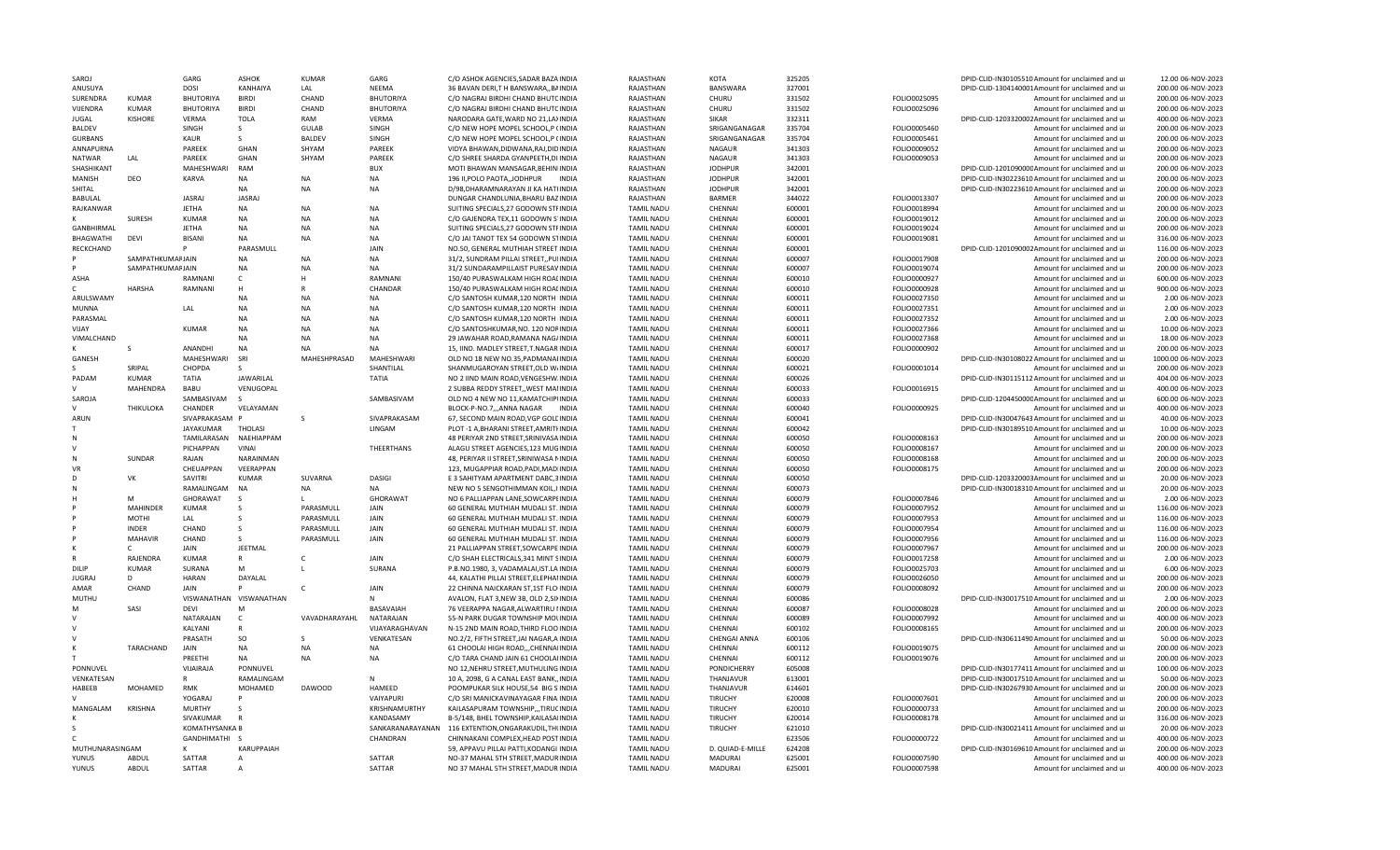| YUNUS          | ABDUL         | SATTAR                 | $\mathsf{A}$                |                 | SATTAR          | NO 37 MAHAL 5TH STREET, MADUR INDIA       |              | <b>TAMIL NADU</b>    | MADURAI          | 625001 | FOLIO0007599 | Amount for unclaimed and ur                      | 400.00 06-NOV-2023  |
|----------------|---------------|------------------------|-----------------------------|-----------------|-----------------|-------------------------------------------|--------------|----------------------|------------------|--------|--------------|--------------------------------------------------|---------------------|
| M              | <b>MADHV</b>  | SINGH                  | <b>MOHAN</b>                |                 | SINGH           | 64 KANPALYAM 4TH STREET MADUINDIA         |              | <b>TAMIL NADU</b>    | MADURAI          | 625009 | FOLIO0007586 | Amount for unclaimed and ur                      | 200.00 06-NOV-2023  |
| M              |               | <b>JAGDISH</b>         | <b>MOHAN</b>                |                 | SINGH           | 64 KANPALYAM 4TH STREET, MADU INDIA       |              | <b>TAMIL NADU</b>    | MADURAI          | 625009 | FOLIO0007587 | Amount for unclaimed and ur                      | 200.00 06-NOV-2023  |
| CHANDRA        | SEKARAN       | $\mathbb{R}$           | RAJAGOPAL                   | $\overline{A}$  |                 | 4/717, KURINJI STREET, THASILTHAIINDIA    |              | <b>TAMIL NADU</b>    | MADURAI          | 625020 |              | DPID-CLID-IN30059710 Amount for unclaimed and ur | 50.00 06-NOV-2023   |
|                |               | RADHAKRISHNANA         |                             |                 | RAMANUJAM       | B-92, SPIC NAGAR, MUTHIYAPURAM INDIA      |              | <b>TAMIL NADU</b>    | TIRUNELVELI      | 628005 |              | DPID-CLID-IN30177412 Amount for unclaimed and ur | 100.00 06-NOV-2023  |
| M              |               | CHOKKANATHAN MURUGESAN |                             |                 |                 | 42 A SHANMUGA SIGAMANI NAGAIINDIA         |              | <b>TAMIL NADU</b>    | <b>TUTICORIN</b> | 628501 |              | DPID-CLID-IN30021410 Amount for unclaimed and ur | 100.00 06-NOV-2023  |
|                |               | MAHALINGAM VEERAPPAN   |                             |                 |                 | 30/43 C MAIN ROAD, YERCAUD, , SALINDIA    |              | <b>TAMIL NADU</b>    | SALEM            | 636601 | FOLIO0027925 | Amount for unclaimed and ur                      | 400.00 06-NOV-2023  |
| SENTHIL        | <b>KUMAR</b>  |                        | RAMASAMY                    |                 | <sub>S</sub>    | NO 11/103, EAST KATTUKOTTAI, BEL INDIA    |              | <b>TAMIL NADU</b>    | SALEM            | 637402 |              | DPID-CLID-IN30169610 Amount for unclaimed and ur | 400.00 06-NOV-2023  |
| BALASUBRAM     | ANIAM         |                        | VISHNUKUMAR BALASUBRAMANIAM |                 |                 | NO.1/2 N GANAPATHIPALAYAM, AGINDIA        |              | <b>TAMIL NADU</b>    | PFRIYAR          | 638111 |              | DPID-CLID-120277000CAmount for unclaimed and ur  | 12.00 06-NOV-2023   |
|                |               | KRISHNAN               |                             | SINNIA          | GOWNDER         | 10/11 MILL ROAD, THEKKU THOTTA INDIA      |              | <b>TAMIL NADU</b>    | PERIYAR          | 638668 | FOLIO0005429 | Amount for unclaimed and ur                      | 200.00 06-NOV-2023  |
|                |               | <b>BALASUBRAMAN P</b>  |                             | RAMASAMY        | <b>GOUNDER</b>  | NORTH, PRADHAKSHNAM ROAD, , KAINDIA       |              | <b>TAMIL NADU</b>    | PERIYAR          | 639001 | FOLIO0005439 | Amount for unclaimed and ur                      | 200.00 06-NOV-2023  |
|                | N             |                        | BALAKRISHNAN NARAYANASWAMY  |                 |                 | 253 A1 KEEZH STREET.COODALUR ('INDIA      |              | <b>TAMIL NADU</b>    | COIMBATORE       | 641002 |              | DPID-CLID-IN30021411 Amount for unclaimed and ur | 200.00 06-NOV-2023  |
|                |               | RAYINDRAN              | RAVINDRAN                   |                 | RAMANATHAN      |                                           |              | <b>TAMIL NADU</b>    | COIMBATORE       |        |              | Amount for unclaimed and u                       | 200.00 06-NOV-2023  |
| KEERTHI<br>M   |               |                        |                             |                 |                 | 5TH STREET TATABAD,,,COIMBATOIINDIA       |              |                      |                  | 641012 | FOLIO0000551 |                                                  |                     |
|                |               | SENGOTTUVEL            | $\overline{A}$              | <b>MARAPPA</b>  | MUDALIAR        | 80 KNP ROAD,,,COIMBATORE                  | <b>INDIA</b> | <b>TAMIL NADU</b>    | COIMBATORE       | 641101 | FOLIO0000546 | Amount for unclaimed and ur                      | 300.00 06-NOV-2023  |
| <b>DES</b>     | RA            | SEHGAL                 | WAZIR                       |                 | CHAND           | HOUSE NO 315 SECTOR 38 A, CHANIINDIA      |              | Chandigarh           | Chandigarh       |        | FOLIO0007052 | Amount for unclaimed and ur                      | 200.00 06-NOV-2023  |
| CHANDRAKANT    | SHAMDASANI    | MADHAVDAS              | LATE                        | SRIMT           | SHAMDASANI      | NL-6-7-5 SECTOR-15, OPPOSITE A P INDIA    |              | <b>UTTAR PRADESH</b> |                  | 200706 | FOLIO0014866 | Amount for unclaimed and ur                      | 200.00 06-NOV-2023  |
| PARKASH        |               | DEVI                   | <b>BHAGWAN</b>              |                 | DASS            | III H 74 NEHRU NAGAR, GHAZIABAD INDIA     |              | <b>UTTAR PRADESH</b> | GHAZIABAD        | 201001 | FOLIO0008303 | Amount for unclaimed and ur                      | 200.00 06-NOV-2023  |
| DAYA           |               | RAM                    | BALWANT                     |                 | SINGH           | Q.NO. A/377, SECTOR-23, RAJNAGA INDIA     |              | <b>UTTAR PRADESH</b> | GHAZIABAD        | 201001 | FOLIO0009641 | Amount for unclaimed and ur                      | 200.00 06-NOV-2023  |
| RUKMANI        |               | GARG                   | RAJENDRA                    | KUMAR           | GARG            | PRAVEEN PROVISION STORE, 28, WFINDIA      |              | <b>UTTAR PRADESH</b> | GHAZIABAD        | 201001 |              | DPID-CLID-120206000CAmount for unclaimed and ur  | 200.00 06-NOV-2023  |
| <b>ASHISH</b>  | <b>KUMAR</b>  | <b>GUPTA</b>           | SH                          | UMESHKUMAR      | <b>GUPTA</b>    | SH - 272.SHASTRI NAGAR.GHAZIAB/INDIA      |              | UTTAR PRADESH        | <b>GHAZIABAD</b> | 201001 |              | DPID-CLID-IN30020610 Amount for unclaimed and u  | 50.00 06-NOV-2023   |
| <b>UMFSH</b>   |               | <b>JINDAL</b>          | LATE                        | SHKP            | <b>JINDAL</b>   | III- C/77, NEHRU NAGAR, GHAZIABAI INDIA   |              | <b>UTTAR PRADESH</b> | <b>GHAZIABAD</b> | 201001 |              | DPID-CLID-IN30020610 Amount for unclaimed and u  | 400.00 06-NOV-2023  |
| MUSHARRAF      |               | <b>HUSAIN</b>          | <b>NA</b>                   | <b>NA</b>       | <b>NA</b>       | A-803, NEEL PADAM KUNJ, OPP. DAEINDIA     |              | <b>UTTAR PRADESH</b> | GHAZIABAD        | 201010 | FOLIO0016661 | Amount for unclaimed and ur                      | 600.00 06-NOV-2023  |
| SATPAL         | SINGH         | JABBAL                 | SH                          | SURINDERSINGH   | JABBAL          | FLAT NO.102 FIRST FLOOR, AMRAPAINDIA      |              | <b>UTTAR PRADESH</b> | GHAZIABAD        | 201010 |              | DPID-CLID-IN30058910 Amount for unclaimed and ur | 400.00 06-NOV-2023  |
| <b>SUMAN</b>   |               | <b>TAPARIYA</b>        | $\mathbf{R}$                |                 | <b>TAPARIYA</b> | C 182 RAMPRASTHA COLONY, FLAT INDIA       |              | <b>UTTAR PRADESH</b> | GHAZIABAD        | 201011 |              | DPID-CLID-IN30133019 Amount for unclaimed and ur | 400.00 06-NOV-2023  |
| PREETI         |               | TAYAL                  | SH                          | AMIT            | TAYAL           | 142 APAR BAZARIA, GURUNANAK PUNDIA        |              | UTTAR PRADESH        | GHAZIABAD        | 201204 |              | DPID-CLID-IN30133020 Amount for unclaimed and ur | 200.00 06-NOV-2023  |
| PREETI         |               | SARASWAT               | SUDHINDRA                   |                 | SARASWAT        | A-98 SECTOR-22,,,NOIDA                    | <b>INDIA</b> | <b>UTTAR PRADESH</b> | GHAZIABAD        | 201301 | FOLIO0006736 | Amount for unclaimed and ur                      | 600.00 06-NOV-2023  |
| POONAM         |               |                        | <b>SUDHIR</b>               |                 | <b>SINGH</b>    | C/O SRLS K SAXENA B 279 SECTOR (INDIA     |              | <b>UTTAR PRADESH</b> | GHAZIABAD        | 201301 |              | DPID-CLID-IN30051310 Amount for unclaimed and ur | 300.00 06-NOV-2023  |
| FAISAL         | MOHAMMAD      | AHSAN                  | <b>JAVAID</b>               |                 | <b>MOHSIN</b>   | AHSAN VILLA MESICAL COLLEGE ROINDIA       |              | <b>UTTAR PRADESH</b> | ALIGARH          | 202001 |              | DPID-CLID-IN30051316 Amount for unclaimed and ur | 20.00 06-NOV-2023   |
| <b>VIVEK</b>   |               | JAIN                   | ABHAY                       | <b>KUMAR</b>    | JAIN            | ABHAY TRADING COMPANY, 2, SINDINDIA       |              | <b>UTTAR PRADESH</b> | ETWAH            | 206001 | FOLIO0027023 | Amount for unclaimed and ur                      | 200.00 06-NOV-2023  |
|                | <b>KUMAR</b>  |                        | D                           |                 | <b>AGARWAL</b>  |                                           |              |                      | <b>FTWAH</b>     |        |              |                                                  |                     |
| ATUL           |               | AGARWAL                |                             | N               |                 | AJIT MAL ETAWAH U P.,, ETAWAH INDIA       |              | UTTAR PRADESH        |                  | 206121 | FOLIO0007504 | Amount for unclaimed and ur                      | 200.00 06-NOV-2023  |
| <b>RITA</b>    |               | GOVIL                  | ARUN                        |                 | GOVIL           | C/O KUSH INDUSTRIES, 15/200 'C' CIINDIA   |              | <b>UTTAR PRADESH</b> | <b>KANPUR</b>    | 208001 | FOLIO0003891 | Amount for unclaimed and ur                      | 200.00 06-NOV-2023  |
| <b>SHRISH</b>  | CHANDRA       | <b>GUPTA</b>           | NA                          | <b>NA</b>       | <b>NA</b>       | 24/23 KARACHI, KHANA,, KANPUR INDIA       |              | UTTAR PRADESH        | <b>KANPUR</b>    | 208001 | FOLIO0018916 | Amount for unclaimed and ur                      | 200.00 06-NOV-2023  |
| <b>UDAI</b>    | <b>NARAIN</b> | SHUKLA                 | N                           | D               | SHUKLA          | 3/170 C VISHNUPURI,,, KANPUR              | <b>INDIA</b> | UTTAR PRADESH        | <b>KANPUR</b>    | 208002 | FOLIO0010119 | Amount for unclaimed and ur                      | 200.00 06-NOV-2023  |
| RAM            | DAS           | <b>GUPTA</b>           | <b>NA</b>                   | <b>NA</b>       | <b>NA</b>       | 1/26 NAWAB GANJ,,,KANPUR                  | <b>INDIA</b> | <b>UTTAR PRADESH</b> | <b>KANPUR</b>    | 208002 | FOLIO0018907 | Amount for unclaimed and ur                      | 200.00 06-NOV-2023  |
| RAM            | DAS           | <b>GUPTA</b>           | <b>NA</b>                   | <b>NA</b>       | <b>NA</b>       | 1/26 NAWAB GANJ,,,KANPUR                  | <b>INDIA</b> | <b>UTTAR PRADESH</b> | <b>KANPUR</b>    | 208002 | FOLIO0018908 | Amount for unclaimed and ur                      | 200.00 06-NOV-2023  |
| SAVITIRI       |               | SRIVASTAVA             | RAJKUMAR                    | LAL             | SRIVASTAVA      | H NO 734B N RLY LOCO COLONY, G'INDIA      |              | UTTAR PRADESH        | <b>KANPUR</b>    | 208004 | FOLIO0010122 | Amount for unclaimed and ur                      | 200.00 06-NOV-2023  |
| ABJINDAR       | SINGH         | SURF                   | GORMEL                      | SINGH           | SURE            | 410/6 SHASTRI NAGAR,,,KANPUR INDIA        |              | <b>UTTAR PRADESH</b> | KANPUR           | 208005 | FOLIO0002036 | Amount for unclaimed and ur                      | 200.00 06-NOV-2023  |
| <b>GORMEL</b>  | SINGH         | <b>SURE</b>            | <b>JOGINDAR</b>             |                 | SINGH           | 410/6SHASTRI NAGARKANPUR                  | <b>INDIA</b> | <b>UTTAR PRADESH</b> | <b>KANPUR</b>    | 208005 | FOLIO0005821 | Amount for unclaimed and ur                      | 200.00 06-NOV-2023  |
| NARAYAN        | DUTT          | SHARMA                 | <b>BRAHM</b>                | DUTT            | SHARMA          | B1/5 N-4 AREA, AIRFORCE STN CHAHNDIA      |              | <b>UTTAR PRADESH</b> | KANPUR           | 208008 | FOLIO0028000 | Amount for unclaimed and ur                      | 200.00 06-NOV-2023  |
| ASHOK          |               | NIRMAL                 | NA                          | <b>NA</b>       | <b>NA</b>       | 14/4, SITE NO. 2 ,, KIDWAI NAGAR,,, INDIA |              | <b>UTTAR PRADESH</b> | <b>KANPUR</b>    | 208011 | FOLIO0002027 | Amount for unclaimed and ur                      | 400.00 06-NOV-2023  |
| HARI           | SHANKAR       | TRIPATHI               | CHOTTE                      | LAL             | <b>TRIPATHI</b> | 128/2/98 OPP CBI, YASODA NAGAR, INDIA     |              | <b>UTTAR PRADESH</b> | <b>KANPUR</b>    | 208011 | FOLIO0010148 | Amount for unclaimed and ur                      | 200.00 06-NOV-2023  |
| <b>JYOTI</b>   |               | AGARWAL                | <b>NA</b>                   | NΔ              | <b>NA</b>       | 128/12 C BLOCK, KIDWAI NAGAR, , K/INDIA   |              | UTTAR PRADESH        | <b>KANPUR</b>    | 208011 |              | DPID-CLID-IN30001110 Amount for unclaimed and ur | 200.00 06-NOV-2023  |
| AMAR           | <b>NATH</b>   | <b>DIXIT</b>           | LATE                        | SADHARILAL      | <b>DIXIT</b>    | 126 A/2A,,USMANPUR,KANPUR                 | INDIA        | UTTAR PRADESH        | <b>KANPUR</b>    | 208014 |              | DPID-CLID-IN30133018 Amount for unclaimed and ur | 600.00 06-NOV-2023  |
|                | C             | PORWAL                 | <b>BADRI</b>                |                 | PRASAD          | 8M/15 DABOULI,,,KANPUR                    | <b>INDIA</b> | <b>UTTAR PRADESH</b> | <b>KANPUR</b>    | 208022 | FOLIO0015765 | Amount for unclaimed and ur                      | 200.00 06-NOV-2023  |
| <b>JAGDISH</b> | CHANDRA       | ANAND                  | LATE                        | <b>BODHRAJ</b>  | ANAND           | H.NO.-27/H-1/12,DABAULI,,KANPUIINDIA      |              | UTTAR PRADESH        | <b>KANPUR</b>    | 208022 |              | DPID-CLID-IN30155720 Amount for unclaimed and ur | 200.00 06-NOV-2023  |
| ANJU           |               | ANAND                  | HARENDRA                    | <b>KUMAR</b>    | ANAND           | H.NO.-27/H-1/12, DABAULI,,,KANPLINDIA     |              | <b>UTTAR PRADESH</b> | <b>KANPUR</b>    | 208022 |              | DPID-CLID-IN30155720 Amount for unclaimed and ur | 200.00 06-NOV-2023  |
| RAM            | PRASAD        | VERMA                  | <b>HARIDAS</b>              |                 |                 | UNION BANK OF INDIA, STATION RCINDIA      |              | <b>UTTAR PRADESH</b> | BANDA            | 210001 | FOLIO0010164 | Amount for unclaimed and ur                      | 200.00 06-NOV-2023  |
| SANDEEP        |               | AGRAWAL                | H                           |                 | <b>GUPTA</b>    | 90 ROOP RANJAN STUDIO, AUSANG. INDIA      |              | <b>UTTAR PRADESH</b> | VARANASI         | 221001 |              | DPID-CLID-IN30133019 Amount for unclaimed and ur | 200.00 06-NOV-2023  |
| <b>AZARA</b>   |               | <b>BEGUM</b>           | <b>NA</b>                   | <b>NA</b>       | <b>NA</b>       | S-8/416 C-1.M A ROAD., VARANASI INDIA     |              | UTTAR PRADESH        | VARANASI         | 221002 | FOLIO0027896 | Amount for unclaimed and ur                      | 400.00 06-NOV-2023  |
| LILAWATI       |               | SINGH                  | AMAR                        | <b>BAHADUR</b>  | SINGH           |                                           |              |                      | VARANASI         | 221010 |              | DPID-CLID-IN30055610 Amount for unclaimed and ur | 50.00 06-NOV-2023   |
|                |               |                        | <b>NA</b>                   |                 | <b>NA</b>       | B-37/170 - 8, GIRINAGAR EXTN, BIR INDIA   |              | UTTAR PRADESH        |                  |        |              |                                                  | 100.00 06-NOV-2023  |
| ABHA           |               | DAGA                   |                             | <b>NA</b>       |                 | 9, NIRALA NAGAR, LANE NO-7, VARAIINDIA    |              | UTTAR PRADESH        | VARANASI         | 221010 |              | DPID-CLID-IN30226910 Amount for unclaimed and ur |                     |
| KARUNESH       |               | <b>GUPTA</b>           | RAMAKANT                    |                 | <b>GUPTA</b>    | 78, PURANA CHAUK, SHAHGANJ, JAINDIA       |              | UTTAR PRADESH        |                  | 223001 |              | DPID-CLID-IN30226911Amount for unclaimed and ur  | 1100.00 06-NOV-2023 |
| MANIK          | LAL           | <b>GUPTA</b>           | <b>RAM</b>                  | <b>DULAREY</b>  | <b>GUPTA</b>    | 895, Fateh Ganj,,,Faizabad                | <b>INDIA</b> | <b>UTTAR PRADESH</b> | FAIZABAD         | 224001 |              | DPID-CLID-120106060C Amount for unclaimed and ur | 100.00 06-NOV-2023  |
| <b>UMESH</b>   | KUMAR         | AGARWAL                | NA                          | <b>NA</b>       | <b>NA</b>       | 1271, DELHI DARWAZA,,,FAIZABAD INDIA      |              | <b>UTTAR PRADESH</b> | FAIZABAD         | 224001 |              | DPID-CLID-IN30155710 Amount for unclaimed and ur | 4.00 06-NOV-2023    |
| PANKAJ         |               | AGRAWAL                | KAILASH                     | CHANDRA         | AGRAWAL         | 48/10, ARGARA HUSSAIN GANJ.,,,LUINDIA     |              | <b>UTTAR PRADESH</b> | LUCKNOW          | 226001 | FOLIO0026255 | Amount for unclaimed and ur                      | 200.00 06-NOV-2023  |
| <b>SHISHR</b>  |               | <b>RASTOGI</b>         | SHYAM                       |                 | BABU            | FRIENDS AUTOMOBILES, 14 NOVELTINDIA       |              | <b>UTTAR PRADESH</b> | LUCKNOW          | 226001 | FOLIO0001470 | Amount for unclaimed and ur                      | 200.00 06-NOV-2023  |
| <b>RAMESH</b>  | CHAND         | JAIN                   | <b>NA</b>                   | <b>NA</b>       | <b>NA</b>       | AVADH FINANCIAL CONSULTANTS.NINDIA        |              | <b>UTTAR PRADESH</b> | LUCKNOW          | 226001 | FOLIO0018968 | Amount for unclaimed and ur                      | 200.00 06-NOV-2023  |
| ANJALI         |               | <b>BHATIA</b>          | THAKUR                      | <b>DASS</b>     | <b>BHATIA</b>   | 17/6 TYPE III PWD COLONY, JAIL RO/INDIA   |              | <b>UTTAR PRADESH</b> | LUCKNOW          | 226002 | FOLIO0001465 | Amount for unclaimed and ur                      | 200.00 06-NOV-2023  |
|                | <b>VIQAR</b>  | <b>HUSAIN</b>          | -S.                         | <b>IFTIKHAR</b> | <b>HUSAIN</b>   | MODEL COLONY, RUSTOM NAGAR, INDIA         |              | UTTAR PRADESH        | <b>LUCKNOW</b>   | 226003 | FOLIO0001455 | Amount for unclaimed and ur                      | 400.00 06-NOV-2023  |
| CHARU          |               | <b>RASTOGI</b>         | ALOK                        |                 | <b>RASTOGI</b>  | 417/96/2,NIWAJGANJ,NIWAJGANJ,IINDIA       |              | UTTAR PRADESH        | LUCKNOW          | 226003 |              | DPID-CLID-IN30133019 Amount for unclaimed and ur | 200.00 06-NOV-2023  |
| PRADEEP        |               | <b>KUMAR</b>           | PRABHAT                     |                 | <b>KUMAR</b>    | VIJAY A-1/119 VIJAY KHAND -1, GOI INDIA   |              | UTTAR PRADESH        | LUCKNOW          | 226010 | FOLIO0005600 | Amount for unclaimed and ur                      | 200.00 06-NOV-2023  |
| ZAKIA          |               | KHAN                   | <b>GAUHAR</b>               | AHMAD           | KHAN            | 180/19, TAKIA AZAM BEG, BAROOD IINDIA     |              | <b>UTTAR PRADESH</b> | LUCKNOW          | 226018 |              | DPID-CLID-IN30177411 Amount for unclaimed and ur | 500.00 06-NOV-2023  |
| SIDDHARTHA     |               | <b>NATH</b>            | LATE                        | JAGANNATH       | PRASAD          | SOPAN, 6/988, VIKAS NAGAR, LUCKN INDIA    |              | <b>UTTAR PRADESH</b> | LUCKNOW          | 226022 |              | DPID-CLID-IN30070810 Amount for unclaimed and ur | 600.00 06-NOV-2023  |
| REVANASIDDAYYA |               | CHIKKAMATH             | GADIGAYYA                   |                 |                 | 10B, MUNDAGOD, KITTUR CHENNAINDIA         |              | UTTAR PRADESH        |                  | 229825 |              | DPID-CLID-1201090001Amount for unclaimed and ur  | 60.00 06-NOV-2023   |
| <b>MADAN</b>   | <b>MOHAN</b>  | PANDEY                 | <b>JAI</b>                  | <b>KARAN</b>    | PANDEY          | MUNISHWAR DATT COLONY, 198/3: INDIA       |              | <b>UTTAR PRADESH</b> | PRATAPGARH       | 230001 | FOLIO0011075 | Amount for unclaimed and ur                      | 200.00 06-NOV-2023  |
| ASHISH         | <b>KUMAR</b>  | KHANDELWAL             | VIRENDER                    | <b>KUMAR</b>    | KHANDELWAL      | 20/4, DHARAMSHALA, WARD, PRATAINDIA       |              | UTTAR PRADESH        | PRATAPGARH       | 230001 |              | DPID-CLID-120191010CAmount for unclaimed and ur  | 100.00 06-NOV-2023  |
| MEENA          |               | <b>TYAGI</b>           | <b>VED</b>                  | PRAKASH         | TYAGI           | B-527/NTPC/NCPS.VIDYUT NAGAR. INDIA       |              | <b>UTTAR PRADESH</b> | <b>MIRZAPUR</b>  | 231222 | FOLIO0010112 | Amount for unclaimed and ur                      | 200.00 06-NOV-2023  |
| <b>SUSHIL</b>  |               | <b>KUMAR</b>           |                             | SRISURAJ        | PARKASH         | C/O HAR MILAD STORE, 22 SHASTRI INDIA     |              | <b>UTTAR PRADESH</b> | BAREILLY         | 243001 | FOLIO0001769 | Amount for unclaimed and ur                      | 400.00 06-NOV-2023  |
| <b>VIKRAM</b>  |               | KAPOOR                 | <b>MUNNA</b>                | LAL             | KAPOOR          | KAPOOR STATIONERS, 3/50 KUNCH/INDIA       |              | UTTAR PRADESH        | BAREILLY         | 243001 | FOLIO0014455 | Amount for unclaimed and ur                      | 8.00 06-NOV-2023    |
| ARUNABH        |               | PRABHAKAR              | RAGHUNANDAN                 | SINGH           | YADAV           | D/21 TIBRINATH BDA COLONY,,, BAFINDIA     |              | <b>UTTAR PRADESH</b> | BAREILLY         | 243005 | FOLIO0014320 | Amount for unclaimed and ur                      | 200.00 06-NOV-2023  |
|                |               |                        |                             |                 |                 |                                           |              |                      |                  |        |              |                                                  |                     |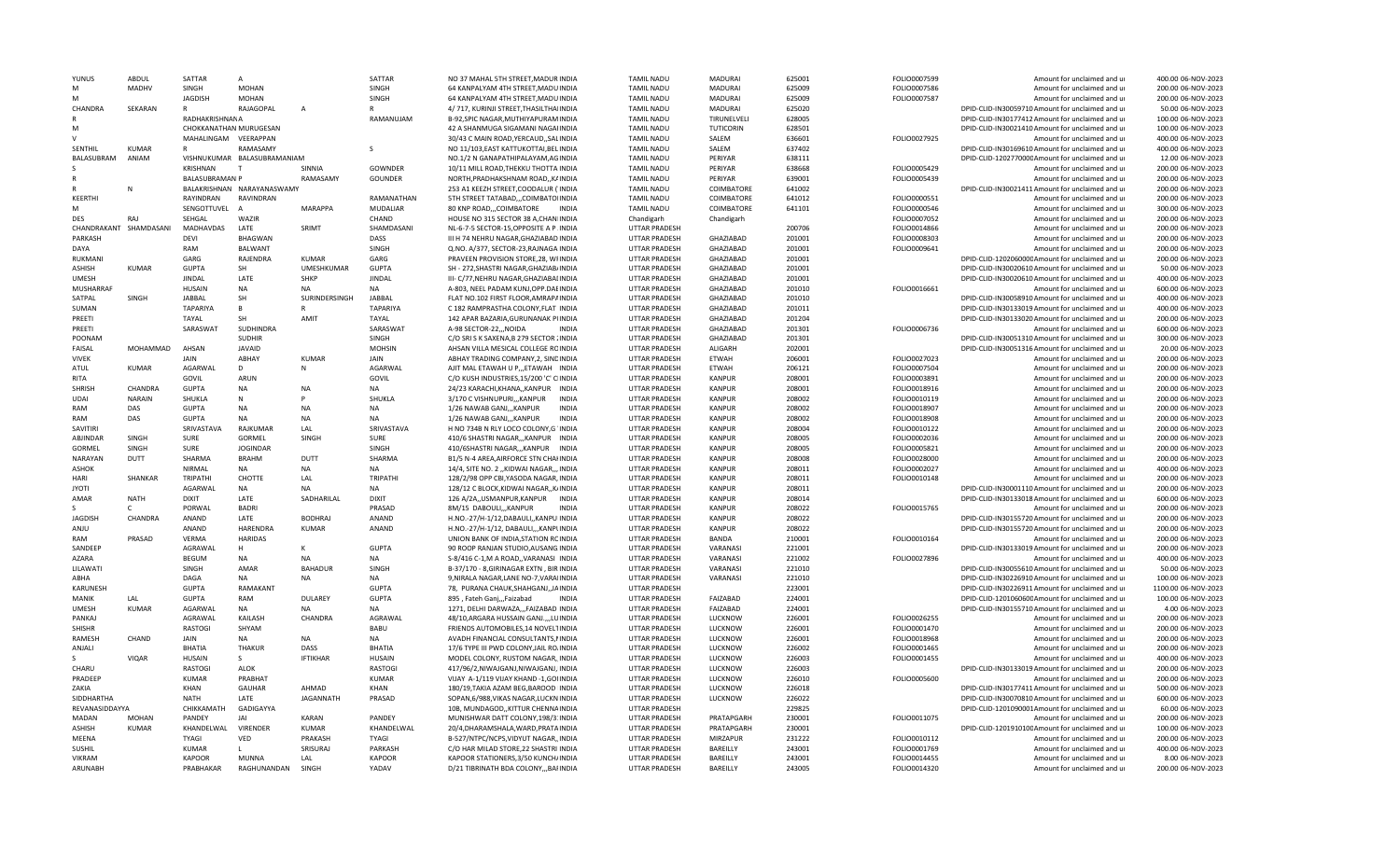| RAIIV                  | KUMAR             | AGARWAL           | M                | $\mathbf{L}$     | <b>AGARWAL</b>    | 27, VIKRAMADITYAPURI,,,BAREILLY INDIA     | <b>UTTAR PRADESH</b> | BAREILLY                       | 243005 |              | DPID-CLID-IN30118620 Amount for unclaimed and u  | 200.00 06-NOV-2023  |
|------------------------|-------------------|-------------------|------------------|------------------|-------------------|-------------------------------------------|----------------------|--------------------------------|--------|--------------|--------------------------------------------------|---------------------|
| KANCHAN                |                   | ARORA             | SUSHIL           |                  | <b>KUMAR</b>      | B-97, MODEL TOWN,,, BAREILLY INDIA        | <b>UTTAR PRADESH</b> | BAREILLY                       | 243122 |              | DPID-CLID-IN30155720 Amount for unclaimed and ur | 600.00 06-NOV-2023  |
| SUBHASH                |                   | CHANDRA           | RAM              | GOPAL            | <b>GUPTA</b>      | MOH THERGANJ, P.O.SAMBHAL, , MCINDIA      | UTTAR PRADESH        | MORADABAD                      | 244302 | FOLIO0004526 | Amount for unclaimed and ur                      | 400.00 06-NOV-2023  |
| <b>BEER</b>            |                   | SINGH             | BAL              |                  | KISHAN            | RADHA BIHAR, NUMAISH CAMP,, SAIINDIA      | UTTAR PRADESH        | SAHARANPUR                     | 247001 |              | DPID-CLID-120164040C Amount for unclaimed and ur | 86.00 06-NOV-2023   |
| <b>TAJINDER</b>        | SINGH             | <b>BEDI</b>       | MANDHEER         | <b>SINGH</b>     | <b>BEDI</b>       | H.NO - 39, BERI BAGH KHAND - 2,,,SINDIA   | UTTAR PRADESH        | SAHARANPUR                     | 247001 |              | DPID-CLID-120289000CAmount for unclaimed and ur  | 100.00 06-NOV-2023  |
| <b>VIPUL</b>           |                   | <b>MISHRA</b>     | VIJAI            | PRATAP           | <b>MISRA</b>      | C/O DR V P MISRA, 38 EAST CANAL FINDIA    | UTTAR PRADESH        | DEHRA DUN                      | 248001 | FOLIO0012501 | Amount for unclaimed and ur                      | 200.00 06-NOV-2023  |
| RENU                   |                   | <b>MITTAL</b>     | DEVENDRA         | KR               | MITTAL            | 222 A LUNIA MOHALLA,,,DEHRADU INDIA       | UTTAR PRADESH        | <b>DEHRA DUN</b>               | 248001 | FOLIO0012503 | Amount for unclaimed and ur                      | 200.00 06-NOV-2023  |
| <b>VIBHAV</b>          |                   | GUPTA             | ISH              | <b>KRIPA</b>     | GUPTA             | C/O ISH MEDICOS, 15 KANWALI ROJNDIA       | UTTAR PRADESH        | <b>DEHRA DUN</b>               | 248001 |              | DPID-CLID-130414000C Amount for unclaimed and ur | 80.00 06-NOV-2023   |
| CHANDAN                | SINGH             | RANA              | R                | s                | RANA              | 105/1 NAI BASTI CHAKHOWALA, DEIINDIA      | UTTAR PRADESH        | <b>DEHRA DUN</b>               | 248001 |              | DPID-CLID-IN30045013 Amount for unclaimed and ur | 200.00 06-NOV-2023  |
| ANUPAMA                |                   | SINGH             | <b>DINESH</b>    |                  | SINGH             | 163, TYPE-III, SECTOR-I, BHEL RANIP INDIA | <b>UTTAR PRADESH</b> | <b>HARIDWAR</b>                | 249403 |              | DPID-CLID-120106040CAmount for unclaimed and ur  | 50.00 06-NOV-2023   |
| MANISH                 |                   | SINGHAL           | LATE             | SRIRAMGOPAL      | SINGHAL           | NEEM WALA MAKAN, MOH- LATTO INDIA         | UTTAR PRADESH        | SAHARANPUR                     | 249408 |              | DPID-CLID-IN30155721 Amount for unclaimed and ur | 400.00 06-NOV-2023  |
| $\Omega$               | P                 | <b>GUPTA</b>      | <b>NARAIN</b>    |                  | PRASAD            | 22-RAMNAGAR, , MEERUT CITY INDIA          | <b>UTTAR PRADESH</b> | MEERUT                         | 250002 | FOLIO0006743 | Amount for unclaimed and ur                      | 200.00 06-NOV-2023  |
| ANIL                   |                   | TANEJA            | BHOJ             | RAJ              | <b>TANEJA</b>     | D-73, SAKET, CIVIL LINES, MEERUT (LINDIA  | <b>UTTAR PRADESH</b> | MEERUT                         | 250002 |              | DPID-CLID-IN30096610 Amount for unclaimed and ur | 200.00 06-NOV-2023  |
| VED                    |                   | PRAKASH           | PYARE            |                  | LAL               | C/O V K GARG 186/1, ARYA PURI LAIINDIA    | UTTAR PRADESH        | MUZAFFARNAGAR                  | 251001 | FOLIO0014495 | Amount for unclaimed and ur                      | 200.00 06-NOV-2023  |
| SACHIN                 |                   | RAI               | <b>GULSHAN</b>   |                  | RAI               | 731.LADDHAWALA.HANUMANPURIINDIA           | UTTAR PRADESH        | MUZAFFARNAGAR                  | 251001 |              | DPID-CLID-IN30155721 Amount for unclaimed and ur | 50.00 06-NOV-2023   |
| NARAINA                |                   | SHARMA            | VACHASPATY       |                  | SHARMA            | 120 - B, VAKIL ROAD, NEW MANDI, NINDIA    | UTTAR PRADESH        | MUZAFFARNAGAR                  | 251001 |              | DPID-CLID-IN30165310 Amount for unclaimed and ur | 316.00 06-NOV-2023  |
| RANJANA                |                   | <b>GUPTA</b>      | RAJNESH          | <b>KUMAR</b>     | <b>GUPTA</b>      | W/O RAJNESH KUMAR GUPTA, MILLINDIA        | UTTAR PRADESH        | KHERI                          | 262802 |              | DPID-CLID-IN30133018 Amount for unclaimed and ur | 300.00 06-NOV-2023  |
| KEWAL                  | <b>KRISHAN</b>    | <b>BATRA</b>      | SATYARAM         |                  | DASS              | BATRA TEXTILIS AGANCY B 35, NEATINDIA     | UTTAR PRADESH        | NAINITAL                       | 263153 | FOLIO0004552 | Amount for unclaimed and ur                      | 200.00 06-NOV-2023  |
| ARCHANA                |                   | <b>MISHRA</b>     | A                | ĸ                | RAJAN             | VILL KASAILA, POST MANKAPUR, GCINDIA      | UTTAR PRADESH        | GONDA                          | 271001 |              | DPID-CLID-IN30177410 Amount for unclaimed and ur | 200.00 06-NOV-2023  |
|                        |                   |                   |                  |                  |                   |                                           |                      |                                |        |              |                                                  |                     |
| KOMAL                  |                   | SARAF             | PAWAN            |                  | SARAF             | TRILOKI BAKERS, RANI BAZAR, GONDINDIA     | UTTAR PRADESH        | GONDA                          | 271001 | FOLIO0025719 | Amount for unclaimed and ur                      | 200.00 06-NOV-2023  |
| ARTI                   |                   | DEVI              | RAJENDRA         | PRASAD           | LOHIA             | SISWA BAZAR,,,MAHARAJGANJ<br>INDIA        | UTTAR PRADESH        | <b>GORAKHPUR</b>               | 273153 | FOLIO0010113 | Amount for unclaimed and ur                      | 200.00 06-NOV-2023  |
| RAJENDRA               | PRASAD            | <b>LOHIA</b>      | GANESH           | PRASAD           | <b>LOHIA</b>      | SISWA BAZAR,,,MAHARAJGANJ<br><b>INDIA</b> | UTTAR PRADESH        | <b>GORAKHPUR</b>               | 273153 | FOLIO0010114 | Amount for unclaimed and ur                      | 200.00 06-NOV-2023  |
| <b>JOHNEY</b>          |                   | MAHAJAN           | VED              | PRAKASH          | MAHAJAN           | 36, RAM NAGAR COLONY, CIVIL LINEINDIA     | <b>UTTAR PRADESH</b> | AGRA                           | 282002 |              | DPID-CLID-IN30155721 Amount for unclaimed and ur | 200.00 06-NOV-2023  |
| LALITESH               |                   |                   | RADHEY           |                  | LAL               | 5/455 KATRA ITWARI KHAN NAI, KI IINDIA    | <b>UTTAR PRADESH</b> | AGRA                           | 282010 | FOLIO0003795 | Amount for unclaimed and ur                      | 400.00 06-NOV-2023  |
| POOJA                  |                   |                   | RADHEY           |                  | LAL               | 5/455 KATRA ITWARI KHAN, NAI KI IINDIA    | UTTAR PRADESH        | AGRA                           | 282010 | FOLIO0003798 | Amount for unclaimed and ur                      | 400.00 06-NOV-2023  |
| PRAMOD                 | <b>KUMAR</b>      | <b>DIXIT</b>      | PREM             | <b>NARAYAN</b>   | <b>DIXIT</b>      | NEW MARKET, TUNDLA, , FIROZABACINDIA      | UTTAR PRADESH        | <b>AGRA</b>                    | 283204 | FOLIO0001488 | Amount for unclaimed and ur                      | 200.00 06-NOV-2023  |
| <b>JAGDISH</b>         | PD                | KHANDELWAL        | LATE             | SRIRAM           | <b>NATH</b>       | NEW MARKET, TUNDLA,, FIROZABACINDIA       | UTTAR PRADESH        | AGRA                           | 283204 | FOLIO0001490 | Amount for unclaimed and ur                      | 200.00 06-NOV-2023  |
| RAINFFSH               |                   |                   | A                | S.               | <b>PANDEY</b>     | GYAN KUTI,,,TUNDLA<br><b>INDIA</b>        | <b>UTTAR PRADESH</b> | AGRA                           | 283204 | FOLIO0009459 | Amount for unclaimed and ur                      | 200.00 06-NOV-2023  |
| KUMKUM                 |                   | <b>GUPTA</b>      | NA               | NA               | <b>NA</b>         | 38/2 CHHATRASAL PURA, LALITPUR, INDIA     | <b>UTTAR PRADESH</b> | LALITPUR                       | 284403 |              | DPID-CLID-IN30112715 Amount for unclaimed and ur | 316.00 06-NOV-2023  |
| KAMALA                 |                   | ARORA             | <b>BISWA</b>     | <b>NATH</b>      | ARORA             | SUNDARI MOHAN AVENUE,,,CALCUINDIA         | <b>WEST BENGAL</b>   | KOLKATA                        | 700001 | FOLIO0004141 | Amount for unclaimed and ur                      | 200.00 06-NOV-2023  |
| RAM                    | RATAN             | DAGA              | JAY              | <b>NARAYAN</b>   | DAGA              | C/O RATAN & CO,40/1 SHIBTOLLA 'INDIA      | <b>WEST BENGAL</b>   | <b>KOLKATA</b>                 | 700001 | FOLIO0006642 | Amount for unclaimed and ur                      | 200.00 06-NOV-2023  |
| MAHENDRA               | <b>KUMAR</b>      | SODHANI           | RAM              | NIWAS            | SODHANI           | C/O EMAR TRADING CO,55 EZRA STINDIA       | <b>WEST BENGAL</b>   | KOLKATA                        | 700001 | FOLIO0006643 | Amount for unclaimed and ur                      | 200.00 06-NOV-2023  |
| ABHAY                  |                   | LAKHOTIA          | <b>KESHAN</b>    | <b>DFV</b>       | LAKHOTIA          | C/O J K ENTERPRISES, 83/85 N S RO/INDIA   | <b>WEST BENGAL</b>   | KOLKATA                        | 700001 | FOLIO0027547 | Amount for unclaimed and ur                      | 200.00 06-NOV-2023  |
| <b>VINAY</b>           |                   | <b>RUNGTA</b>     | <b>BINOD</b>     | <b>KUMAR</b>     | <b>RUNGTA</b>     | 1.R.N. MUKHERJEE ROAD.MARTIN IINDIA       | <b>WEST BENGAL</b>   | KOLKATA                        | 700001 |              | DPID-CLID-120612000CAmount for unclaimed and ur  | 2.00 06-NOV-2023    |
| ARCHANA                |                   | AGARWAL           | SUSHIL           | <b>KUMAR</b>     | AGARWAL           | 26/1,ARMENIAN STREET,2nd FLOOINDIA        | <b>WEST BENGAL</b>   | KOLKATA                        | 700001 |              | DPID-CLID-IN30223610 Amount for unclaimed and ur | 2.00 06-NOV-2023    |
| SUDHA                  | DEVI              | JAISWAL           | <b>BALRAM</b>    |                  | JAISWAL           | 1/1B BARICK LANE, ,CALCUTTA INDIA         | <b>WEST BENGAL</b>   | KOLKATA                        | 700006 | FOLIO0013912 | Amount for unclaimed and ur                      | 400.00 06-NOV-2023  |
| ARUN                   | <b>KUMAR</b>      | <b>BAHETY</b>     | <b>RAM</b>       | <b>KISHAN</b>    | BAHETY            | 5, JADULAL MULLICK ROAD,,,,KOLK/INDIA     | <b>WEST BENGAL</b>   | KOLKATA                        | 700006 |              | DPID-CLID-120345000CAmount for unclaimed and ur  | 200.00 06-NOV-2023  |
| PRIYANKA               |                   | CHOMAL            | ARUN             |                  | CHOMAL            | 67, BIDHAN SARANI, IST FLOOR, , KCINDIA   | <b>WEST BENGAL</b>   | KOLKATA                        | 700006 |              | DPID-CLID-1201090001Amount for unclaimed and ur  | 200.00 06-NOV-2023  |
| SHIV                   | KUMAR             | KIYAL             | LATE             | <b>JHABARMAL</b> | KIYAL             | 10 DWARKANATH TAGORE LANE,,,CINDIA        | <b>WEST BENGAL</b>   | KOLKATA                        | 700007 | FOLIO0004274 | Amount for unclaimed and ur                      | 316.00 06-NOV-2023  |
| <b>BHAGWATI</b>        | PRASAD            | SHARMA            | LATE             | NATHMAL          | SHARMA            | 177 B CHITTARANJAN AVENUE.3RD INDIA       | <b>WEST BENGAL</b>   | <b>KOLKATA</b>                 | 700007 | FOLIO0013925 | Amount for unclaimed and ur                      | 200.00 06-NOV-2023  |
| <b>BAJRANG</b>         | LAL               | GOYAL             | NA               | <b>NA</b>        | <b>NA</b>         | 18 COTTON STREET,,,CALCUTTA INDIA         | <b>WEST BENGAL</b>   | <b>KOLKATA</b>                 | 700007 | FOLIO0023689 | Amount for unclaimed and ur                      | 200.00 06-NOV-2023  |
| PRADEEP                | <b>KUMAR</b>      | LADHA             | <b>NA</b>        | <b>NA</b>        | <b>NA</b>         | C/O TARA CHAND MAHESH KUMARINDIA          | <b>WEST BENGAL</b>   | KOLKATA                        | 700007 | FOLIO0023768 | Amount for unclaimed and ur                      | 200.00 06-NOV-2023  |
| SANTOSH                | <b>KUMAR</b>      | LADHA             | <b>NA</b>        | <b>NA</b>        | <b>NA</b>         | C/O TARA CHAND MAHESH KUMARINDIA          | <b>WEST BENGAL</b>   | <b>KOLKATA</b>                 | 700007 | FOLIO0023769 | Amount for unclaimed and ur                      | 200.00 06-NOV-2023  |
|                        | <b>DFVI</b>       | <b>TODI</b>       |                  | KUMAR            |                   |                                           |                      |                                |        |              |                                                  |                     |
| SHAKUNTALA             |                   |                   | <b>BINOD</b>     |                  | <b>TODI</b>       | C/O RASHMI ENTERPRISE, 214/216, INDIA     | <b>WEST BENGAL</b>   | KOLKATA                        | 700007 | FOLIO0025925 | Amount for unclaimed and ur                      | 316.00 06-NOV-2023  |
| ANIL                   | <b>KUMAR</b>      | MALL              | CHAMPA           | LAL              | MALL              | 32A/28 SUREN SARKAR ROAD, 3RD IINDIA      | <b>WEST BENGAL</b>   | <b>KOLKATA</b>                 | 700010 | FOLIO0009754 | Amount for unclaimed and ur                      | 200.00 06-NOV-2023  |
| <b>BINOD</b>           | <b>KUMAR</b>      | PODDAR            | LATE             | HIRALAL          | PODDAR            | C/O PUSHPA DEVI PODDAR, 53/2, B/INDIA     | <b>WEST BENGAL</b>   | KOLKATA                        | 700010 | FOLIO0024509 | Amount for unclaimed and ur                      | 20.00 06-NOV-2023   |
| <b>INTERSTATE</b>      | SHAREBROKINGP'LTD |                   | <b>NA</b>        | NA               | <b>NA</b>         | 113, PARK STREET, PODDAR POINT, ! INDIA   | <b>WEST BENGAL</b>   | KOLKATA                        | 700016 |              | DPID-CLID-IN30249610 Amount for unclaimed and ur | 2000.00 06-NOV-2023 |
| <b>FARHFFN</b>         |                   | ISHAQUE           | <b>MOHAMMED</b>  |                  | <b>ISHAQUE</b>    | 32 D MIAJAN, OASTAGER LANE, IST. INDIA    | <b>WEST BENGAL</b>   | KOLKATA                        | 700017 | FOLIO0004291 | Amount for unclaimed and ur                      | 200.00 06-NOV-2023  |
| AMBUJAKSHA             |                   | MAHANTI           | <b>NA</b>        | <b>NA</b>        | <b>NA</b>         | 1/55 DOVER PLACE, 1ST FLOOR, , KOLINDIA   | <b>WEST BENGAL</b>   | KOLKATA                        | 700019 |              | DPID-CLID-IN30047642 Amount for unclaimed and ur | 200.00 06-NOV-2023  |
| PARIMAL                | SEN               | MAZUMDAR          | LATE             | SURESHSEN        | MUZUMDAR          | 28 BAKULBAGAN ROW FLAT NO 2-{INDIA        | <b>WEST BENGAL</b>   | KOLKATA                        | 700025 | FOLIO0004214 | Amount for unclaimed and ur                      | 400.00 06-NOV-2023  |
| <b>USHA</b>            |                   | <b>SEAL</b>       | <b>NA</b>        | <b>NA</b>        | <b>NA</b>         | 6C CHANDRA NATH CHATERJEE STRINDIA        | <b>WEST BENGAL</b>   | <b>KOLKATA</b>                 | 700025 | FOLIO0023798 | Amount for unclaimed and u                       | 200.00 06-NOV-2023  |
| PARMESHWAR LAL         |                   | SHROFF            | $\mathsf{R}$     | L.               | SHRAFF            | PARMESHWAR LAL SHROFF, 18 NEVINDIA        | <b>WEST BENGAL</b>   | KOLKATA                        | 700027 | FOLIO0016410 | Amount for unclaimed and ur                      | 400.00 06-NOV-2023  |
| SITARAM                |                   | LOHIA             | S                |                  | LOHIA             | "LOHIA NIWAS",,3-B, NEW ROAD, AINDIA      | <b>WEST BENGAL</b>   | <b>KOLKATA</b>                 | 700027 | FOLIO0017135 | Amount for unclaimed and ur                      | 400.00 06-NOV-2023  |
| PUSPAL                 |                   | <b>DASGUPTA</b>   | LATE             | SNDAS            | <b>GUPTA</b>      | 46/2 SATYEN ROY, BRANCH ROAD, , CINDIA    | <b>WEST BENGAL</b>   | <b>KOLKATA</b>                 | 700034 | FOLIO0013983 | Amount for unclaimed and ur                      | 400.00 06-NOV-2023  |
| <b>BIJAY</b>           | KUMAR             | SHAW              | OM               | PRAKASH          | SHAW              | 17/6 OLAI CHANDI ROAD,,,KOLKAT/INDIA      | <b>WEST BENGAL</b>   | <b>KOLKATA</b>                 | 700037 |              | DPID-CLID-120345000CAmount for unclaimed and ur  | 400.00 06-NOV-2023  |
| <b>NIDHI</b>           |                   | JENA              | D                |                  | JENA              | C/O OM PRAKASH JAJODIA, 110/3, [INDIA     | <b>WEST BENGAL</b>   | <b>KOLKATA</b>                 | 700048 | FOLIO0027129 | Amount for unclaimed and ur                      | 1000.00 06-NOV-2023 |
| <b>BARIK</b>           |                   | <b>BISHWANATH</b> | <b>SUDHIR</b>    |                  |                   | 138/5 BHATTACHARYA PARA ROAD INDIA        | <b>WEST BENGAL</b>   | KOLKATA                        | 700063 |              | DPID-CLID-120299000CAmount for unclaimed and ur  | 60.00 06-NOV-2023   |
| SAMTA                  |                   | BAID              | <b>JITFNDRA</b>  | KUMAR            | <b>BAID</b>       | "NORTHEN HEIGHTS", BLOCK#4, FL/INDIA      | <b>WEST BENGAL</b>   | KOLKATA                        | 700067 |              | DPID-CLID-120396000CAmount for unclaimed and ur  | 200.00 06-NOV-2023  |
| <b>HANSRAJ</b>         |                   | <b>BENGANI</b>    | MANUTMAL         |                  | <b>BENGANI</b>    | C/O SALES EMPORIUM, 443 JESSORIINDIA      | <b>WEST BENGAL</b>   | <b>KOLKATA</b>                 | 700074 | FOLIO0013939 | Amount for unclaimed and ur                      | 600.00 06-NOV-2023  |
| <b>RUPASI</b>          |                   | SARKAR            | <b>AVIJIT</b>    |                  | SARKAR            | P 91 KALINDI HOUSING ESTATE, P O INDIA    | <b>WEST BENGAL</b>   | KOLKATA                        | 700089 |              | DPID-CLID-IN30018310 Amount for unclaimed and ur | 200.00 06-NOV-2023  |
| DEBAJIT                |                   | ADITYA            | SURAJIT          |                  | <b>ADITYA</b>     | 119 NEW COLONY SODEPUR PANIHINDIA         | <b>WEST BENGAL</b>   | KOLKATA                        | 700114 |              | DPID-CLID-IN30051312 Amount for unclaimed and ur | 20.00 06-NOV-2023   |
| AMIT                   |                   | <b>MUKHERJEE</b>  | ANIMESH          |                  | MUKHERIFF         | 287, R.K.Pally,,Sonarpur,,,Kolkata INDIA  | <b>WEST BENGAL</b>   | <b>KOLKATA</b>                 | 700150 |              | DPID-CLID-IN30265410 Amount for unclaimed and ur | 100.00 06-NOV-2023  |
| <b>NIRMALA</b>         |                   | GUPTA             |                  | GOPAL            | <b>GUPTA</b>      | 26 NIDHI RAM MAJHI LANE,,,HOWRINDIA       | <b>WEST BENGAL</b>   | <b>HOWRAH</b>                  | 711101 | FOLIO0016431 | Amount for unclaimed and ur                      | 200.00 06-NOV-2023  |
| PAWAN                  | KUMAR             | <b>KEDIA</b>      | $\mathsf{R}$     | K                | KEDIA             | 26 NIDHI RAM MAJHI LANE,,,HOWRINDIA       | <b>WEST BENGAL</b>   | <b>HOWRAH</b>                  | 711101 | FOLIO0016432 | Amount for unclaimed and ur                      | 200.00 06-NOV-2023  |
| MINU                   |                   | AGARWAL           | <b>NA</b>        | <b>NA</b>        | <b>NA</b>         | SANJAY AGARWAL, 47, KALIPRASAD INDIA      | <b>WEST BENGAL</b>   | <b>HOWRAH</b>                  | 711101 |              | DPID-CLID-120132000CAmount for unclaimed and ur  | 1000.00 06-NOV-2023 |
| <b>ADITYA</b>          |                   | LAKHOTIA          | <b>NA</b>        | NΔ               | <b>NA</b>         | 241/16, G.T. ROAD,,LILUAH,,,HOWFINDIA     | <b>WEST BENGAL</b>   | <b>HOWRAH</b>                  | 711204 |              | DPID-CLID-IN30210510 Amount for unclaimed and ur | 220.00 06-NOV-2023  |
| AYAN                   | MANGLAM           | LAKHOTIA          | <b>ADITYA</b>    | <b>VIKRAM</b>    | LAKHOTIA          | 241/16, G.T. ROAD,,LILUAH,,,HOWFINDIA     | <b>WEST BENGAL</b>   | <b>HOWRAH</b>                  | 711204 |              | DPID-CLID-IN30210510 Amount for unclaimed and ur | 200.00 06-NOV-2023  |
|                        |                   |                   |                  | <b>VIKRAM</b>    |                   |                                           |                      |                                |        |              |                                                  |                     |
| KUSH<br><b>SHANKAR</b> |                   | LAKHOTIA<br>LADIA | ADITYA<br>LATF   | GOURIDUTT        | LAKHOTIA<br>LADIA | 241/16, G.T. ROAD,,LILUAH,,,HOWFINDIA     | <b>WEST BENGAL</b>   | <b>HOWRAH</b><br><b>HOWRAH</b> | 711204 |              | DPID-CLID-IN30210510 Amount for unclaimed and ur | 210.00 06-NOV-2023  |
|                        | LAL               |                   |                  |                  |                   | D-22/4 Belur Housing Estate, P.O. SaINDIA | <b>WEST BENGAL</b>   |                                | 711227 |              | DPID-CLID-IN30149310 Amount for unclaimed and ur | 100.00 06-NOV-2023  |
| KAILASH                |                   | MUKHERJEE         | <b>BHUPFNDRA</b> | <b>KRISHNA</b>   | MUKHERJEE         | N-70 CRIPER ROAD,, KONNAGAR,, D'IINDIA    | <b>WEST BENGAL</b>   | <b>HOOGHLY</b>                 | 712235 |              | DPID-CLID-IN30048410 Amount for unclaimed and ur | 200.00 06-NOV-2023  |